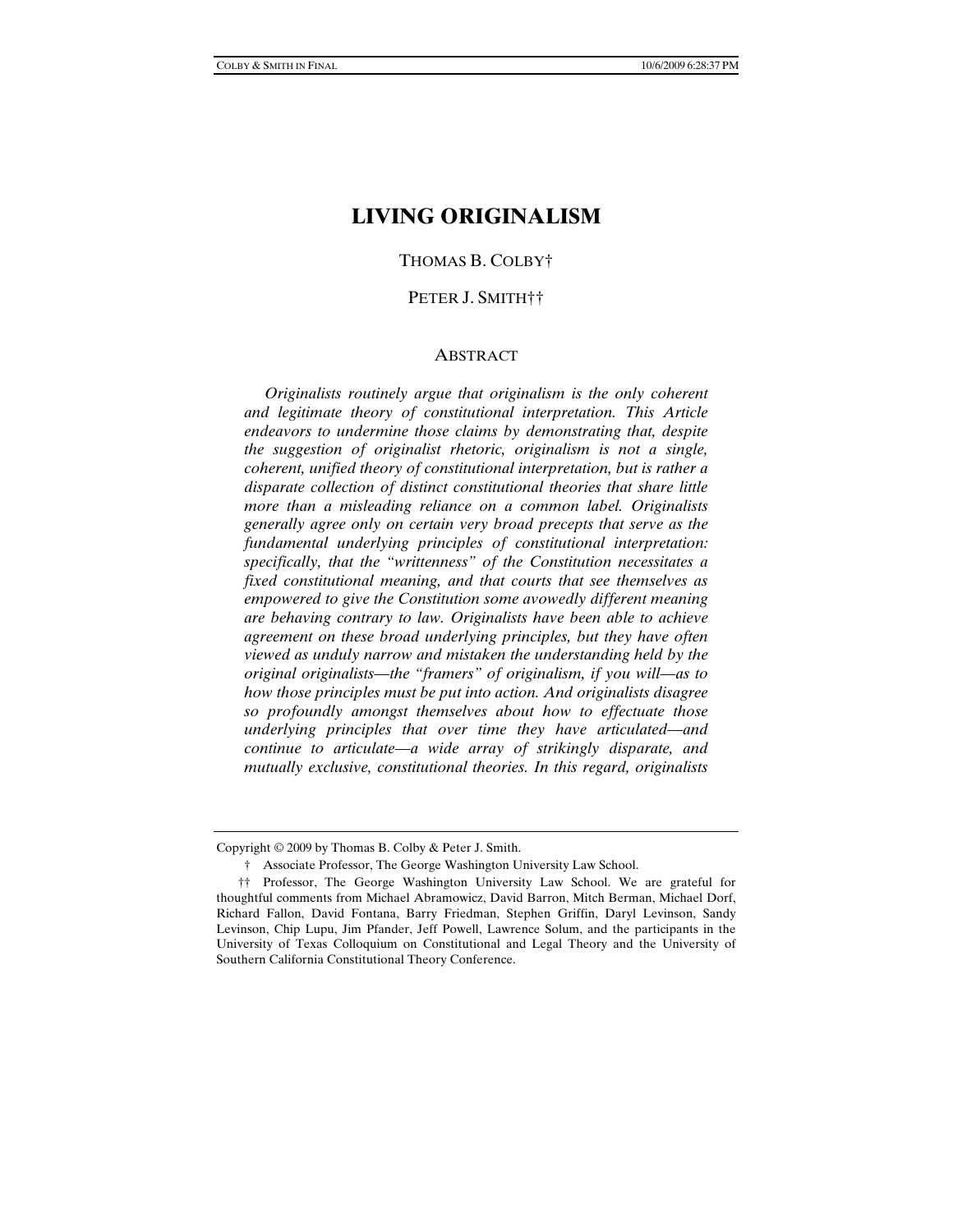*have followed a living, evolving approach to constitutional interpretation.* 

 *Our account of originalism's evolution—and of the extensive disagreement among originalists today—undermines originalists' normative claims about the superiority of their approach. Originalists' claims about the unique and exclusive legitimacy of their theory—that originalism self-evidently represents the "correct" method of constitutional interpretation—founder when one considers that originalists themselves cannot even begin to agree on what their "correct" approach actually entails. And their claims that originalism has a unique ability to produce determinate and fixed constitutional meaning, and thus that only originalism properly treats the Constitution as law and properly constrains judges from reading their own values into the Constitution, stumble when one considers the rapid evolution and dizzying array of versions of originalism; because each version has the potential to produce a different constitutional "meaning," the constitutional meaning that a committed originalist judge would find turns out to be anything but fixed. As originalism evolves, the constitutional meanings that it produces evolve along with it. Today's originalists not only reach results markedly different from those originalists reached thirty years ago, but also produce widely divergent results amongst themselves. Judges committed to the originalist enterprise thus have significant discretion to choose (consciously or subconsciously) the version of originalism that is most likely to dictate results consistent with their own preferences. As such, originalism suffers from the very flaws that its proponents have identified in its alternatives.*

#### TABLE OF CONTENTS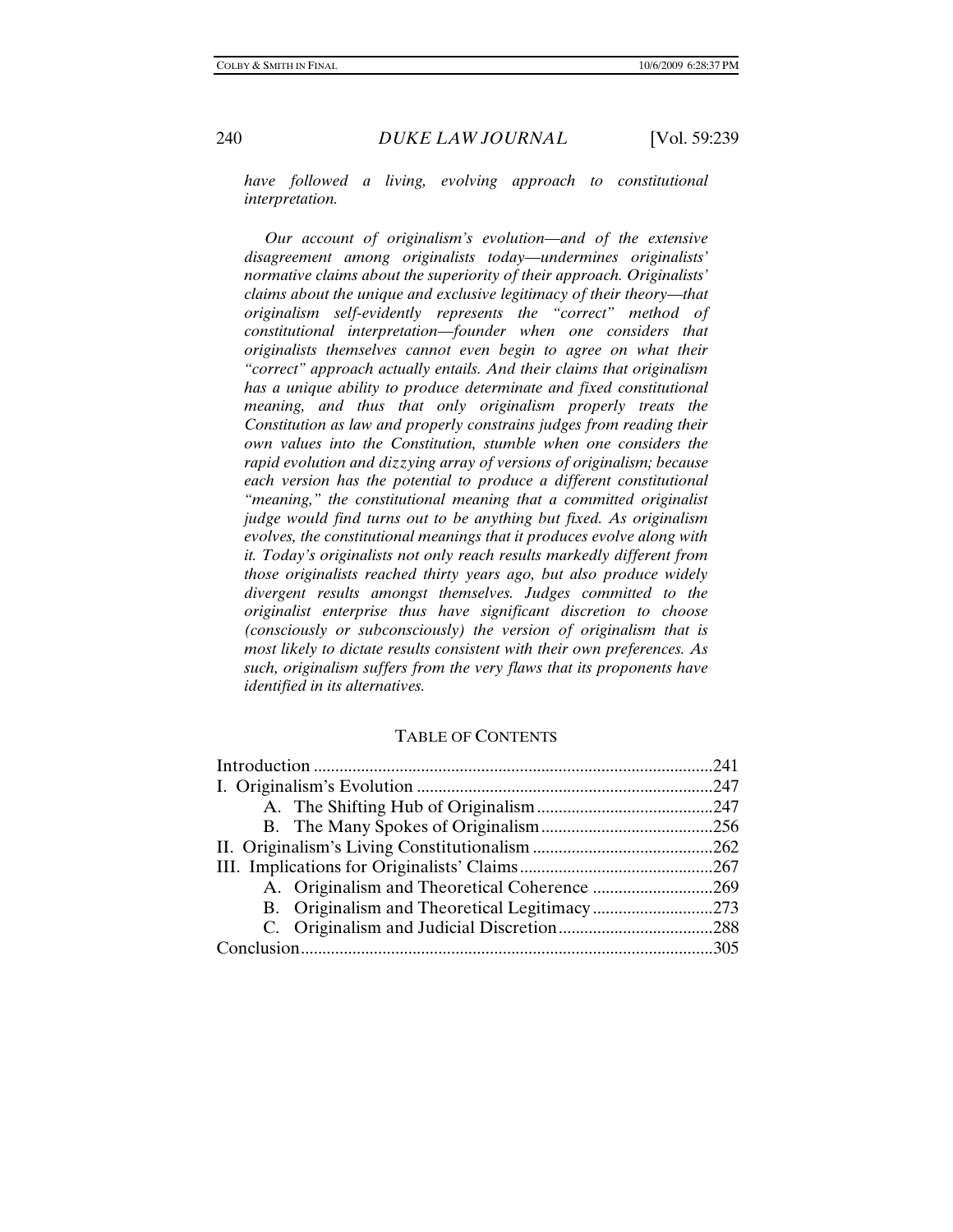#### **INTRODUCTION**

For the last several decades, the primary divide in American constitutional theory has been between those theorists who label themselves as "originalists"<sup>1</sup> and those who do not. It is widely understood that the side that does not embrace originalism is populated by proponents of a vast array of constitutional theories. To many proponents of originalism, the staggering diversity of these alternative approaches—which Justice Scalia and other originalists dismiss as nonoriginalism<sup>2</sup> or, even more derisively (in their minds), "living" constitutionalism<sup>3</sup>—is evidence of their collective inferiority. Nonoriginalists, Justice Scalia explains, can reach "agreement on nothing except what is the wrong approach."<sup>4</sup> It takes a theory to beat a theory, he argues, but "it is hard to discern any emerging consensus among the nonoriginalists as to what this might be."<sup>5</sup> The "glaring defect of Living Constitutionalism," he contends, "is that there is no agreement, and no chance of agreement, upon what is to be the guiding principle of the evolution" of constitutional meaning.<sup>6</sup>

This assertion trades implicitly on the notion that "originalism" represents a single, coherent constitutional theory, against which are arrayed the disparate nonoriginalist alternatives. Originalist rhetoric paints a powerful picture of originalism as a consistent, coherent

 <sup>1. &</sup>quot;Originalism" is a murky term, as this Article seeks to explain. But at its core, it treats "the discoverable meaning of the Constitution at the time of its initial adoption as authoritative for purposes of constitutional interpretation in the present." Keith E. Whittington, *The New Originalism*, 2 GEO. J.L. & PUB. POL'Y 599, 599 (2004).

 <sup>2.</sup> Antonin Scalia, *Originalism: The Lesser Evil*, 57 U. CIN. L. REV. 849, 854 (1989); *see also* Rebecca L. Brown, *History for the Non-Originalist*, 26 HARV. J.L. & PUB. POL'Y 69, 69 (2003) ("[Non-originalists] have long borne the stigma of identification by negative appellation."); Vasan Kesavan & Michael Stokes Paulsen, *The Interpretive Force of the Constitution's Secret Drafting History*, 91 GEO. L.J. 1113, 1126 n.42 (2003) ("Non-originalism seems best defined, derivatively, in contradistinction to originalism.").

<sup>3</sup>*. See* William H. Rehnquist, *The Notion of a Living Constitution*, 54 TEX. L. REV. 693, 694–97 (1976); Antonin Scalia, *Common-Law Courts in a Civil-Law System: The Role of United States Federal Courts in Interpreting the Constitution and Laws*, *in* A MATTER OF INTERPRETATION 3, 38, 41–47 (Amy Gutmann ed., 1998).

 <sup>4.</sup> Scalia, *supra* note 2, at 855.

<sup>5</sup>*. Id.*; *accord* Randy E. Barnett, *An Originalism for Nonoriginalists*, 45 LOY. L. REV. 611, 617 (1999) ("It takes a theory to beat a theory and, after a decade of trying, the opponents of originalism have never congealed around an appealing and practical alternative.").

 <sup>6.</sup> Scalia, *supra* note 3, at 44–45; *accord* Scalia, *supra* note 2, at 862–63 ("I also think that the central practical defect of nonoriginalism is fundamental and irreparable: the impossibility of achieving any consensus on what, precisely, is to replace original meaning, once that is abandoned.").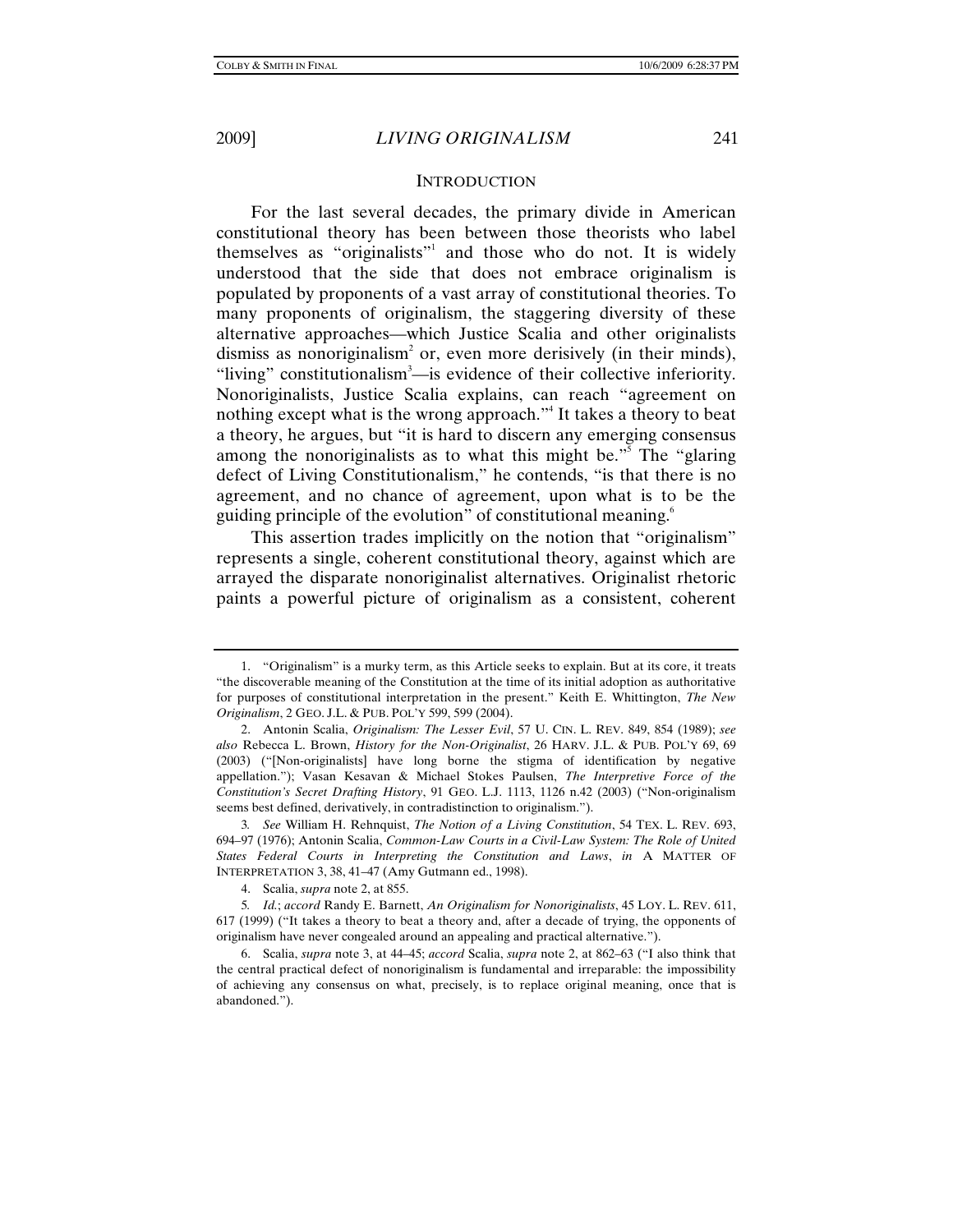theory that has stood the test of time<sup>7</sup> while countless other convoluted theories—reverse-engineered by hopeless activists who start with desired results and try unsuccessfully to reason backward to a principled theory—have come and gone, all so plainly flawed that they are unable to attract adherents. To hear many originalists tell it, the fact that all of the smart and talented nonoriginalists have failed to come up with "the" alternative to originalism after decades of desperately trying—have failed, that is, to develop a theory that is coherent and compelling enough for the other nonoriginalists to rally around—suggests that no such theory is possible.<sup>8</sup> Originalism, they insist, is the only coherent method of constitutional interpretation. As Raoul Berger puts it, because originalism has been a consistent theory of constitutional interpretation, whereas nonoriginalists "parade[] as many theories as writers" and there is little "consensus among activists about a theory of interpretation," "[o]riginalism . . . justifies itself by the falseness of the beliefs that oppose it." $10$ 

It is not just the rhetorical attraction of originalism, but also its normative force, that to a substantial degree turns on there being one, consistent originalist approach. To its proponents, originalism is not simply the only *coherent* approach, but also the only *legitimate*  approach. Normative defenses of originalism are generally based on the notion that the predictability, determinacy, and coherence of the originalist approach both respects law and constrains judges. Those defenses typically begin by noting that originalism, unlike other approaches to constitutional interpretation, accords to the Constitution fixed and determinate meaning. This determinacy is essential, originalists maintain, to preserving the Constitution as a form of law in a democratic society; after all, "[w]hen we speak of 'law,' we ordinarily refer to a rule that we have no right to change except through prescribed procedures," such as those in Article V of

<sup>7</sup>*. See, e.g.*, Edwin Meese III, *Toward a Jurisprudence of Original Intent*, 11 HARV. J.L. & PUB. POL'Y 5, 11 (1988) (describing originalism as an "enduring standard").

<sup>8</sup>*. See, e.g.*, Barnett, *supra* note 5, at 617 ("The inability of the most brilliant and creative legal minds to present a plausible method of interpretation that engendered enough confidence to warrant overriding the text . . . make[s] . . . originalism much more attractive.").

 <sup>9.</sup> Raoul Berger, *New Theories of "Interpretation": The Activist Flight from the Constitution*, 47 OHIO ST. L.J. 1, 10 (1986).

<sup>10</sup>*. Id.* at 44 (quoting Raymond Aron, *Pensées*, N.Y. TIMES, Oct. 23, 1983, at E19); *see also* Raoul Berger, *Original Intent and Boris Bittker*, 66 IND. L.J. 723, 754–55 (1991) (arguing that a "great merit of originalism" is "that it is a 'simple' concept" and noting that, by contrast, "[n]onoriginalists . . . cannot unite on a single alternative but struggle in a welter of theories").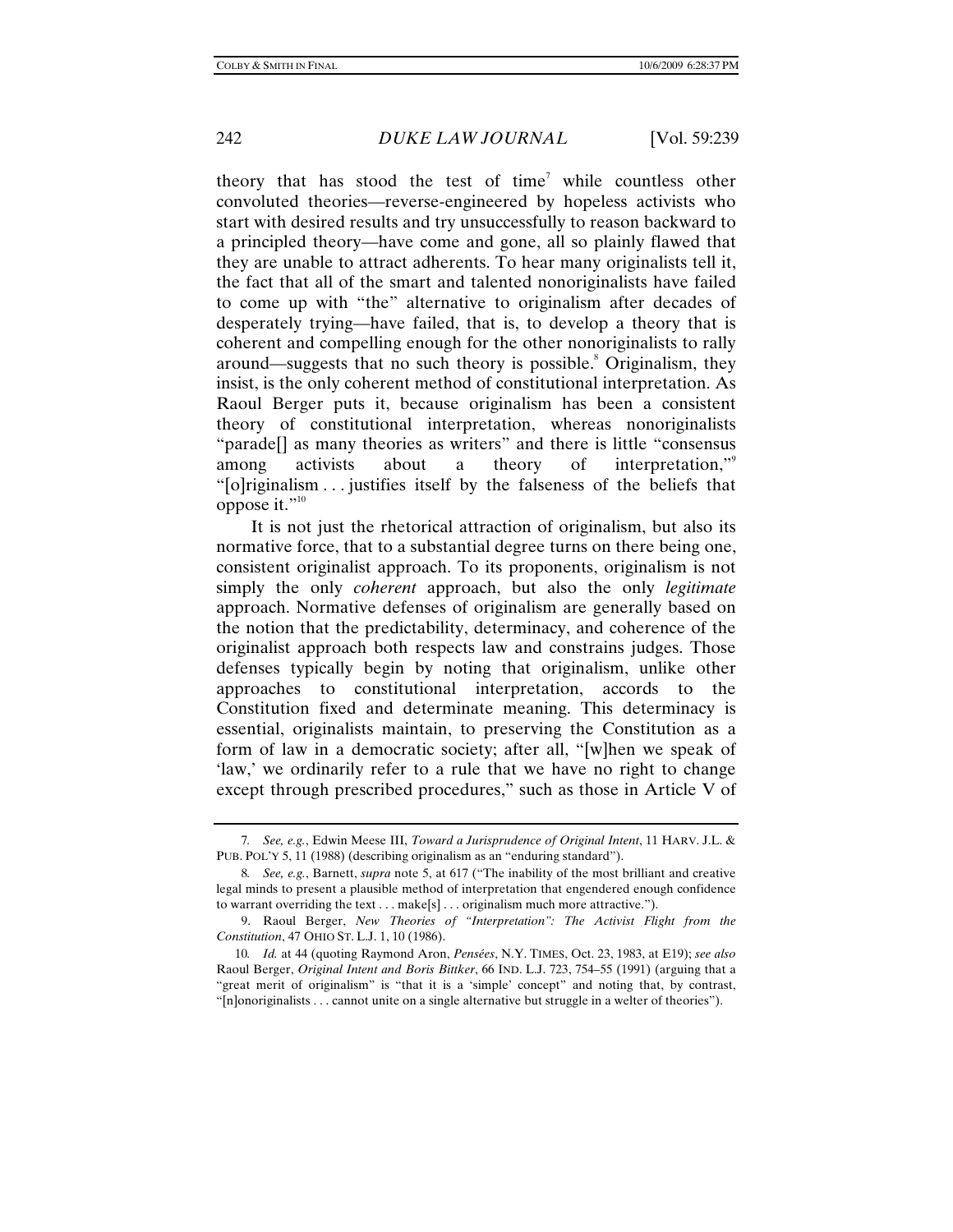the Constitution.<sup>11</sup> Originalists often assert that the propriety of originalism follows naturally from the very fact that the Constitution is a form of law; originalism, they say, is "almost self-evidently correct"<sup>12</sup> and "so obvious that it should hardly need a name, let alone a defense."13 Responding directly to the long-standing problem of the countermajoritarian difficulty—that is, the concern that judicial review allows unelected, unaccountable judges to thwart the will of democratically elected legislatures<sup>14</sup>—originalists further contend that the determinacy provided by reliance on constitutional text, or at least on some objective guidepost for the fixed meaning of the constitutional text, is essential to constraining judges' ability to impose their own views under the guise of constitutional interpretation.<sup>15</sup>

As a result, originalists insist, originalism is not merely *a* legitimate method of constitutional interpretation, but rather is the *only* legitimate interpretive approach, and the only alternative to "judicial activism." Prominent originalists have, for some time now, smugly declared that "there *is* a single, 'true' method of constitutional interpretation,"16 and that "[o]ther approaches to interpretation are *simply wrong.*"<sup>17</sup> Any form of constitutional interpretation other than originalism "must end in constitutional nihilism and the imposition of the judge's merely personal values on the rest of us."<sup>18</sup>

 <sup>11.</sup> ROBERT H. BORK, THE TEMPTING OF AMERICA: THE POLITICAL SEDUCTION OF THE LAW 143 (1990); *see also* OFFICE OF LEGAL POLICY, U.S. DEP'T OF JUSTICE, ORIGINAL MEANING JURISPRUDENCE: A SOURCEBOOK 3 (1987).

 <sup>12.</sup> Lino A. Graglia, *"Interpreting" the Constitution: Posner on Bork*, 44 STAN. L. REV. 1019, 1020 (1992).

 <sup>13.</sup> Steven G. Calabresi, Op-Ed., *The Right Judicial Litmus Test*, WALL ST. J., Oct. 1, 2007, at A23.

<sup>14</sup>*. See generally* ALEXANDER M. BICKEL, THE LEAST DANGEROUS BRANCH: THE SUPREME COURT AT THE BAR OF POLITICS 16–23 (1962) (describing the countermajoritarian difficulty).

<sup>15</sup>*. See* Barry Friedman, *The Turn to History*, 72 N.Y.U. L. REV. 928, 943 (1997) (reviewing LAURA KALMAN, THE STRANGE CAREER OF LEGAL LIBERALISM (1996)) (noting originalism's promise to solve the countermajoritarian difficulty).

 <sup>16.</sup> Kesavan & Paulsen, *supra* note 2, at 1129; *see also id*. at 1121 (arguing that the "interpretive project of determining the original public meaning of the Constitution" is "the only truly legitimate approach to the interpretation of the Constitution as a legal document").

 <sup>17.</sup> Gary Lawson, *On Reading Recipes . . . and Constitutions*, 85 GEO. L.J. 1823, 1834 (1997) (emphasis added).

 <sup>18.</sup> Robert H. Bork, *Styles in Constitutional Theory*, 26 S. TEX. L.J. 383, 387 (1985).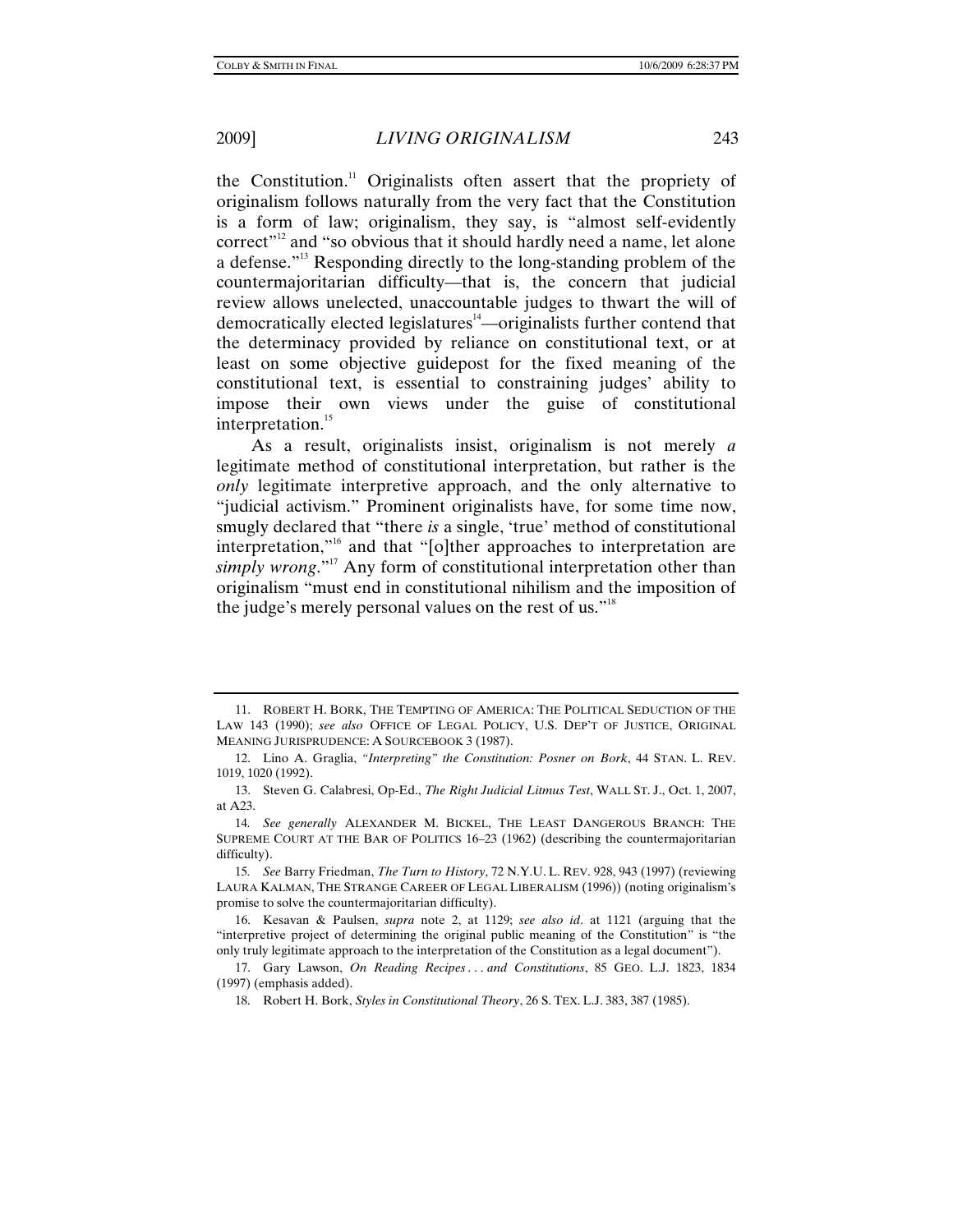Critics of originalism have sought to undermine these assertions by questioning the legitimacy of originalism, $19$  or by seeking to articulate alternative interpretive theories that can lay claim to coherence and legitimacy.<sup>20</sup> But they have for the most part accepted uncritically the characterization of originalism as a coherent, monolithic theory that stands in marked contrast to the mishmash of divergent theories on the nonoriginalist side of the divide. $^{21}$ 

This Article argues that what both originalists and nonoriginalists alike have generally failed to appreciate is that this characterization is unfounded. In fact, just as with nonoriginalism, there is profound internal disagreement on the originalist side of the  $\lim_{x \to a}$  A review of originalists' work reveals originalism to be not a single, coherent, unified theory of constitutional interpretation, but rather a smorgasbord of distinct constitutional theories that share little in common except a misleading reliance on a single label. The image of a monolithic theory standing tall and firm, deflecting

20*. See, e.g*., Richard H. Fallon, Jr., *A Constructivist Coherence Theory of Constitutional Interpretation*, 100 HARV. L. REV. 1189, 1192–94 (1987) (presenting a "constructivist coherence theory" of constitutional interpretation).

<sup>19</sup>*. See, e.g.*, Ethan J. Leib, *The Perpetual Anxiety of Living Constitutionalism*, 24 CONST. COMMENT. 353, 354 (2007) (questioning whether "the Constitution and its original principles" are binding); Jed Rubenfeld, *The Moment and the Millennium*, 66 GEO. WASH. L. REV. 1085, 1105 (1998) ("Constitutionalism cannot survive when squeezed into a jurisprudence of a particular past moment, for it then lacks any account of its own legitimate authority, its own supremacy over the popular will of the present moment."). *See generally* Daniel A. Farber, *The Originalism Debate: A Guide for the Perplexed*, 49 OHIO ST. L.J. 1085, 1095–96 (1989) (explaining that originalism is chiefly criticized for being "too static . . . to keep the Constitution up to date with changing times").

 <sup>21.</sup> Others have on occasion noted the basic point that, as Christopher Eisgruber once aptly put it, "[o]riginalism comes in a bewildering variety of colors and flavors." CHRISTOPHER L. EISGRUBER, CONSTITUTIONAL SELF-GOVERNMENT 26 (2001); s*ee also, e.g.*, Mitchell N. Berman, *Originalism Is Bunk*, 84 N.Y.U. L. REV. 1, 9–16 (2009) (arguing that "literally thousands of discrete theses can plausibly claim to be originalist"); Martin S. Flaherty, *The Most Dangerous Branch*, 105 YALE L.J. 1725, 1812 (1996) ("If ever a term muddied as much as it clarified, 'originalism' is it."). But these observations have not been developed as the basis for an independent critique of originalism. Our endeavor here is to develop and illustrate this point in detail, and to derive from it a conclusion that others have missed: that the very existence of this discord substantially undermines the normative claims upon which originalism is typically based.

 <sup>22.</sup> Indeed, the line that separates originalists from nonoriginalists itself is hazy at best. Few nonoriginalists ignore the original meaning, *see* Michael C. Dorf, *Integrating Normative and Descriptive Constitutional Theory: The Case of Original Meaning*, 85 GEO. L.J. 1765, 1766 (1997), and plenty of originalists are willing to accept interpretations of the Constitution that depart from the original meaning, *see, e.g.*, Lawrence B. Solum, *The Supreme Court in Bondage: Constitutional Stare Decisis, Legal Formalism, and the Future of Unenumerated Rights*, 9 U. PA. J. CONST. L. 155, 186 (2006).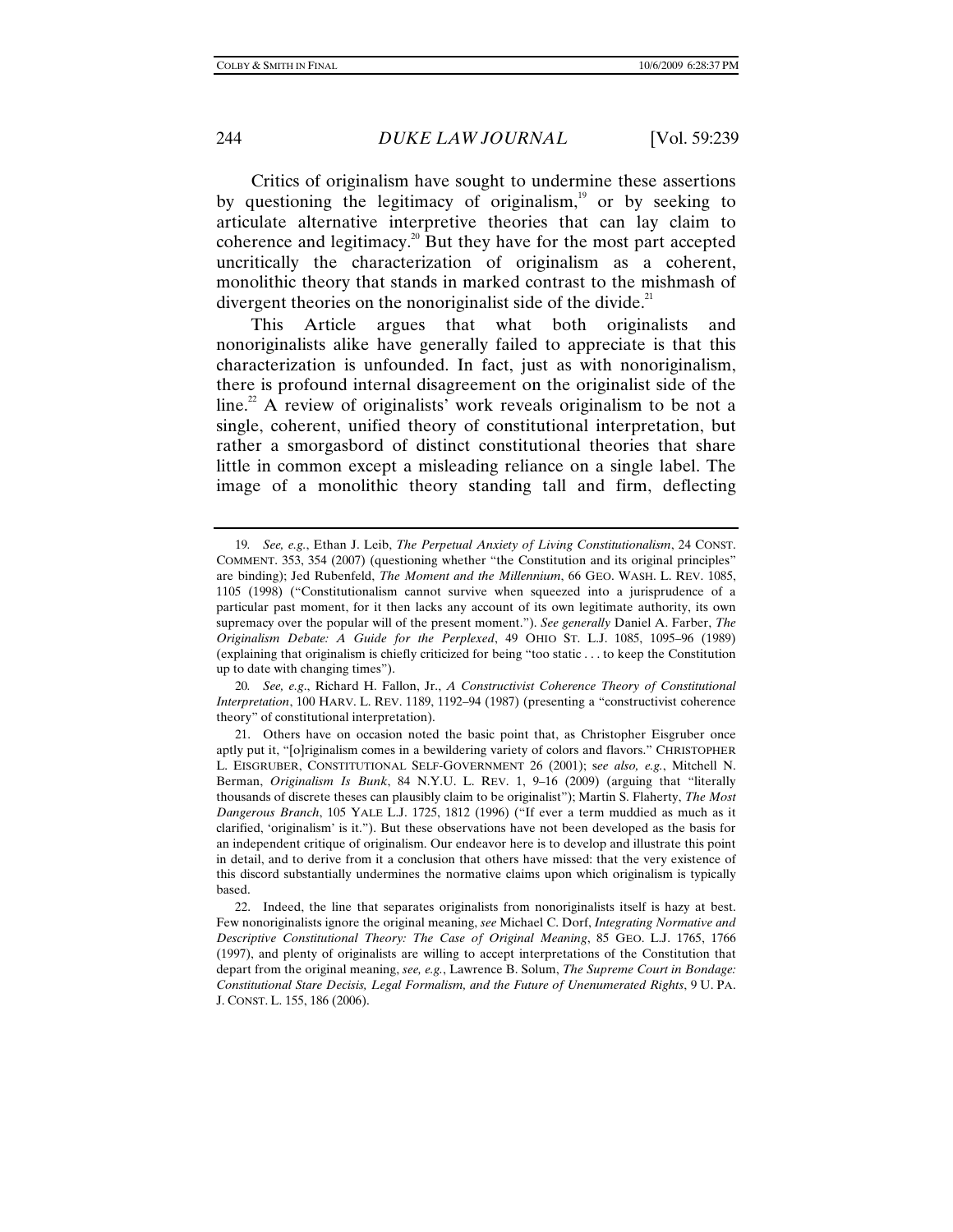countless hapless attempts to knock it down, is inaccurate. The more accurate picture is one of a collection of rapidly evolving theories, constantly reshaping themselves in profound ways in response to devastating critiques, and not infrequently splintering further into multiple, mutually exclusive iterations.

Part I explains that, in a relatively short period of time, originalism has evolved dramatically—indeed, so dramatically that the brand of originalism advanced by some of its most prominent defenders today would be virtually unrecognizable to those in originalism's vanguard in the 1970s and 1980s. More important, contrary to the suggestion of its proponents—for whom there is only originalism and everything else—there are today countless variations of originalism, and the differences among them are sometimes so stark that it is difficult to treat them as one coherent interpretive methodology. The original "jurisprudence of original intention"<sup>23</sup> slowly gave way to one of original meaning, determined by reference to the understanding—held by either the drafters, those who voted in state ratification conventions, or the general public, depending upon whom you asked—of the relevant provision at the time of its adoption. And from there, originalist theory gradually shifted again, to a jurisprudence of objective textual meaning. Today, pressing that theory to its logical extreme, several of the most prominent academic proponents of originalism dismiss not only the original intention of the Framers but also the actual original understanding of the Framing generation. Instead, they seek to determine how the words of the Constitution "would have been understood by a *hypothetical*, objective, reasonably well-informed reader of those words and phrases, in context, at the time they were adopted, and within the political and linguistic community in which they were adopted. $2^{24}$  In the meantime, other prominent originalists who also claim to rely on original textual meaning have recast the theory in very different terms, as one that boldly empowers the judiciary to protect libertarian or even progressive visions of constitutional liberty. These various current forms of originalism have almost nothing in common with each other, or with the original originalism, except their selfconscious adoption of the same label. Infighting among originalists

 <sup>23.</sup> Edwin Meese III, U.S. Attorney Gen., Address Before the D.C. Chapter of the Federalist Society Lawyers Division (Nov. 15, 1985), *in* OFFICE OF LEGAL POLICY, *supra* note 11, at 96.

 <sup>24.</sup> Kesavan & Paulsen, *supra* note 2, at 1132 (emphasis added).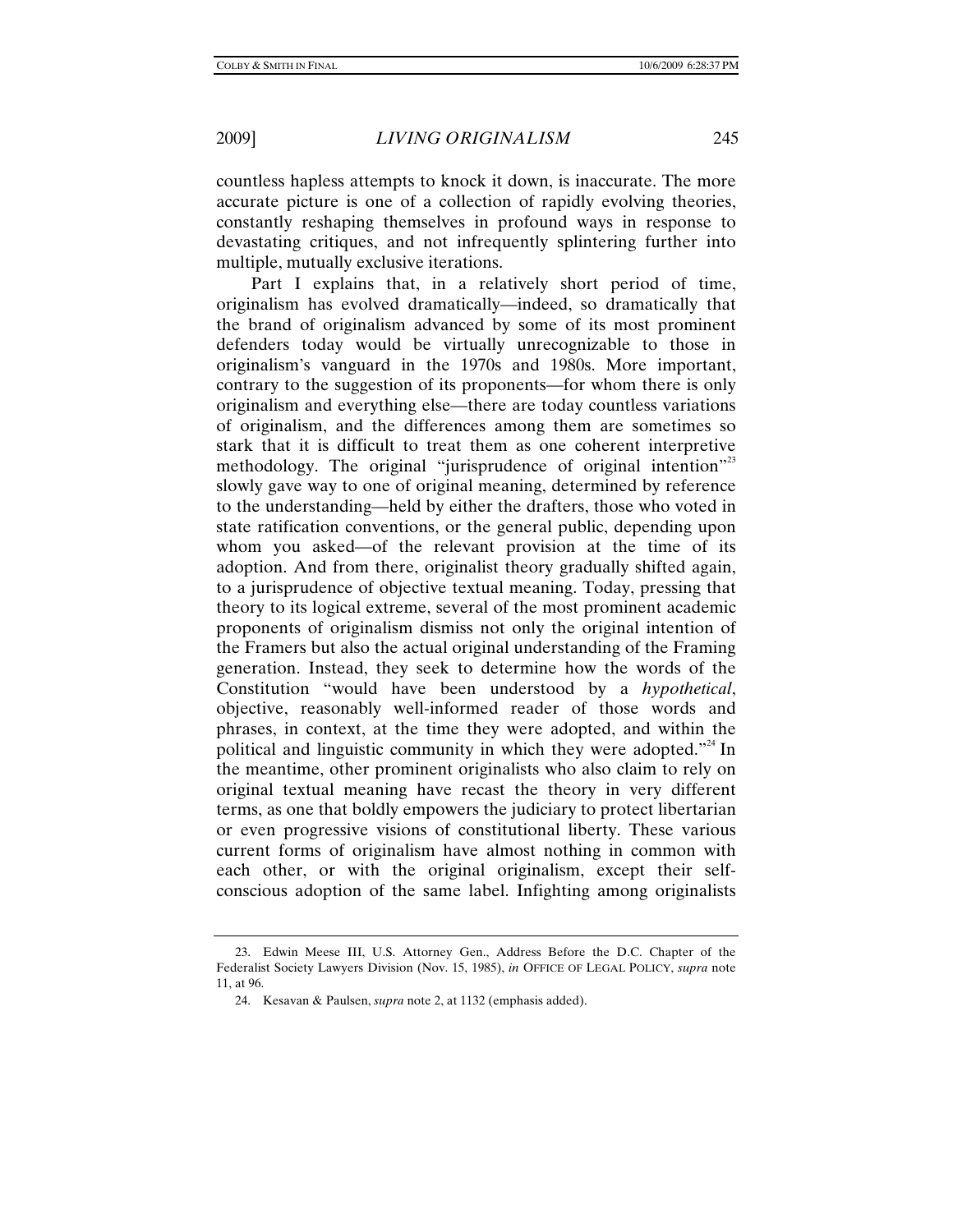has reached a fevered pitch, and it is not limited to disagreements about how the theory is properly applied to particular legal questions; rather, it concerns the very nature of the theory itself.

In Part II, we analogize originalism's evolution to living constitutionalism. Originalists, who have long criticized the notion of a living constitution, have themselves followed a living, evolving approach to constitutional interpretation. That is to say, originalists' understanding of the relationship among *originalism's* current meaning, its original meaning, and its underlying principles is similar to living constitutionalists' understanding of the relationship among *the Constitution's* current meaning, its original meaning, and its underlying principles.

It is not our objective here to criticize originalists for continually refining their approach. Indeed, any rigorous theory must be capable of adaptation in the quest for perfection. But because the rhetorical and normative defenses of originalism—in whatever variation—turn so substantially on the claims that originalism is the only theoretically coherent and legitimate approach to constitutional interpretation, it is notable that it has become virtually impossible today to define what exactly originalism entails. With unintended irony, originalism has become something of a moving target, evolving from speech to speech, opinion to opinion, and law review article to law review article. Justice Scalia is perhaps correct when he argues that "it is not very helpful to tell a judge to be a 'nonoriginalist.'<sup>25</sup> But the proliferation of competing models of originalism suggests that it is also increasingly unhelpful to tell a judge to be an originalist. The very notion of originalism itself has become indeterminate.

Part III of this Article argues that this state of affairs has important implications for originalism's normative defense. Originalists regularly advance at least three normative claims about the superiority of their approach. They contend: (1) that their methodology is the only theoretically coherent approach to constitutional interpretation; (2) that, because their approach accords to the Constitution a fixed and determinate meaning based on the document's text, it is the only legitimate approach to constitutional interpretation—that is, the only approach that is consistent with the Constitution's status as law and the judiciary's role in a democratic society; and (3) (with perhaps less frequency today) that their

 <sup>25.</sup> Scalia, *supra* note 2, at 855.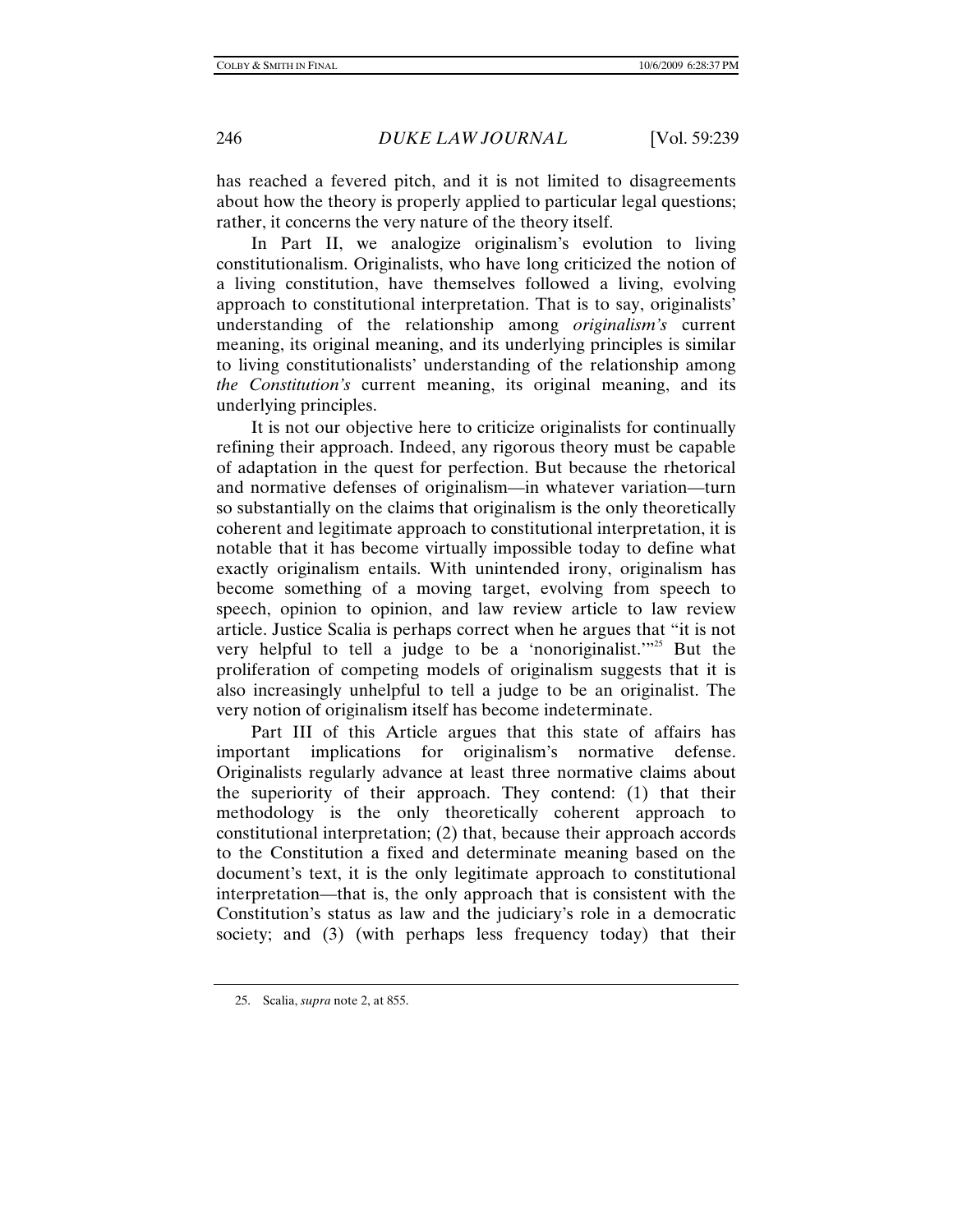approach is uniquely promising for constraining the ability of judges to impose their own views under the guise of constitutional interpretation. We explain that the diversity in and evolution of originalist thought undermine these three claims. If even originalists cannot agree about what originalism is and what it entails, then how can originalism be uniquely coherent and self-evidently correct? And because different versions of originalism focus on different historical criteria—and, as a result, frequently produce different constitutional meanings—how can originalists maintain that originalism is uniquely determinate, and thus uniquely consistent with law and democracy? Finally, when one recognizes that the diversity of originalist theories allows originalist judges to pick and choose among the various strands of originalism from case to case to reach results that accord with their personal policy preferences, one is left to question the assertion that originalism is uniquely resistant to judicial activism. Indeed, as Part III explains, originalists can and often do move from one version of originalism to another as they decide different issues, thus allowing them to reach results that they personally prefer, all the while claiming (and likely mistakenly believing) that they are being guided by nothing more than the external constraint of history. For these reasons, the diversity of originalist theories undermines the very normative claims that tie those theories together.

### I. ORIGINALISM'S EVOLUTION

# *A. The Shifting Hub of Originalism*

In the late 1960s and early 1970s, frustration among conservatives with the sweeping decisions of the Warren Court led critics to insist that the Constitution be interpreted to give effect to the intent of the Framers.<sup>26</sup> In his confirmation hearings in 1971, for instance, soon-to-be-Justice Rehnquist promised that he would not "disregard the intent of the framers of the Constitution and change it to achieve a result that  $[he]$  thought might be desirable for society."<sup>27</sup> These were the origins of the modern originalist movement.

 <sup>26.</sup> For example, Senator Sam Ervin asked Thurgood Marshall in the latter's confirmation hearings, "Is not the role of the Supreme Court simply to ascertain and give effect to the intent of the framers of this Constitution and the people who ratified the Constitution?" Whittington, *supra* note 1, at 599–600.

<sup>27</sup>*. Id.* at 600 (quoting *Nominations of William H. Rehnquist and Lewis F. Powell, Jr.: Hearings Before the S. Comm. on the Judiciary*, 92d Cong. 19 (1971) (statement of Sen. McClellan, Member, S. Comm. on the Judiciary)).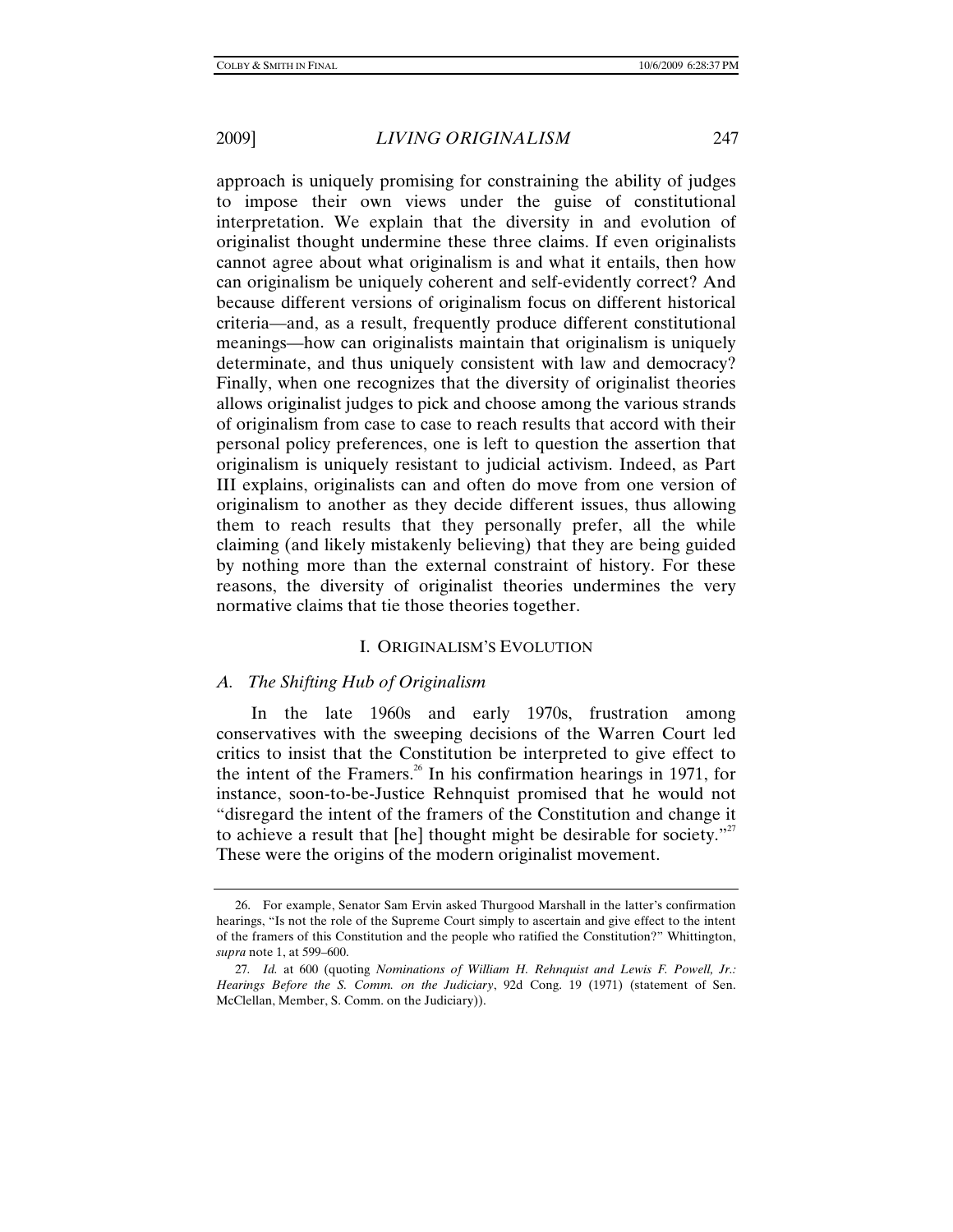When scholars like Raoul Berger and Robert Bork, and political and judicial figures like Attorney General Edwin Meese III and then-Justice Rehnquist, began to compose scholarly monographs articulating an intellectual defense of originalism in the 1970s and 1980s, they repeated and developed the notion that the proper meaning of the Constitution is the meaning originally *intended* by the Framers. Meese insisted upon a "jurisprudence of original intention" that focused upon "the original intent of the Framers."<sup>28</sup> Rehnquist demanded allegiance to the "language and intent" of the "framers of the Constitution."29 Bork insisted that "original intent is the only legitimate basis for constitutional decisionmaking."30 And Berger decreed that any constitutional interpretive theory other than one grounded in "original intention" amounted to nothing more than a "judicial power to revise the Constitution."<sup>31</sup>

The theory of original intent was met with savage criticism, focusing most prominently on two fundamental weaknesses. First, it is nearly impossible to ascertain a single collective intent of a large group of individuals, each of whom may have had different intentions.<sup>32</sup> Second, original intention is a self-defeating philosophy, insofar as much of the historical evidence suggests that the Framers in fact intended for future generations *not* to interpret the Constitution according to their intent—thus requiring the paradoxical conclusion that the only way to follow the intent of the Framers is *not* to follow the intent of the Framers. $33$ 

Largely in response to these devastating critiques, originalists shifted the focus of their theory from the original *intent* of the

32*. See, e.g.*, Paul Brest, *The Misconceived Quest for the Original Understanding*, 60 B.U. L. REV. 204, 209–22 (1980).

 <sup>28.</sup> Meese, *supra* note 23, at 96–97.

 <sup>29.</sup> Rehnquist, *supra* note 3, at 694–97.

 <sup>30.</sup> Robert H. Bork, *The Constitution, Original Intent, and Economic Rights*, 23 SAN DIEGO L. REV. 823, 823 (1986).

 <sup>31.</sup> RAOUL BERGER, GOVERNMENT BY JUDICIARY: THE TRANSFORMATION OF THE FOURTEENTH AMENDMENT 364 (1977); *see also, e.g.*, Earl Maltz, *Some New Thoughts on an Old Problem—The Role of the Intent of the Framers in Constitutional Theory*, 63 B.U. L. REV. 811, 811–12 (1983) ("[J]udges should be guided by the intent of the Framers of the relevant constitutional provisions.").

<sup>33</sup>*. See* H. Jefferson Powell, *The Original Understanding of Original Intent*, 98 HARV. L. REV. 885, 907 (1985). Powell's conclusion was that the "original intent" favored by the Framing generation was in fact an inquiry into "the 'intentions' of the sovereign parties to the constitutional compact, as evidenced in the Constitution's language and discerned through structural methods of interpretation; it did not refer to the personal intentions of the framers or of anyone else." *Id.* at 948.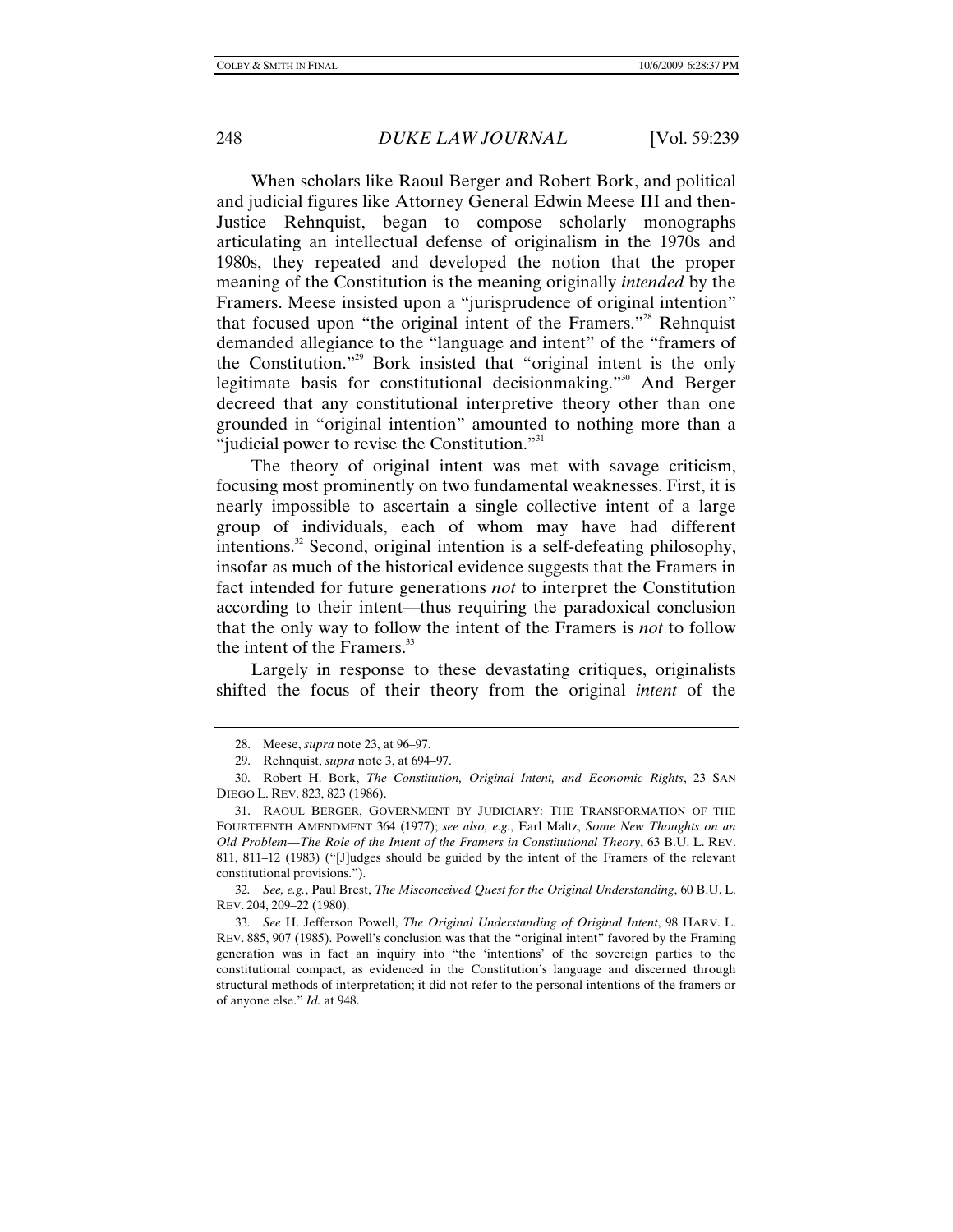Framers to the original *meaning* of the Constitution. As Justice Scalia, who led the "campaign to change the label from the Doctrine of Original Intent to the Doctrine of Original Meaning,"<sup>34</sup> explained, originalists began to seek "the original meaning of the text, not what the original draftsmen intended."35 Notwithstanding his central role in the original movement in favor of original intent, Judge Bork quickly joined that campaign.<sup>36</sup>

The conventional wisdom holds that this was the watershed transition in originalist thought. $37$  Of course, this monumental shift alone substantially undermines the self-image of originalism as a single, coherent theory. Yet the inconsistency of originalism—the incoherence of the movement—runs much deeper. And it always  $has.^{38}$ 

Even in the early days of "original intent" originalism, there was internal disagreement about the proper focus of the inquiry. The "intent of the Framers" was a misleading abstraction that implied a degree of agreement that was not really there. Just who were the "Framers" whose intentions mattered: the men who drafted the text of the Constitution and agreed upon it at the Philadelphia convention, or the men whose ratification votes at the subsequent

Thomas B. Colby, *The Federal Marriage Amendment and the False Promise of Originalism*, 108 COLUM. L. REV. 529, 531 (2008) (footnotes omitted).

36*. See* BORK, *supra* note 11, at 144 ("The search is not for a subjective intention. If someone found a letter from George Washington to Martha telling her that what he meant by the power to lay taxes was not what other people meant, that would not change our reading of the Constitution in the slightest. Nor would the subjective intentions of all the members of a ratifying convention alter anything. When lawmakers use words, the law that results is what those words ordinarily mean.").

37*. See, e.g*., Barnett, *supra* note 5, at 620–29; Lawrence Rosenthal, *Does Due Process Have an Original Meaning? On Originalism, Due Process, Procedural Innovation . . . and Parking Tickets*, 60 OKLA. L. REV. 1, 3–9 (2007).

 38. Vasan Kesavan and Michael Stokes Paulsen tell a detailed and thoughtful tale of the evolution of originalist thought. *See* Kesavan & Paulsen, *supra* note 2, at 1134–48. But they too convey an unduly rosy impression of coherence and continuity. *See id.*

 <sup>34.</sup> Antonin Scalia, Judge, U.S. Court of Appeals for the D.C. Circuit, Address Before the Attorney General's Conference on Economic Liberties (June 14, 1986), *in* OFFICE OF LEGAL POLICY, *supra* note 11, at 106.

 <sup>35.</sup> Scalia, *supra* note 3, at 38. As one of us has previously written,

This redirected focus on original meaning, rather than original intent, ostensibly avoids both the problem of determining the collective intent of the numerous Framers (the Framers may have had many reasons for enacting it, but the text nonetheless had only one meaning) and the problem of self-defeat (much of the historical evidence that was mustered to undermine the reliance on original intent actually supports the reliance on original meaning by suggesting that the Framers believed that the original meaning of the text, rather than the original intent of the drafters, would control future constitutional interpretation).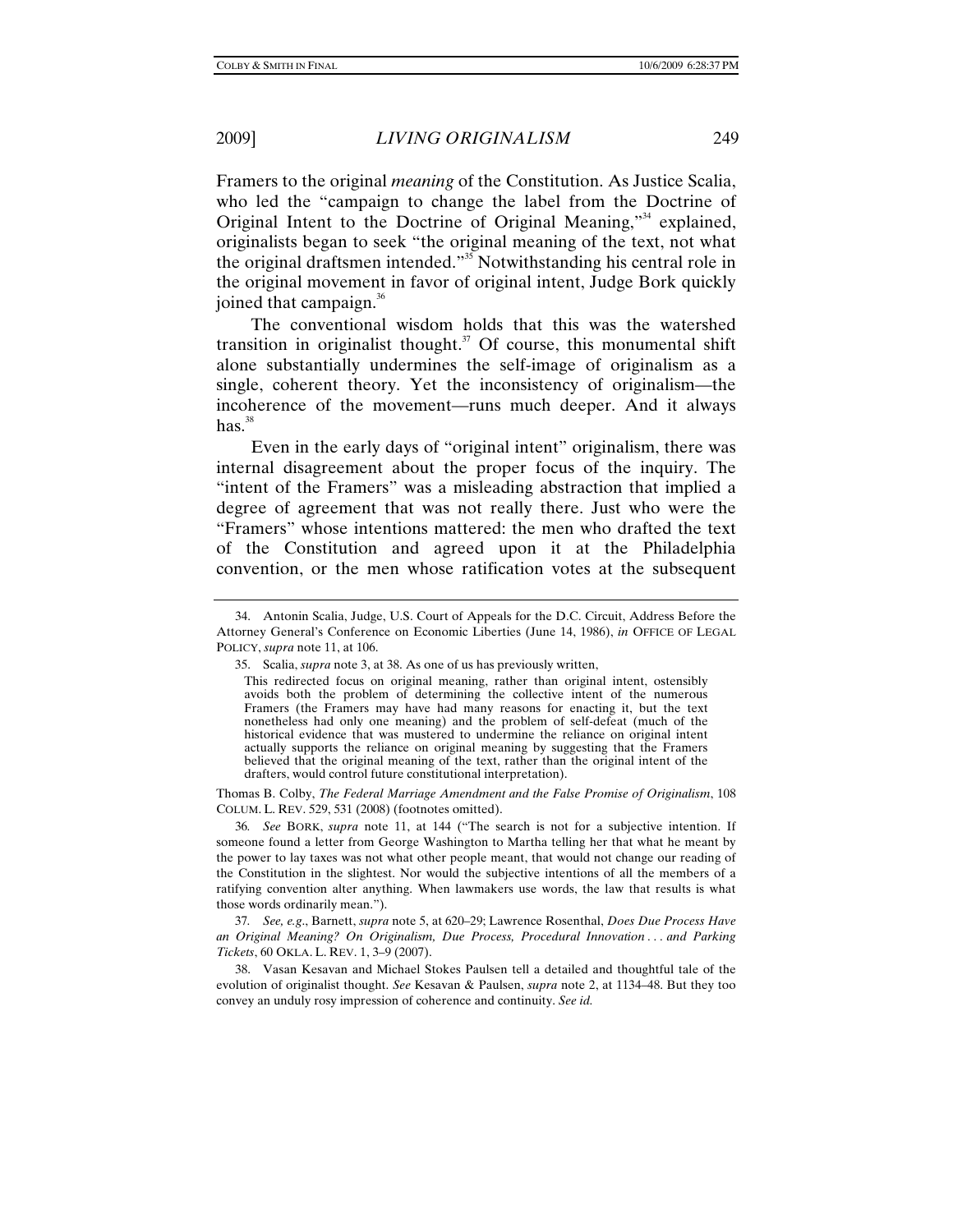state conventions gave it the force of law? The early originalists could not agree on the answer to that question. Meese focused on the intent of the drafters;<sup>39</sup> Berger initially concurred,<sup>40</sup> but later shifted his focus to the intent of the ratifiers.<sup>41</sup>

The move from original intent to original meaning exponentially multiplied that sort of internal disagreement among originalists. In some respects, that move was simply a semantic one. Even before the shift in rhetoric, Raoul Berger had defined "original intent" as "the meaning attached by the framers to the words they employed in the Constitution."<sup>42</sup> In other words, originalism was always to some degree, at least to some originalists, about original meaning.<sup>43</sup> It was just that the original meaning was initially understood to be the meaning originally *intended* by the drafters—or perhaps the ratifiers, depending upon whom one asked.

But the rhetorical shift from intent to meaning also had substantive implications—although exactly *why* it was important again depended upon who was telling the tale. For many originalists, the rhetorical change represented a shift from the *intent* of the Framers to the *understanding* of the Framers—from what the Framers actually *intended* the Constitution to mean to what they actually *understood* it to mean. Thus, as the focus shifted from original intent to original meaning, many originalists began to speak in terms of the

<sup>39</sup>*. See* Edwin Meese, III, *The Supreme Court of the United States: Bulwark of a Limited Constitution*, 27 S. TEX. L. REV. 455, 456 (1986) ("The standard of interpretation applied by the judiciary must focus on the text and the drafter's original intent."); *see also, e.g.*, Earl Maltz, *Foreword: The Appeal of Originalism*, 1987 UTAH L. REV. 773, 774 (calling for "a jurisprudence based on the intent of the drafters").

<sup>40</sup>*. See* BERGER, *supra* note 31, at 365 ("Effectuation of the draftsman's intention is a longstanding rule of interpretation in the construction of all documents . . . ."); RAOUL BERGER, FEDERALISM: THE FOUNDERS' DESIGN 3–20 (1987).

<sup>41</sup>*. See* Raoul Berger, *Jack Rakove's Rendition of Original Meaning*, 72 IND. L.J. 619, 640– 41 (1997) (arguing that although the drafters' intentions and understandings are usually dispositive, they are so only when in accord with those of the ratifiers). Bork seems initially not to have taken a stand. *See* Bork, *supra* note 30, at 826 (pressing the necessity of "interpret[ing] the document's words according to the intentions of those who drafted, proposed, and ratified its provisions and its various amendments"). Later, he explained that the focus should be on the "ratifying conventions" because it is "their intent, not the drafters', that counts." BORK, *supra*  note 11, at 181.

 <sup>42.</sup> BERGER, *supra* note 31, at 363.

 <sup>43.</sup> Indeed, Justice Black explicitly demanded a jurisprudence of original meaning in 1966. *See* Harper v. Va. Bd. of Elections, 383 U.S. 663, 677 (1966) (Black, J., dissenting) (lambasting the Court for "consulting its own notions rather than following the original meaning of the Constitution").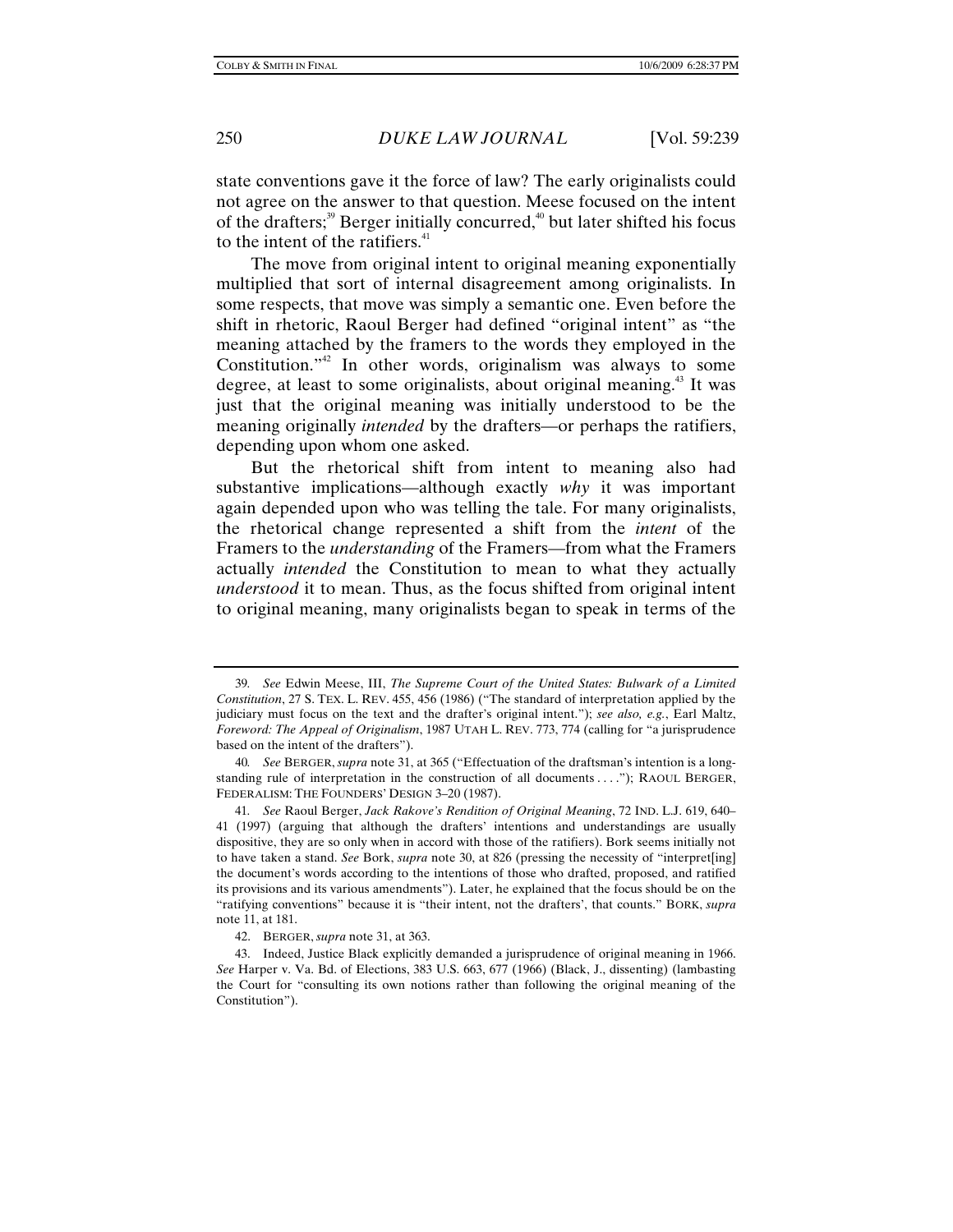"public understanding" of the meaning of the Constitution. $44$  These originalists explained that a judge should determine "what the original language actually meant to those who used the terms in question<sup>"45</sup>—that is, the "meaning of the provision to the public on whose behalf it was ratified."<sup>46</sup> As Keith Whittington explains, this change in focus stemmed from the belief that, "[i]n ratifying the document, the people appropriated it, giving its text the meaning that was publicly understood."<sup>47</sup>

This shift was significant, but it was not a clean break. One can find many references to original understanding in the early writings of the originalists whose work is generally associated with original intent, rather than original meaning.<sup>48</sup> And one can find many references to original intent in the later writings of the originalists whose work is generally associated with original meaning, rather than original intent. $^{49}$  What is more, the move to original understanding did not obviate the disagreement over whose intentions matter; it simply replaced that debate with a new one among originalists—at least, that is, among those originalists who abandoned the quest for original intent—as to whose *understanding* matters. Some originalists have focused on the understanding of the drafters; $50^{\circ}$  others on the

<sup>44</sup>*. E.g.*, Kurt T. Lash, *The Lost Original Meaning of the Ninth Amendment*, 83 TEX. L. REV. 331, 339 (2004).

 <sup>45.</sup> Steven G. Calabresi, *The Originalist and Normative Case Against Judicial Activism: A Reply to Professor Barnett*, 103 MICH. L. REV. 1081, 1081 (2005).

 <sup>46.</sup> Michael J. Perry, *The Legitimacy of Particular Conceptions of Constitutional Interpretation*, 77 VA. L. REV. 669, 675 (1991); s*ee also, e.g.*, Akhil Reed Amar, *The Supreme Court, 1999 Term—Foreword: The Document and the Doctrine*, 114 HARV. L. REV. 26, 29 (2000) ("What counts as text is the document as understood by the American People who ratified and amended it . . . .").

 <sup>47.</sup> KEITH E. WHITTINGTON, CONSTITUTIONAL INTERPRETATION: TEXTUAL MEANING, ORIGINAL INTENT, AND JUDICIAL REVIEW 60 (1999).

<sup>48</sup>*. See, e.g*., BERGER, *supra* note 31, at 366–67 (quoting favorably Jefferson's promise as the president to administer the Constitution "according to the safe and honest meaning contemplated by the plain understanding of the people at the time of its adoption").

<sup>49</sup>*. See, e.g*., Steven G. Calabresi, Lawrence*, the Fourteenth Amendment, and the Supreme Court's Reliance on Foreign Constitutional Law: An Originalist Reappraisal*, 65 OHIO ST. L.J. 1097, 1112 (2004) ("Surely, if that had been the framers' intent, there would have been extended discussion and controversy about the Privileges and Immunities Clause of Article IV during the ratification debates, which there was not.").

<sup>50</sup>*. See, e.g*., Earl M. Maltz, *Personal Jurisdiction and Constitutional Theory—A Comment on* Burnham v. Superior Court, 22 RUTGERS L.J. 689, 696 (1991) (arguing that originalism "focuses on the original understanding of those who drafted the fourteenth amendment").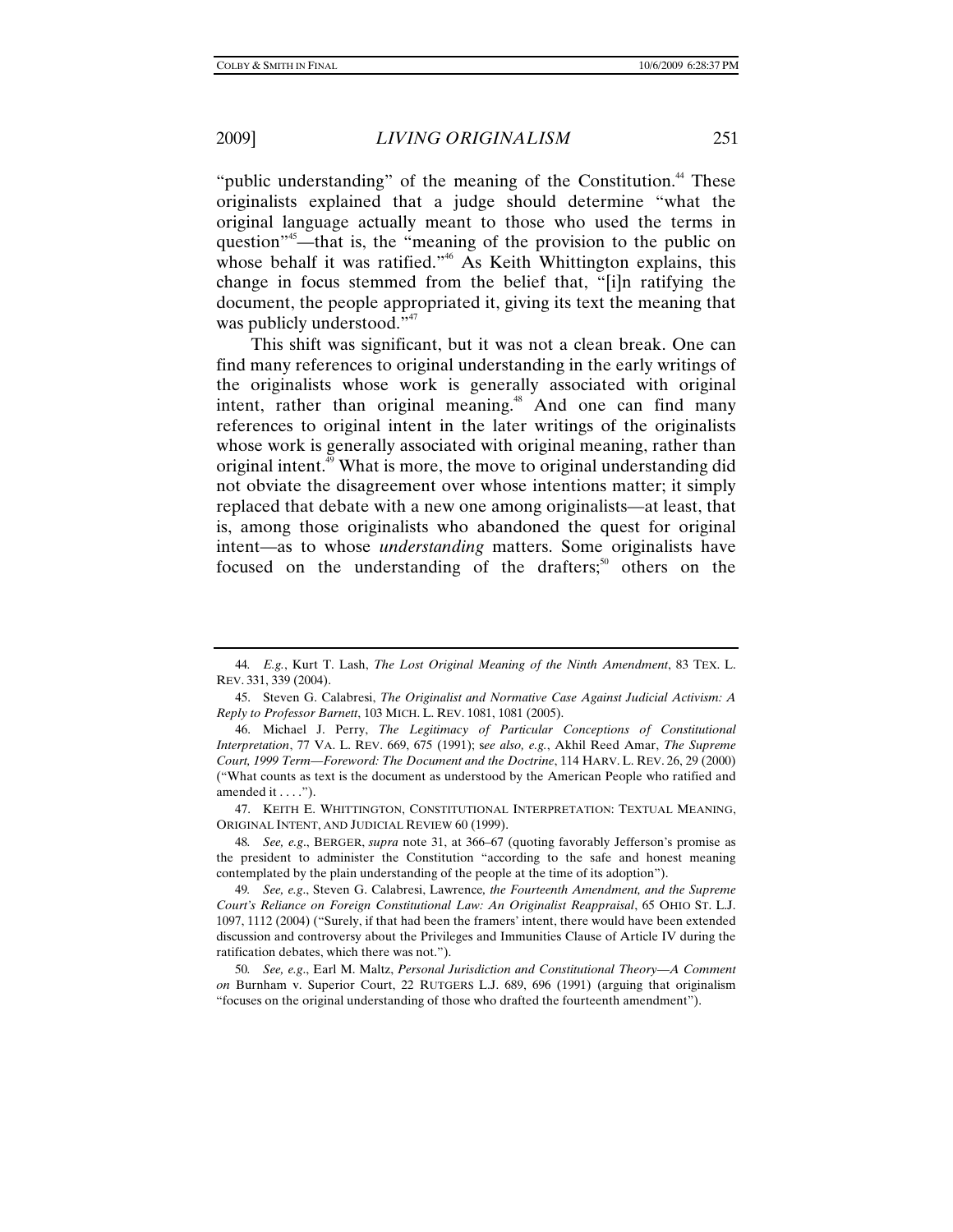understanding of the ratifiers; $51$  and still others on the understanding of the public. $52$ 

For another group of originalists, the move to original meaning was more profound than a simple shift from subjective *intentions* to subjective *understandings*. It was instead a shift from *subjective*  meaning—what particular individuals actually intended the text to mean—to *objective* meaning—the meaning reasonably suggested by the words of the Constitution, as used in context at the time that they were adopted. Slowly, the "original understanding" incarnation of the "original meaning" incarnation of originalism has given way, for these originalists anyway, to an originalism that focuses on objective meaning. $53$ 

At first, this notion of "objective" meaning was seemingly tied to the actual understanding of the people. In insisting on objective constitutional meaning, for example, the Reagan Justice Department explained that "[o]ur fundamental law is the text of the Constitution as understood by the ratifying society, not the subjective views of any group or individual."54 In other words, the objective meaning is the one actually shared by the ratifying society as a whole: "The common understanding of the text is what counts  $\dots$ <sup>555</sup> As Justice Scalia explained it, the originalist should seek the "meaning of the words of the Constitution to the society that adopted it—regardless of what the Framers might secretly have intended."<sup>56</sup>

Indeed, some originalists who seek the original, objective meaning have in fact gone so far in the direction of reliance on the actual public understanding as dispositive proof of original meaning that they determine original meaning by reference to the concrete

<sup>51</sup>*. See, e.g*., WHITTINGTON, *supra* note 47, at 35–37; Charles A. Lofgren, *The Original Understanding of Original Intent?*, 5 CONST. COMMENT. 77, 79 (1988) (discussing "ratifier intent"); Ronald D. Rotunda, *Original Intent, the View of the Framers, and the Role of the Ratifiers*, 41 VAND. L. REV. 507, 512 (1988) (noting Alexander Hamilton's statements focusing on the ratifiers' intentions).

<sup>52</sup>*. See, e.g.*, Michael W. McConnell, *Textualism and the Dead Hand of the Past*, 66 GEO. WASH. L. REV. 1127, 1136 (1998) ("Originalism is the idea that the words of the Constitution must be understood as they were understood by the ratifying public at the time of enactment."); Perry, *supra* note 46, at 677 ("It is the meaning to, or the understanding of, those, the enfranchised, in whom sovereignty ultimately resides and on whose behalf the ratifiers acted those the ratifiers 'represented'—that should matter.").

<sup>53</sup>*. See, e.g*., OFFICE OF LEGAL POLICY, *supra* note 11, at 14–15; Scalia, *supra* note 3, at 38.

 <sup>54.</sup> OFFICE OF LEGAL POLICY, *supra* note 11, at 17.

<sup>55</sup>*. Id.* at 20.

 <sup>56.</sup> Scalia, *supra* note 34, at 103.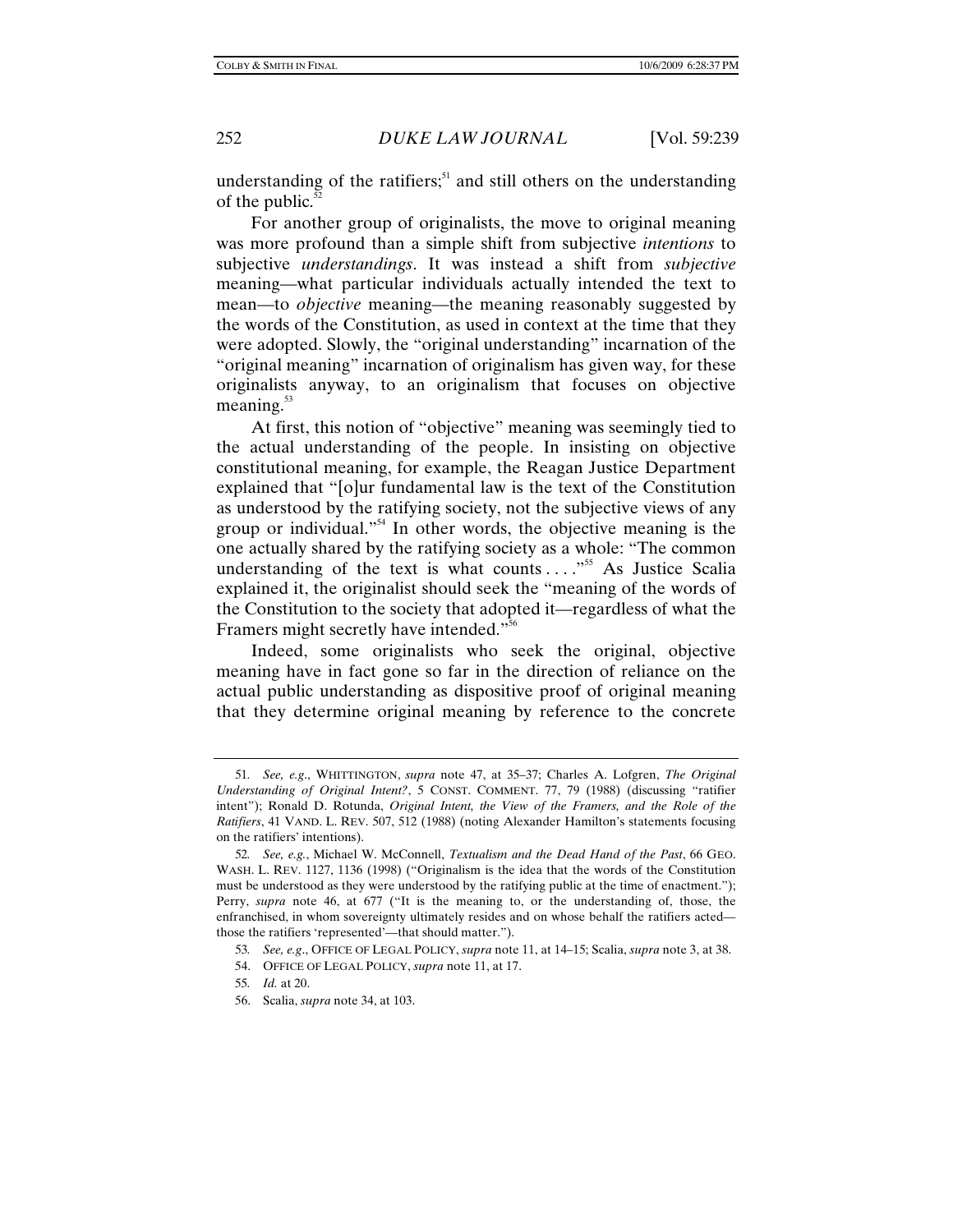expectations of the Framing generation as to how the constitutional provision at issue would apply to a particular practice<sup>57</sup>—an approach that some commentators call original-expected-application originalism.58 Justice Scalia often employs a particular version of this practice in resolving constitutional questions, $59$  even though he has disavowed it in his scholarly writing.<sup>60</sup> Justice Scalia has frequently decided cases on the basis of the proposition that if the first Congresses and presidents engaged in a practice, then the Framing generation must have expected and thus understood the practice to be constitutional—in which case it "necessarily remains constitutional today."61 So wedded is Justice Scalia in these cases to the Framers' expectations—as evidenced by the actions of early officials—that he does not bother even to attempt to articulate the original meaning. As Andrew Koppelman explains, "Scalia's claim is that whatever the . . . Clause means, it cannot apply to a practice of which the Framers knew and approved. The argument is essentially, 'I have no idea what this provision means. But whatever it means, it can't prohibit this, because the framers approved of it."<sup>62</sup> Koppelman refers to this brand of originalism as "I Have No Idea Originalism."<sup>63</sup>

<sup>57</sup>*. See* John O. McGinnis & Michael Rappaport, *Original Interpretative Principles as the Core of Originalism*, 24 CONST. COMMENT. 371, 378–79 (2007) (arguing in favor of giving very heavy weight to original expected application).

<sup>58</sup>*. See* Jack M. Balkin, *Abortion and Original Meaning*, 24 CONST. COMMENT. 291, 295–97 (2007). This theory is premised not only on the notion that the meaning of a constitutional provision is determined by "the meanings that words had at the time they were adopted" as "read in light of [the provision's] underlying principles," but also on the notion that "the concepts and principles underlying those words must be applied in the same way they would have been applied when they were adopted." *Id.* at 296 (emphasis omitted).

<sup>59</sup>*. See* Balkin, *supra* note 58, at 295–96 ("Scalia's version of 'original meaning' is not original meaning in my sense, but actually a more limited interpretive principle, what I call *original expected application*."); Mitchell N. Berman, *Originalism and Its Discontents (Plus a Thought or Two About Abortion)*, 24 CONST. COMMENT. 383, 386 (2007) ("[M]uch of Scalia's writing . . . does appear to endorse and rely upon the expectation originalism that he purports to reject."); Christopher R. Green, *Originalism and the Sense-Reference Distinction*, 50 ST. LOUIS U. L.J. 555, 556–58 (2006) (noting Justice Scalia's suggestion that "in order to maintain a stable constitutional meaning, we must adhere to the Founders' practices" (emphasis omitted)); Mark D. Greenberg & Harry Litman, *The Meaning of Original Meaning*, 86 GEO. L.J. 569, 574–82 (1998) (surveying Justice Scalia's opinions involving fidelity to originally expected practices).

<sup>60</sup>*. See infra* notes 259–66 and accompanying text.

<sup>61</sup>*. See* Colby, *supra* note 35, at 574.

 <sup>62.</sup> Andrew Koppelman, *Phony Originalism and the Establishment Clause*, 103 NW. U. L. REV. 727, 737 (2009).

<sup>63</sup>*. Id.*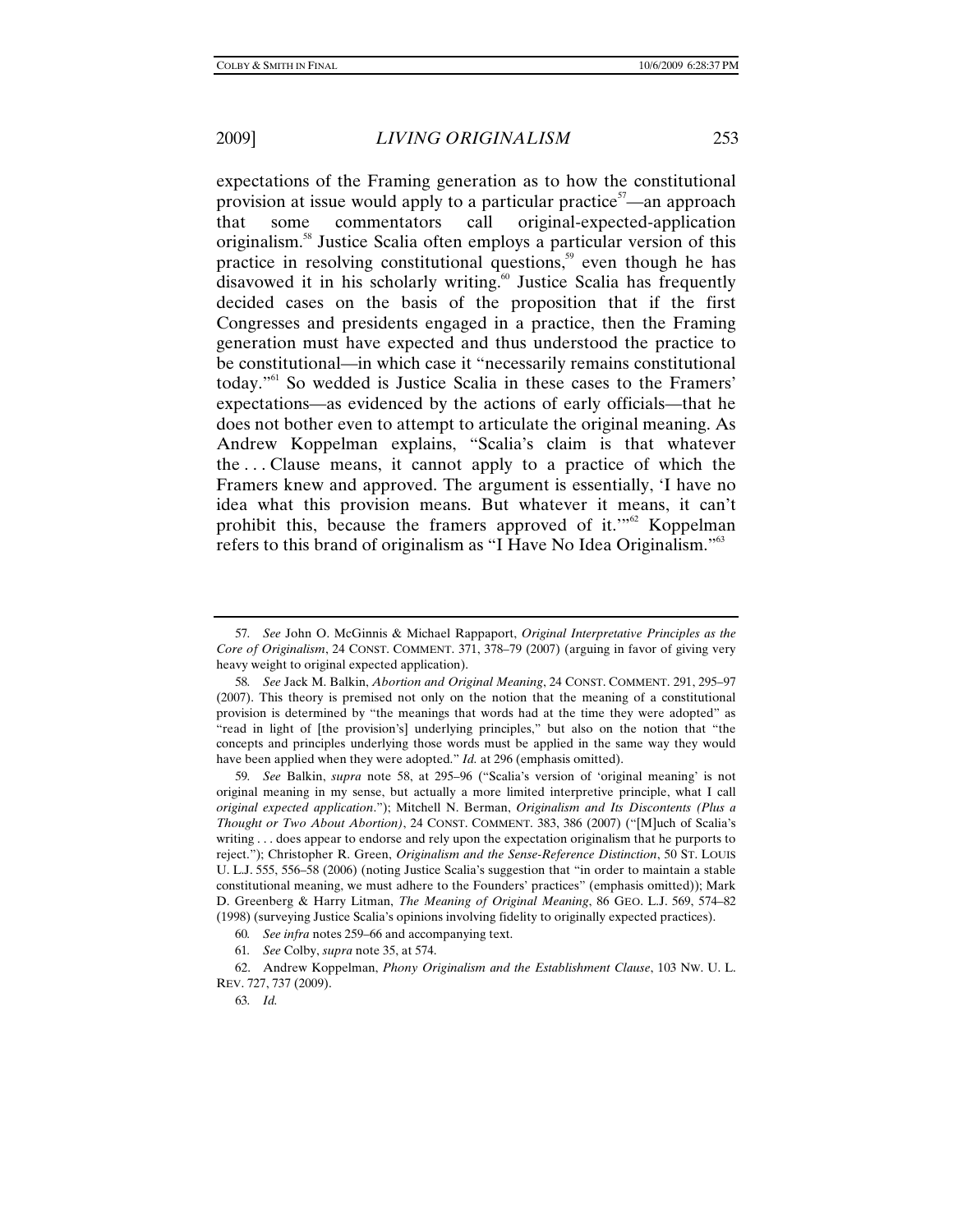Most originalists who seek the original, objective meaning of the Constitution, however, have explicitly rejected this practice.<sup> $64$ </sup> Indeed, originalists have found themselves disagreeing with Justice Scalia on matters of constitutional theory with increasing frequency. As originalists Vasan Kesavan and Michael Stokes Paulsen explain, "even though Justice Scalia remains the dominant figure in the shift to originalist textualism, his is not always the most refined or consistent version of the theory. In some ways, he is a leader whose followers have bettered the leader's own work."<sup>65</sup> According to Kesavan and Paulsen, "[s]cholars and judges a half-generation younger than Scalia, who are in some respects his heirs, often appear to be employing more thoroughly and carefully honed versions of originalist textualism."66 As two such prominent originalists recently said in taking issue with Justice Scalia, "[o]ne can disagree with giants even when standing on their shoulders."<sup>6</sup>

This newer generation of originalists has developed a theory that some of its proponents have labeled "original, objective-publicmeaning textualism."<sup>68</sup> This theory disavows not only original intent, but also original understanding.<sup>69</sup> Its proponents do not concern themselves with how the words of the Constitution were *actually* understood by the Framers, the ratifiers, the public, or anyone else,

66*. Id*.

<sup>64</sup>*. See* Berman, *supra* note 59, at 385–89 ("[L]eading academic defenders of originalism have been disavowing expectation originalism for years."); Colby, *supra* note 35, at 579–80 ("[I]t would be a mistake to assume, as many commentators seem to do, that original expected application is the prevailing academic model of originalism."); Michael W. McConnell, *The Importance of Humility in Judicial Review: A Comment on Ronald Dworkin's "Moral Reading" of the Constitution*, 65 FORDHAM L. REV. 1269, 1284 (1997) ("[N]o reputable originalist, with the possible exception of Raoul Berger, takes the view that the Framers' 'assumptions and expectation about the correct application' of their principles is controlling."). In particular, they have disagreed with the assertion that the mere fact that the First Congress engaged in a practice necessarily means that the practice is constitutional. *See, e.g.*, Steven G. Calabresi & Gary Lawson, *The Unitary Executive, Jurisdiction Stripping, and the* Hamdan *Opinions: A Textualist Response to Justice Scalia*, 107 COLUM. L. REV. 1002, 1045 (2007) ("The touchstone must always be the Constitution, not what anyone in particular, including the First Congress, says about the Constitution.").

 <sup>65.</sup> Kesavan & Paulsen, *supra* note 2, at 1140.

 <sup>67.</sup> Calabresi & Lawson, *supra* note 64, at 1009; *see also, e.g.*, Randy E. Barnett, *Scalia's Infidelity: A Critique of "Faint-Hearted" Originalism*, 75 U. CIN. L. REV. 7, 23 (2006) (arguing that "Justice Scalia misunderstands what originalism requires").

 <sup>68.</sup> Kesavan & Paulsen, *supra* note 2, at 1132 (emphasis omitted).

<sup>69</sup>*. See id.* ("It is not a theory of anyone's intent or intention. Nor is it a theory of anyonein-particular's understanding. Nor is it a theory of the collective intention of a particular body of people, or of a society as a whole.").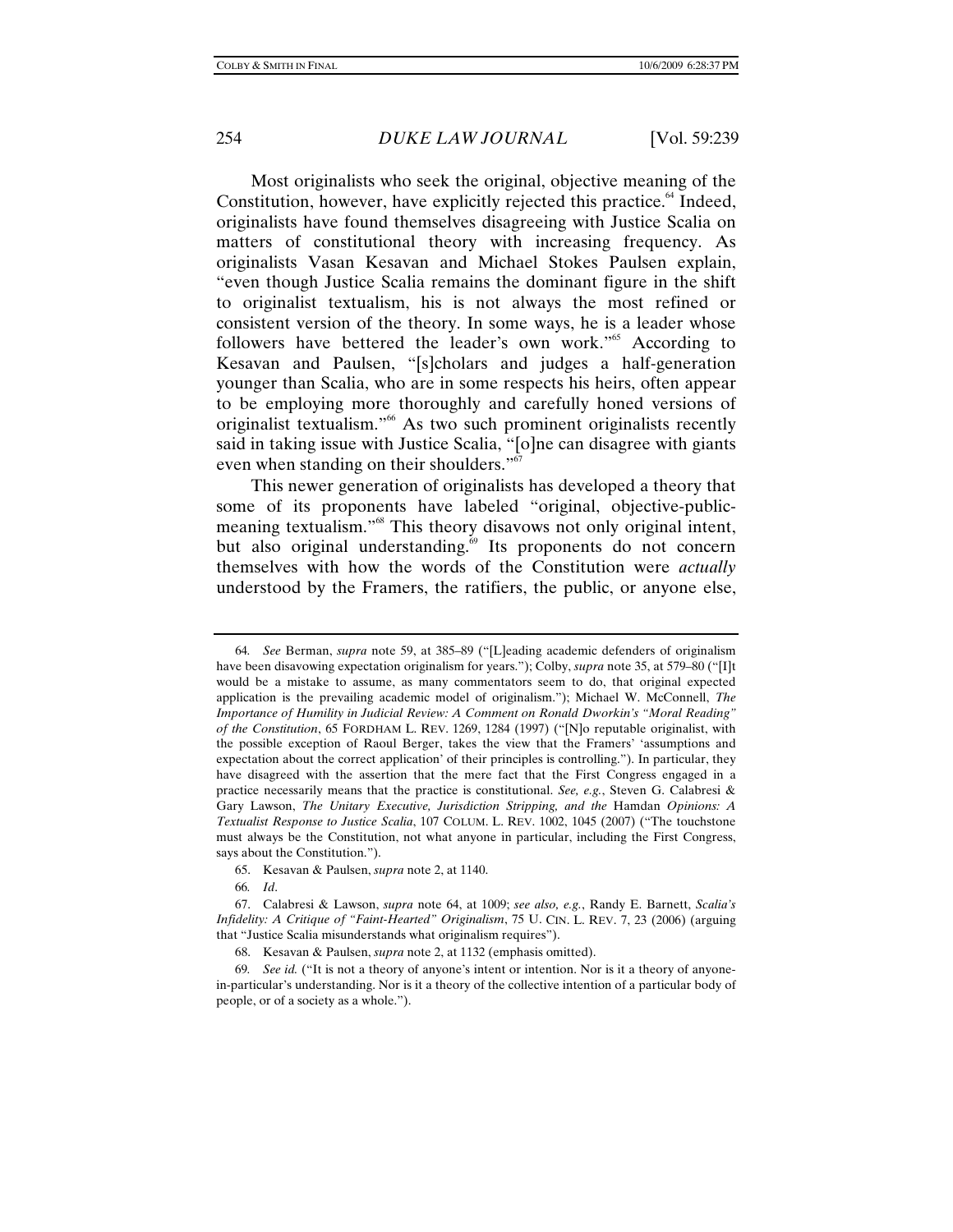but rather with how a hypothetical, reasonable person *should have* understood them. They "do not regard the search for original meaning as a search for historically concrete understandings. Instead, [they] conceive of the inquiry in hypothetical terms. $"$ <sup>70</sup>

This jurisprudence is so far removed from the "original" originalism of the likes of Raoul Berger and Edwin Meese as to be an entirely different constitutional theory. Kesavan and Paulsen explain that "when [they] use the term 'originalism,' it is not in reference to a theory of 'original intent' or 'original understanding.'<sup>"71</sup> But when Berger and Meese use the term "originalism," it *is* in reference to a theory of "original intent."<sup>72</sup> And when Bork and a great many other originalists use the term "originalism," it *is*—at least more recently, even if not always—in reference to a theory of "original understanding. $173}$  Gary Lawson explains that original, objectivepublic-meaning textualism

is a hypothetical inquiry that asks how a fully informed public audience, knowing all that there is to know about the Constitution and the surrounding world, would understand a particular provision. Actual historical understandings are, of course, relevant to that inquiry, but they do not conclude or define the inquiry—nor are they even necessarily the best available evidence.<sup>74</sup>

But Raoul Berger, by contrast, had adamantly insisted as recently as 1997 that "[o]riginalists do not speculate about how the Founders 'would have' construed their handiwork; we rely rather on what they actually understood, on their accompanying explanations of what their words mean and are intended to accomplish."<sup>75</sup>

 <sup>70.</sup> Gary Lawson & Guy Seidman, *When Did the Constitution Become Law?*, 77 NOTRE DAME L. REV. 1, 25 (2001).

 <sup>71.</sup> Kesavan & Paulsen, *supra* note 2, at 1132.

<sup>72</sup>*. See, e.g*., Berger, *supra* note 9, at 2 ("'[O]riginalists' . . . maintain that the provisions of the Constitution mean what the Founders intended them to mean—the 'original intention.'"); Raoul Berger, *Original Intent: The Rage of Hans Baade*, 71 N.C. L. REV. 1151, 1159 n.48 (1993) ("Originalists seek the maker's intention." (emphasis omitted)); Edwin Meese III, *Reagan's Legal Revolutionary*, 3 GREEN BAG 2D 193, 193 (2000) (noting that originalism involves "a deep-seated commitment to the doctrine of original intent").

<sup>73</sup>*. See, e.g*., BORK, *supra* note 11, at 143–44.

 <sup>74.</sup> Gary Lawson, *Delegation and Original Meaning*, 88 VA. L. REV. 327, 398 (2002).

 <sup>75.</sup> Berger, *supra* note 41, at 627 (emphasis omitted).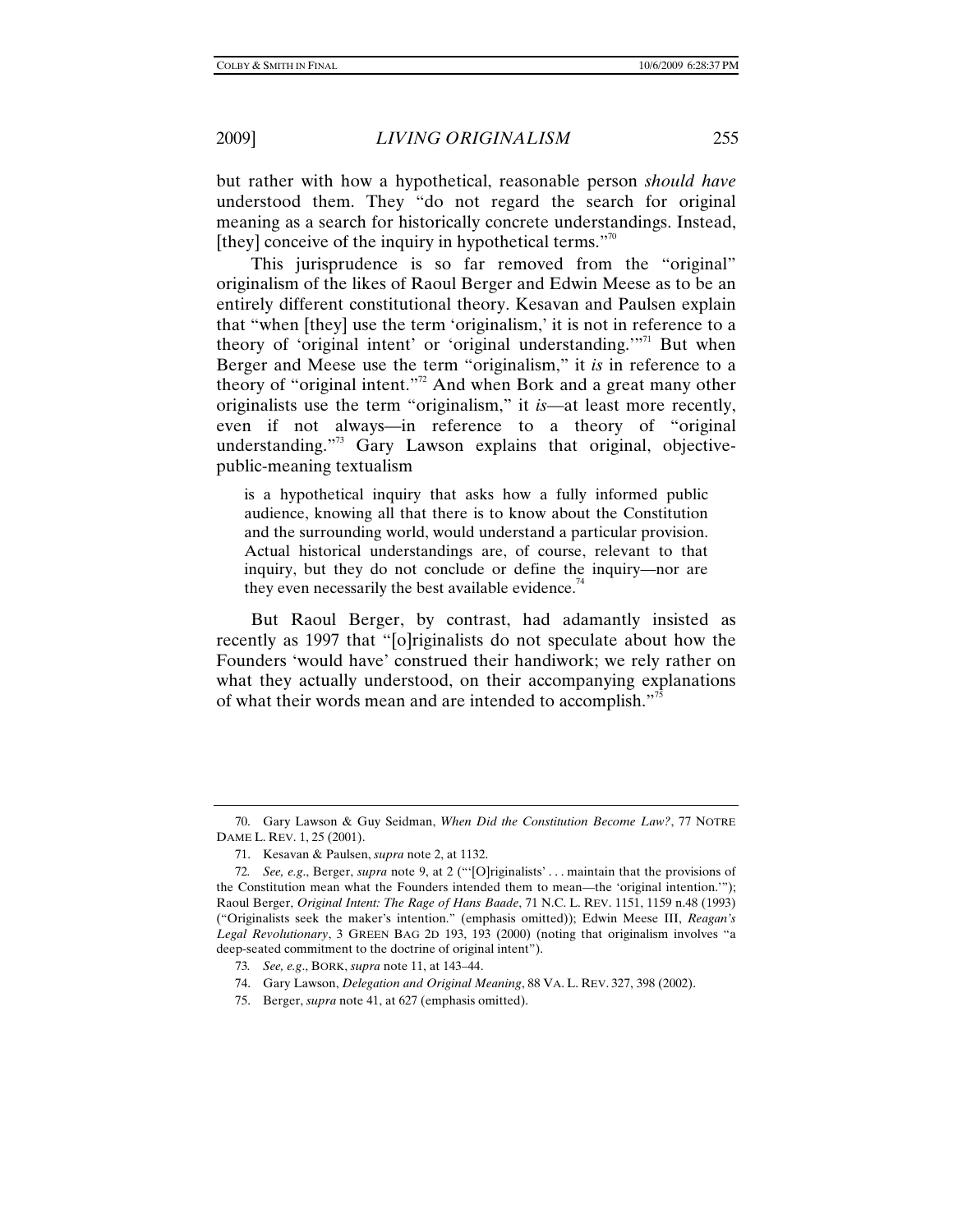### *B. The Many Spokes of Originalism*

What is more, even among those originalists who claim to rely on the original, objective public meaning of the constitutional text, there is profound disagreement about the nature and effect of originalism. Randy Barnett, for instance, appears to have espoused loyalty to the new school of "original meaning" that focuses on the objective meaning of the text.<sup>76</sup> Aligning himself with Lawson, Paulsen, and others, Barnett "claims to use the exact methodology those sophisticated originalists use."<sup>77</sup> Yet he believes—in sharp contrast to the other originalists whose methodology he generally shares—that the major rights-granting provisions of the Constitution, including the Ninth Amendment and the Privileges or Immunities Clause of the Fourteenth Amendment, objectively have such a broad meaning that they direct judges to interpret them at a very high level of generality<sup>78</sup>—so high in fact that they should be read to embody a "presumption of liberty"<sup>79</sup> and essentially to "mandate<sup>[]</sup> libertarianism at both the state and federal level."<sup>80</sup> Barnett's originalism, which empowers the judiciary aggressively to protect countless individual rights from democratic infringement, is the antithesis of the originalism of Scalia, Bork, and the many others who seek to preserve democratic rule by *limiting* the scope of judicial power to interfere with the output of democratically elected decisionmakers and by *narrowing* the pool and scope of enforceable individual constitutional rights.<sup>81</sup> For this reason, other originalists have been highly critical of Barnett's theory.<sup>82</sup> And Barnett, in turn,

<sup>76</sup>*. See* Barnett, *supra* note 5, at 620–29. Some of Barnett's work seems to straddle—or not to acknowledge—the line between the actual original public understanding and the hypothetical understanding of an objective observer. *Compare id*. at 621 (seeking "the objective original meaning that a reasonable listener would place on the words used in the constitutional provision at the time of its enactment"), *with id*. at 627–28 (arguing that "[t]he public meaning of the words of the Constitution, as understood by the ratifying conventions and the general public . . . should prevail").

 <sup>77.</sup> Calabresi, *supra* note 45, at 1081.

<sup>78</sup>*. See* Barnett, *supra* note 67, at 23 ("That the founders . . . drafted texts that leave some discretion in application to changing circumstances is not a bug. It's a feature. Applying the more abstract provisions of a text is required by a proper approach to originalism.").

 <sup>79.</sup> RANDY E. BARNETT, RESTORING THE LOST CONSTITUTION: THE PRESUMPTION OF LIBERTY 253–69 (2004).

 <sup>80.</sup> Calabresi, *supra* note 45, at 1081.

<sup>81</sup>*. See infra* Part III.C.

<sup>82</sup>*. See, e.g*., Calabresi, *supra* note 45, at 1083–97 ("Barnett . . . claims that originalism leads to judicial activism . . . . [but] Barnett . . . has failed in his quest to accurately describe the true original understanding of the Constitution."); Douglas G. Smith, *Does the Constitution Embody*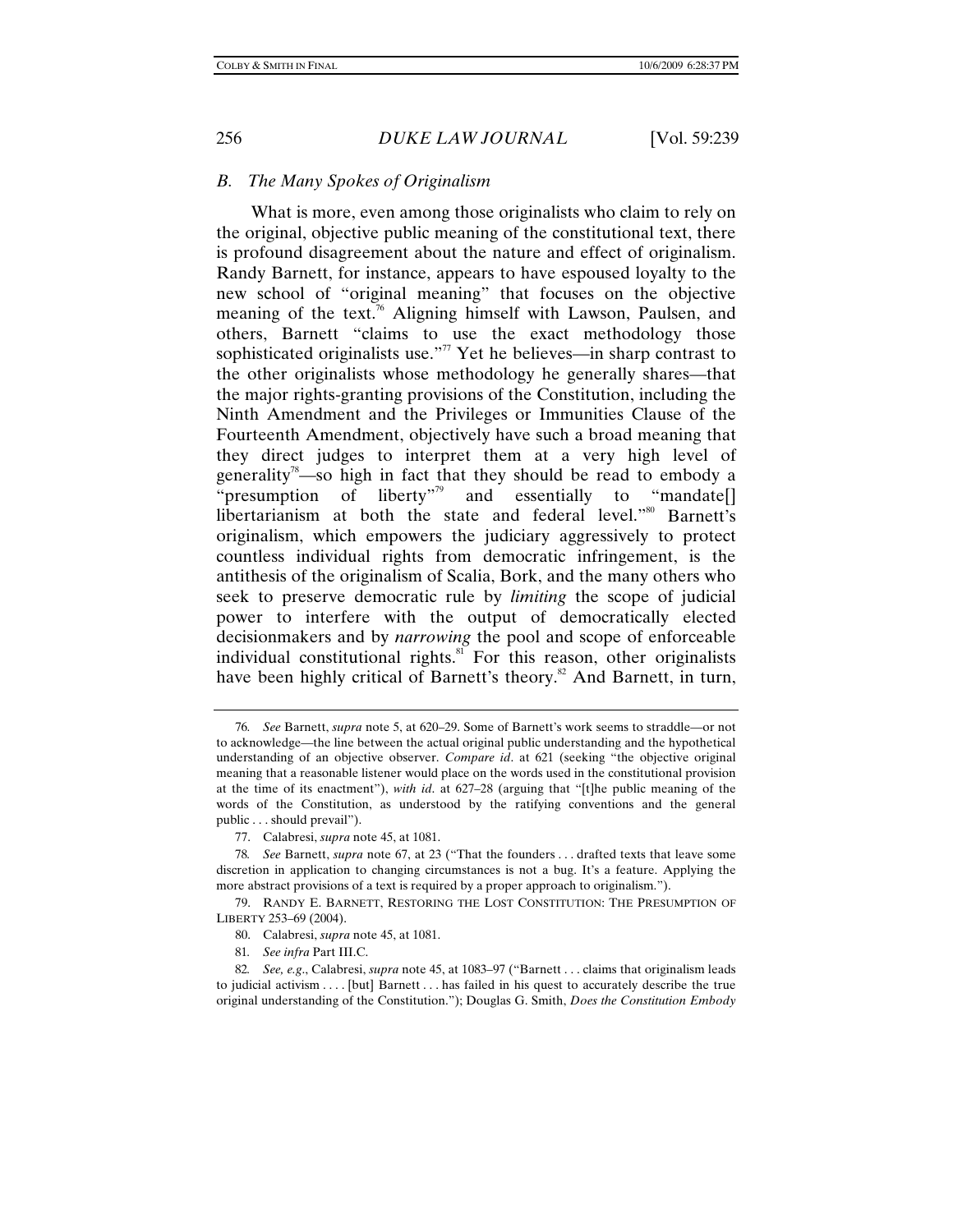has been highly critical of other originalists—specifically those "original public meaning originalists [who] would have courts ignore the original meaning of the text when it is insufficiently rule-like.<sup>583</sup>

Similarly, Michael Perry endorses a jurisprudence that seeks the "'objective meaning' to the public at the time the provision was ratified."<sup>84</sup> Perry explains that this inquiry is hypothetical: "it is what the public 'would have' understood that should matter."<sup>85</sup> But his originalism has a unique flavor. It "does not entail . . . a small or passive judicial role."86 Rather, because the Constitution is so textually vague and open-ended, Perry believes that judges can legitimately choose between many plausible original meanings, at varying levels of generality, such that much of the Supreme Court's modern individual rights jurisprudence can (and should) be defended on originalist grounds.<sup>87</sup>

And the originalist tent keeps getting bigger. Bernadette Meyler, for instance, has recently articulated a theory of "common law originalism" that seeks the meaning of legal terms of art in the Constitution by reference to the common law, but, "rather than [being] static or inflexible," "regards the strands of eighteenthcentury common law not as providing determinate answers that fix the meaning of particular constitutional clauses but instead as supplying the terms of a debate about certain concepts, framing questions for judges but refusing to settle them definitively."<sup>88</sup>

85*. Id.*

*a "Presumption of Liberty"?*, 2005 U. ILL. L. REV. 319, 321–37 (criticizing the arguments that Barnett advances in *Restoring the Lost Constitution: The Presumption of Liberty*).

 <sup>83.</sup> Randy E. Barnett, *Trumping Precedent with Original Meaning: Not As Radical As It Sounds*, 22 CONST. COMMENT. 257, 264 (2005). Barnett cites Justice Scalia as an example of such an originalist. *See id.* at 264 n.21. Michael Stokes Paulsen would be another example. *See* Michael Stokes Paulsen, *The Intrinsically Corrupting Influence of Precedent*, 22 CONST. COMMENT. 289, 296 n.18 (2005) ("[A] decision invalidating political action where the constitutional text is vague or ambiguous (in the sense of failing to yield a determinate rule of law) is simply an incorrect constitutional decision. Adherence to such a precedent is adherence to a decision that is incorrect on originalist grounds and thus corrupts the interpretive theory of originalism.").

 <sup>84.</sup> Perry, *supra* note 46, at 677 (emphasis omitted).

 <sup>86.</sup> MICHAEL J. PERRY, THE CONSTITUTION IN THE COURTS: LAW OR POLITICS? 55 (1994).

<sup>87</sup>*. See* Richard B. Saphire, *Originalism and the Importance of Constitutional Aspirations*, 24 HASTINGS CONST. L.Q. 599, 612–21 (1997) ("Perry now argues that originalism and a defense of the modern constitutional jurisprudence of human rights can coexist. . . . [A]n originalist can feel free to adopt either [plausible] position.").

 <sup>88.</sup> Bernadette Meyler, *Towards a Common Law Originalism*, 59 STAN. L. REV. 551, 558 (2006).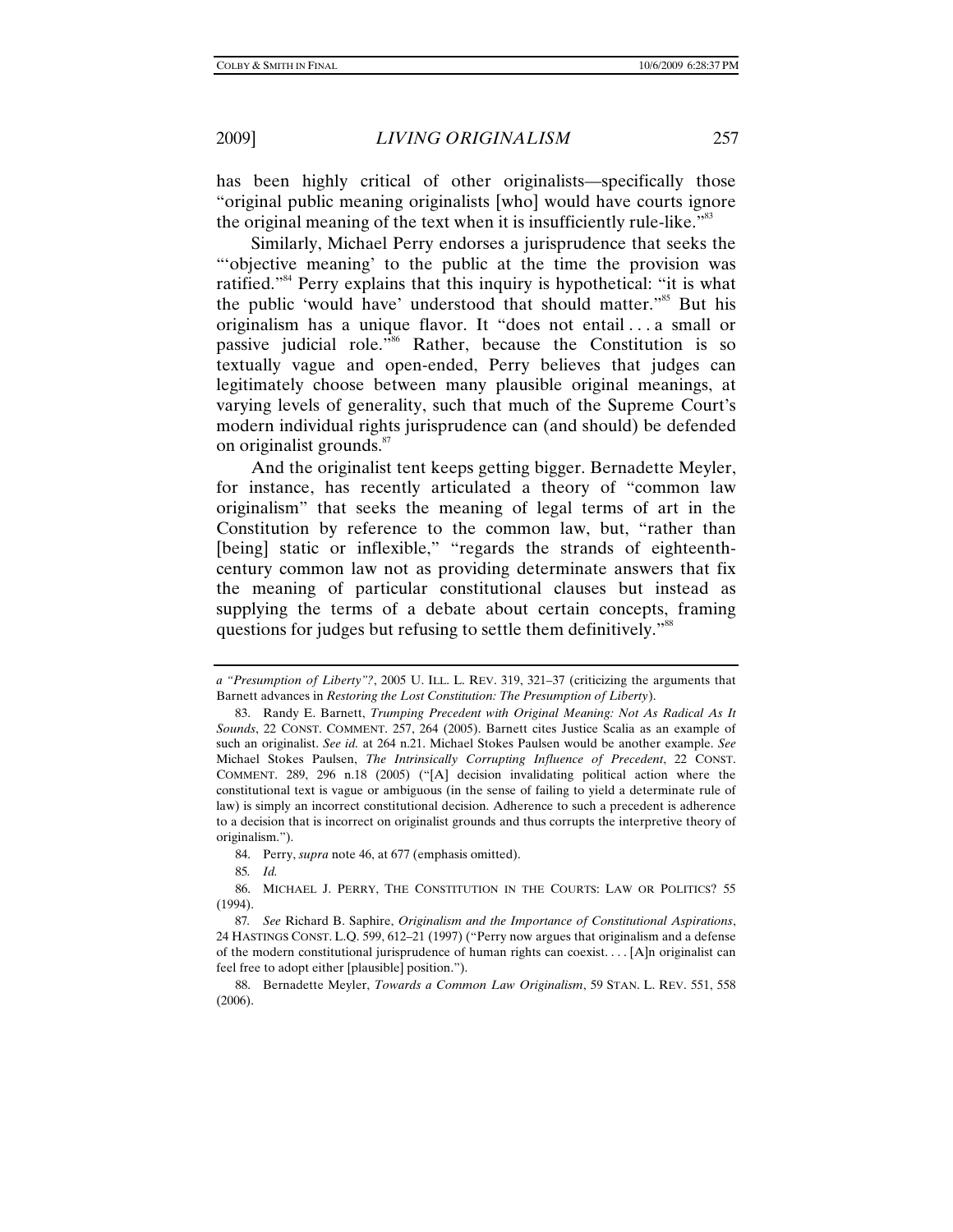Similarly, Jack Balkin has announced his recent conversion to originalism.89 But his version of originalism, which he labels "text and principle," contemplates a Constitution "whose reach and application evolve over time.<sup>"90</sup> Balkin explains that under his theory, *Roe v. Wade*<sup>91</sup> was correctly decided.<sup>92</sup> To most originalists, however, *Roe* represents the very epitome of illegitimate constitutional decisionmaking.<sup>93</sup> It is thus likely, as Ethan Leib speculates, that "many originalists will read Balkin to be a living constitutionalist in disguise—and may not let him into their club."<sup>94</sup>

Perhaps. But there is, alas, no official gatekeeper for that club. There is no person or body with the accepted authority to decide whose theory is a pure version of originalism, and whose is not. As a result, there is no single, formal, canonical version of originalism. Indeed, any self-appointed gatekeeper who sought to weed out the Balkins and the other heretics would probably find herself rejecting the majority of originalists, because no matter which version of originalism the gatekeeper followed, her theory would likely be fundamentally inconsistent with that of many, or even most, other originalists. As it turns out, there *is* no theory of originalism that commands anywhere near universal consensus, even among selfprofessed originalists.

That discordance is not simply the product of the passage of time. The history of originalism has not been a tidy story of steady, linear evolution. Instead, at any given point in time, there have been many mutually inconsistent theories of constitutional interpretation that are unified, for the most part, only by their claims to carry the banner of originalism.

<sup>89</sup>*. See* Balkin, *supra* note 58, at 293 ("I maintain . . . that constitutional interpretation requires fidelity to the original meaning of the Constitution and to the principles that underlie the text.").

<sup>90</sup>*. Id.* (emphasis omitted).

 <sup>91.</sup> Roe v. Wade, 410 U.S. 113 (1973).

<sup>92</sup>*. See* Balkin, *supra* note 58, at 319–36.

<sup>93</sup>*. See, e.g*., OFFICE OF LEGAL POLICY, *supra* note 11, at 63.

 <sup>94.</sup> Leib, *supra* note 19, at 355; *see also, e.g.*, Nelson Lund, *The Second Amendment,* Heller*, and Originalist Jurisprudence*, 56 UCLA L. REV. 1343, 1371–72 (2009) (criticizing Balkin's theory and pressing the need "to distinguish genuinely originalist interpretations from those that amount to living constitutionalism . . . dressed up in originalist clothing"). *But see* Randy E. Barnett, *Underlying Principles*, 24 CONST. COMMENT. 405, 416 (2007) (taking Balkin at his word that "he is sincere in his embrace of original meaning originalism" and expressing a substantial amount of agreement with parts of his theory, while rejecting other parts of it).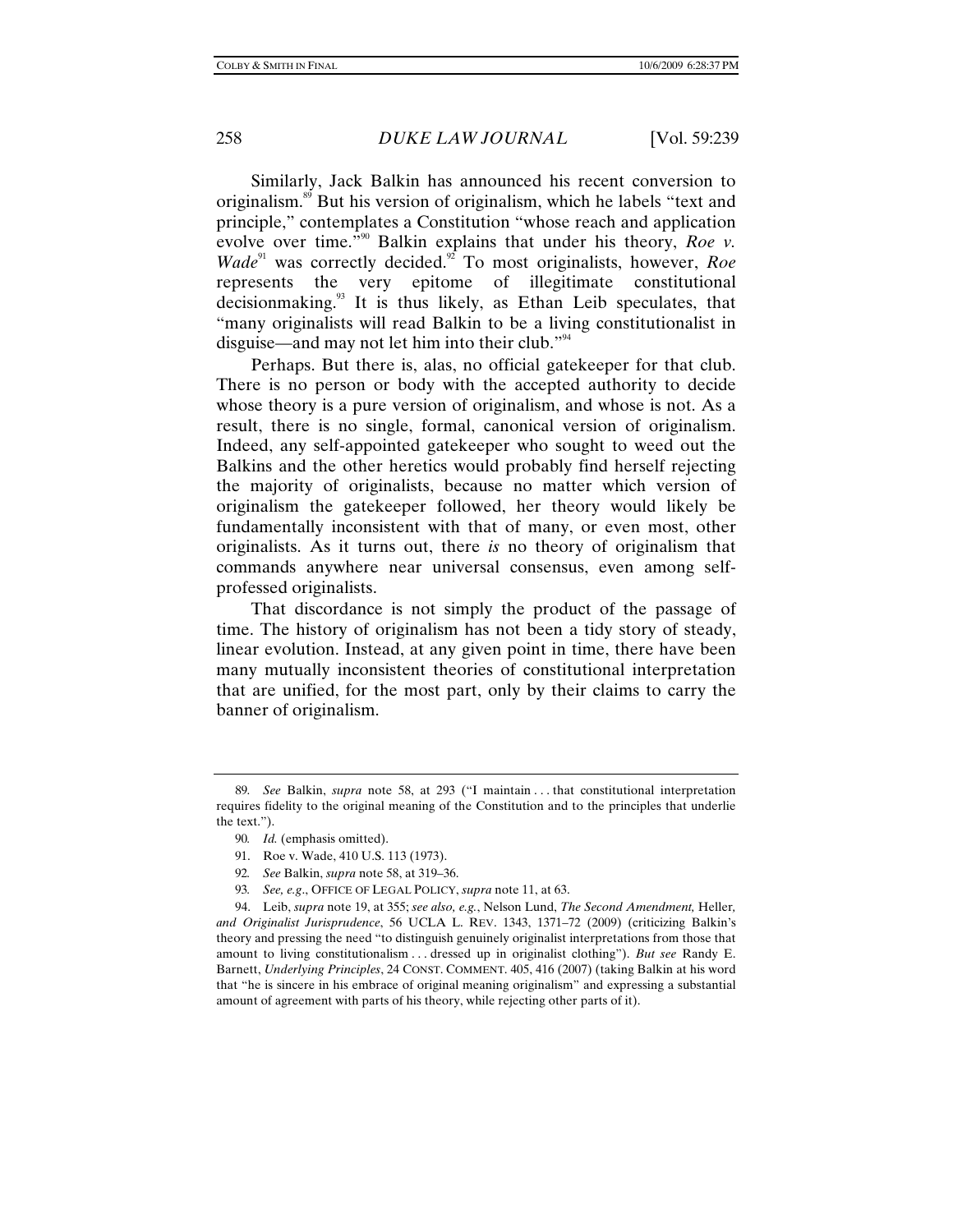Consider, for instance, the state of originalism during one snapshot in history in the late 1980s. In 1985, Michael Perry observed that there were "different ways to conceive of originalism (and thus of 'an originalist approach to adjudication')."<sup>95</sup> Two years later, a Federalist Society symposium on constitutional interpretation took that conclusion to heart when it held a panel discussion on the topic of "Originalist *Theories* of Constitutional Interpretation." At that symposium, Robert Bennett explained that there are different "kind[s] of originalism,"<sup>%</sup> a point elaborated upon in some detail by Michael Moore, who explained that there are both "intentionalist" and "textualist" flavors of originalism—each markedly different from the other—and that, in turn, each of those subtheories has itself been subdivided by originalists into still many more and different operating versions.<sup>97</sup> Thus, explained Moore: "Raoul Berger's 'old-time religion'—intentionalist interpretation—is badly fractionated. There is not just one kind of intentionalism."98 Moore explained that the same was true of the "textualist"—or "original meaning"—flavor of originalism: "Textualism too is badly fractionated as a theory of interpretation."99 In response, Raoul Berger proclaimed himself "surprised to hear about varieties of originalism," declaring, "[t]he only variety I know is the good, old-fashioned kind"—the kind that treats "original intention" as dispositive.<sup>100</sup> But Michael McConnell, also a proud originalist, responded by defending a particular version of "original-meaning" originalism<sup>101</sup> that is quite distinct from Berger's original-intent originalism. Indeed, McConnell vigorously rejected original intent as illegitimate, even going so far as to give an example of a case that "represents original intent subverting the principle of the rule of law." $102$ 

 <sup>95.</sup> Michael J. Perry, *The Authority of Text, Tradition, and Reason: A Theory of Constitutional "Interpretation*,*"* 58 S. CAL. L. REV. 551, 597 (1985).

 <sup>96.</sup> Robert Bennett, *Originalist Theories of Constitutional Interpretation*, 73 CORNELL L. REV. 355, 355 (1988).

 <sup>97.</sup> Michael Moore, *Originalist Theories of Constitutional Interpretation*, 73 CORNELL L. REV. 364, 364–66 (1988).

<sup>98</sup>*. Id.* at 365.

<sup>99</sup>*. Id.* at 366.

 <sup>100.</sup> Raoul Berger, *Originalist Theories of Constitutional Interpretation*, 73 CORNELL L. REV. 350, 350 (1988).

 <sup>101.</sup> In so doing, however, McConnell rejected the "original expected application" jurisprudence often employed by Justice Scalia. *See* Michael W. McConnell, *On Reading the Constitution*, 73 CORNELL L. REV. 359, 361–63 (1987).

<sup>102</sup>*. Id.* at 362 (discussing Marsh v. Chambers, 463 U.S. 783 (1983)).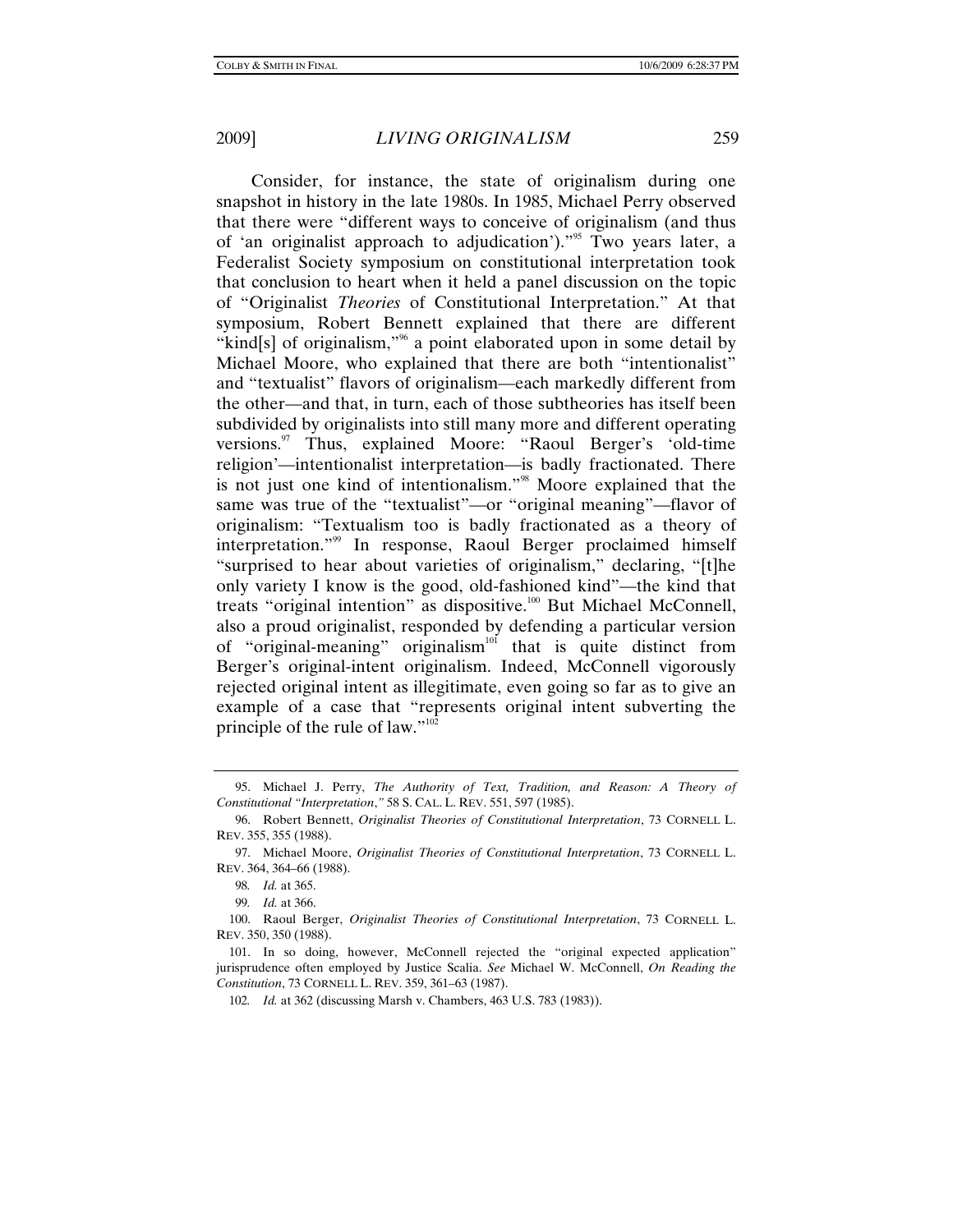That disagreement in the late 1980s did not reflect a onetime bout of growing pains in the originalist movement. Indeed, if anything, this state of affairs—the existence of an endless variety of constitutional theories all claiming the mantle of originalism—has become even more pronounced. There are not many proponents of original-intent originalism left today, $103$  but original-understanding originalism remains highly popular, in all of its various incarnations, as does original, objective-meaning originalism—in all its countless iterations, from the liberal versions of Jack Balkin and Michael Perry, to the libertarian versions of Randy Barnett and Timothy Sandefur,<sup>104</sup> to the conservative versions of Justice Scalia and his many allies, to the extremely textualist versions of Gary Lawson and Michael Stokes Paulsen, to the philosophical version of Lawrence Solum.<sup>105</sup>

And the debates among originalists today do not end there. To take just one example of the polarizing debates currently raging in the originalist community, consider the role of precedent in originalist theory. Justice Scalia has famously declared himself to be a "fainthearted originalist," insofar as he would sometimes allow judicial precedent or societal custom to trump the original meaning of the Constitution.<sup>106</sup> Justice Scalia insists that "almost every originalist would adulterate [originalism] with the doctrine of *stare decisis*."<sup>107</sup> But a growing number of originalists would not. Gary Lawson, for instance, has argued that it is unconstitutional for the Supreme Court

 <sup>103.</sup> But there are still a few. *See, e.g.*, Larry Alexander, *Simple-Minded Originalism* 1 (Univ. of San Diego Sch. of Law Legal Studies Research Paper Series, Paper No. 08-067, 2008), *available at* http://papers.ssrn.com/sol3/papers.cfm?abstract\_id=1235722 ("[G]iven what we accept as legally authoritative, the proper way to interpret the Constitution . . . is to seek its authors' intended meanings . . . ."). *See generally* Berman, *supra* note 59, at 384 ("[T]here does exist a live intramural disagreement among originalists concerning whether to abide by the originally intended meaning of the framers (or ratifiers) of constitutional text or the text's original public meaning.").

<sup>104</sup>*. See* Timothy Sandefur, *Liberal Originalism: A Past for the Future*, 27 HARV. J.L. & PUB. POL'Y 489, 490–91 (2004) (articulating, based in substantial part on the work of Scott Gerber, a version of originalism that relies on the Declaration of Independence as part of the nation's organic law).

<sup>105</sup>*. See* Lawrence B. Solum, *Semantic Originalism* 2, 28–30 (Ill. Pub. Law & Legal Theory Research Paper Series, Paper No. 07-24, 2008), *available at* http://ssrn.com/abstract=1120244 (articulating a version of original-public-meaning originalism that seeks a theoretical foundation in the philosophy of language).

 <sup>106.</sup> Scalia, *supra* note 2, at 864; *see also* Antonin Scalia, *Response*, *in* A MATTER OF INTERPRETATION, *supra* note 3, at 138–40 ("Originalism, like any other theory of interpretation put into practice in an ongoing system of law, must accommodate the doctrine of *stare decisis*; it cannot remake the world anew.").

 <sup>107.</sup> Scalia, *supra* note 2, at 861.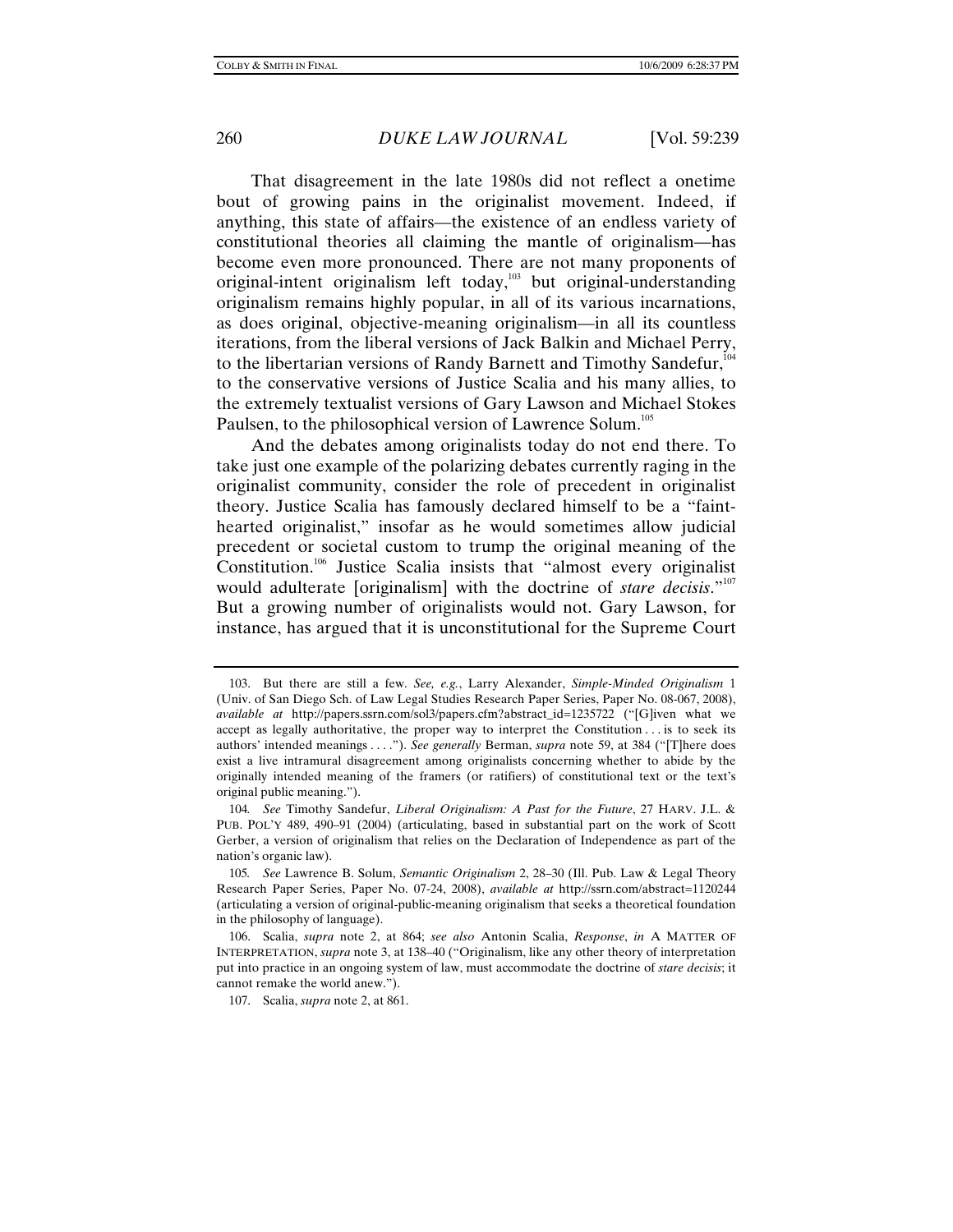to follow a precedent that deviates from the Constitution's original, objective meaning.108 And Michael Stokes Paulsen concurs that "*stare*  decisis . . . is completely irreconcilable with originalism."<sup>109</sup> Indeed, Randy Barnett has argued that, because Justice Scalia sometimes is willing to allow stare decisis to trump original meaning, "Justice Scalia is simply not an originalist."<sup>110</sup> Even Justice Scalia admits that "*stare decisis* is not *part* of [his] originalist philosophy; it is a pragmatic *exception* to it."<sup>111</sup>

But some prominent originalists—including Robert Bork,<sup>112</sup> Lawrence Solum, $113$  and Steven Calabresi, $114$  among others<sup>115</sup>—have

111. Scalia, *supra* note 106, at 140.

112*. See* BORK, *supra* note 11, at 155–59 (arguing that "[a]t the time of ratification, judicial power was known to be to some degree confined by an obligation to respect precedent").

113*. See* Solum, *supra* note 22, at 195–96 (arguing for "a system in which the decisions of the Supreme Court which respect that text and original meaning are given binding effect").

114*. See* Steven G. Calabresi, *Text, Precedent, and the Constitution: Some Originalist and Normative Arguments for Overruling* Planned Parenthood of Southeastern Pennsylvania v. Casey, 22 CONST. COMMENT. 311, 314, 335–48 (2005) ("My conclusion is therefore that practice has settled the matter such that the Court does have an autonomous, implied power to sometimes follow precedent . . . .").

115*. See, e.g.*, Kurt T. Lash, *Originalism, Popular Sovereignty, and Reverse Stare Decisis*, 93 VA. L. REV. 1437, 1441 (2007) ("Preserving legitimacy under popular sovereignty-based originalism . . . does not require the complete abandonment of stare decisis."); Lee J. Strang, *An Originalist Theory of Precedent: Originalism, Nonoriginalist Precedent, and the Common Good*, 36 N.M. L. REV. 419, 419–21 (2006) (arguing that "limited respect is due some nonoriginalist constitutional precedent because of the larger societal and constitutional goal of effectively pursuing the common good").

<sup>108</sup>*. See* Gary Lawson, *The Constitutional Case Against Precedent*, 17 HARV. J.L. & PUB. POL'Y 23, 27–28 (1994) ("If the Constitution says *X* and a prior judicial decision says *Y*, a court has not merely the power, but the obligation, to prefer the Constitution."). *But cf.* Gary Lawson, *Mostly Unconstitutional: The Case Against Precedent Revisited*, 5 AVE MARIA L. REV. 1, 18–22 (2007) (arguing that stare decisis might be consistent with originalism when the prior decision used the proper methodological approach to discern original meaning, even if it reached an erroneous conclusion about the original meaning). Justice Thomas also appears to disagree, at least to some extent, with Justice Scalia on the desirability and permissibility of deviating from original meaning in the name of stare decisis. *See* Stephen B. Presser, *Was Ann Coulter Right? Some Realism About "Minimalism*,*"* 5 AVE MARIA L. REV. 23, 28 (2007) (stating that Justice Thomas "has argued that . . . constitutional adjudication should not involve the assumption that *stare decisis* is the binding rule").

 <sup>109.</sup> Paulsen, *supra* note 83, at 289. According to Paulsen, "[*s*]*tare decisis* contradicts the premise of originalism—that it is the original meaning of the words of the text, and not anything else, that controls constitutional interpretation." *Id*.

 <sup>110.</sup> Barnett, *supra* note 67, at 13. According to Barnett, a true "originalist simply could not accept that the Supreme Court could change the meaning of the text from what it meant as enacted and still remain an originalist." Barnett, *supra* note 83, at 263. Michael Stokes Paulsen agrees, calling those who, like Justice Scalia and Judge Bork, would sometimes adulterate originalism with precedent "would-be originalists." Paulsen, *supra* note 83, at 289 n.2.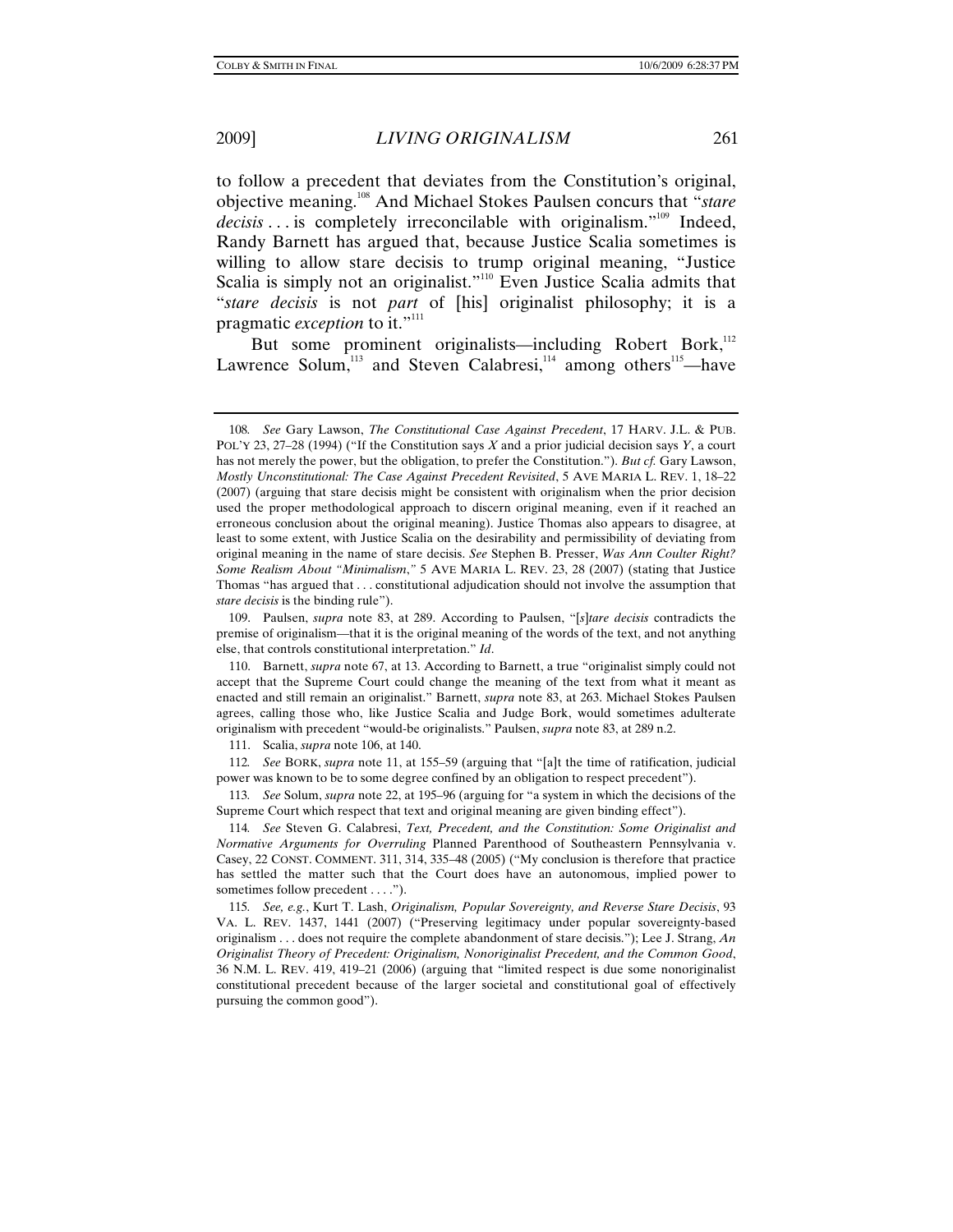argued that some limited use of stare decisis to override the original meaning *is* consistent with originalism. And other scholars have gone even further in favor of reconciling stare decisis with originalism—so far as to suggest that originalism *requires* the use of stare decisis in some circumstances. Polly Price, for example, argues that the original meaning of the "'judicial power' in Article III encompassed significant respect for prior precedent as a starting point for judicial decision making," such that, "as a matter of original understanding," "an originalist owes some obligation to a nonoriginalist precedent."<sup>116</sup>

There is profound disagreement among originalists about this fundamental aspect of their theory. And, as should be plain from the account provided here, disagreement among originalists about matters of considerable importance is becoming the rule, not the exception.

#### II. ORIGINALISM'S LIVING CONSTITUTIONALISM

One conclusion that could be drawn from this conceptual diversity and disagreement is that "originalism" is not a constitutional theory at all, but rather is simply rhetorical code for a commitment to a series of particular judicial outcomes favored by political conservatives. A colorable case can be made for this claim, $117$ especially if one recognizes that judges might be guided by such a commitment at the purely subconscious level.<sup>118</sup> But making sense of the evolution and dissonance of originalist theory does not necessitate that degree of cynicism. Originalism might better be understood by

 <sup>116.</sup> Polly J. Price, *A Constitutional Significance for Precedent: Originalism, Stare Decisis, and Property Rights*, 5 AVE MARIA L. REV. 113, 114 (2007); *see also* Lund, *supra* note 94, at 1347 (noting that "there is strong evidence that the Vesting Clause of Article III implicitly incorporated a principle of *stare decisis*"); *cf*. Peter J. Smith, *The Marshall Court and the Originalist's Dilemma*, 90 MINN. L. REV. 612, 664 (2006) (arguing that originalists must account for the apparent original understanding that the meaning of ambiguous constitutional provisions would be "fixed" by adjudication).

<sup>117</sup>*. See* Bennett, *supra* note 96, at 358 ("What really animates much of the originalist enterprise is not a reasoned conclusion that there is a theory there, but rather a dissatisfaction with what is perceived to be mischievous judicial activism."); Richard H. Fallon, Jr., *The Political Function of Originalist Ambiguity*, 19 HARV. J.L. & PUB. POL'Y 487, 487, 492 (1996) (noting that "defenses of originalism, with rare exceptions, leave its nature mushy and confused" and concluding that originalism is in reality "most often a political or rhetorical stalking horse for a set of substantive positions with respect to a relatively narrow set of constitutional issues in the current age").

<sup>118</sup>*. See infra* notes 225–310 and accompanying text.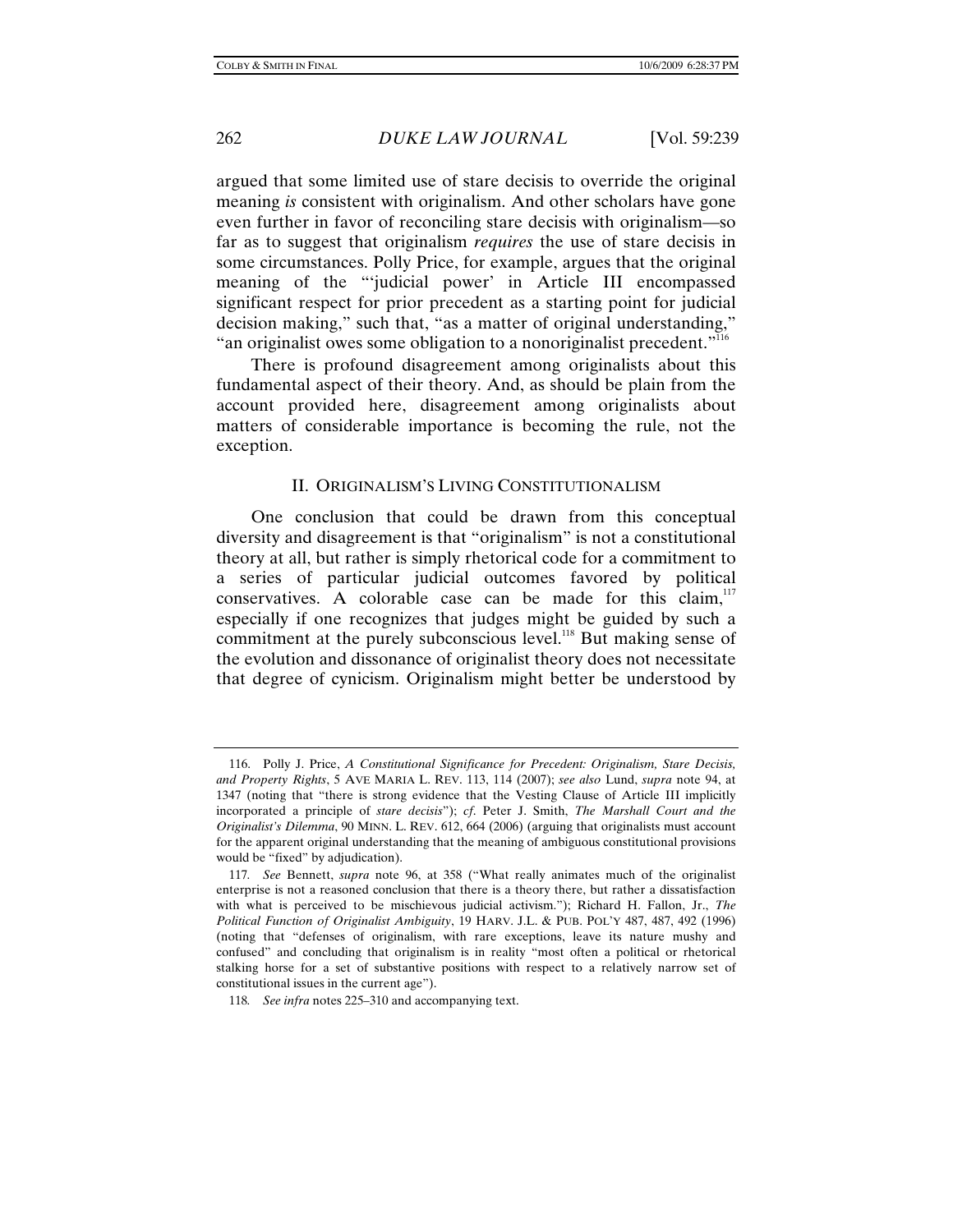reference to its archnemesis, living constitutionalism.<sup>119</sup> Modern originalism's genesis, of course, was as a response to the perceived excesses of the theory of the living constitution.<sup>120</sup> But originalism is a jurisprudential theory undergoing its own endless evolution, with its own living constitution. That is to say, originalists' understanding of the relationship among *originalism's* current meaning, its original meaning, and its underlying principles is similar to living constitutionalists' understanding of the relationship among *the Constitution's* current meaning, its original meaning, and its underlying principles. Just as the theory of living constitutionalism permits the meaning of the Constitution's provisions to evolve to reflect current *societal* values, the theory of originalism permits the meaning of originalism to evolve to reflect current *interpretive* values.

Consider the argument that Justice Brennan, a leading proponent of the theory of the living constitution, advanced about the evolution of constitutional meaning. He argued that although the "struggles against particular malefactions of the Crown . . . shape[d] the particular contours" of the "fundamental principles" that the Framers discerned, "our acceptance of the fundamental principles has not and should not bind us to those precise, at times anachronistic, contours."121 According to this view, the Constitution contains broad,

William J. Brennan, Jr., *The Constitution of the United States: Contemporary Ratification*, 27 S. TEX. L. REV. 433, 438 (1986).

120*. See supra* notes 26–27 and accompanying text.

 121. Brennan, *supra* note 119, at 437; *see also* Barnett, *supra* note 67, at 19 ("Although alternatives to originalism are surprisingly hard to identify with any specificity, there is one very

 <sup>119.</sup> The term "living constitution" is generally attributed to Thomas Grey, *see* Thomas C. Grey, *Do We Have an Unwritten Constitution?*, 27 STAN. L. REV. 703, 711 (1975), although it almost certainly has a lengthier pedigree than that, *see* Barry Friedman & Scott B. Smith, *The Sedimentary Constitution*, 147 U. PA. L. REV. 1, 13–14 (1998) (discussing the constitutional theories of Sidney George Fisher and Christopher Tiedeman, who "urged the Court to 'recognize the present will of the people as the living source of law' and, 'in construing the law, to follow, and give effect to, the present intentions and meaning of the people'" (quoting CHRISTOPHER G. TIEDEMAN, THE UNWRITTEN CONSTITUTION OF THE UNITED STATES 154 (Putnam 1978) (1890))). The notion of living constitutionalism is itself a broad tent. The version that we have in mind here is the one articulated by Justice Brennan, the originalists' own boogeyman. Brennan argued:

Current Justices read the Constitution in the only way that we can: as twentiethcentury Americans. We look to the history of the time of framing and to the intervening history of interpretation. But the ultimate question must be: What do the words of the text mean in our time? For the genius of the Constitution rests not in any static meaning it might have had in a world that is dead and gone, but in the adaptability of its great principles to cope with current problems and current needs. What the constitutional fundamentals meant to the wisdom of other times cannot be the measure to the vision of our time. Similarly, what those fundamentals mean for us, our descendants will learn, cannot be the measure to the vision of their time.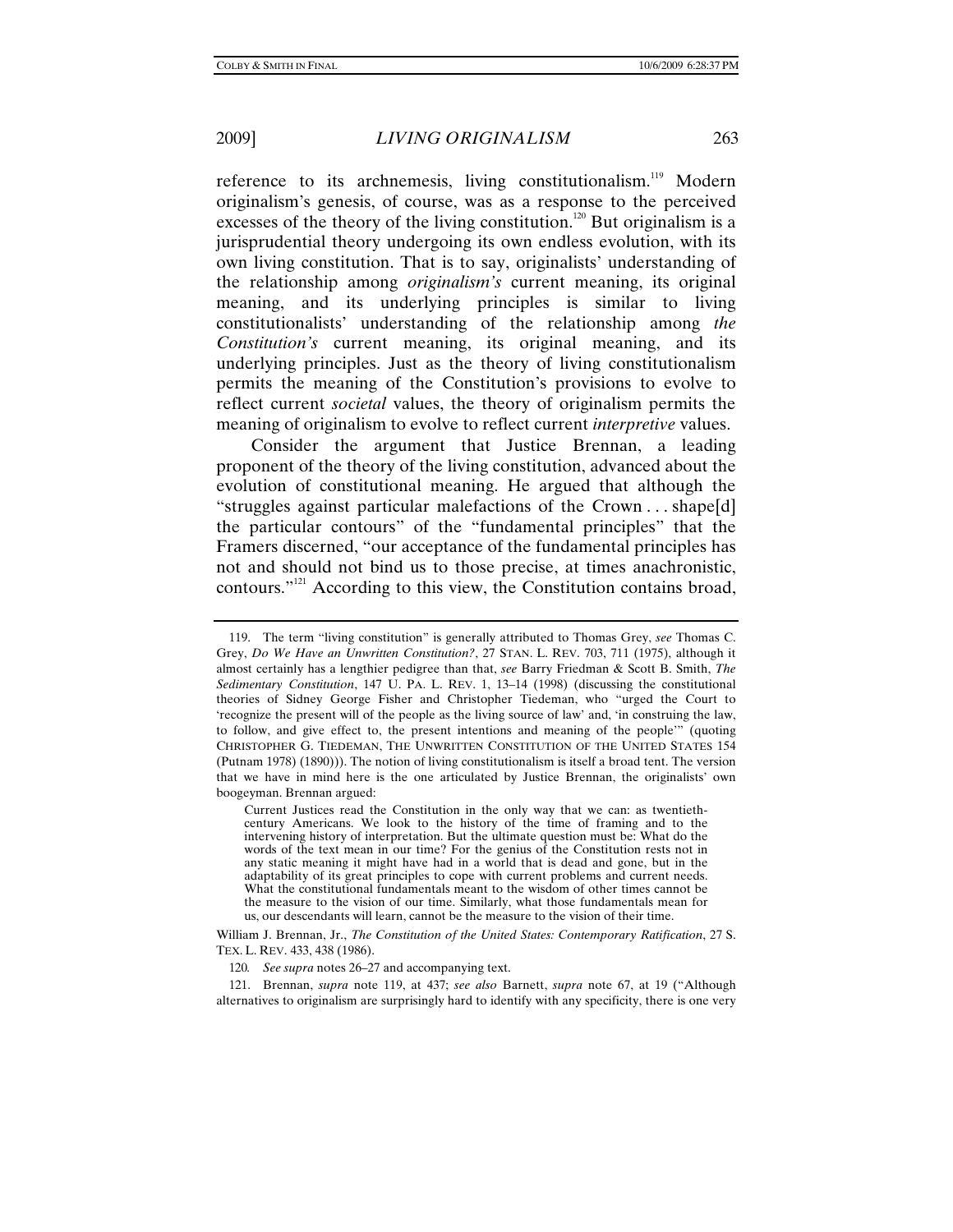general principles that can—and ought to—be adapted to current circumstances and understandings.

The same can be said of originalism. As our discussion suggests, and as we explain in further detail in Part III, originalists generally are in agreement only on certain very broad precepts that serve as the fundamental underlying principles of constitutional interpretation: specifically, that the "writtenness" of the Constitution necessitates a fixed constitutional meaning, and that courts that see themselves as generally empowered to give the Constitution some avowedly different meaning are behaving contrary to law.<sup>122</sup> Those precepts are substantially broader and less constricting than the intention-based animating principles that the original originalists—the "framers" of originalism, if you will—articulated as essential to the originalist enterprise. Subsequent originalists have been able to achieve agreement on the broad underlying principles, but they have often viewed as unduly narrow and mistaken the framing originalists' understanding of how those principles must be put into action.

Of course, agreement on broad principles does not necessarily produce one unified, coherent theory. For living constitutionalists, this insight has led to the conclusion that the Constitution is capable of sustaining many meanings, and that its broad animating principles are capable of supporting many rules. $123$  Similarly, the core principles upon which originalists agree are broad enough that one can fashion from them a stunning variety of constitutional theories. Agreement on the proposition that the Constitution must have a fixed meaning leaves plenty of room for disagreement about what that meaning is, and how and at what level of generality it is to be ascertained. The project of actualizing these capacious principles into a working theory

popular method that can be called the 'underlying principles' approach. We discern from the text the deeper underlying principles that underlie its particular injunctions. We then appeal to these underlying principles to limit the scope of the text or ignore it altogether. Those who employ this approach can claim that they are still enforcing the Constitution, in the sense that they are implementing the principles for which it stands.").

<sup>122</sup>*. See* Berman, *supra* note 21, at 22 (arguing that "[o]riginalism proper" is the view expressed by the Court in *South Carolina v. United States*, 199 U.S. 437, 448 (1905), that "[t]he Constitution is a 'written instrument'" whose "meaning does not alter" but instead "means now" what it "meant when adopted"); Solum, *supra* note 105, at 3, 5, 12 (arguing that originalists of all stripes agree on the basic thesis that the Constitution's meaning was fixed at the time of origin).

<sup>123</sup>*. See* Brennan, *supra* note 119, at 437 ("To remain faithful to the content of the Constitution, therefore, an approach to interpreting the text must account for . . . [its] substantive value choices and must accept the ambiguity inherent in the effort to apply them to modern circumstances.").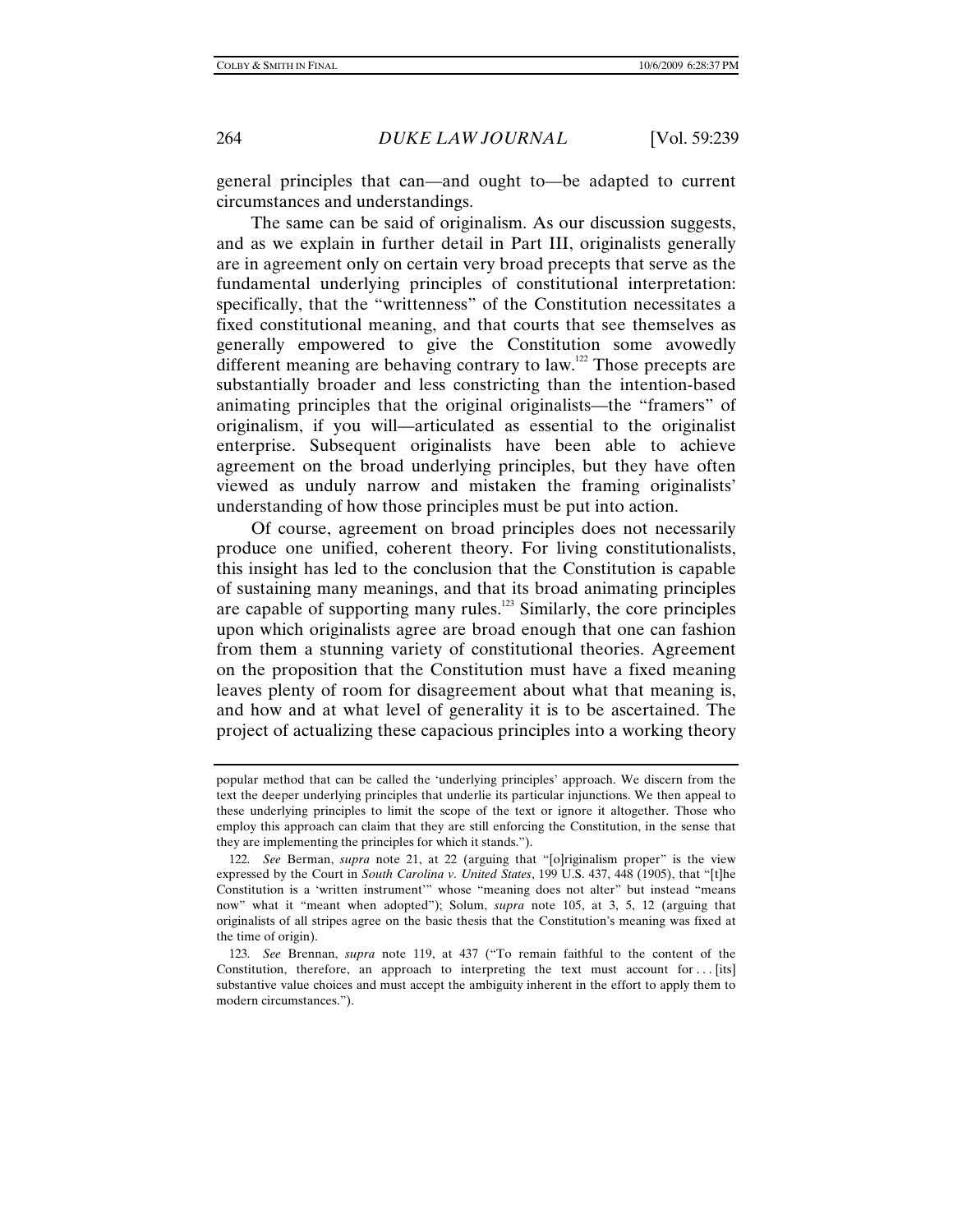is a task that each generation of originalists has undertaken anew, occasionally drawing upon, but occasionally rejecting, the work of its predecessors. This, of course, sounds very much like the living constitutionalists' view of the manner in which constitutional meaning evolves.<sup>124</sup>

Thus, not unlike living constitutionalists, who have argued for evolving constitutional meaning on the ground that "[w]hat the constitutional fundamentals meant to the wisdom of other times cannot be the measure to the vision of our time,"<sup>125</sup> originalists have pushed for changes in the working theories of originalism (in effect, the "meaning" of originalism) as academic understanding of constitutional and interpretive theory has deepened—and as they have come to believe that the "framers" of originalism were wrong about the interpretive implications of the broad, animating principles of the movement. For instance, originalism shifted to original meaning when it became clear that a jurisprudence of original intent was conceptually untenable<sup>126</sup> and was no longer in accordance with contemporary interpretive values.<sup>127</sup>

And, just as living constitutionalists have recognized that judges must not "turn a blind eye to social progress and eschew [adaptation] of overarching principles to changes of social circumstance,"128 and that "the genius of the Constitution rests . . . in the adaptability of its

<sup>124</sup>*. See* LAURENCE H. TRIBE & MICHAEL C. DORF, ON READING THE CONSTITUTION 9 (1991) ("[T]he very meaning of the thing we call 'the Constitution' is a reality partly reconstructed by each generation of readers." (emphasis omitted)); Brennan, *supra* note 119, at 437 ("Successive generations of Americans have continued to respect these fundamental choices and adopt them as their own guide to evaluating quite different historical practices."); Friedman & Smith, *supra* note 119, at 5–6 ("[H]istory is essential to interpretation of the Constitution, but the relevant history is not just that of the Founding, it is that of all American constitutional history." (emphasis omitted)); Robert M. Shrum, *Tribute to Laurence Tribe*, 59 N.Y.U. ANN. SURV. AM. L. 11, 12 (2003) (praising Laurence Tribe for recognizing that "the Constitution is not an historical artifact frozen in amber, but that its words have a living meaning, and that guarantees like 'equal protection' are an ongoing mandate for each generation to widen and realize the ideals of liberty and justice").

 <sup>125.</sup> Brennan, *supra* note 119, at 438.

<sup>126</sup>*. See supra* notes 32–36 and accompanying text.

 <sup>127.</sup> When one steps back from questions of constitutional interpretation and considers interpretive theories more generally, one finds a familiar pattern of evolution. In the 1970s, when the modern originalist movement began, intentionalism was the prevailing approach to the interpretation of legal texts. *See* Jonathan T. Molot, *The Rise and Fall of Textualism*, 106 COLUM. L. REV. 1, 6–23 (2006). It was not until the mid-1980s that textualist approaches to interpretation began their ascendancy. *See id.* at 23–29. The evolution in originalist thought that we have described here tracks this modern change in interpretive theory.

 <sup>128.</sup> Brennan, *supra* note 119, at 436.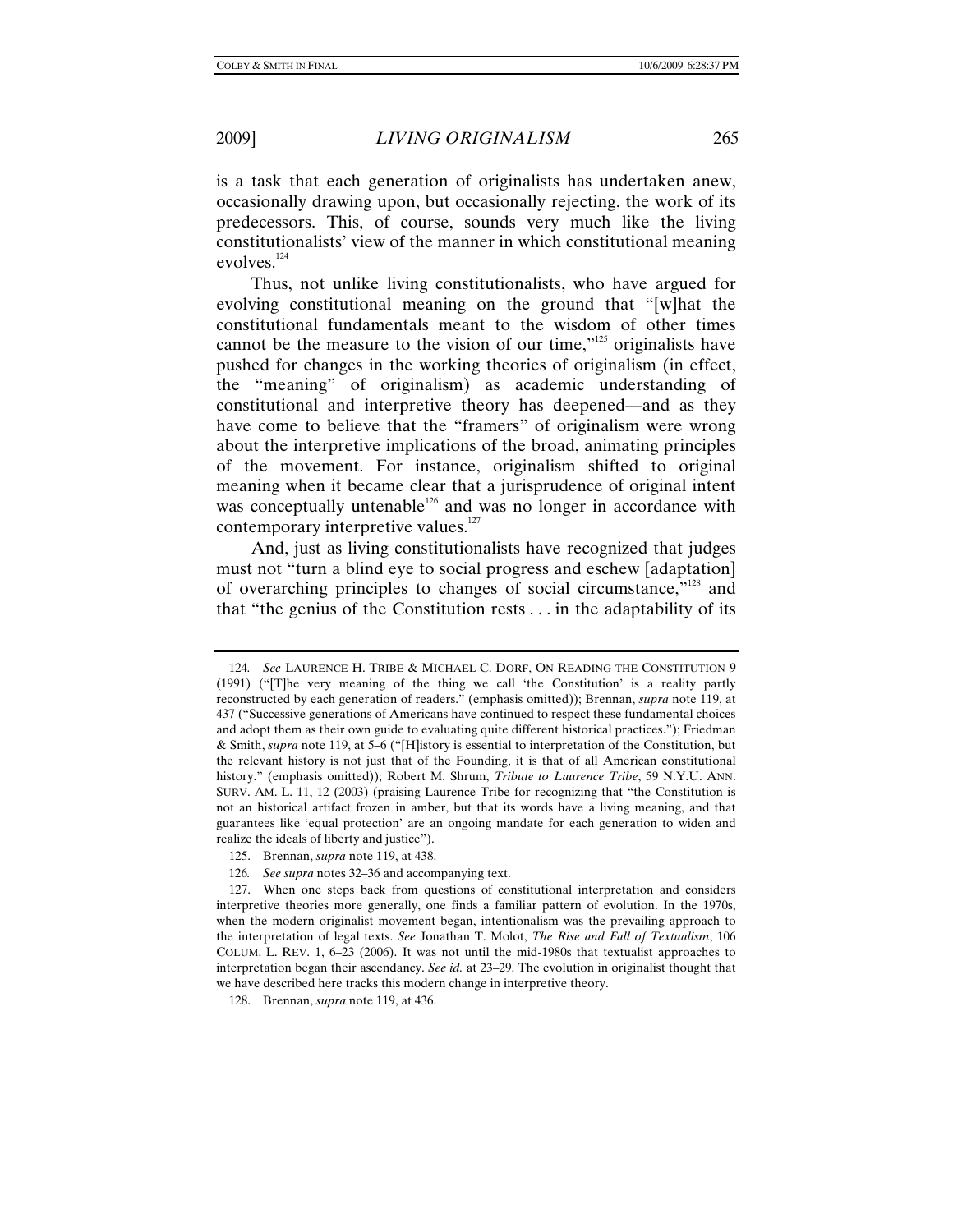great principles to cope with current problems and current needs,"<sup>129</sup> originalists have reconstituted their working theories of originalism as they have been presented with new problems that were not contemplated by the "framers" of originalism. For example, because the mischief that brought the originalist movement into being was the liberal "activism" of the Warren Court, the early originalists focused on cabining judicial subjectivity and limiting judicial power.130 But as the federal courts became increasingly populated with conservative judges, the initial mischief that gave rise to the originalist movement faded considerably.<sup>131</sup> Accordingly, originalist theories evolved to tackle new, previously ignored, and unforeseen problems that also implicate the core concerns of originalism, $132$  such as the incompatibility of a substantial number of precedents (decided long ago by nonoriginalist judges), and the incompatibility of many democratically enacted laws, with the original constitutional meaning. Many originalists thus changed their focus from seeking to *limit* judicial power in order to *empower* legislatures to seeking to *expand* judicial power in order to *limit* legislatures.<sup>133</sup> Although this new focus is consistent with the broader values and principles that have always animated the originalist movement, it is wholly inconsistent with the particular "original meaning" of originalism as understood by the framers of the movement.

In sum, "originalism," despite what its pioneers believed, is capable of multiple meanings. Although in all of its various iterations it has always been grounded in certain general animating principles, originalist theory—the actual meaning of originalism—has evolved

<sup>129</sup>*. Id.* at 438.

<sup>130</sup>*. See* John Harrison, *Forms of Originalism and the Study of History*, 26 HARV. J.L. & PUB. POL'Y 83, 83–84 (2003) ("The intuition, that judicial subjectivity was rampant and very bad, got Originalism Mark I going."); Whittington, *supra* note 1, at 599–603 ("It is important to note that originalism was a reactive theory motivated by substantive disagreement with the recent and then-current actions of the Warren and Burger Courts; originalism was largely developed as a mode of criticism of those actions.").

<sup>131</sup>*. See* Whittington, *supra* note 1, at 604 ("By the late 1980s, Ronald Reagan had significantly changed the complexion of the Court. . . . If conservative originalism was to remain relevant when its *raison d'etre* was gone, then it would have to change form.").

<sup>132</sup>*. Cf.* Brennan, *supra* note 119, at 438 ("Time works changes, brings into existence new conditions and purposes. Therefore a principle to be vital must be capable of wider application than the mischief which gave it birth." (quoting Weems v. United States, 217 U.S. 349, 373  $(1910))$ .

<sup>133</sup>*. See* Whittington, *supra* note 1, at 607–09 ("The primary virtue claimed by the new originalism is one of constitutional fidelity, not of judicial restraint or democratic majoritarianism."). We discuss this point further in note 225, *infra*.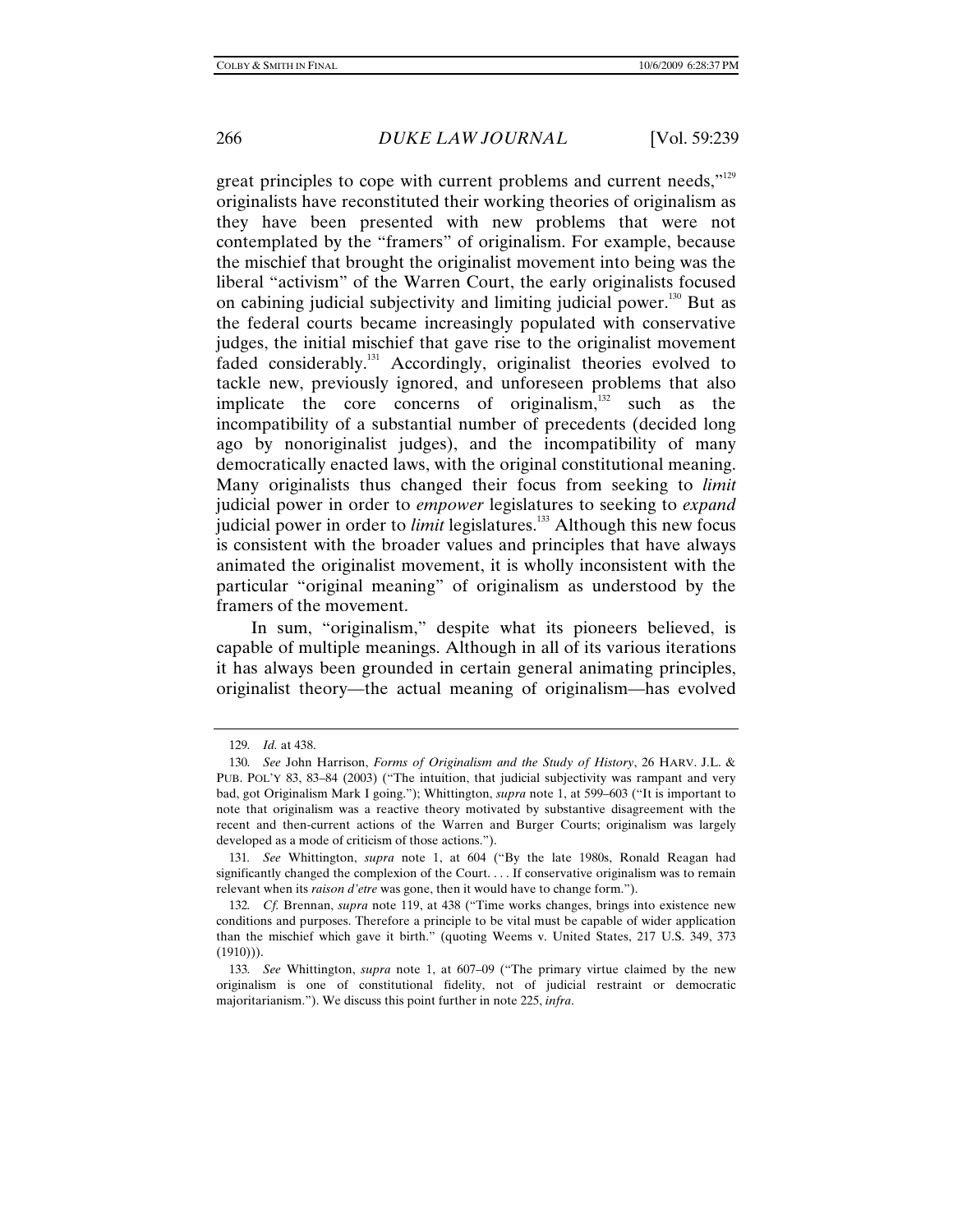over time to correct mistaken assumptions, to broaden myopic visions, to keep up with evolving interpretive values, and to confront unforeseen threats. That evolution has not been linear; at any given time, there are countless competing versions of originalism. And there is every indication that originalism continues to evolve and splinter, now perhaps more than ever. Originalism—a movement born of contempt for the notion of a living constitution of evolving meaning—is itself a living, evolving approach to constitutionalism.<sup>134</sup>

To be clear, we do not mean to suggest that there is something inherently hypocritical about the fact that originalists insist that the Constitution must have a fixed meaning while simultaneously allowing the meaning of originalism itself to evolve. Although we have analogized the evolution of originalism to living constitutionalism, we recognize that originalism's "constitution" that is, the core principles of originalist theory—lacks the features of this nation's Constitution that prompt originalists to insist that the latter must have a fixed meaning; originalism's constitution, unlike America's, is not a written one and was never ratified in any particular form. Still, as we explain in Part III, originalism's evolution does indeed undermine originalists' claims, but not for reasons of hypocrisy.

### III. IMPLICATIONS FOR ORIGINALISTS' CLAIMS

In one respect, this story of evolution reflects well on originalists. The proponents of any rigorous theory should, after all, constantly strive to improve it, to smooth out the bumps of incoherence. For most theories, this development is a virtue, a sign that its proponents are sufficiently humble to respond to criticism and to recognize the room for theoretical maturation while still holding on to their core principles. But for originalists, there is a twist: the central claims of their faith are to a substantial degree belied by the very existence of

 <sup>134.</sup> Robert Post and Reva Siegel have also suggested that originalism has a living constitution. *See* Robert Post & Reva Siegel, *Originalism as Political Practice: The Right's Living Constitution*, 75 FORDHAM L. REV. 545, 549–50 (2006). But their metaphor differs from ours. Post and Siegel distinguish the scholarly jurisprudence of originalism from the political practice of originalism. That is to say, although theoretical justifications for originalism focus on its apolitical nature, in practice originalism is used to rally political actors and to champion political outcomes. Thus, as the political commitments of the right change, the practice of originalism changes along with them. Originalists, claim Post and Siegel, selectively ignore or reinterpret the past to serve their evolving political agendas. It is in that sense that Post and Siegel speak of originalism as having its own living constitutionalism. *See id.* at 565.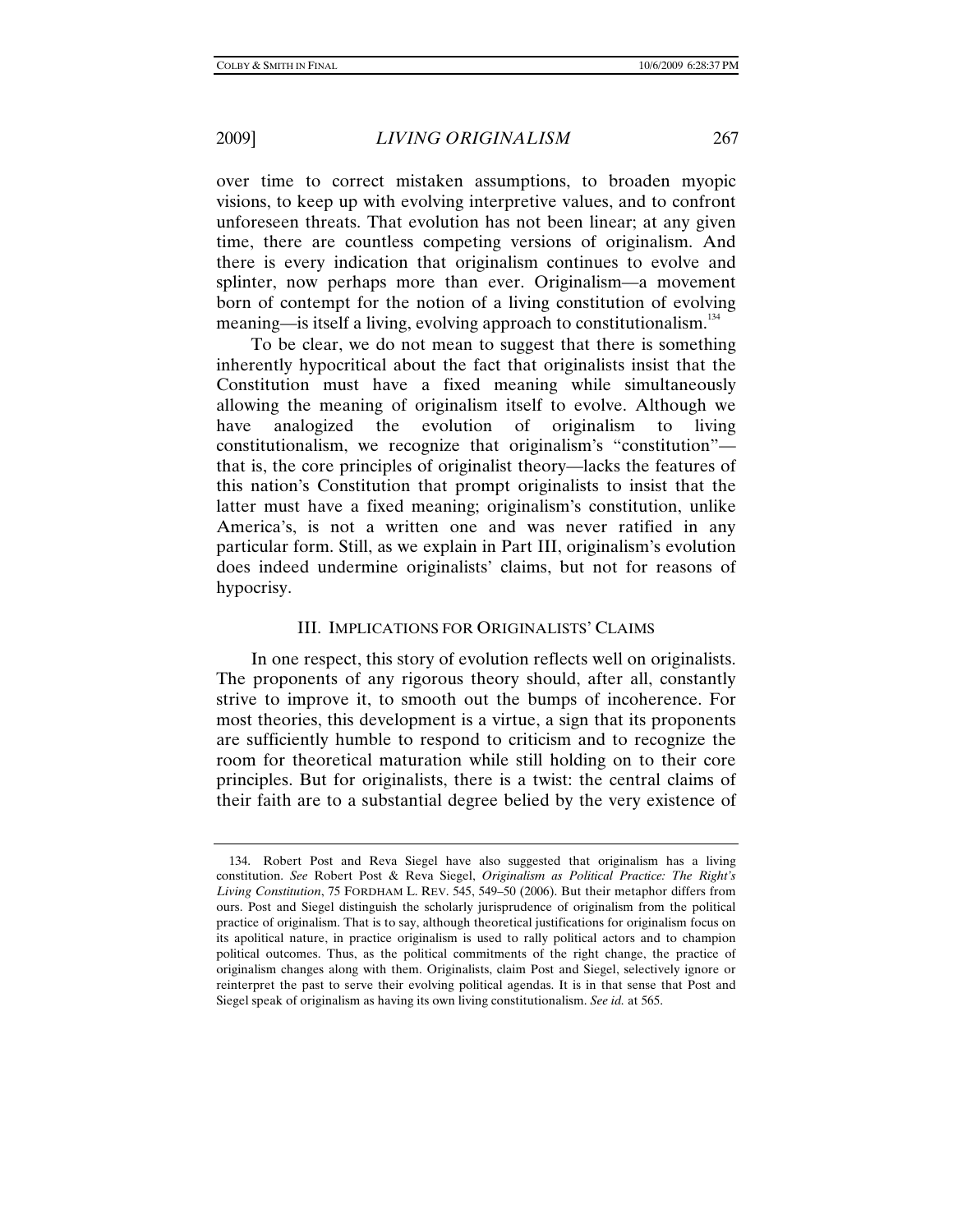this evolution and discord. Originalists have consistently insisted that they have discovered the one, true faith—the one approach that is self-evidently correct. Yet the faith, it seems, keeps changing.

The contours of originalist methodology might be in flux, but originalists' normative claims about the merits of their approach have been largely consistent since the ascendancy in the 1970s and 1980s of modern originalism. When we refer generically to "originalists" in making this assertion, we obviously are keenly aware that the originalist tent is a very large one—indeed, that insight is central to our point, as should be apparent from Part I. But the reach of the tent that we have in mind here is nonetheless not infinite. To borrow Mitchell Berman's thoughtful taxonomy, we address here claims by "strong" originalists—that is, originalists who claim either (1) that "whatever may be put forth as the proper focus of interpretive inquiry (framers' intent, ratifiers' understanding, or public meaning), that object should be the sole interpretive target or touchstone," or (2) that "interpreters must accord original meaning (or intent or understanding) lexical priority when interpreting the Constitution but may search for other forms of meaning . . . when the original meaning cannot be ascertained with sufficient confidence."<sup>135</sup> Our quarrel is with these thinkers, whom Stephen Griffin has referred to as "exclusive originalists."<sup>136</sup> To the extent that there are other constitutional theorists who consider themselves originalists but do not hold these beliefs, our objections do not extend to them.<sup>137</sup>

In this Part, we consider what originalism's constant evolution and dissonance mean for originalists' normative claims. Strong, exclusive originalists may come in all shapes and sizes, but they have, with remarkable (if not complete) consistency, made several

 <sup>135.</sup> Berman, *supra* note 21, at 10. We might nuance this definition, as does Berman, *see id.*  at 22 & n.49, to include originalists who are sometimes willing to afford stare decisis effect to nonoriginalist precedents that they believe to have been wrongly decided. *See supra* notes 106– 16 and accompanying text. We might also allow some room for "faint-hearted" originalists who are willing to depart from original meaning (or intent or understanding) to avoid profoundly immoral or unpalatable results in a very narrow category of extraordinary cases. *See, e.g*., Scalia, *supra* note 2, at 864 ("I cannot imagine myself, any more than any other federal judge, upholding a statute that imposes the punishment of flogging.").

 <sup>136.</sup> Stephen M. Griffin, *Rebooting Originalism*, 2008 U. ILL. L. REV. 1185, 1187 (referring to an approach that argues that originalism is "the only (or at least primary) legitimate method of interpretation" (emphasis omitted)).

 <sup>137.</sup> Berman refers to these thinkers as "moderate originalists" or "weak originalists." Berman, *supra* note 21, at 10–12.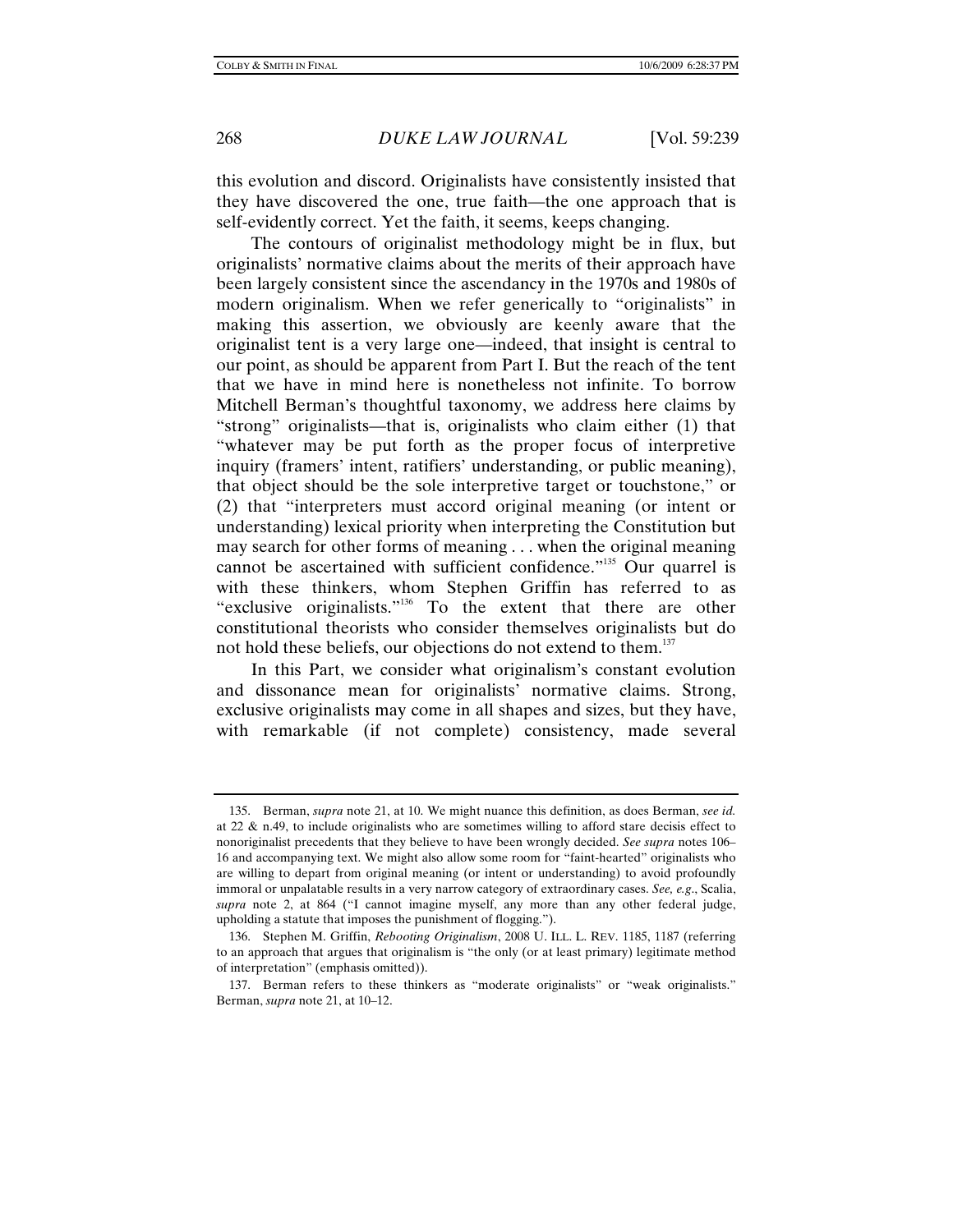sweeping claims about the normative superiority of their approach.<sup>138</sup> First, originalists contend that their methodology is the only theoretically coherent approach to constitutional interpretation. Second, originalists argue that because their approach accords to the Constitution a fixed and determinate meaning based on the document's text, it is the only legitimate approach to constitutional interpretation—that is, the only approach that is consistent with both the Constitution's status as law and the judiciary's role in a democratic society. Third, originalists argue that their approach is uniquely promising for constraining the ability of judges to impose their own views under the guise of constitutional interpretation. This Part recounts each of these claims in turn, largely in the originalists' own words, and seeks to demonstrate that they are significantly undermined by the reality of originalism's constant evolution and dissonance.

## *A. Originalism and Theoretical Coherence*

To take them at their word, originalists believe that there are two categories of approaches to constitutional decisionmaking originalism and everything else—distinguished by their theoretical purity or lack thereof. We have in mind the familiar claim noted at the outset of this Article that originalism must prevail because (1) it takes a theory to beat a theory, and (2) after decades of trying, the nonoriginalists have been unable to agree upon an alternative. The thrust of this argument appears to be that the very fact that nonoriginalists cannot agree on an alternative theory is compelling evidence that no such legitimate theory is possible.<sup>139</sup> As Justice Scalia

 <sup>138.</sup> We recognize that not every strong originalist has defended originalism on a ground as aggressive as those described here. Notably, several prominent originalists have recently backed away from the claim that originalism is uniquely able to constrain judges. *See*, *e.g.*, John Harrison, *On the Hypotheses That Lie at the Foundations of Originalism*, 31 HARV. J.L. & PUB. POL'Y 473, 473–76 (2008) ("I am deeply skeptical of the capacity of any methodology to constrain any interpreter and thereby to keep Americans from doing what they love to do, which is to find that their Constitution is good, and, therefore, contains what it needs to contain."); *infra* note 225 and accompanying text. *See generally* Whittington, *supra* note 1, at 608–09 (noting that in recent originalist writing "there seems to be less emphasis on the capacity of originalism to limit the discretion of the judge" and that new originalists are "unlikely to argue that only originalist methodology can prevent judicial abuses or can eliminate the need for judicial judgment"). Still, in its strong form, originalism is distinct among constitutional interpretive theories for the frequency with which its proponents have argued that it, and it alone, is the only acceptable method for interpreting the Constitution.

 <sup>139.</sup> As Gregory Bassham articulates it, "[Justice] Scalia argues that originalism is superior to all nonoriginalist theories, because there is no agreement, and no prospect of agreement,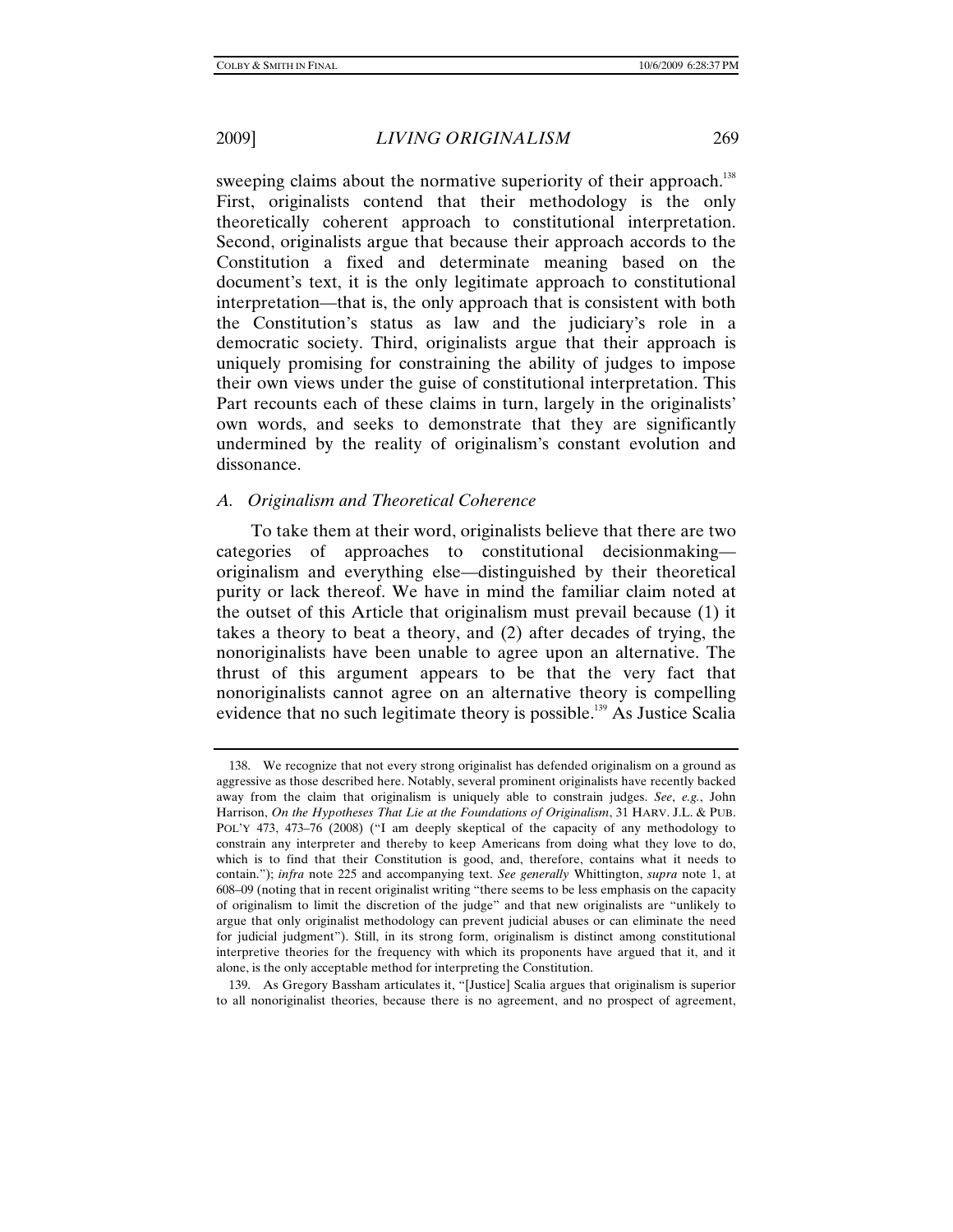puts it, it is simply not possible to achieve "consensus on what, precisely, is to replace original meaning, once that is abandoned."140 Nonoriginalists, he argues, "divide into as many camps as there are individual views of the good, the true, and the beautiful," which makes theoretical coherence among nonoriginalists a virtual impossibility.<sup>141</sup> Randy Barnett has picked up on this theme, dismissing nonoriginalism on the ground that "the opponents of originalism have never congealed around an appealing and practical alternative."142 And when President Reagan's Department of Justice

Scalia, *supra* note 2, at 855. In addition, others have read Scalia as we do, and others have separately endorsed the argument that we believe Scalia to be making, *see infra* notes 140–45, so our response remains useful. In any event, if Solum's reading is correct, then Scalia's argument is still undermined by the diversity of originalist theories for the reasons set out in Part III.C.

140. Scalia, *supra* note 2, at 862–63.

141. Scalia, *supra* note 3, at 45; *see also supra* notes 4–10 and accompanying text.

 142. Barnett, *supra* note 5, at 617; *see also id.* ("The inability of the most brilliant and creative legal minds to present a plausible method of interpretation that engendered enough confidence to warrant overriding the text  $\dots$  make[s]  $\dots$  originalism much more attractive.");

about *which* version of nonoriginalism should be adopted in its place. Over the past few decades, a host of nonoriginalist theories have enjoyed their brief day in the sun, but none has been widely accepted. Only originalism, he argues, provides a clear, fixed standard upon which agreement is ultimately possible." Gregory Bassham, *Justice Scalia's Equitable Constitution*, 33 J.C. & U.L. 143, 149–50 (2006); *see also* James E. Ryan, *Does It Take a Theory? Originalism, Active Liberty, and Minimalism*, 58 STAN. L. REV. 1623, 1631 (2006) ("As Scalia observed in his 1989 essay, it is impossible to 'discern any emerging consensus among the nonoriginalists' regarding the appropriate interpretive methodology. This remains true today. By their internal disagreement and their very diversity, nonoriginalists unwittingly bolster the originalists' assertion that nonoriginalists are simply making it up as they go along." (quoting Scalia, *supra* note 2, at 855)).

Lawrence Solum has suggested that Justice Scalia may not actually be making this argument at all. According to Solum, Scalia might instead simply be making the standard originalist argument that nonoriginalism's flaw lies in the fact that (1) it necessarily relies on moral judgments, and (2) in a pluralist society there is no possibility of consensus on those matters, which (3) will inevitably lead judges to mistake their own views for constitutional mandate. *See* Lawrence B. Solum, *Constitutional Possibilities*, 83 IND. L.J. 307, 336 (2008). If Solum is right, then Justice Scalia's language is uncharacteristically inartful here, and we are mistakenly responding to a straw man. But other passages suggest that Scalia does indeed intend to make the argument to which we are responding. Consider the argument that he advanced in his other principal defense of originalism:

Apart from the frailty of its theoretical underpinning, nonoriginalism confronts a practical difficulty reminiscent of the truism of elective politics that "You can't beat somebody with nobody." It is not enough to demonstrate that the other fellow's candidate (originalism) is no good; one must also agree upon another candidate to replace him. Just as it is not very meaningful for a voter to vote "non-Reagan," it is not very helpful to tell a judge to be a "non-originalist." If the law is to make any attempt at consistency and predictability, surely there must be general agreement not only that judges reject one exegetical approach (originalism), but that they adopt another. And it is hard to discern any emerging consensus among the nonoriginalists as to what this might be.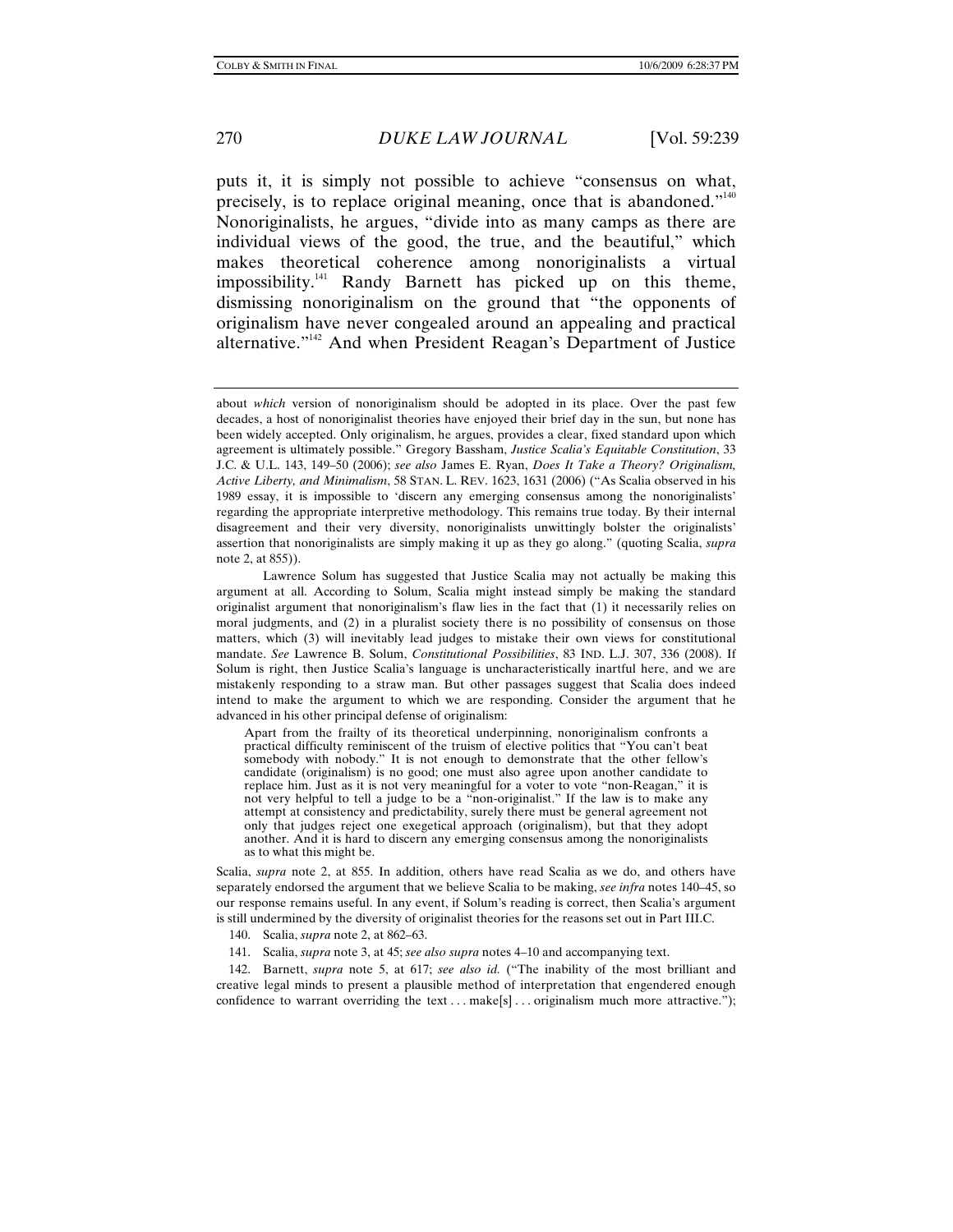produced a "Sourcebook" of originalist claims, its authors asserted that "[a]lthough all [nonoriginalists] reject original meaning as relevant to constitutional interpretation"—hardly an obvious or accurate proposition, but that is another matter $143$ —"there is no consensus among them as to an appropriate alternative standard."<sup>144</sup> Indeed, this has been a constant refrain of originalists: that "one need spend no time worrying over [nonoriginalism's] legitimacy or intellectual coherence because it pretends to neither."145

There was always something fishy about this it-takes-a-theory-tobeat-a-theory argument. By dividing the world of constitutional interpretation into originalism and "nonoriginalism," originalists have stacked the deck in their favor.<sup>146</sup> One could easily make the same

143*. See, e.g*., Farber, *supra* note 19, at 1086 ("Almost no one believes that the original understanding is wholly irrelevant to modern-day constitutional interpretation."); James E. Fleming, Response, *Original Meaning Without Originalism*, 85 GEO. L.J. 1849, 1849 (1997) (praising Michael Dorf for showing "that one can take original meaning seriously without being a narrow originalist"); David A. Strauss, *Common Law Constitutional Interpretation*, 63 U. CHI. L. REV. 877, 881 (1996) (noting that "[v]irtually everyone agrees" that the text and original meaning matter in constitutional interpretation).

144. OFFICE OF LEGAL POLICY, *supra* note 11, at 7.

 145. Bork, *supra* note 18, at 393 (describing Paul Brest's constitutional theory); *see also id*. at 387–88 ("The nature of the non-interpretive enterprise is such that its theories must end in constitutional nihilism and the imposition of the judge's merely personal values on the rest of us. . . . Nihilism turns instead to advocacy of opportunistic judicial authoritarianism precisely because what fuels the non-interpretivist impulse in the first place is a desire to change society in ways that legislatures refuse. The desire for results is greater than the respect for process, and, when theory fails, power remains.").

 146. Over the years, some commentators have contended that "theoretically, there is no real distinction between originalism and nonoriginalism." Lawrence B. Solum, *Originalism as Transformative Politics*, 63 TUL. L. REV. 1599, 1602–03 (1989); *see also* MICHAEL PERRY, MORALITY, POLITICS, AND THE LAW: A BICENTENNIAL ESSAY 279–80 n.7 (1988) ("There is a sense in which we are all originalists: We all believe that constitutional adjudication should be

Raoul Berger, Response, *"Original Intent": A Response to Hans Baade*, 70 TEX. L. REV. 1535, 1549 (1992) ("Even a Justice of the Supreme Court, Antonin Scalia, has entered the lists; after examining the voluminous literature and dwelling on the non-originalists' failure to develop a theory acceptable to their fellows, he opted for originalism as the lesser evil."); Berger, *supra* note 41, at 646 ("Justice Scalia considers it a grave defect of the nonoriginalists that they have been unable to agree upon an alternative theory."); John O. McGinnis & Michael B. Rappaport, *A Pragmatic Defense of Originalism*, 101 NW. U. L. REV. 383, 391 n.36 (2007) (defending originalism on the ground that "judges of various ideologies cannot be expected to reach agreement on any alternative method"); Michael D. Ramsey, *Toward a Rule of Law in Foreign Affairs*, 106 COLUM. L. REV. 1450, 1474 (2006) (reviewing JOHN YOO, THE POWERS OF WAR AND PEACE: THE CONSTITUTION AND FOREIGN AFFAIRS AFTER 9/11 (2005)) ("Nonoriginalism is, as an initial problem, not a positive constitutional theory: As Justice Scalia colorfully points out, it is united only in agreement that orignalism is not the right approach; it would substitute a bewildering array of proposals, yet agrees upon none. This difficulty is particularly troublesome in foreign affairs law.").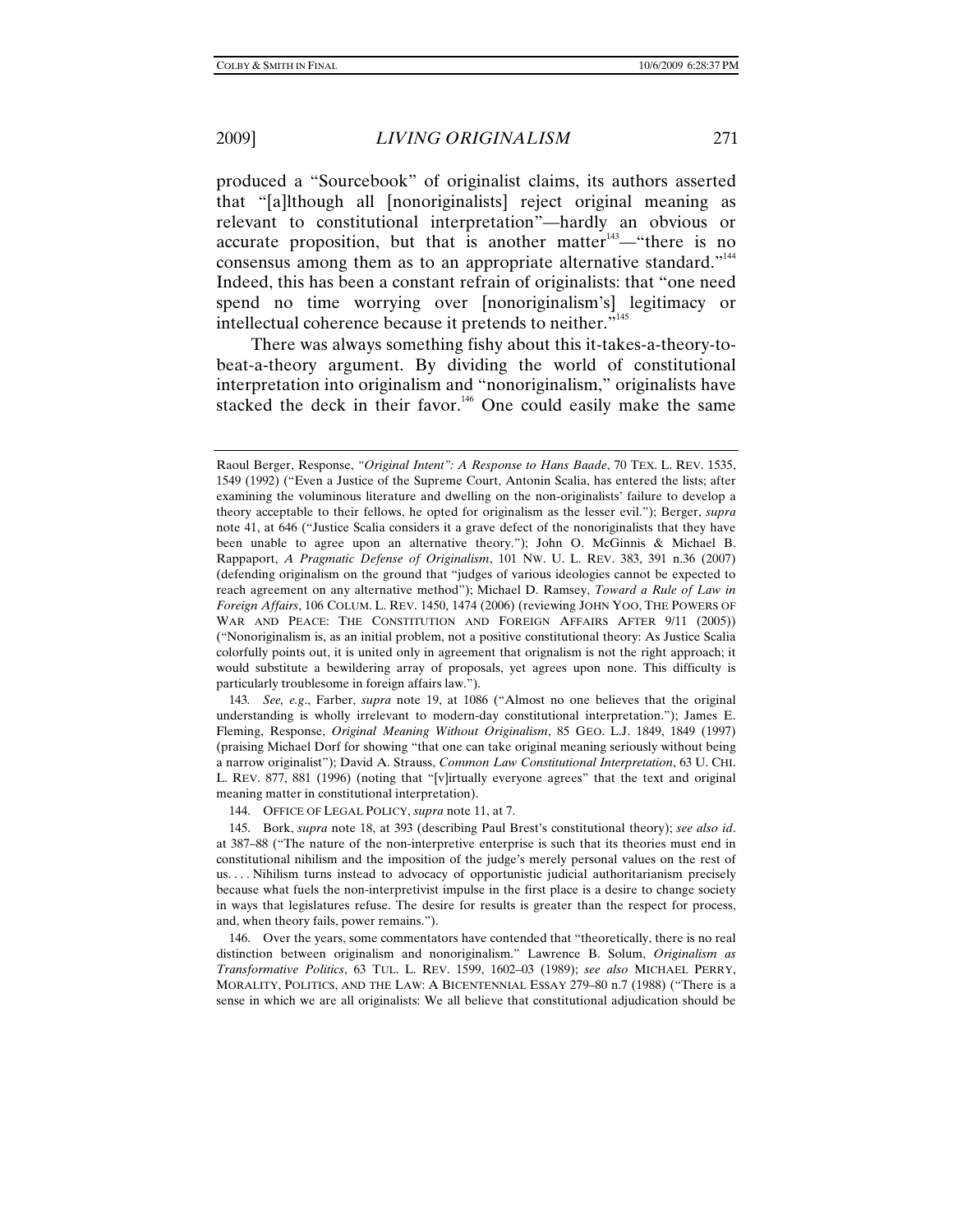argument about any method of constitutional interpretation. It would be just as compelling to argue that common-law constitutionalism, $147$ for example, must prevail because all of the many "non-commonlawists"—including the diverse adherents to the various schools of originalism, along with a great many nonoriginalists of assorted stripes—are unable to agree upon an alternative. Indeed, one could come up with an entirely new (and entirely inane) theory of constitutional interpretation—say, that the Constitution should be interpreted by flipping a coin or by reading the stars—and then argue just as convincingly that the theory must prevail on the ground that (1) it takes a theory to beat a theory, and (2) all of the "non-coinflippers" or the "nonastrologers"—from original-intent originalists to common-law constitutionalists to original, objective-public-meaning textualists to believers in "constitutional moments"<sup>148</sup>—cannot even begin to agree on the proper alternative.

But our account of the substantial diversity and frequent evolution in the originalist camp indicates that even if one allows the originalists to stack the deck by dividing the world of constitutional theory into originalism and nonoriginalism (rather than, say, "common-lawism" and "noncommon-lawism," or "process-based theories" and "non-process-based theories"<sup>149</sup>), their argument that originalism must prevail because it takes a coherent theory to beat a coherent theory still holds no water. Intentionally or not, their binary taxonomy paints a highly misleading picture of a unified, cohesive originalist movement standing as one against a fractured, and thus theoretically incoherent, hodgepodge of alternative approaches.<sup>150</sup> As

grounded in the origin . . . . But there is a sense, too, in which none of us is an originalist . . . ."). The account we provide here in some sense strengthens that view. Our objective, however, at least for present purposes, is to take originalists' claims as they make them. And to hear the vast majority of originalists tell it, there is a world of difference between originalism and nonoriginalism. *But see* Balkin, *supra* note 58, at 292 (arguing that the "debate between originalism and living constitutionalism rests on a false dichotomy"); Solum, *supra* note 105, at 165–68 (arguing that some originalist theories are compatible with some theories of living constitutionalism).

<sup>147</sup>*. See, e.g.*, Strauss, *supra* note 143, at 885 (arguing that "the common law . . . provides the best way to understand the practices of American constitutional law").

<sup>148</sup>*. See, e.g.*, BRUCE ACKERMAN, WE THE PEOPLE: FOUNDATIONS (1991); BRUCE ACKERMAN, WE THE PEOPLE: TRANSFORMATIONS (1998).

<sup>149</sup>*. Compare* JOHN HART ELY, DEMOCRACY AND DISTRUST: A THEORY OF JUDICIAL REVIEW (1980), *with* Laurence H. Tribe, *The Puzzling Persistence of Process-Based Constitutional Theories*, 89 YALE L.J. 1063 (1980).

<sup>150</sup>*. See* Brown, *supra* note 2, at 69–70 ("Even though there is no unanimity about what originalism actually means, or what it calls upon judges to do in a close case, its adherents gain a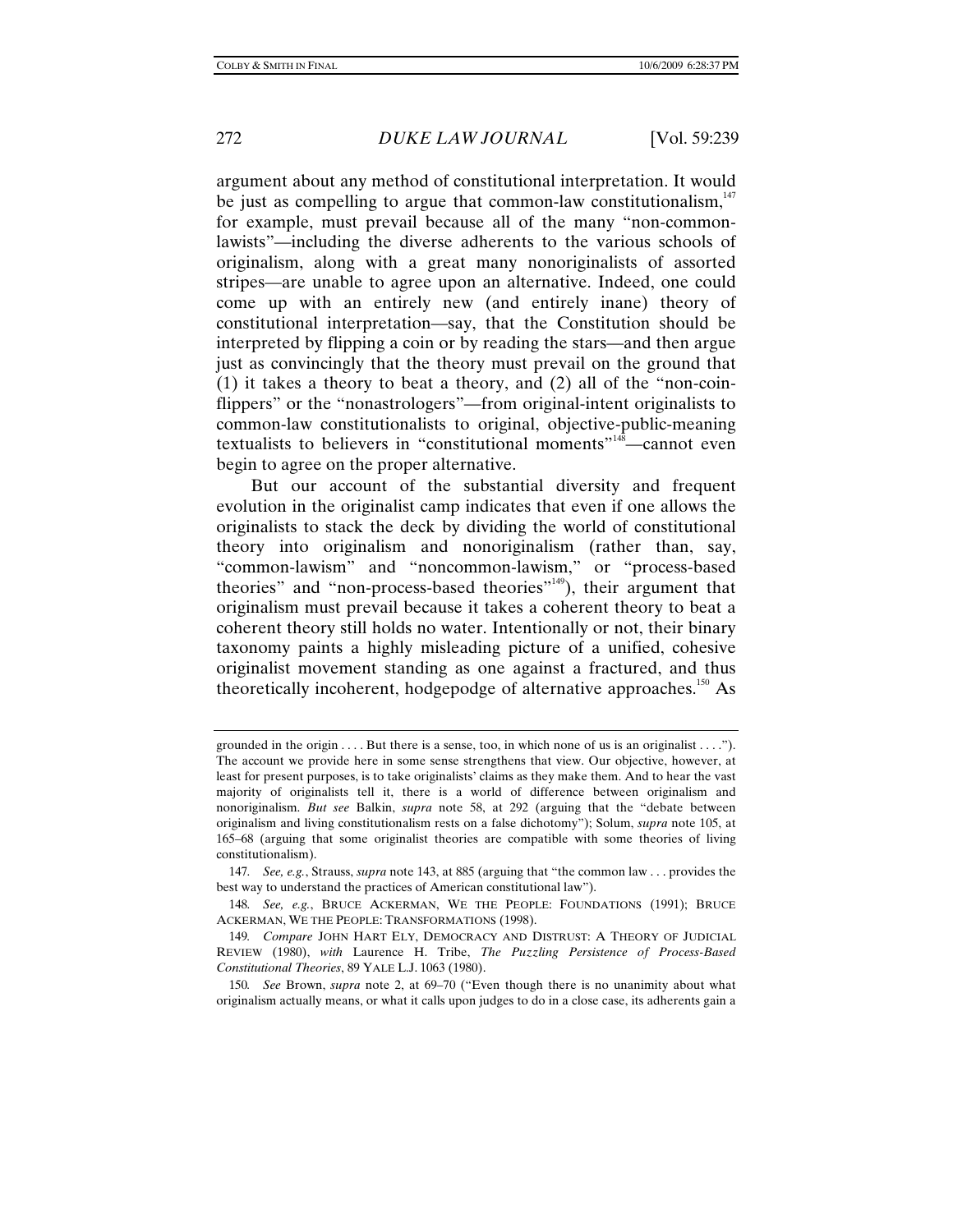we have sought to demonstrate, originalism is no more a single, intellectually coherent theory than is "nonoriginalism"; originalists cannot agree amongst themselves on constitutional interpretation, either. What is sauce for the goose is sauce for the gander: if the substantial disagreement among nonoriginalists is persuasive evidence that nonoriginalist theory is incoherent, then the substantial disagreement among originalists must be equally powerful evidence that originalist theory lacks coherence, as well. The reality of originalism's internal discord should put an end to the ubiquitous argument that originalism is the only theoretically coherent approach to constitutional interpretation.

### *B. Originalism and Theoretical Legitimacy*

Originalists' claims to unique theoretical coherence, then, are (on their own terms) seriously undermined by the constant evolution in originalists' thinking and the constant infighting among originalists about what their approach actually entails. But originalists do not stop there. Modern originalists have also consistently argued that originalism is not simply the only *coherent* theory, but also the only *legitimate* theory of constitutional interpretation.<sup>151</sup> This claim is generally premised on assertions about the Constitution's status as law and the judiciary's role in a democratic system. Most defenses of originalism begin by noting that the originalist approach provides fixed, determinate, and objective constitutional meaning based on (some measure of) the original meaning of the constitutional text. Justice Scalia, for instance, has argued that originalism treats the Constitution as having "a fixed meaning ascertainable through the usual devices familiar to those learned in the law,  $\frac{1}{152}$  by "establish[ing] a historical criterion that is conceptually quite separate from the preferences of the judge himself. $"153"$ 

great deal by sharing one name that offers the appearance, if not the reality, of agreement. They also gain the strategic advantage of claiming, by virtue of their name alone, the baseline from which departures must be justified." (footnote omitted)).

<sup>151</sup>*. See* Post & Siegel, *supra* note 134, at 547 ("Critics of the Warren Court began to argue that determining the original understanding of the Constitution's framers was the *only* legitimate way of interpreting the Constitution, and they began to denounce all other approaches to constitutional interpretation as improper and unprincipled." (footnote omitted)).

 <sup>152.</sup> Scalia, *supra* note 2, at 854.

<sup>153</sup>*. Id.* at 864. Lillian BeVier calls this the "impersonality" of originalism's decisionmaking criteria, which she argues "invokes all the virtues of objectivity and by implication rejects subjective judging." Lillian R. BeVier, *The Integrity and Impersonality of Originalism*, 19 HARV. J.L. & PUB. POL'Y 283, 288 (1996); *see also* BORK, *supra* note 11, at 143 ("When we speak of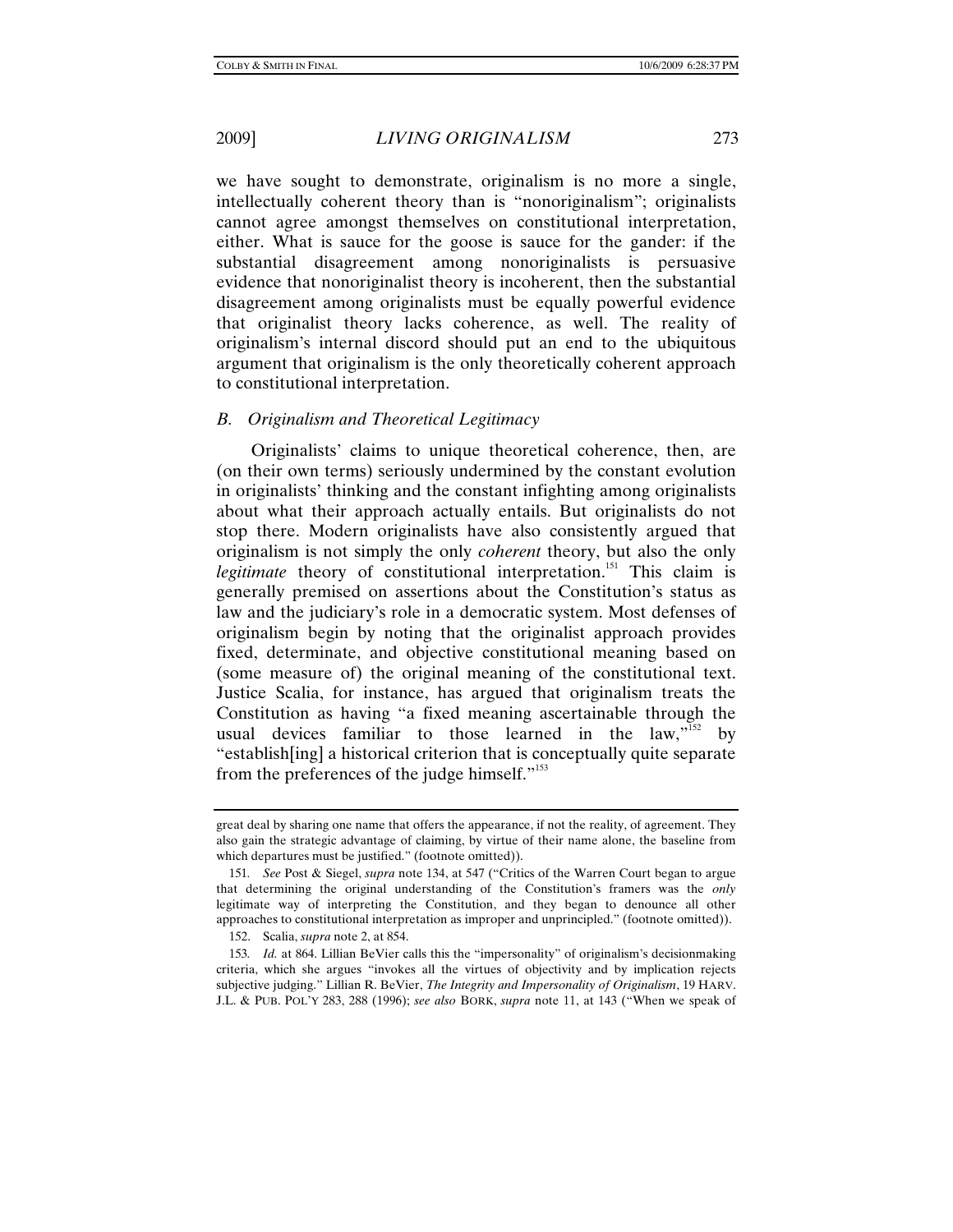For this reason, proponents argue that originalism is the natural approach to interpreting a written Constitution. Keith Whittington, for example, distinguishes the United States' written Constitution from the British reliance on practice and tradition, and he argues that "[f]ixing constitutional principles in a written text against the transient shifts in the public mood or social condition becomes tantamount to an originalist jurisprudence."154 Originalists argue that their theory is the only one that is consistent with the view that the written Constitution is a form of law. After all, the Constitution itself—in the Supremacy Clause of Article VI—proclaims its status as authoritative law.155 And its status as supreme law "can emerge from the text as intended . . . only if the text has the fixed meaning it is uniquely capable of carrying."<sup>156</sup>

Originalists also note that judicial review is premised on the assumption that the Constitution is "the sort of 'law' that is the business of the courts."157 Originalists argue that originalism flows naturally from this premise—indeed, "is a virtual axiom of our legalpolitical system."158 "The central premise of originalism . . . is that the text of the Constitution is *law* that binds each and every one of us until and unless it is changed through the procedures set out in Article V."<sup>159</sup> And to interpret written law is by definition to determine what the words originally meant—and thus always will mean.160 Accordingly, originalists argue, "[i]f the Constitution is to be

<sup>&#</sup>x27;law,' we ordinarily refer to a rule that we have no right to change except through prescribed procedures. That statement assumes that the rule has a meaning independent of our own desires.").

 <sup>154.</sup> WHITTINGTON, *supra* note 47, at 53; *see also* BERGER, *supra* note 31, at 291 ("In substituting a written Constitution and expressly providing for change by amendment, [the Framers] evidenced that they had created a 'fixed' Constitution, subject to change by that process alone.").

 <sup>155.</sup> U.S. CONST. art. VI, cl. 2; *see also, e.g.*, Kesavan & Paulsen, *supra* note 2, at 1127–28 (arguing that the Supremacy Clause mandates textualism as the only legitimate method of interpretation).

 <sup>156.</sup> WHITTINGTON, *supra* note 47, at 56; *see also id.* at 55 ("[O]nly a fixed text can be adequately ratified, that is, legislated into fundamental law.").

 <sup>157.</sup> Scalia, *supra* note 2, at 854; *see also* Bork, *supra* note 30, at 824 ("Any intelligible view of constitutional adjudication starts from the proposition that the Constitution is law.").

 <sup>158.</sup> Graglia, *supra* note 12, at 1020.

 <sup>159.</sup> Steven G. Calabresi & Saikrishna B. Prakash, *The President's Power to Execute the Laws*, 104 YALE L.J. 541, 551 (1994); *see also* Bork, *supra* note 18, at 384.

<sup>160</sup>*. See, e.g.*, Calabresi, *supra* note 13 ("[T]he long-accepted rule for interpreting legal texts is to construe them to have the original public meaning that they had when they were enacted into law."); Calabresi & Prakash, *supra* note 159, at 552 ("The meaning of all such legal writings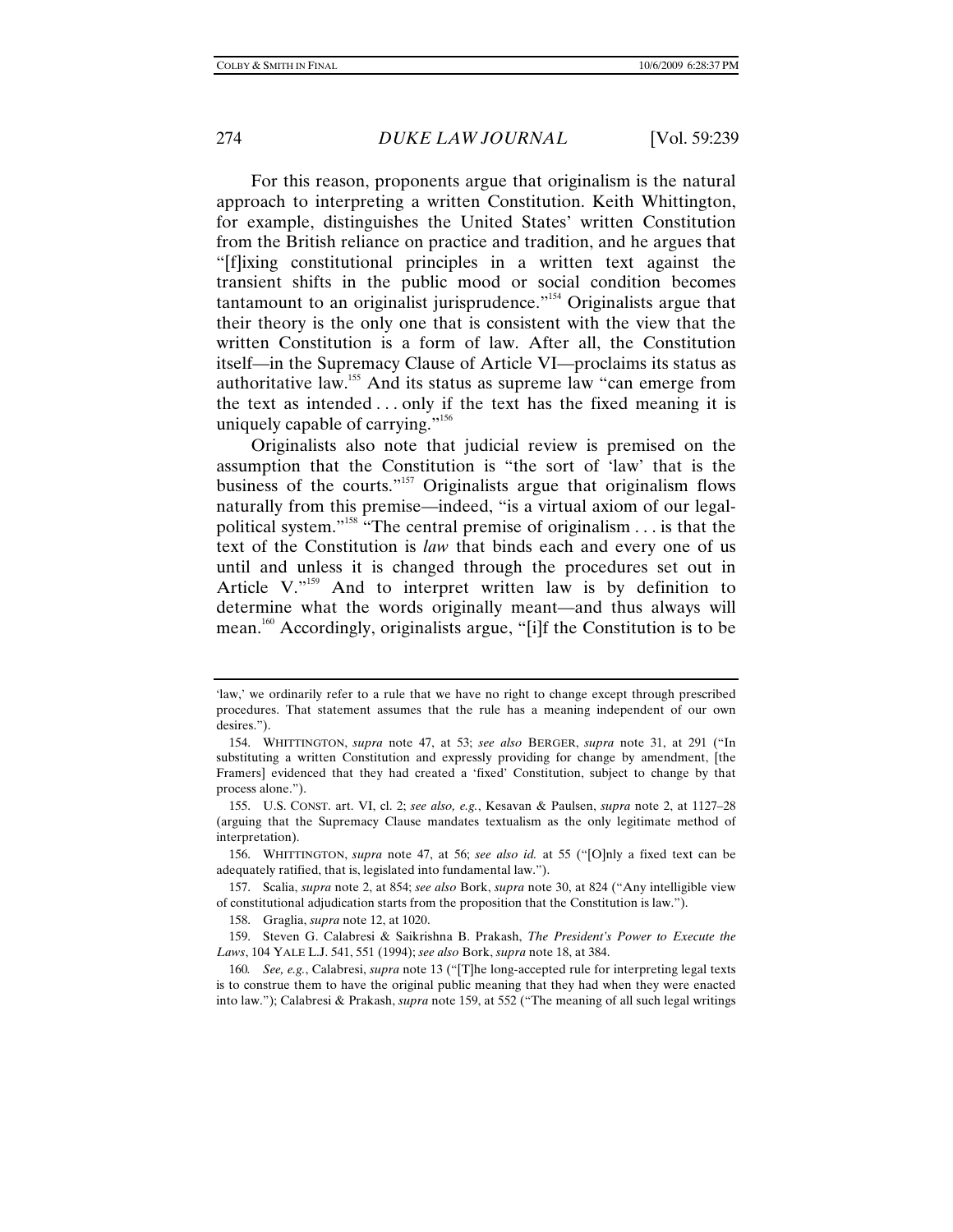considered more than simply a traditional political document . . . but instead is treated as an enactment of judge-enforceable law," then judges must seek to determine the original meaning of the words or "to effectuate the intent of the authorized lawmakers."<sup>161</sup> Therefore, originalists argue, "[i]f we are to interpret, then . . . we must be originalists."<sup>162</sup>

Most sophisticated originalists do not rest this argument on the mere assertion that the Constitution, as law, must be interpreted as any other law—that is, to have a fixed meaning unless and until its text is formally amended. Michael McConnell, for example, argues "that there are two essential characteristics of any theory of interpretation under our Constitution, which follow from the function of constitutional interpretation in our system."163 The first, as noted above, is that "the constitutional text must be treated as 'law'"; the second is that "it must be understood as having its origins in the consent of the governed."164 According to this view, the foundational notion of popular sovereignty requires originalist interpretation: if "[a]ll power stems from the sovereign people, and the authority of the Constitution comes from their act of sovereign will in creating it,"

 162. Whittington, *supra* note 1, at 612; *see also* WHITTINGTON, *supra* note 47, at 4 (arguing that if we "take interpretation seriously...we  $[must]$  adopt an originalist approach to interpretation"); Graglia, *supra* note 12, at 1029 ("Originalism is less a philosophy than a definition of 'interpretation,' and a plainer, more conventional, or less esoteric definition does not seem possible.").

163. McConnell, *supra* note 101, at 360.

depends on their texts, as they were objectively understood by the people who enacted or ratified them."); Lawson, *supra* note 17, at 1823; Solum, *supra* note 105, at 40–60.

 <sup>161.</sup> OFFICE OF LEGAL POLICY, *supra* note 11, at 4 ("Once we recognize the importance of the Constitution to constitutional law, we must also acknowledge the importance of the Constitution's original meaning to the Constitution."); *see also* WHITTINGTON, *supra* note 47, at 59–60 ("[W]riting, especially legal writing, is a means of transmitting intent. . . . It can be certain that the founders did intend to convey meaning in writing the Constitution."); Graglia, *supra*  note 12, at 1023 ("Because the Constitution derived its legal authority only when it was ratified at state conventions, judges should take it to mean what it was understood to mean by the ratifiers or . . . the people they represented."); *id*. at 1024 ("[I]nterpreting a document *means* to attempt to discern the intent of the author . . . ."). Jack Balkin makes a similar argument, albeit in a form probably not recognizable to most originalists and with strikingly different results. *See* Balkin, *supra* note 58, at 295 ("Constitutional interpretation by judges requires fidelity to the Constitution as law. Fidelity to the Constitution as law means fidelity to the words of the text, understood in terms of their original meaning, and to the principles that underlie the text.").

<sup>164</sup>*. Id.*; *see also* BERGER, *supra* note 31, at 296 ("Substitution by the Court of its own value choices for those embodied in the Constitution violates the basic principle of government by consent of the governed.").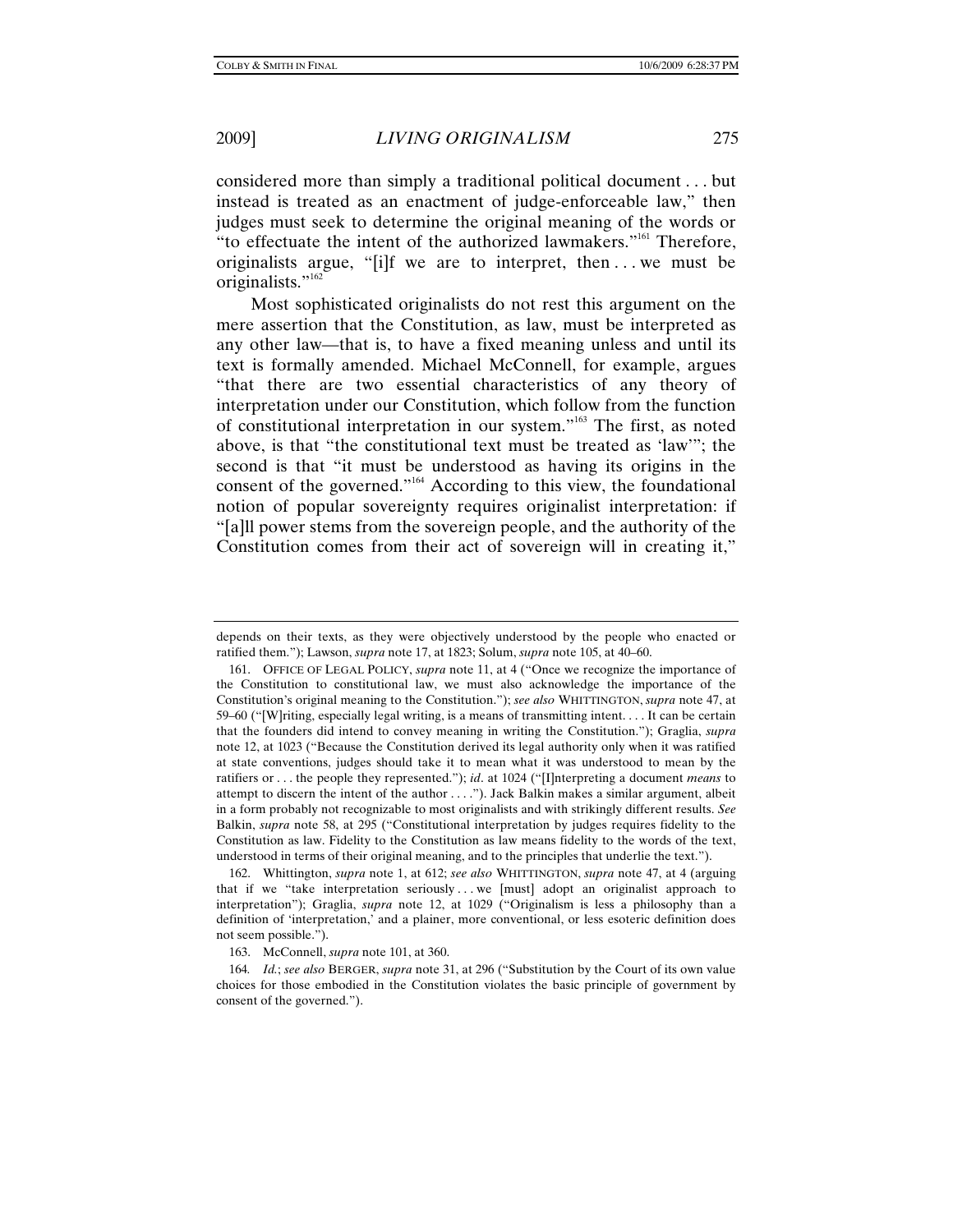then "[i]t follows that the Constitution should be interpreted in accordance with their understanding."<sup>165</sup>

Continuing the theme of popular sovereignty, originalists contend that originalism is the only approach "that permits our society to remain self-governing"<sup>166</sup>—that is, the only approach that is consistent with the judiciary's proper role in a democratic society. Originalism is uniquely consistent with democratic government, they argue, because it ensures that judges will invalidate democratically enacted laws only when those laws conflict with the judgment of the supermajority that ratified the Constitution.<sup>167</sup> Robert Bork, for example, argues that "only the approach of original understanding meets the criteria that any theory of constitutional adjudication must meet in order to possess democratic legitimacy."<sup>168</sup> Justice Scalia

 <sup>165.</sup> McConnell, *supra* note 52, at 1132; *see also* WHITTINGTON, *supra* note 47, at 59 ("The text is not simply a list of words but is the embodied will of the people."); *id*. at 154 ("The fundamental basis for the authority of originalism is its capacity to retain a space for the popular sovereign."); *id.* at 111–52 (arguing that a well-developed theory of popular sovereignty is an important theoretical basis for originalism). *See generally* Lash, *supra* note 115, at 1440 (noting "the most common and most influential justification for originalism: popular sovereignty and the judicially enforced will of the people"). Other originalists, such as Judge Frank Easterbrook and Randy Barnett, have made similar arguments based more explicitly on contract theory or on the Constitution's "writtenness." *See* Frank H. Easterbrook, *Textualism and the Dead Hand*, 66 GEO. WASH. L. REV. 1119, 1121 (1998) (arguing that "the Constitution was designed and approved like a contract," and that "contractarian views imply originalist . . . interpretation by the judicial branch"). Barnett, who concedes that contracts and Constitutions are different in important ways, also argues that a Constitution's "writtenness," like a contract's, entails a commitment to originalism. *See* Barnett, *supra* note 5, at 629–36; *accord* BARNETT, *supra* note 79, at 112 ("Short of making the claim of illegitimacy . . . we are bound to respect the original meaning of a text, not by the dead hand of the past, but because we today—right here, right now—profess our commitment to this written Constitution, and original meaning interpretation follows inexorably from this commitment."); *see also id.* at 100–09. Barnett disagrees, however, with McConnell's focus on popular sovereignty as a justification for adherence to the Founding generation's Constitution, because "[u]nlike a contract . . . a constitution purports to govern even those who did not consent to it at the founding." Barnett, *supra* note 5, at 637 (emphasis omitted); *see also* BARNETT, *supra* note 79, at 11–52 (arguing that the legitimacy of the Constitution is not based on a theory of popular sovereignty).

 <sup>166.</sup> OFFICE OF LEGAL POLICY, *supra* note 11, at 3.

<sup>167</sup>*. See* William N. Eskridge, Jr., Lawrence*'s Jurisprudence of Tolerance: Judicial Review to Lower the Stakes of Identity Politics*, 88 MINN. L. REV. 1021, 1043 (2004) (noting the originalist belief that "[a]lthough such original meaning will sometimes trump the will of current majorities, it is ultimately consistent with democracy because it reflects the will of engaged supermajorities").

 <sup>168.</sup> BORK, *supra* note 11, at 143. Bork argues that originalism is "crucial" if we are "to draw a sharp line between judicial power and democratic authority," Bork, *supra* note 30, at 824, because an application of originalism means that "[e]ntire ranges of problems will be placed offlimits to judges, thus preserving democracy in those areas where the Framers intended democratic government," *id*. at 827; *see also* BORK, *supra* note 11, at 163–64 ("[In] its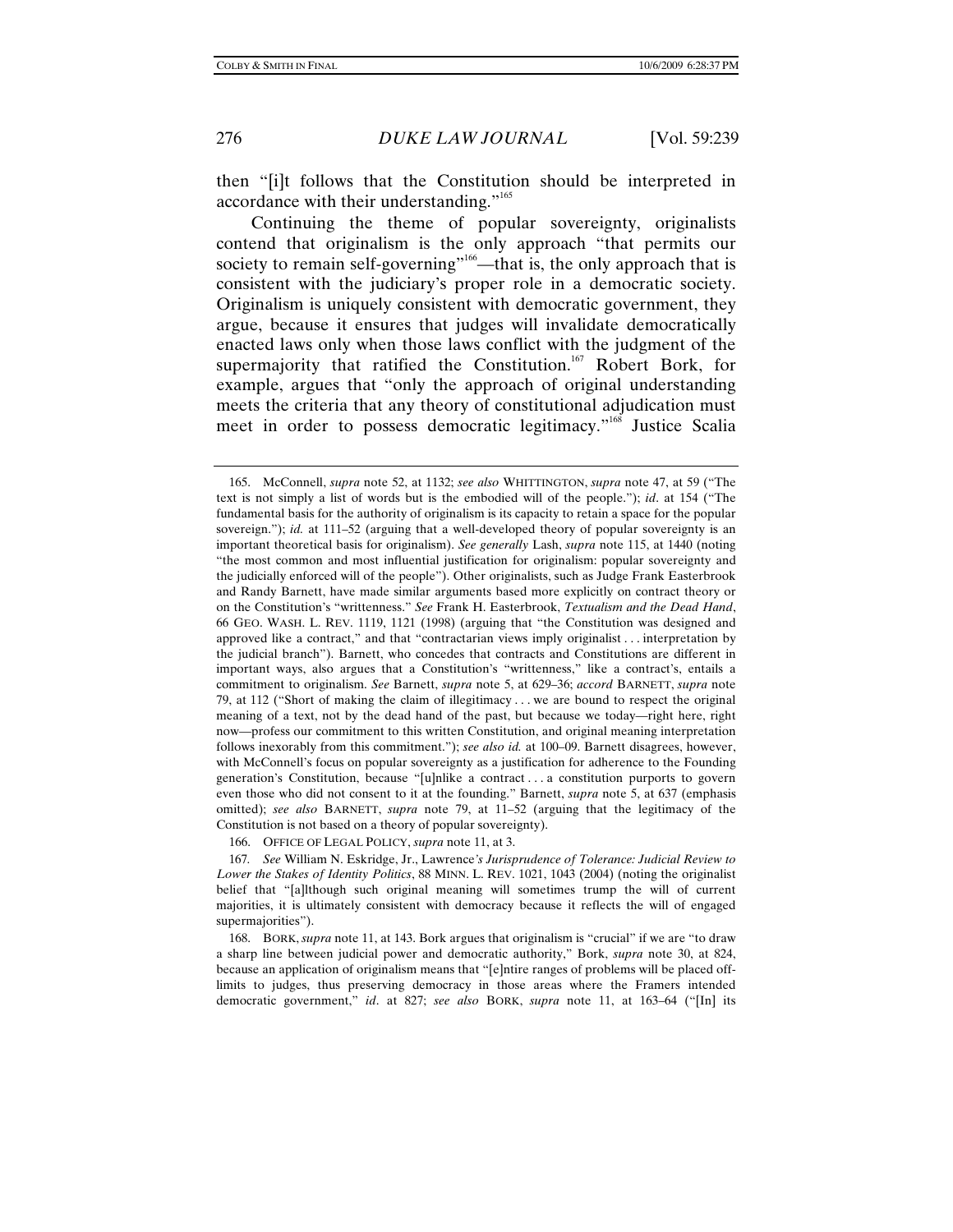similarly contends that originalism is uniquely "compatible with the nature and purpose of a Constitution in a democratic system," because "the purpose of constitutional guarantees . . . is precisely to prevent the law from reflecting certain changes in original values that the society adopting the Constitution thinks fundamentally undesirable."<sup>169</sup> And Michael McConnell has argued that only originalism produces democratic legitimacy because "[w]hen a judge goes beyond the meaning of the words that were enacted . . . the judge has no democratic warrant."<sup>170</sup>

The necessary implication of these assertions about originalism's unique compatibility with law and democracy is that any other approach to constitutional interpretation is effectively lawless and undemocratic. And originalists have been equally explicit on these points. Lillian BeVier argues that nonoriginalist approaches to constitutional interpretation are characterized by "the absence of respect for (or even acknowledgement of) law as a constraint."<sup>171</sup> Robert Bork contends that nonoriginalism is inconsistent with the notion that the Constitution is a form of law because the very concept of law "assumes that the rule has a [fixed] meaning independent of our own desires,"<sup>172</sup> and nonoriginalism inevitably requires judges to rely on their own values in determining constitutional meaning.<sup>173</sup> And Michael McConnell argues that, if courts employ nonoriginalism, then the Constitution is not law in any meaningful sense, but instead is simply "a makeweight."<sup>174</sup>

 172. BORK, *supra* note 11, at 143; *see also* Lund, *supra* note 94, at 1370 (arguing that "living constitutionalism . . . does not treat the Constitution as binding law").

vindication of democracy against unprincipled judicial activism, the philosophy of original understanding does better by far than any other theory of constitutional adjudication can.").

 <sup>169.</sup> Scalia, *supra* note 2, at 862 (emphasis omitted).

 <sup>170.</sup> McConnell, *supra* note 52, at 1136; *see also* WHITTINGTON, *supra* note 47, at 43 (arguing that originalism supports democratic legitimacy); Graglia, *supra* note 12, at 1026 ("If the end is democracy, that end is served when judge-restraining originalism permits the results of the democratic process to stand.").

 <sup>171.</sup> BeVier, *supra* note 153, at 287.

 <sup>173.</sup> Robert H. Bork, *Neutral Principles and Some First Amendment Problems*, 47 IND. L.J. 1, 10 (1971); *see also* Kesavan & Paulsen, *supra* note 2, at 1130 ("It is simply not consistent with the idea of the Constitution as binding law to adopt a hermeneutic of textualism that permits individuals to assign their own private, potentially idiosyncratic meanings to the words and phrases of the Constitution.").

 <sup>174.</sup> McConnell, *supra* note 52, at 1129. McConnell also argues that if a text must have determinate meaning to count as law, then nonoriginalism, which is characterized by a lack of objective standards, fails to treat the Constitution as law because embracing nonoriginalism is tantamount to accepting that multiple interpretations of the Constitution might be equally good. *See* McConnell, *supra* note 101, at 359 ("[W]e lawyers do not have the luxury of stating that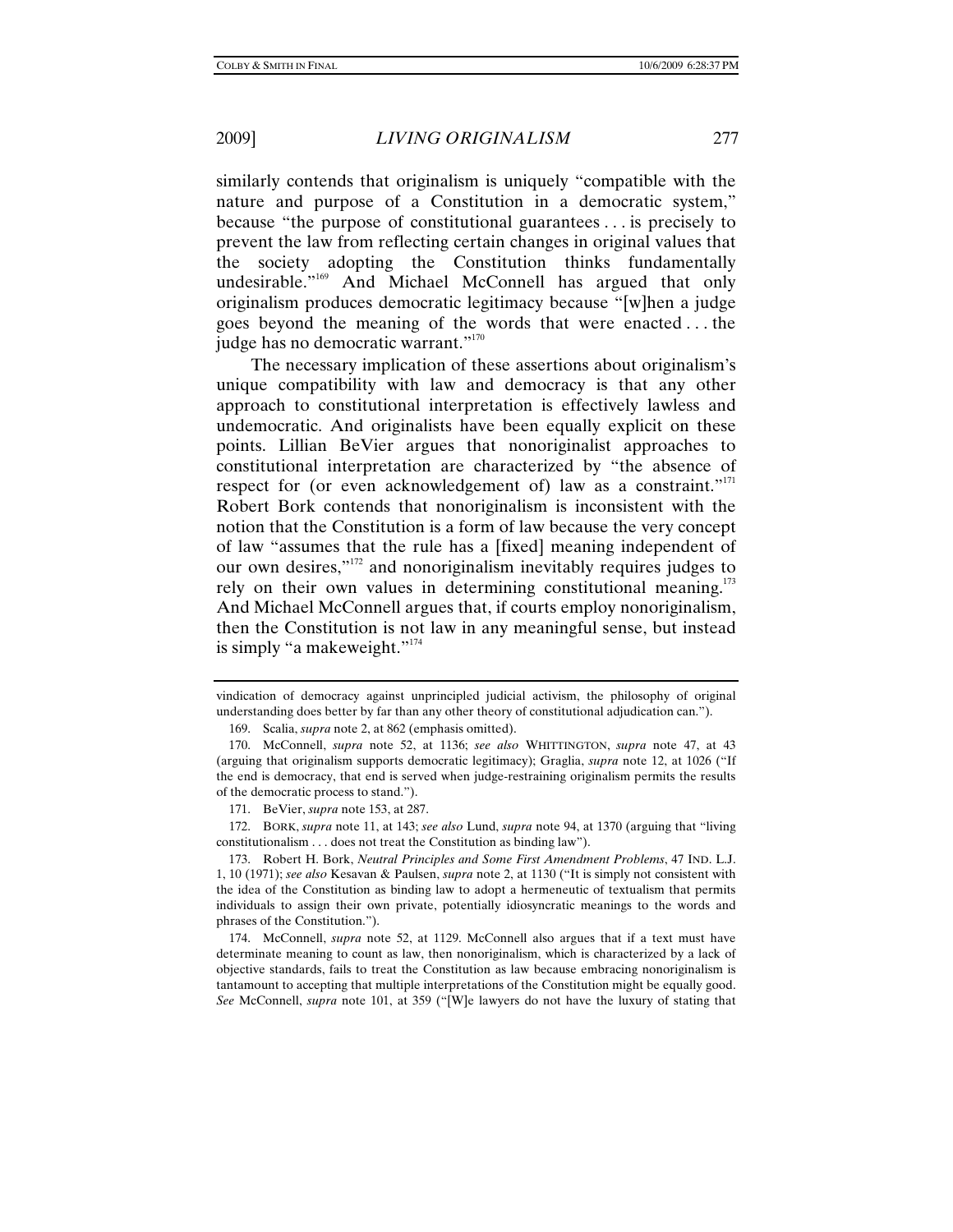To originalists, it follows that if nonoriginalism does not treat the Constitution as law, then it must also fail the test of democratic legitimacy. Robert Bork maintains that "no argument that is both coherent and respectable can be made supporting [nonoriginalism] because a Court that makes rather than implements value choices cannot be squared with the presuppositions of a democratic society."<sup>175</sup> Steven Calabresi contends that "[n]on-originalist judicial review severely distorts the allocation of powers that is central to the Constitution."<sup>176</sup> And former Chief Justice Rehnquist argued that nonoriginalism—which he called living constitutionalism—is simply "a formula for an end run around popular government."<sup>177</sup>

Central to the normative case for originalism, then, is not simply the claim that the originalist approach is legitimate, but also the claim that it is the *only* legitimate approach—that its alternatives are fundamentally illegitimate. Although the point should already be apparent, we belabor it for a moment longer to underscore just how aggressively—and sometimes smugly and hubristically—originalists have asserted their claims to unique legitimacy. Lillian BeVier, for example, argues that "[i]ntegrity characterizes a judicial process based on originalism, and its lack is one of the chief deficiencies of its alternatives. $178$ <sup>178</sup> (Among the other deficiencies of nonoriginalism, she says, are that it is "irredeemably hypocritical and essentially dishonest."179) Michael McConnell is more polite, if only slightly more charitable; he argues that originalists "offer a principled justification for the pattern of decisions they favor: that judges should interfere with legislative decisions only when necessary to protect individual rights or structural principles genuinely derived from the text of the

- 176. Calabresi, *supra* note 13.
- 177. Rehnquist, *supra* note 3, at 706.
- 178. BeVier, *supra* note 153, at 286.
- 179*. Id.* at 287.

multiple interpretations [of the Constitution] are all 'good.'"). This has been a common originalist claim. *See, e.g.*, WHITTINGTON, *supra* note 47, at 58 ("To give the words of the Constitution new meanings over time would deny both the value and risk of a system of written constitutions."); *cf*. Jack M. Balkin, *Original Meaning and Constitutional Redemption*, 24 CONST. COMMENT. 427, 438 (2007) ("If we do not seek to be faithful to the Constitution, we may be trying to improve the Constitution, but we are not trying to interpret it.").

 <sup>175.</sup> Bork, *supra* note 173, at 6; *accord* Bork, *supra* note 18, at 388 ("[N]on-intepretivism ends in nihilism [because] it has proved wholly unable to meet a condition most theorists have accepted as indispensable—consistency with democratic control of government."); *see also, e.g.*, McConnell, *supra* note 101, at 360 (arguing that any approach other than originalism leads to the conclusion that the Constitution embodies "principles that the people did not choose," and that "such a holding has no democratic legitimacy").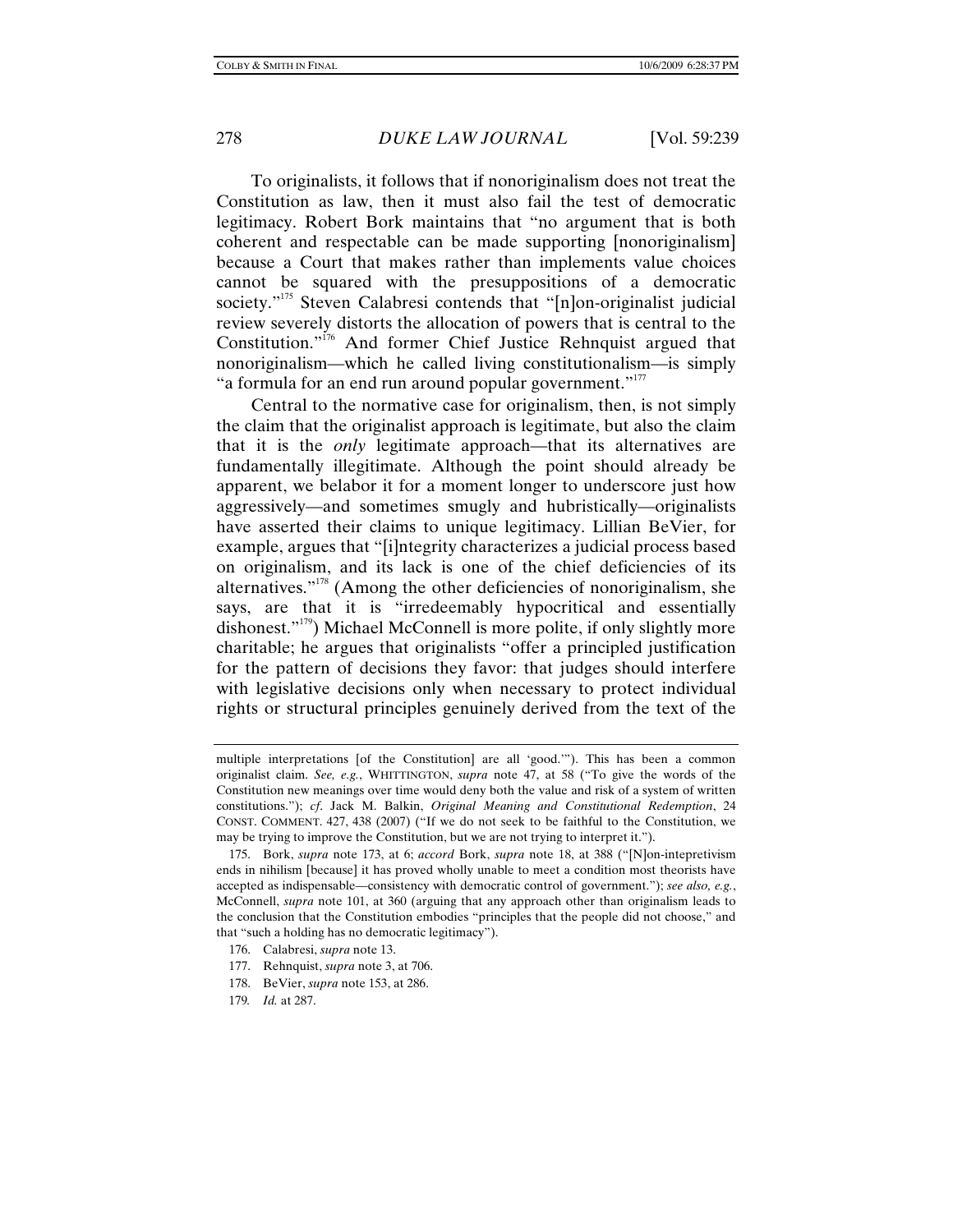Constitution, as interpreted in light of history and tradition." Nonoriginalists, in contrast, "have yet to propound a comparable theory."<sup>180</sup>

These criticisms are nothing new. Robert Bork made the same case more than thirty-five years ago, $181$  arguing that nonoriginalism fails the test of legitimacy because "[w]here constitutional materials do not clearly specify the value to be preferred, there is no principled way to prefer any claimed human value to any other."<sup>182</sup> And without the constraint of constitutional text or history, he argued, "the judge has no basis other than his own values upon which to set aside the community judgment embodied in the statute. That, by definition, is an inadequate basis for judicial supremacy."<sup>183</sup> Justice Scalia has elaborated on this theme, arguing that the "principal theoretical defect of nonoriginalism ... is its incompatibility with the very principle that legitimizes judicial review of constitutionality."<sup>184</sup> And Michael Perry has argued that "[n]onoriginalist judicial review seems fundamentally antithetical to basic axioms of modern American political-legal culture."<sup>185</sup>

Thus, to take them at their word, originalists do not believe that there are some good and some bad methods of constitutional interpretation, with perhaps one that seems better than all the others. Rather, they start from the premise that there is a correct method of constitutional interpretation,<sup>186</sup> from which it necessarily follows that

 <sup>180.</sup> Michael W. McConnell, *Active Liberty: A Progressive Alternative to Textualism and Originalism?*, 119 HARV. L. REV. 2387, 2387–88 (2006) (reviewing STEPHEN BREYER, ACTIVE LIBERTY: INTERPRETING OUR DEMOCRATIC CONSTITUTION (2005)).

 <sup>181.</sup> Bork argued that if the Supreme Court "does not have and rigorously adhere to a valid and consistent theory of majority and minority freedoms based on the Constitution"—by which he meant originalism—"judicial supremacy, given the axioms of our system, is, precisely to that extent, illegitimate." Bork, *supra* note 173, at 4.

<sup>182</sup>*. Id.* at 8.

<sup>183</sup>*. Id.* at 10; *see also* BERGER, *supra* note 31, at 371 (arguing that nonoriginalist approaches "convert the 'chains of the Constitution' to ropes of sand").

 <sup>184.</sup> Scalia, *supra* note 2, at 854.

 <sup>185.</sup> Perry, *supra* note 46, at 687–88; *see also* Graglia, *supra* note 12, at 1044 (arguing that nonoriginalist approaches mean, "as a practical matter, that the judge is the lawmaker, and such review therefore cannot be legitimate unless the judge is authorized to be the lawmaker" which, of course, the judge is not).

<sup>186</sup>*. See, e.g.*, McConnell, *supra* note 101, at 359 (arguing that "we lawyers do not have the luxury of stating that multiple interpretations are all 'good'"); Saikrishna B. Prakash, *Unoriginalism's Law Without Meaning*, 15 CONST. COMMENT. 529, 529 (1998) (reviewing JACK N. RAKOVE, ORIGINAL MEANINGS: POLITICS AND IDEAS IN THE MAKING OF THE CONSTITUTION (1996)) ("Originalism's advocates claim that it supplies the one, true interpretive method . . . .").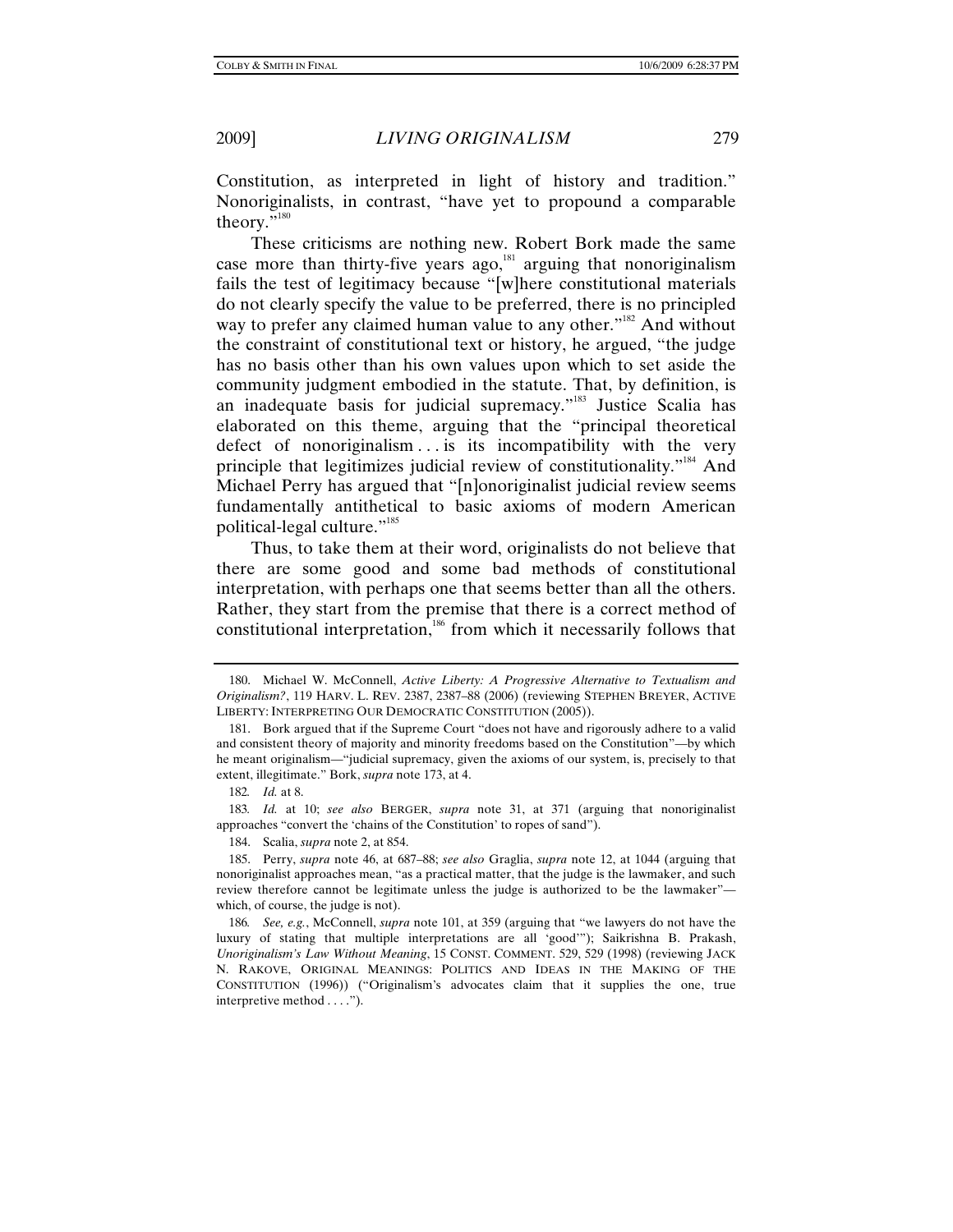all other methods of interpretation are not simply inferior, but also wrong. From the very beginning of the modern originalist movement, originalists of every stripe have insisted unfailingly that theirs is the one true constitutional faith—that only their approach is legitimate and coherent and properly respects the Constitution and the judiciary's institutional role. To originalists, everything other than originalism is constitutional heresy; nonoriginalist approaches are not methods to interpret the Constitution at all, but rather are proposals "to *replace* the Constitution as our fundamental law."187 Originalism, they believe, is the "only approach that takes seriously the status of our Constitution as fundamental law and that permits our society to remain self-governing."<sup>188</sup>

Yet when an originalist says that originalism is the only legitimate method of constitutional interpretation, what he often appears to mean is that *his particular brand of originalism* (which he regards as the true form of originalism) is the only legitimate method of constitutional interpretation. To originalists like Raoul Berger and Bruce Fein, "the doctrine of *original intent* is the only legitimate judicial guide for constitutional jurisprudence."<sup>189</sup> To originalists like Saikrishna Prakash,<sup>190</sup> Steven Calabresi,<sup>191</sup> and Robert Bork, however, "only the approach of *original understanding* meets the criteria that any theory of constitutional adjudication must meet in order to possess democratic legitimacy."192 To originalists like Justice Scalia, by contrast, the only form of constitutional interpretation that "take[s] the need for theoretical legitimacy seriously" is an approach that

 <sup>187.</sup> OFFICE OF LEGAL POLICY, *supra* note 11, at 66 (emphasis added); *see also, e.g.*, Lino A. Graglia, *Constitutional Interpretation*, 44 SYRACUSE L. REV. 631, 632 (1993) (arguing that nonoriginalists "are not seeking a different means of interpretation—there are no different means—rather, they are seeking to empower the Court to make constitutional law apart from the Constitution").

 <sup>188.</sup> OFFICE OF LEGAL POLICY, *supra* note 11, at 3.

 <sup>189.</sup> Bruce E. Fein, Comment, *Original Intent and the Constitution*, 47 MD. L. REV. 196, 197 (1987) (emphasis added); *see also, e.g.*, BERGER, *supra* note 31, at 364 (delineating the importance of "original intention").

<sup>190</sup>*. See* Prakash, *supra* note 186, at 529 (citing Bork and arguing that uncovering the "public understanding" is "the one, true interpretive method").

<sup>191</sup>*. See* Calabresi, *supra* note 13 ("It is legitimate for courts to decide [controversial] issues only when they are enforcing the Constitution as originally understood and ratified by the people."). Calabresi has at other times suggested that original, objective-public-meaning originalism is the only legitimate method of interpreting the Constitution. *See infra* note 310.

 <sup>192.</sup> BORK, *supra* note 11, at 143 (emphasis added). It was apparently of no moment that Bork made this assertion not long after insisting that "original *intent* is the only legitimate basis for constitutional decisionmaking." Bork, *supra* note 30, at 823 (emphasis added).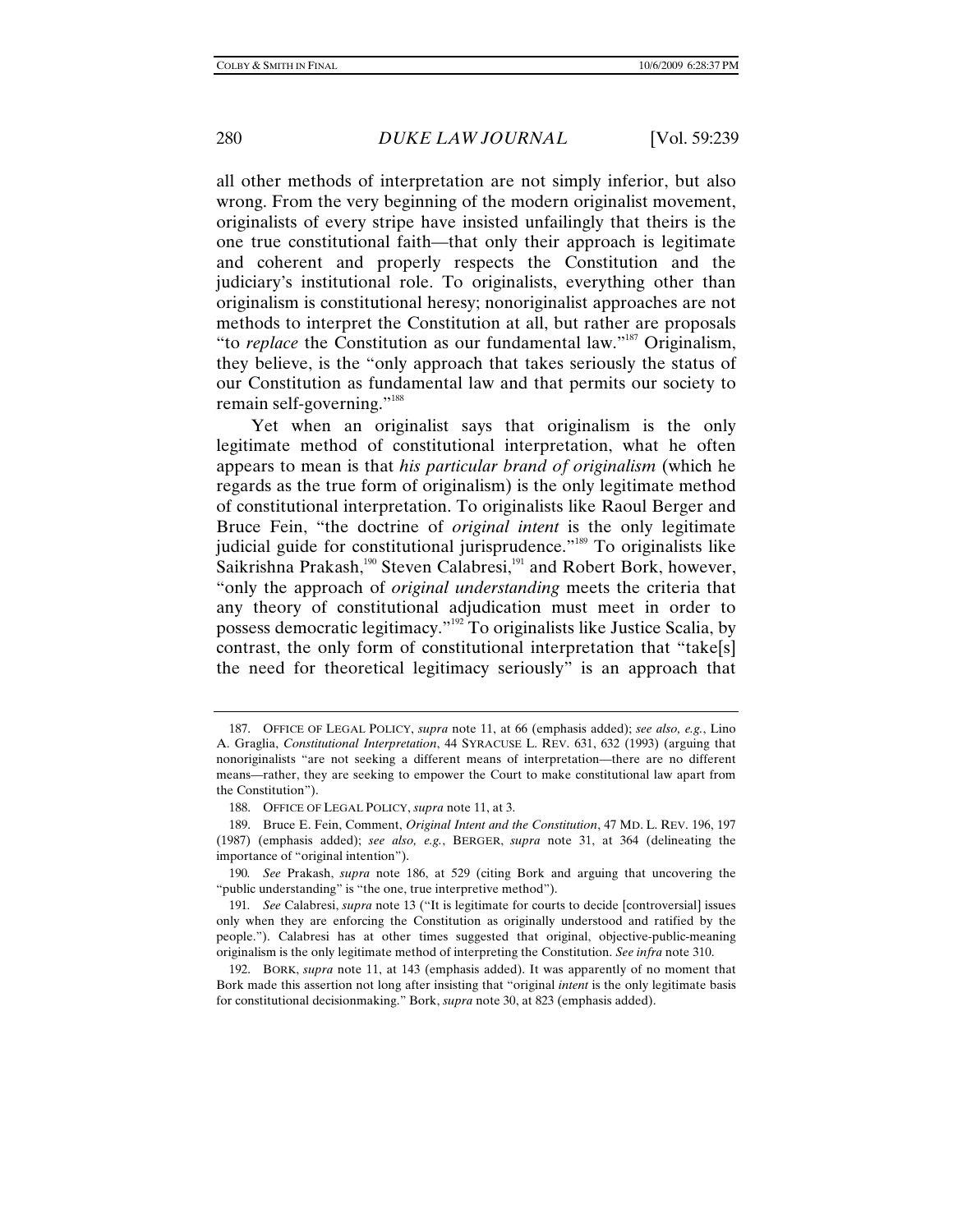seeks the *objective original meaning* of the text.<sup>193</sup> And to originalists like Vasan Kesavan, Michael Stokes Paulson, and Gary Lawson, the originalism that is the "single, 'true' method of constitutional interpretation" is "original, objective-public-meaning textualism"<sup>194</sup> which would have come as a shock to Raoul Berger and the other pioneers of the modern originalist movement. To each of these originalists, and to many others, it is not exactly that originalism *simpliciter* is the only legitimate method of constitutional interpretation; it is that each one's particular version of originalism and, *a fortiori*, not any other version of originalism—is the only legitimate method. $195$ 

 195. Raoul Berger, for example, argued not only that original-intent originalism is the only legitimate method of constitutional interpretation, but also that a focus on the objective original public meaning is illegitimate. *See* Berger, *supra* note 100, at 353 (arguing that the "essence of communication" is for "the writer to explain what his words mean; the reader may dispute the proposition, but he may not insist in the face of the writer's own explanation that the writer meant something different"). Michael McConnell, in contrast, has argued not only that originalmeaning originalism is the only legitimate approach to constitutional interpretation, *see* McConnell, *supra* note 180, at 2387–88, but also that original-intent originalism and originalexpected-application originalism are illegitimate, s*ee* McConnell, *supra* note 101, at 362 (arguing that these approaches are, as represented by the decision in *Marsh v. Chambers*, 463 U.S. 783 (1983), "subverting the principle of the rule of law"). Vasan Kesavan and Michael Stokes Paulsen have argued not only that the "interpretive project of determining the original public meaning of the Constitution" is "the only truly legitimate approach to the interpretation of the Constitution as a legal document," Kesavan & Paulsen, *supra* note 2, at 1121, but also that original-intent originalism and original-understanding originalism are illegitimate, *id.* at 1132– 33. Paulsen has gone even further, deriding even other original-meaning originalists—including Justice Scalia and Robert Bork—as "would-be originalists" because they do not subscribe to his particular approach. Paulsen, *supra* note 83, at 289 n.2. Randy Barnett similarly has argued not only that original-meaning originalism is the only legitimate method of interpreting the Constitution, *see* Barnett, *supra* note 5, at 630, but also that those self-proclaimed originalmeaning originalists (in particular, Justice Scalia) who are willing to follow precedents that are inconsistent with the original meaning, or are unwilling to follow the original meaning of constitutional provisions that are insufficiently rule-like, simply are not originalists, and thus do not follow a legitimate method of constitutional interpretation, *see* Barnett, *supra* note 67, at 13. And Gary Lawson has argued not only that original, objective-public-meaning originalism is the only legitimate approach to interpreting the Constitution, *see* Lawson, *supra* note 194, at 387

 <sup>193.</sup> Scalia, *supra* note 2, at 862; *see also* Scalia, *supra* note 3, at 37–44 (rejecting the use of original intent in favor of discovering an objective original meaning for the purposes of textual analysis).

 <sup>194.</sup> Kesavan & Paulsen, *supra* note 2, at 1129; *accord id*. at 1121 (arguing that the "interpretive project of determining the original public meaning of the Constitution" is "the only truly legitimate approach to the interpretation of the Constitution as a legal document"); Gary Lawson, *Everything I Need to Know About Presidents I Learned from Doctor Seuss*, 24 HARV. J.L. & PUB. POL'Y 381, 387 n.26 (2001) (opining that "this particular species of originalism is the correct way to interpret the Constitution"); Lawson, *supra* note 17, at 1834 ("[T]he Constitution's meaning is its original public meaning. Other approaches to interpretation are simply wrong.").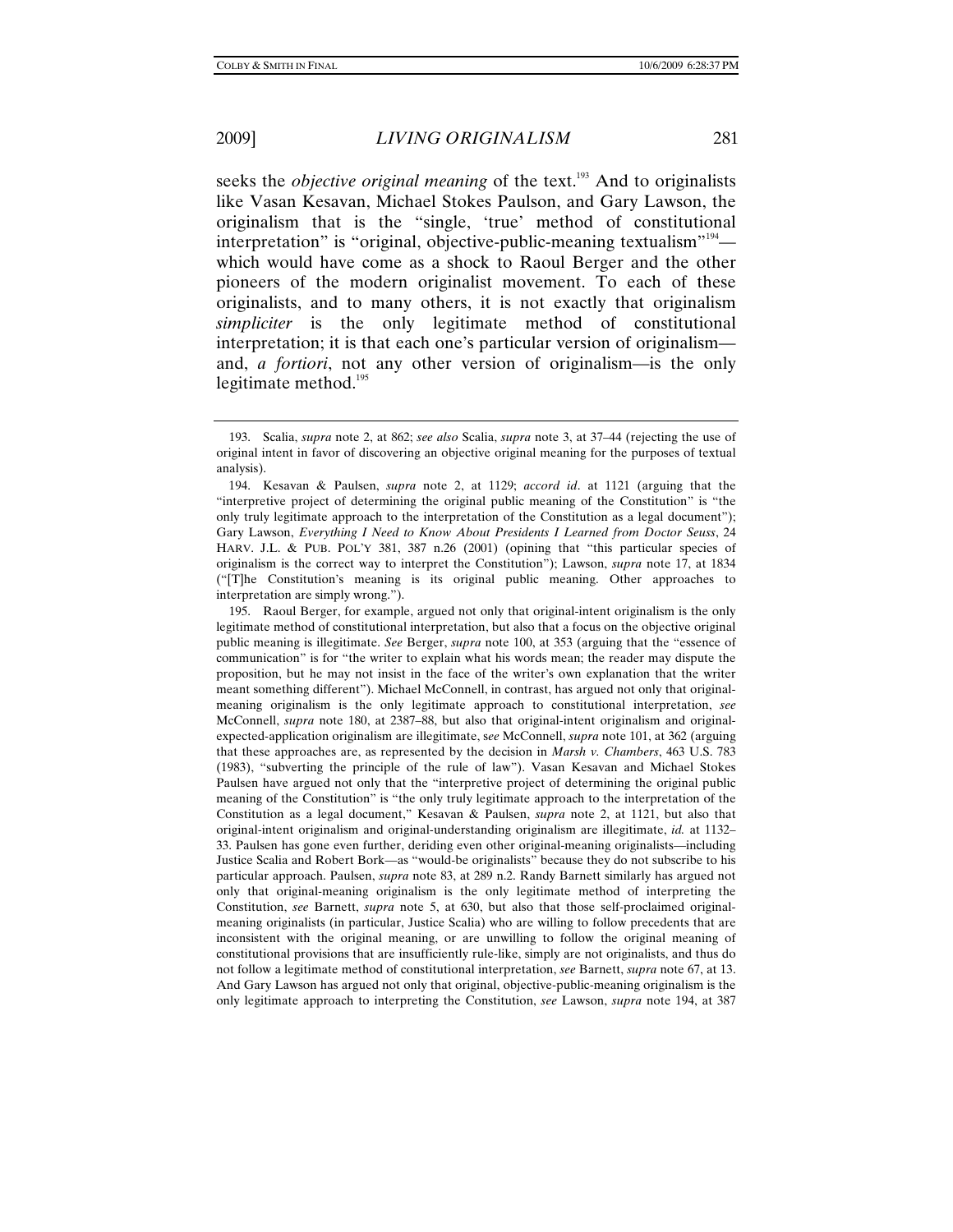But there is something self-defeating in all of that. The claims about the unique—and exclusive—legitimacy of originalism wither when one considers the profound disagreement among originalists on questions central to the interpretive enterprise. The frequent originalist assertion that there is one and only one legitimate approach to constitutional interpretation—in Kesavan and Paulsen's words, "a single, 'true' method of constitutional interpretation"<sup>196</sup> has a certain rhetorical pull if one imagines originalists as offering a unified, categorically distinctive approach to constitutional questions—an argument along the lines of, "Everyone else labors in the mistaken belief that there are no right answers, but we (and we alone) have figured out that there is a universal truth out there, and we know how to find it." But that assertion is, at the very least, substantially less compelling when it becomes apparent that originalists themselves cannot even begin to agree on what their correct approach actually entails. The profound internal squabbling among originalists negates their self-assured claim that originalism is "almost self-evidently correct"<sup>197</sup> and "so obvious that it should hardly need a name, let alone a defense."<sup>198</sup>

Of course, the mere fact that originalists disagree among themselves does not necessarily mean that they are *all* wrong—or that at least *one* of them is not actually right. It is possible that among the many competing versions of originalism lies the one "correct" and uniquely legitimate method of constitutional interpretation, just as it is possible that there is a correct moral philosophy and a correct answer to the question, "which was the greatest baseball team of all time?" But if fifty people with fifty different approaches all insist that their particular approaches are not merely the best but are also correct, and that all other approaches are not merely less desirable but also illegitimate and wrong, then one can have only so much confidence in any one of their claims.

It is not simply the general claim to unique legitimacy that is substantially more difficult to take seriously when one considers the rapid evolution of originalist thought and the wide range of originalist

- 196. Kesavan & Paulsen, *supra* note 2, at 1129.
- 197. Graglia, *supra* note 12, at 1020.
- 198. Calabresi, *supra* note 13.

n.26, but also that all "[o]ther approaches to interpretation"—including what he calls "original private meaning" originalism, which is tantamount to an approach that seeks the relevant audience's subjective understanding of the text, *see* Lawson, *supra* note 17, at 1826–27, "are simply wrong," *id.* at 1834.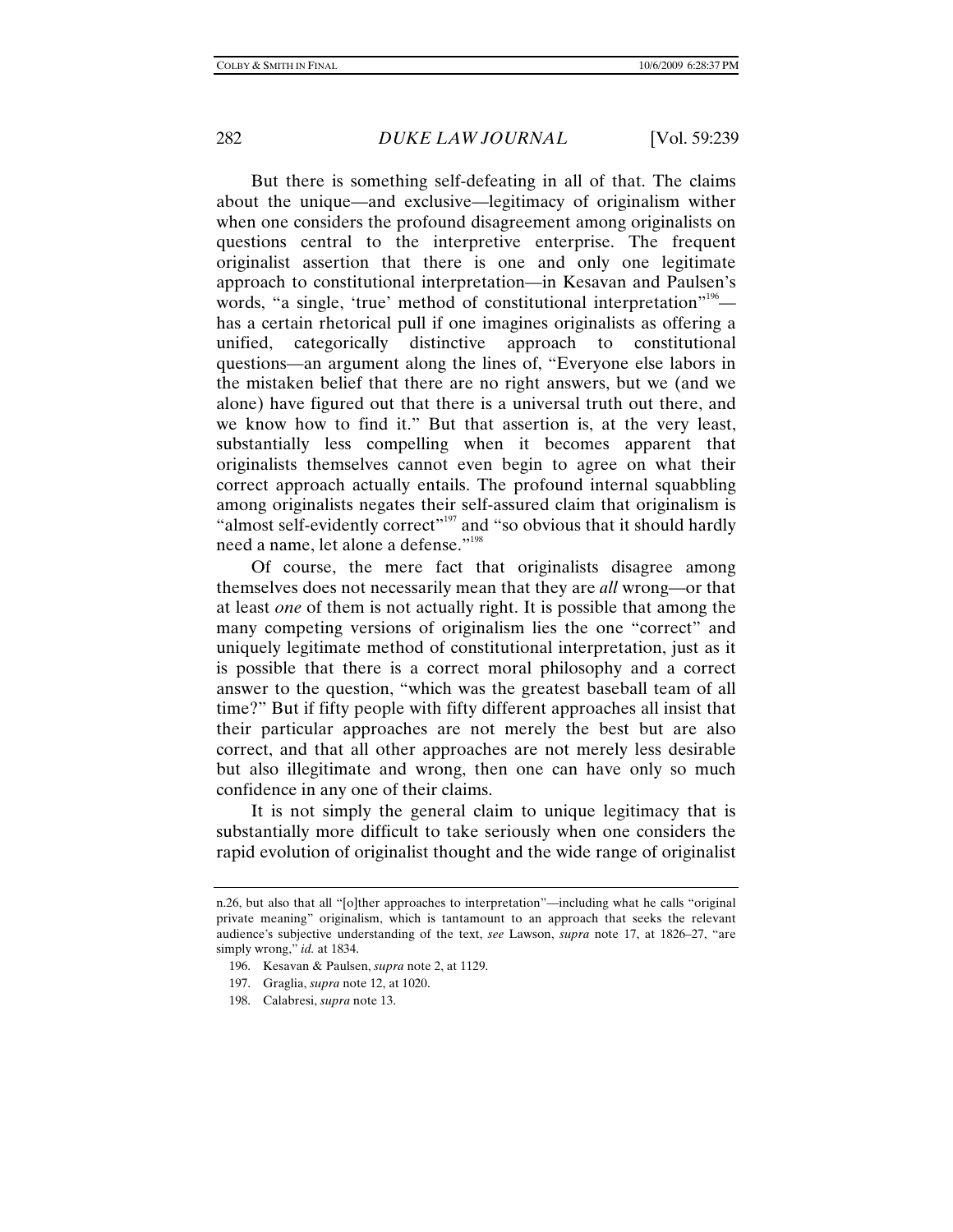views that currently exist, but also originalists' specific claims that their approach alone properly treats the Constitution as a form of law and properly limits the judiciary to its appropriate role in a democratic society. These claims start from the premise that originalism (and only originalism) treats the Constitution as having a fixed and determinate meaning.<sup>199</sup> Yet the meaning that a committed originalist judge would find obviously turns on the particular brand of originalism that the judge applies. And over the last thirty-five years, that meaning has been anything but fixed. A judge committed to the originalist enterprise would once have invoked original intent, and would today have the freedom to choose from a smorgasbord that includes original intent and many other originalist approaches approaches that, in at least some important classes of cases, have the potential to produce starkly different meanings of the constitutional provision at issue, and thus to dictate starkly different outcomes.

To take perhaps the most obvious example of originalists' invoking divergent theories and reaching disparate results, consider the range of responses originalists have offered to *Brown v. Board of Education*. 200 In the 1970s, Raoul Berger argued vigorously that, as a matter of original intent—which he claimed can easily be determined from the debates surrounding the drafting and ratification of the Fourteenth Amendment—*Brown* was incorrectly decided (although he also argued that this result obviously was undesirable as a political matter). $^{201}$ 

But Robert Bork relied on a different version of originalism to argue that *Brown* was correctly decided. Bork argued—first in 1971 and then again in 1990—that, although the Fourteenth Amendment originally was intended and understood to *permit* segregated schools, *Brown* nevertheless was correct because the "purpose that brought the fourteenth amendment into being" was "equality," and "equality and segregation were mutually inconsistent," even "though the

<sup>199</sup>*. See* Solum, *supra* note 105, at 4 (noting that "the claim that semantic content is fixed at the time of origin plays a crucial role in all (or almost all) of the normative justifications for originalism").

 <sup>200.</sup> Brown v. Bd. of Educ., 347 U.S. 483 (1954).

<sup>201</sup>*. See* BERGER, *supra* note 31, at 117–33, 245 (arguing that "the framers had no intention of striking down segregation"); *see also* Raoul Berger, *Activist Indifference to Facts*, 61 TENN. L. REV. 9, 20–21 (1993) (highlighting that the decision to strike down segregation reflected neither original intent nor contemporary political will).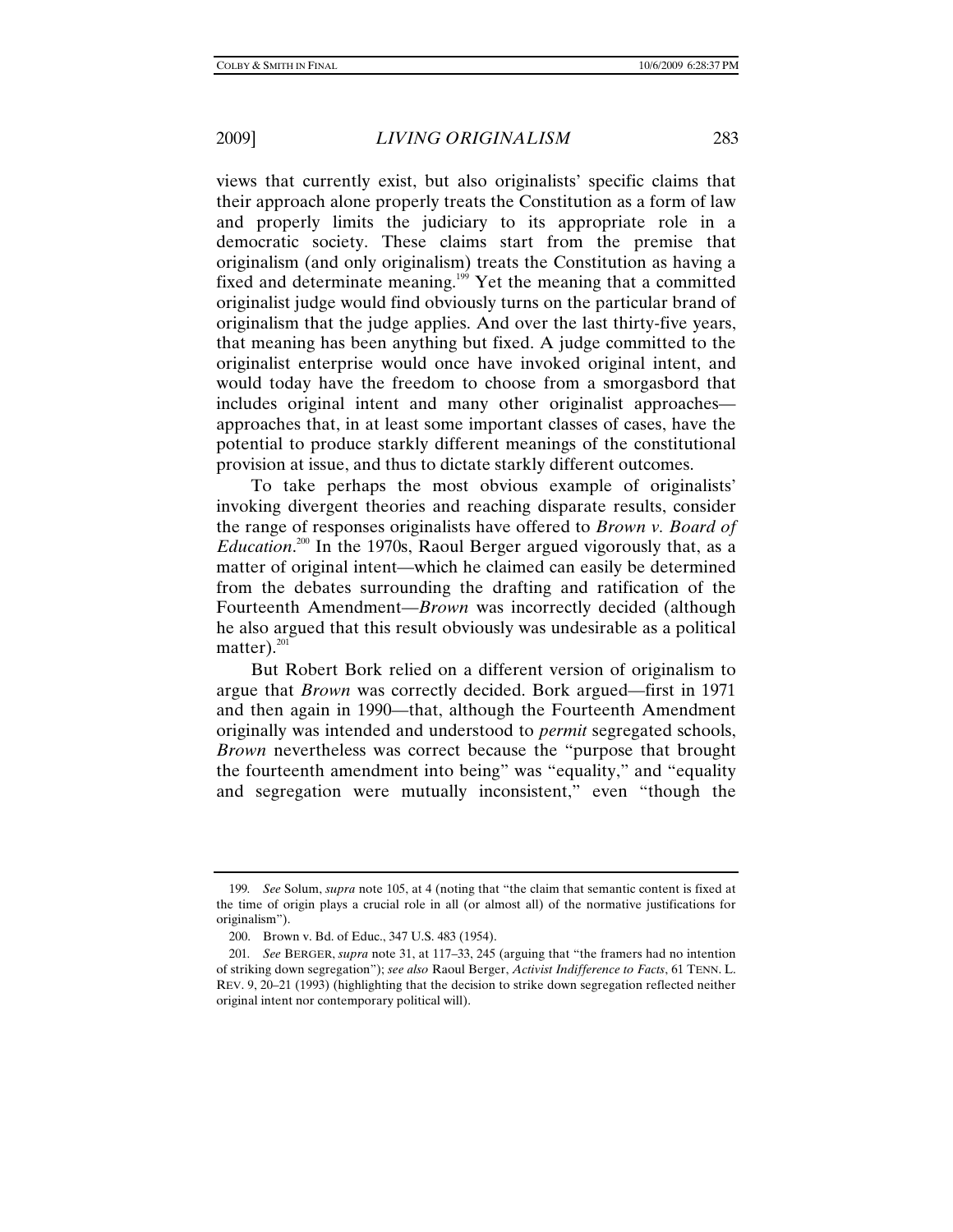ratifiers did not understand that."202 Bork thus viewed the original meaning at a very high level of generality—so high, in fact, that many commentators have observed that his approach is starkly inconsistent with most standard versions of originalism. $^{203}$ 

Perhaps troubled by the implications of discerning original meaning at such a high level of generality, Michael McConnell in the mid-1990s made a different originalist argument in favor of *Brown*: that *Brown* was in fact consistent with the original, narrow understanding of how the Fourteenth Amendment would actually apply to segregated schools. McConnell relied not on evidence of strictly contemporaneous framer and ratifier understanding—which would require reference to the debates of 1866–1868 on which Berger had relied—but instead on evidence of Republican responses to the proposed Civil Rights Act almost a decade later.<sup>204</sup>

Steven Calabresi has indicated that he too believes that *Brown* was correctly decided, on what he calls "new originalist" grounds.<sup>205</sup> Although he has yet to develop that argument in detail, in a recent article, he (along with coauthor Sarah Agudo) sketches out one

 <sup>202.</sup> BORK, *supra* note 11, at 82; *accord* Bork, *supra* note 173, at 14–15. Akhil Amar agrees with this reasoning. *See* Akhil Reed Amar, *Rethinking Originalism: Original Intent for Liberals (and for Conservatives and Moderates, Too)*, SLATE, Sept. 21, 2005, http://www.slate.com/id/ 2126680/.

<sup>203</sup>*. See, e.g*., Maltz, *supra* note 31, at 847 ("The difficulty with Bork's principle is that it superimposes his view of 'neutrality' on the Framers' intent. If the concept of the intent of the Framers is to have any coherent meaning, it must include the Framers' idea of what lines can appropriately be drawn."); Jed Rubenfeld, *Affirmative Action*, 107 YALE L.J. 427, 432 n.25 (1997) ("If achieving 'equality' is the relevant intention, it would be equally originalist to say that the Fourteenth Amendment enacted Marxism, on the theory that equality and capitalism were mutually inconsistent, though the ratifiers did not understand that."); Ronald Turner, *Was "Separate but Equal" Constitutional?: Borkian Originalism and* Brown, 4 TEMP. POL. & CIV. RTS. L. REV. 229, 262 (1995) (arguing that if originalists "wish to adhere to the *Brown*-is-right position, something must give; that something may be a total abandonment of the originalist analysis or a reformulation of originalism that results in a more flexible and broader conception of what originalism entails").

<sup>204</sup>*. See* Michael W. McConnell, *Originalism and the Desegregation Decisions*, 81 VA. L. REV. 947, 1132–33 (1995); Michael W. McConnell, *Segregation and the Original Understanding: A Reply to Professor Maltz*, 13 CONST. COMMENT. 233, 233 (1996) (defending *Brown* as consistent with the original understanding of the Fourteenth Amendment).

<sup>205</sup>*. See* Steven G. Calabresi, *Textualism and the Countermajoritarian Difficulty*, 66 GEO. WASH. L. REV. 1373, 1377 (1998) (stating that *Brown* "was warranted on textualist/originalist grounds"); Steven G. Calabresi, *The Tradition of the Written Constitution: Text, Precedent, and Burke*, 57 ALA. L. REV. 635, 655 n.138 (2006) ("For the record, I am working on an article arguing that *Brown* was rightly decided based on the correct original understanding of the Fourteenth Amendment." (citing Steven G. Calabresi & Michael W. Perl, *New Originalist Justification of* Brown v. Board of Education (unpublished manuscript))).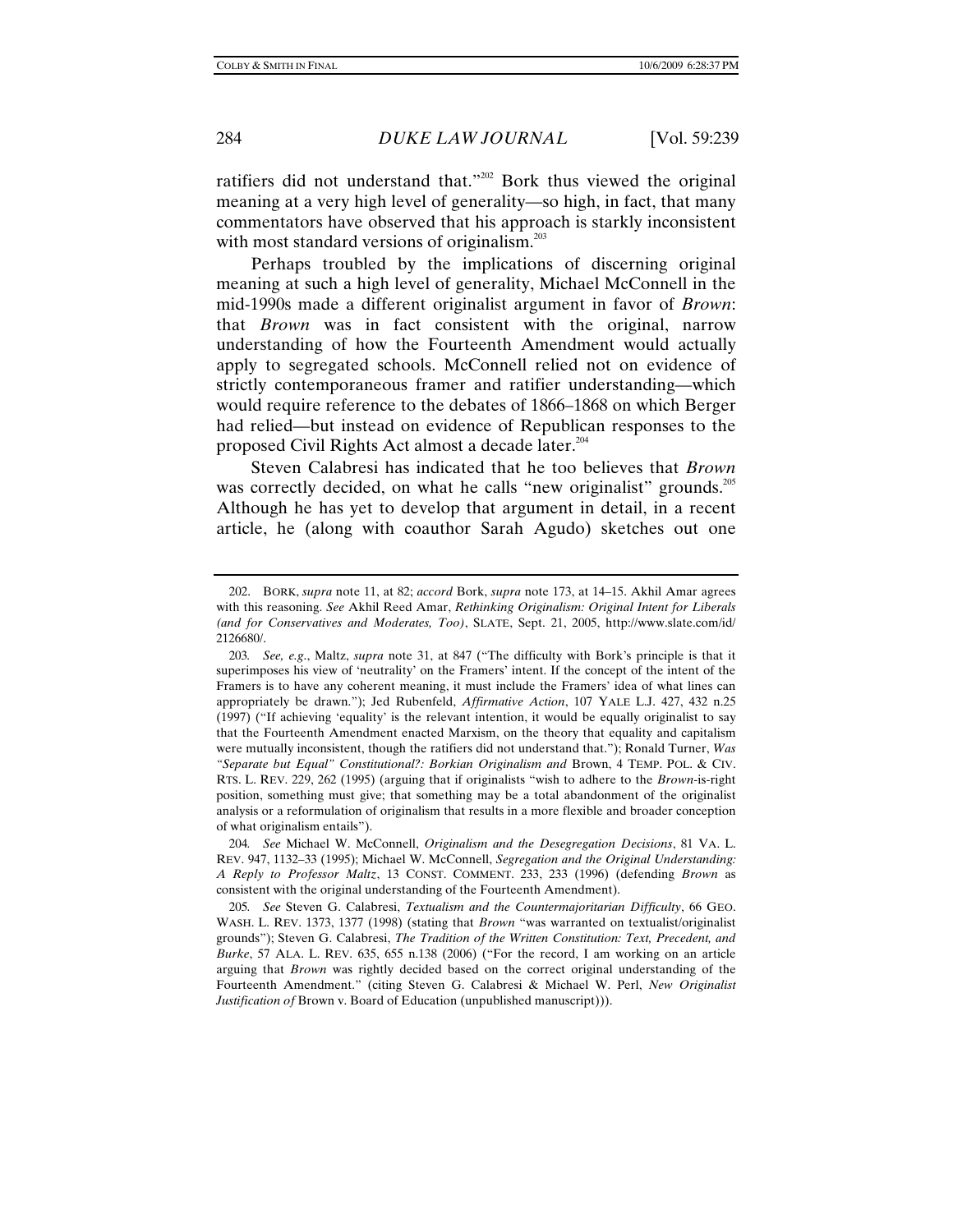possible argument for *Brown* based on objective original meaning. He argues that the fact that, by 1868, thirty-seven states guaranteed the right to public education in their state constitutions suggests that that right is one of the "privileges or immunities" protected by the Fourteenth Amendment.<sup>206</sup> He further argues that the fact that thirteen states had constitutional clauses explicitly prohibiting the deprivation *or unequal provision* of privileges and immunities lends support to the argument, previously advanced by John Harrison, $207$ that the Fourteenth Amendment Privileges or Immunities Clause is best understood as protecting against the enactment of laws that discriminate on the basis of race in the provision or protection of fundamental privileges or immunities.<sup>208</sup> Putting those two points together, Calabresi explains, might "imply that a right to a public school education in 1868 was a privilege or immunity for Fourteenth Amendment purposes as to which the states were not allowed to discriminate on the basis of race."209 Rejecting original understanding in favor of original textual meaning, he concludes:

The framers and ratifiers of the Fourteenth Amendment may well not have understood that the Amendment outlawed segregation in education, but arguably that is precisely what it did. Obviously, it is the formal text of the Fourteenth Amendment that governs, and not the uncodified and erroneous ideas of the ratifiers of that text as to what it might mean. $^{210}$ 

Earl Maltz, however, has challenged the originalist propriety of *Brown*, relying on contemporaneous historical evidence of the "understanding" of "those who drafted and ratified the Fourteenth Amendment ... during the earlier Reconstruction period" to conclude that *Brown* is incompatible with originalism.<sup>211</sup> (A decade earlier, Maltz had made a similar argument relying on the unambiguous "inten[t]" of the "Framers of the fourteenth

<sup>206</sup>*. See* Steven G. Calabresi & Sarah E. Agudo, *Individual Rights Under State Constitutions when the Fourteenth Amendment Was Ratified in 1868: What Rights Are Deeply Rooted in American History and Tradition?*, 87 TEX. L. REV. 7, 108–11 (2008).

<sup>207</sup>*. See* John Harrison, *Reconstructing the Privileges or Immunities Clause*, 101 YALE L.J. 1385, 1473–74 (1992).

<sup>208</sup>*. See* Calabresi & Agudo, *supra* note 206, at 96–97.

<sup>209</sup>*. Id.* at 110.

<sup>210</sup>*. Id.*

 <sup>211.</sup> Earl M. Maltz, *Originalism and the Desegregation Decisions—A Response to Professor McConnell*, 13 CONST. COMMENT. 223, 231 (1996).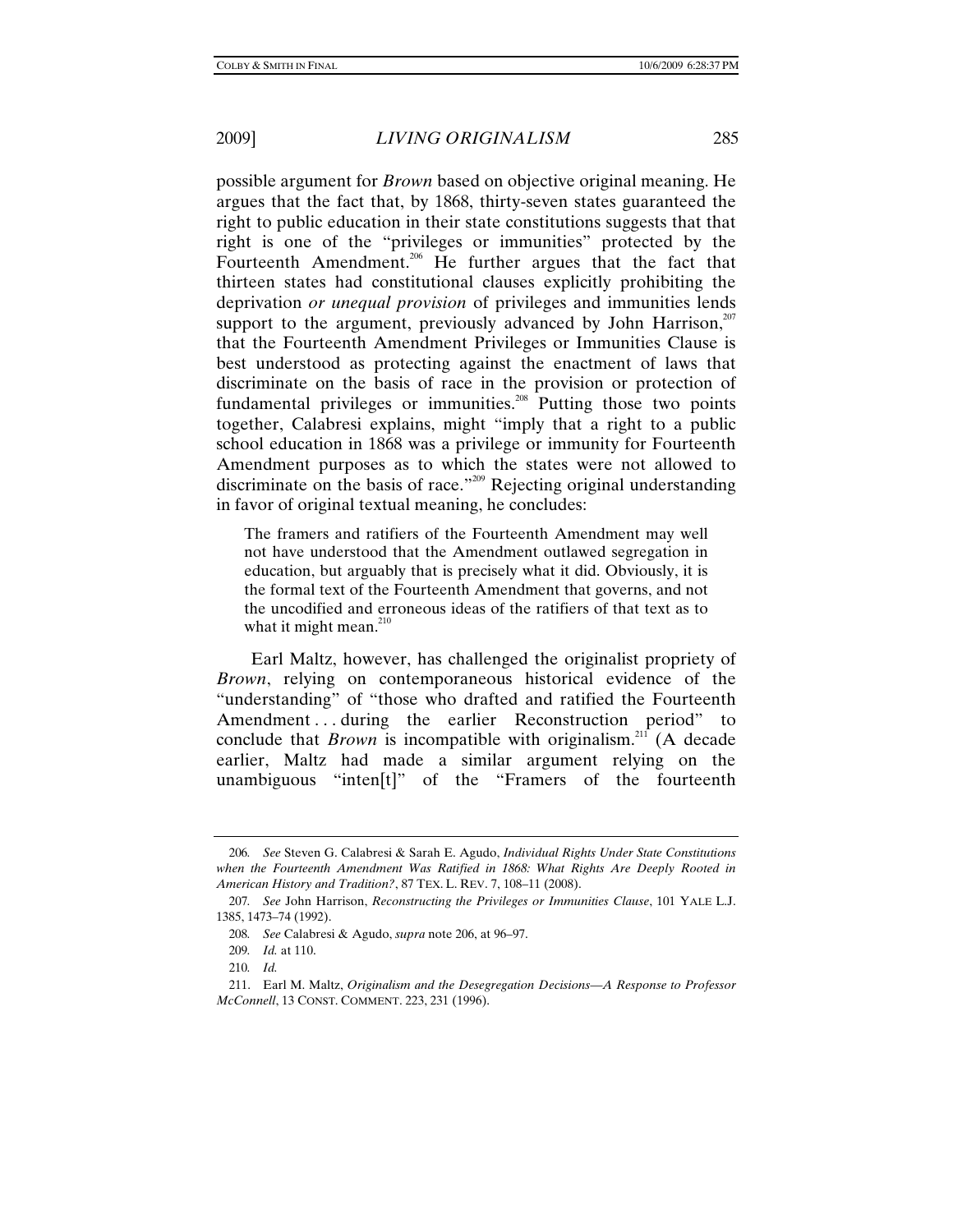amendment."<sup>212</sup>) Similarly, John Harrison has at least hinted that *Brown* cannot be reconciled with the text of the Equal Protection Clause as understood at the time of the ratification of the Fourteenth Amendment.<sup>213</sup> And Justice Scalia has allegedly acknowledged that *Brown* cannot be defended on originalist grounds.<sup>214</sup>

It is not our objective here to referee these competing claims by originalists about the validity of *Brown*. Our point is that these originalists have not only drawn upon competing sources, but have in fact employed a wide range of inconsistent approaches to originalism itself—a wide variety of divergent constitutional theories—to reach diametrically opposing conclusions to one of the most significant and controversial questions of constitutional law. That fact suggests that considerable skepticism is warranted toward the claim that something amorphously called "originalism" is uniquely consistent with law and democracy because of its ability to produce a single, objective, unchanging constitutional meaning.

And it is not just the issue of segregation that yields different results depending upon the version of originalism employed.<sup>215</sup> The same is true of countless other major constitutional questions. Jack Balkin's "text and principles" originalism vindicates *Roe v. Wade*,<sup>216</sup> whereas most originalist methodologies would reject it. Randy

<sup>212</sup>*. See* Maltz, *supra* note 31, at 846 ("[T]he historical record indicates unambiguously that the Framers of the fourteenth amendment did not intend to outlaw state-imposed segregation per se.").

<sup>213</sup>*. See* John Harrison, *Equality, Race Discrimination, and the Fourteenth Amendment*, 13 CONST. COMMENT. 243, 254–55 (1996). We say "hinted" because Harrison does not directly answer the question. He does suggest, however, that if the Fourteenth Amendment had been ratified in 1954—the year that the Court decided *Brown*—it would have been far from clear whether, in light of support for Jim Crow laws in a large part of the country, it would have been understood to outlaw segregated schools, and he suggests, somewhat elliptically, that the same was true in 1866. *See id.*

<sup>214</sup>*. See* Margaret Talbot, *Supreme Confidence: The Jurisprudence of Justice Antonin Scalia*, NEW YORKER, Mar. 28, 2005, at 40, 54 (describing Justice Scalia's response when asked about *Brown*'s inconsistency with originalism). *But see* Rutan v. Republican Party of Ill., 497 U.S. 62, 95 n.1 (1990) (Scalia, J., dissenting) (suggesting that segregation was inconsistent with the unambiguous textual meaning of the Equal Protection Clause).

 <sup>215.</sup> It is certainly true that original public meaning, original understanding, original intent, and original expected application often tend to collapse into one another in practice. *See* Colby, *supra* note 35, at 581–82 & n.284, 598–99. But they can just as often produce starkly different outcomes, especially when one considers the many subsidiary theories that fall within the original-public-meaning tent.

<sup>216</sup>*. See* Balkin, *supra* note 58, at 311–36 (arguing that the text and underlying principles of the Fourteenth Amendment's Equal Protection and Privileges or Immunities Clauses support a constitutional right to abortion).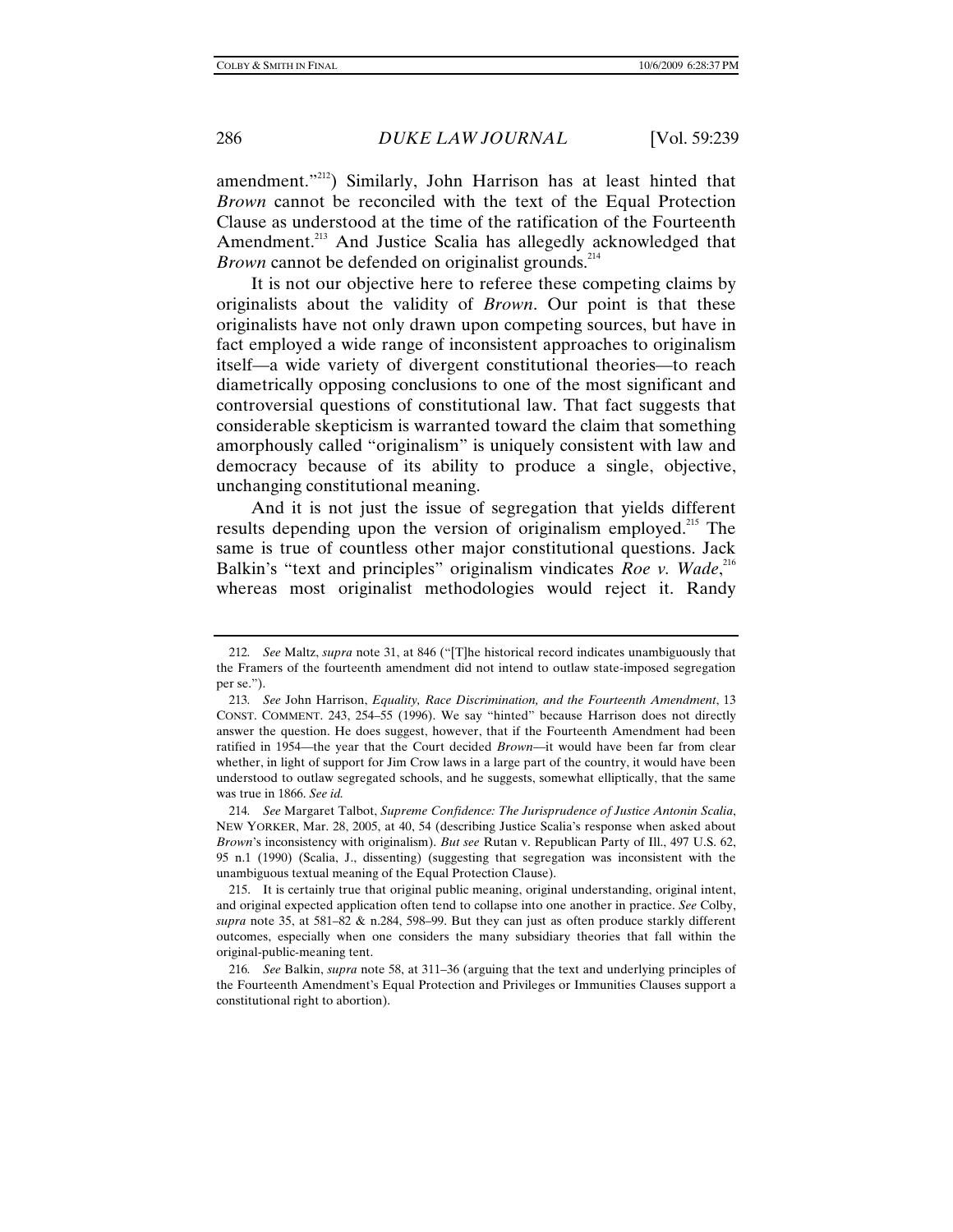Barnett's "presumption of liberty" originalism would protect a nearly infinite list of unenumerated constitutional rights,<sup>217</sup> whereas Robert Bork's narrow original-understanding originalism essentially rejects all unenumerated rights.<sup>218</sup> Original, objective-public-meaning textualism yields a conclusion that Congress cannot strip the Supreme Court of appellate jurisdiction over particular constitutional issues, whereas original-understanding and original-expectations originalism yield the opposite conclusion.<sup>219</sup> Original-expected-application originalism supports the constitutionality of legislative prayer, whereas other forms of originalism that seek to identify the principle embedded in the text do not.<sup>220</sup> Justice Scalia's particular version of expected-applications originalism supports the constitutionality of government-sponsored Ten Commandments monuments, whereas forms of originalism that seek to identify and vindicate the original purpose of the Establishment Clause do not.<sup>221</sup> And so on.

For a particularly timely example, consider *District of Columbia v. Heller*,<sup>222</sup> the Supreme Court's recent blockbuster Second Amendment case. Justice Scalia's majority opinion employed original-public-meaning originalism, with an emphasis on the public understanding and ordinary meaning of the text at the time of the Framing, to conclude that the Second Amendment protects the right to own and carry a gun for confrontation.<sup>223</sup> Justice Stevens's dissent, by contrast, employed what is essentially an original intent methodology to conclude that the Second Amendment does not protect such a right. $^{224}$ 

<sup>217</sup>*. See supra* text accompanying notes 78–80.

<sup>218</sup>*. See* BORK, *supra* note 11, at 114, 118–19, 125 (characterizing judicial protection of unenumerated rights as an illegitmate attempt to bypass the legislative process).

 <sup>219.</sup> Or so say Steven Calabresi and Gary Lawson. *See* Calabresi & Lawson, *supra* note 64, at 1015–25 (arguing that the text and structure of Article III establish that all federal judicial power must be subject to the final authority of the Supreme Court).

<sup>220</sup>*. See* McConnell, *supra* note 101, at 361–63.

<sup>221</sup>*. See* Koppelman, *supra* note 62, at 728–29, 733–40, 743–49.

 <sup>222.</sup> District of Columbia v. Heller, 128 S. Ct. 2783 (2008).

<sup>223</sup>*. See id.* at 2788, 2790–801, 2804–05; Solum, *supra* note 105, at 1–2.

<sup>224</sup>*. See Heller*, 128 S. Ct. at 2822 (Stevens, J., dissenting) (arguing that "there is no indication that the Framers of the Amendment intended to enshrine the common-law right of self-defense in the Constitution"); *id.* at 2835 (arguing that the drafting history "sheds revelatory light on the purpose [and intent] of the Amendment"); *id.* at 2836–37, 2839 (arguing that the majority "gives short shrift to the drafting history of the Second Amendment," and that the majority's sources regarding the public understanding in the era after the Amendment went into effect are not helpful because those authors "appear to have been unfamiliar with the drafting history of the Second Amendment"); *id.* at 2841 (arguing that some of the majority's sources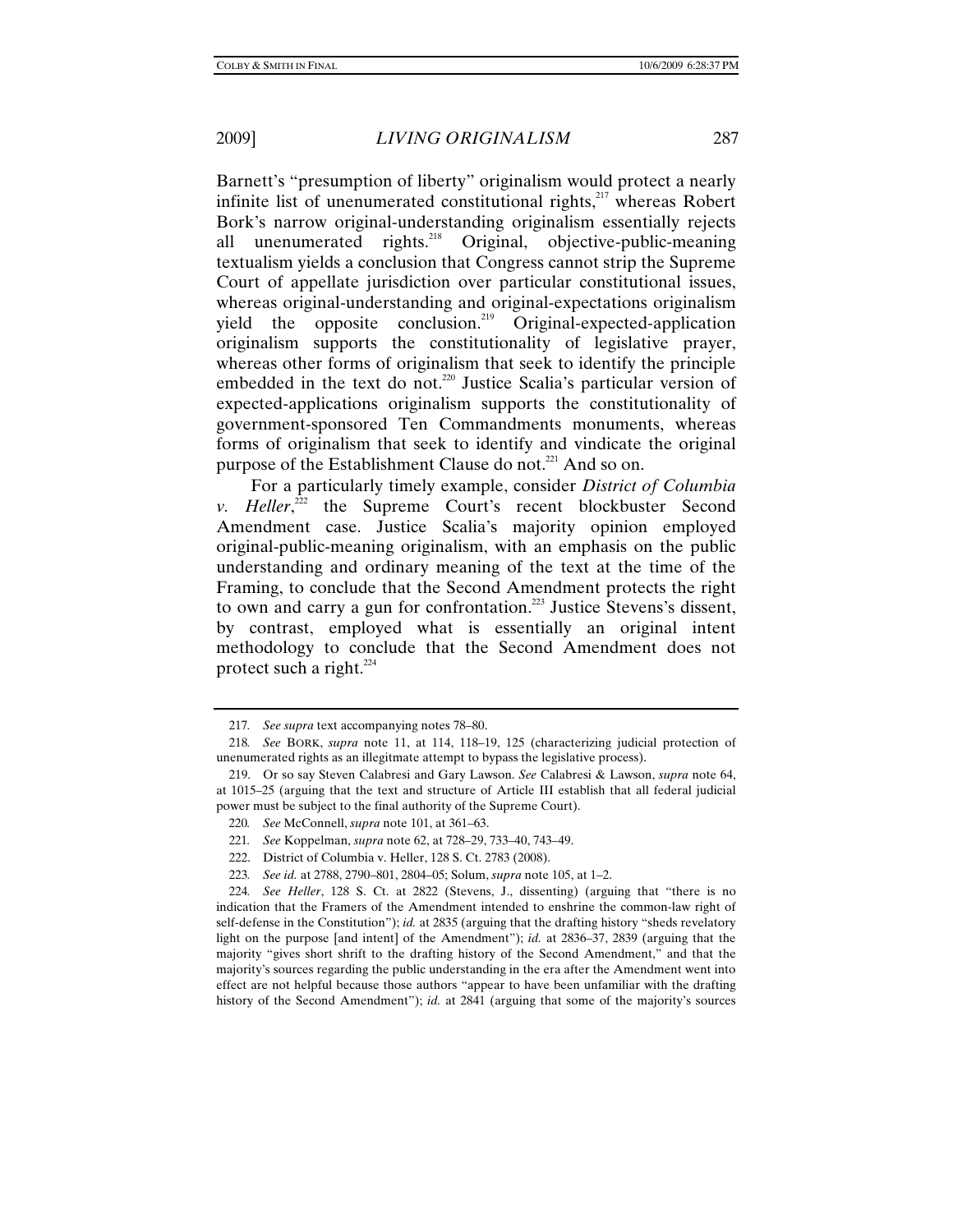## *C. Originalism and Judicial Discretion*

Finally (and obviously related to originalists' claims about law and democracy), many of originalism's proponents claim that their approach is uniquely capable of constraining judges' ability to impose their views under the guise of constitutional interpretation.<sup>225</sup> As

 225. For the first thirty years of the modern originalist ascendancy, the "primary commitment" of the originalist project was to judicial restraint. Whittington, *supra* note 1, at 602. Early originalists, after all, offered the approach as an antidote to the perceived judicial excesses of the Warren Court. *See* BERGER, *supra* note 31, at 363–72 (asserting that a focus on the Framers' "original intention" is necessary to prevent "unbounded judicial interpretive discretion"); Harrison, *supra* note 130, at 83–86 (explaining that early originalists believed the Warren Court's decisions were a product of the Justices' "own views of desirable results" rather than neutral legal principles). These originalists claimed that originalism would both limit the opportunities of judges to displace the judgment of democratically elected officials, *see, e.g*., Bork, *supra* note 173, at 11 (asserting that "where the Constitution does not speak," decisional authority is with legislative majorities), and, by narrowing the focus of judicial inquiry to the original meaning of the Constitution (or intent of its Framers), limit the discretion of judges to impose their personal, subjective views of good policy, *see, e.g*., Scalia, *supra* note 2, at 863–64 ("Originalism . . . establishes a historical criterion that is conceptually quite separate from the preferences of the judge himself."). More recently, however, many originalists have tended to downplay the arguments about the dangers of judicial authority, insisting not that judges should "get out of the way of legislatures" but instead simply that judges must "uphold the original Constitution—nothing more, but also nothing less." Whittington, *supra* note 1, at 609. These new originalists often have argued for more, not less, judicial interference with the work product of democratically elected officials. *See, e.g.*, BARNETT, *supra* note 79, at 259–69 (arguing for the abandonment of the presumption of constitutionality traditionally afforded to government actions); Balkin, *supra* note 58, at 311–36 (arguing that originalist methodology justifies *Roe v. Wade*). Still, even if there is disagreement among originalists about the general desirability of judicial invalidation, in the name of the Constitution, of the output of democratic processes, originalists regularly contend that originalism, by limiting the judicial role to a fixed historical baseline, is substantially more likely than other approaches to constrain the ability of judges to impose their views under the guise of constitutional interpretation. *See, e.g*., BORK, *supra* note 11, at 163 ("Many cases will be decided as the lawgivers would have decided them, and, at the very least, judges will confine themselves to the principles the lawgivers intended."); Scalia, *supra* note 2, at 863–64 ("[T]he main danger in judicial interpretation . . . is that the judges will mistake their own predilections for the law. . . . Nonoriginalism . . . plays precisely to this weakness. . . . Originalism does not . . . for it establishes a historical criterion that is conceptually quite separate from the preferences of the judge himself."); Calabresi, *supra* note 13. Even those originalists who have recognized that claims of originalism's constraining power have often been overstated have tended to view originalism as nonetheless meaningfully, even if not completely, constraining. *See, e.g.*, WHITTINGTON, *supra* note 47, at 89–99, 204–06; Amar, *supra* note 46, at 53–54 ("[Originalism] aims not to constrain more, but to constrain better, by focusing judges on America's most attractive legal norms as a matter of prestige and substance."); Barnett, *supra*

<sup>&</sup>quot;cannot possibly supply any insight into the intent of the Framers"). Perhaps not surprisingly, self-professed originalist commentators have disagreed about the propriety of the Justices' approaches. *See, e.g.*, Lund, *supra* note 94, at 1345 ("[T]he Court's reasoning is at critical points so defective—and in some respects so transparently non-originalist—that *Heller* should be seen as an embarrassment for those who joined the majority opinion.").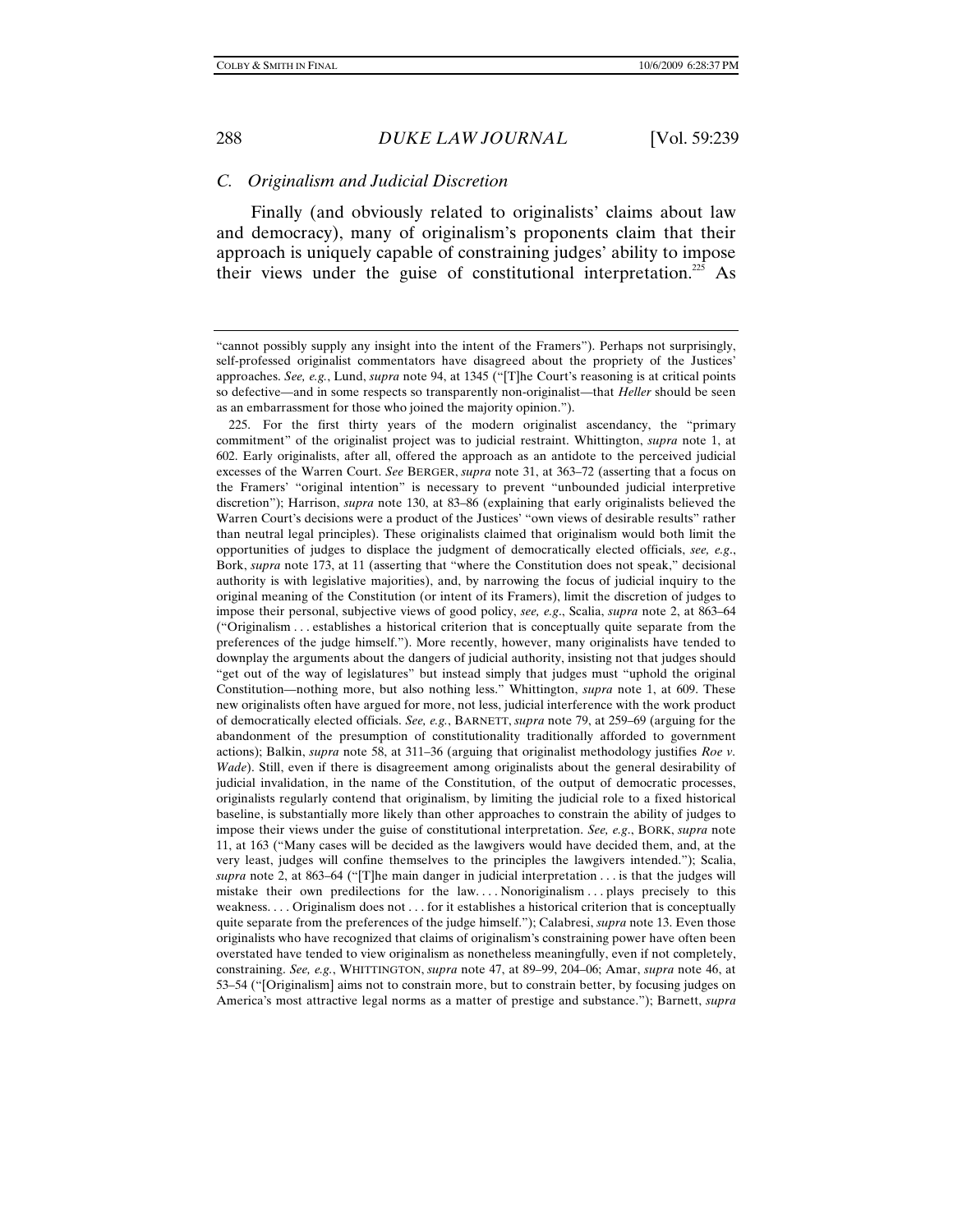Steven Smith explains, "A central concern of originalism is that judges be *constrained* by the law rather than be left free to act according to their own lights, a course that originalists regard as essentially lawless."<sup>226</sup> This claim proceeds from the premise that only originalism uses an objective criterion that is "exterior to the will of the Justices"<sup>227</sup>—that is, some measure of the original meaning of the Constitution's text—to produce a fixed and determinate meaning. As Keith Whittington explains, originalists have argued that if the "political seduction of the law" is the principal threat from judicial review, then "the best response" is to "lash judges to the solid mast of history.<sup>"228</sup> Justice Scalia argues that for this reason, originalism is "less likely to aggravate the most significant weakness of the system of judicial review"—that is, that "the judges will mistake their own predilections for the law."229 And Robert Bork has argued that with its "attempt to adhere to the principles actually laid down in the historic Constitution," adoption of the originalist methodology "will mean that entire ranges of problems and issues are placed off-limits for judges." $230$ 

Originalists contend, moreover, that nonoriginalist approaches to constitutional interpretation not only fail to constrain judges, but also effectively invite judicial instrumentalism under the guise of constitutional interpretation. Whereas "the textualist-originalist approach supplies an objective basis for judgment that does not

 229. Scalia, *supra* note 2, at 863. Justice Scalia argues that originalism is more likely to create judge-constraining rules rather than standards that confer discretion. *See* Antonin Scalia, *The Rule of Law as a Law of Rules*, 56 U. CHI. L. REV. 1175, 1178–80 (1989); *cf.* McGinnis & Rappaport, *supra* note 142, at 385 (arguing that the "most common defense of originalism" is that it "generally ties judges to rules").

 230. BORK, *supra* note 11, at 163; *see also* BERGER, *supra* note 31, at 284–86; BeVier, *supra*  note 153, at 291 ("[T]he criteria of originalism constrain all the participants in the game including, most especially, the referees."); Bork, *supra* note 30, at 826 ("The only way in which the Constitution can constrain judges is if the judges interpret the document's words according to the intentions of those who drafted, proposed, and ratified its provisions and its various amendments.").

note 67, at 23 (arguing that the Constitution's broader provisions require some judicial discretion, but are constrained by the original public meaning of their terms).

 <sup>226.</sup> Steven D. Smith, *Law Without Mind*, 88 MICH. L. REV. 104, 106 (1989).

 <sup>227.</sup> Bork, *supra* note 173, at 6.

 <sup>228.</sup> Whittington, *supra* note 1, at 602. Whittington has argued, however, that "[j]udicial restraint is an inadequate basis for justifying an originalist jurisprudence," because "[o]riginalism requires deference only to the Constitution and to the limits of human knowledge, not to contemporary politicians." He also doubts whether originalism can "provide the type of restraints on judicial decision making favored by some of its advocates." WHITTINGTON, *supra* note 47, at 4.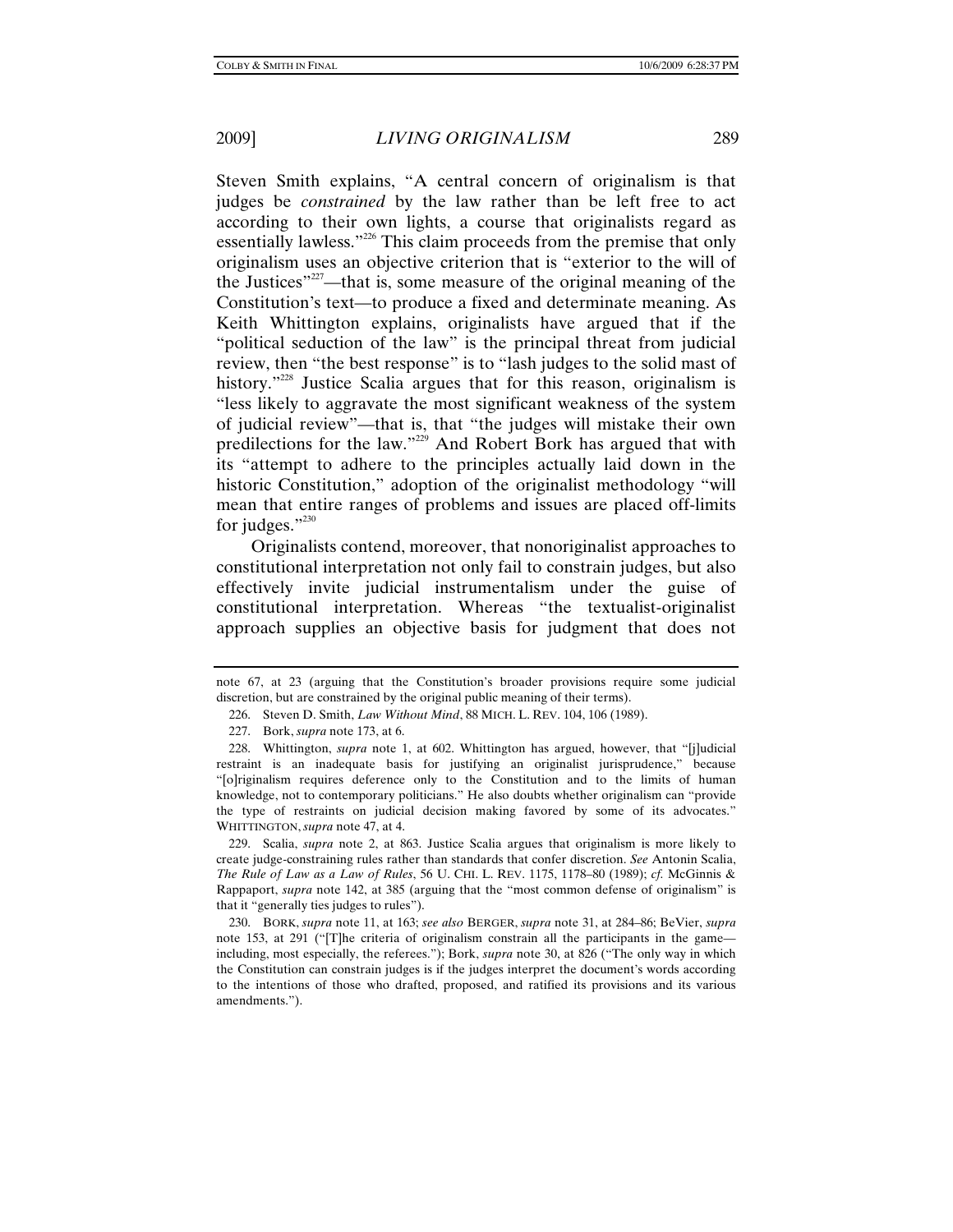merely reflect the judge's own ideological stance," Michael McConnell argues, "constitutional interpretation based on the judge's own assessment of worthy purposes and propitious consequences lacks that objectivity."231 Because nonoriginalist approaches to constitutional interpretation are not limited by the original meaning of the constitutional text, originalists argue, judges applying them are free to rely on an infinite number of sources and even ultimately their own conceptions of the public good.<sup>232</sup> And "[b]ecause these alternative standards are so vague, [they] often lead[] to the imposition of the judge's personal concept of prudent public policy."233 Justice Scalia argues that "[n]onoriginalism, which under one or another formulation invokes 'fundamental values' as the touchstone of constitutionality," by definition increases the risk that judges will "mistake their own predilections for the law," because "[i]t is very difficult for a person to discern a difference between those political values that he personally thinks most important, and those political values that are 'fundamental to our society.' Thus, by the adoption of such a criterion judicial personalization of the law is enormously facilitated."<sup>234</sup> Lino Graglia puts it less charitably: he argues that the "justification for judicial disallowance of political choices—that the judges are enforcing the Constitution—is not available" to nonoriginalists, "for they are by definition enforcing something other than the Constitution."<sup>235</sup> Indeed, many originalists not only think that nonoriginalist approaches are unlikely to constrain judges, but also doubt that nonoriginalists even have any interest in constraining judges.<sup>236</sup>

 <sup>231.</sup> McConnell, *supra* note 180, at 2415.

<sup>232</sup>*. See, e.g.*, BERGER, *supra* note 31, at 370 ("If the Court may substitute its own meaning for that of the Framers it may . . . rewrite the Constitution without limit."); Lund, *supra* note 94, at 1369–70 (arguing that living constitutionalism "simply replaces the written Constitution with the political preferences of contemporary judges").

 <sup>233.</sup> OFFICE OF LEGAL POLICY, *supra* note 11, at 1; *see also id*. at 7 ("[A]ll noninterpretivist theories . . . provide no substantive guidance and can easily be manipulated by the very people they purport to constrain, federal judges.").

 <sup>234.</sup> Scalia, *supra* note 2, at 863.

 <sup>235.</sup> Graglia, *supra* note 12, at 1025.

<sup>236</sup>*. See, e.g.*, OFFICE OF LEGAL POLICY, *supra* note 11, at 1 ("In effect, non-interpretivists argue that life-tenured federal judges should have free rein to decide policy issues that affect virtually every aspect of our society, restrained by neither the text of the Constitution nor the electorate."); Graglia, *supra* note 12, at 1032 ("What is wrong with originalism, its opponents believe, what provides the fundamental impetus for their search for alternative, is simply that it leaves too little for courts to do.").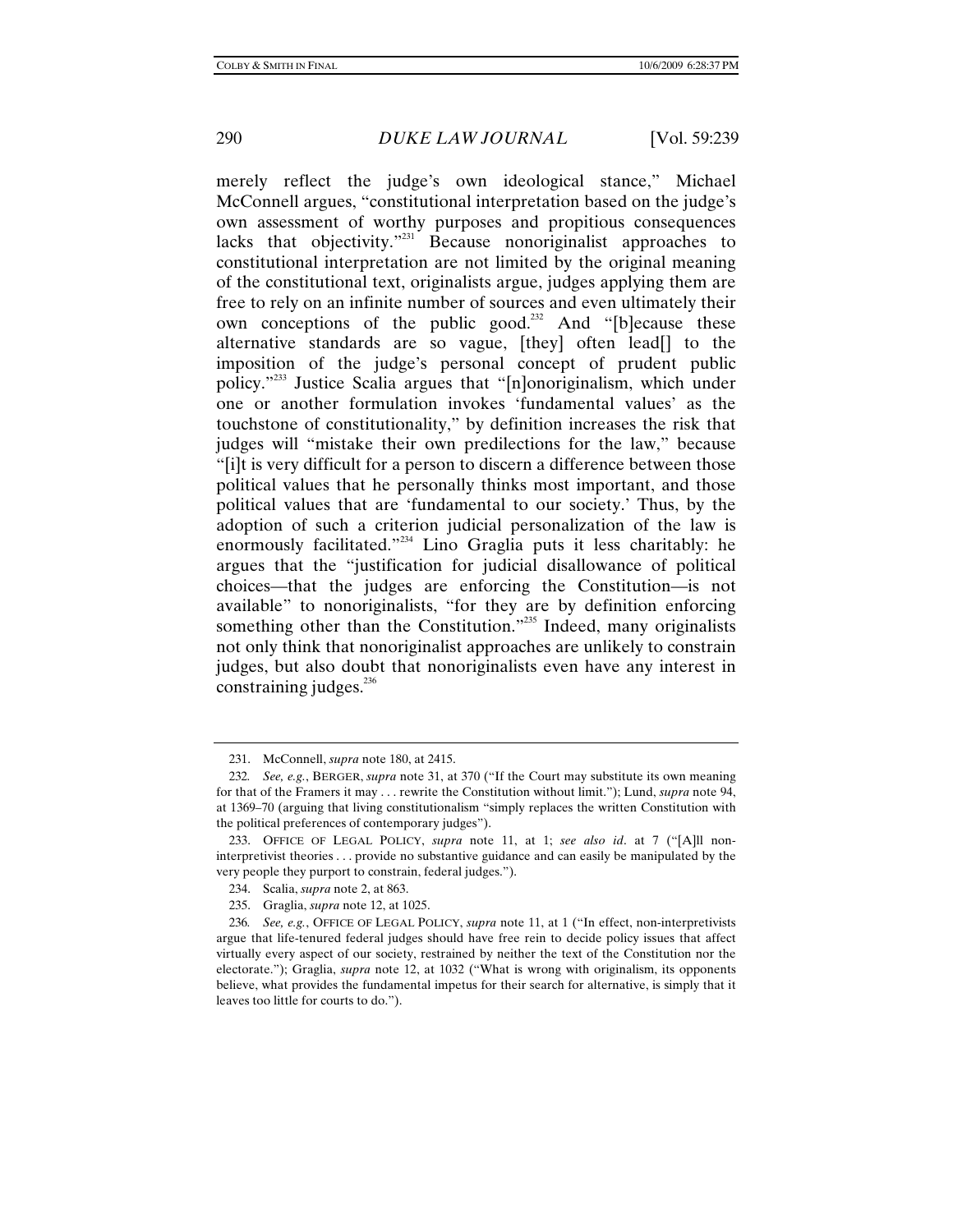These claims of originalism's unique capacity for judicial constraint are, however, substantially undercut by the reality of originalism's rapid evolution and long-standing fragmentation. Many commentators have argued, quite persuasively in our view, that even assuming that there is such a thing as a standard, correct originalist approach, originalism—whichever version is canonized—is unlikely in most important cases effectively to constrain judges.<sup>237</sup> In fact, commentators have suggested, originalists remain largely unconstrained in practice, for at least three reasons. First, originalists' claims about the constraining effect of their approach break down when one recognizes that originalists—particularly judges who purport to be originalists—sometimes selectively choose not to employ originalism at all.<sup>238</sup> Second, originalists' claims about judicial

<sup>237</sup>*. See, e.g.*, RAKOVE, *supra* note 186, at 10–11 (explaining that historical ambiguities make it difficult to establish a fixed constitutional meaning); Colby, *supra* note 35, at 586–99 ("In the cases in which the fear of judicial discretion is most acute, judges cannot render their decisions on the basis of the original public meaning of the Constitution for the simple reason that there never was such a meaning."); Paul Finkelman, *The Constitution and the Intentions of the Framers: The Limits of Historical Analysis*, 50 U. PITT. L. REV. 349, 397 (1989) ("Because there were many framers with differing intentions, it is impossible to determine with much specificity what policies and programs were intended by those who made our Constitution in 1787 or remade it in 1865-70."); Thomas W. Merrill, *Originalism, Stare Decisis and the Promotion of Judicial Restraint*, 22 CONST. COMMENT. 271, 277–82 (2005) (explaining that originalism is less likely to result in judicial restraint than a system of precedent because originalism provides a smaller body of norms, uses sources that are less accessible, and requires skills that are less compatible with those of a typical judge); Peter J. Smith, *Sources of Federalism: An Empirical Analysis of the Court's Quest for Original Meaning*, 52 UCLA L. REV. 217, 282–86 (2004) ("The fact that the historical record is susceptible to . . . conflicting interpretations means that there is significant room for judges to slant the historical record to serve instrumentalist goals.").

<sup>238</sup>*. See, e.g*., PHILIP BOBBITT, CONSTITUTIONAL INTERPRETATION 101 (1991) (arguing that Robert Bork "insists on 100% original understanding, 20% of the time"); Erwin Chemerinsky, *The Jurisprudence of Justice Scalia: A Critical Appraisal*, 22 U. HAW. L. REV. 385, 385 (2000) ("Justice Scalia's . . . jurisprudence of 'original meaning' . . . is . . . one that Justice Scalia uses selectively when it leads to the conservative results he wants, but ignores when it does not generate the outcomes he desires."); Robert M. Howard & Jeffrey A. Segal, *An Original Look at Originalism*, 36 LAW & SOC'Y REV. 113, 133 (2002) (concluding on the basis of an empirical examination of Supreme Court opinions that "Justices might speak about following an 'originalist' jurisprudence, but they only appear to do so when arguments about text and intent coincide with the ideological position that they prefer"); Ira C. Lupu, Employment Division v. Smith *and the Decline of Supreme Court-Centrism*, 1993 BYU L. REV. 259, 260 (1993) ("Justice Scalia, the author of [*Employment Division v. Smith*, 494 U.S. 872 (1990)], claims to be an originalist. *Smith* shows no signs, however, of any such orientation; the Court's opinion totally ignores both the text and history of the Free Exercise Clause." (footnote omitted)); Gene R. Nichol, *Justice Scalia and the* Printz *Case: The Trials of an Occasional Originalist*, 70 U. COLO. L. REV. 953, 969–71 (1999) (arguing that, in cases involving takings, free exercise, standing, and affirmative action, "Justice Scalia departs radically from his chosen theory when it suits his fancy"); Eric J. Segall, *A Century Lost: The End of the Originalism*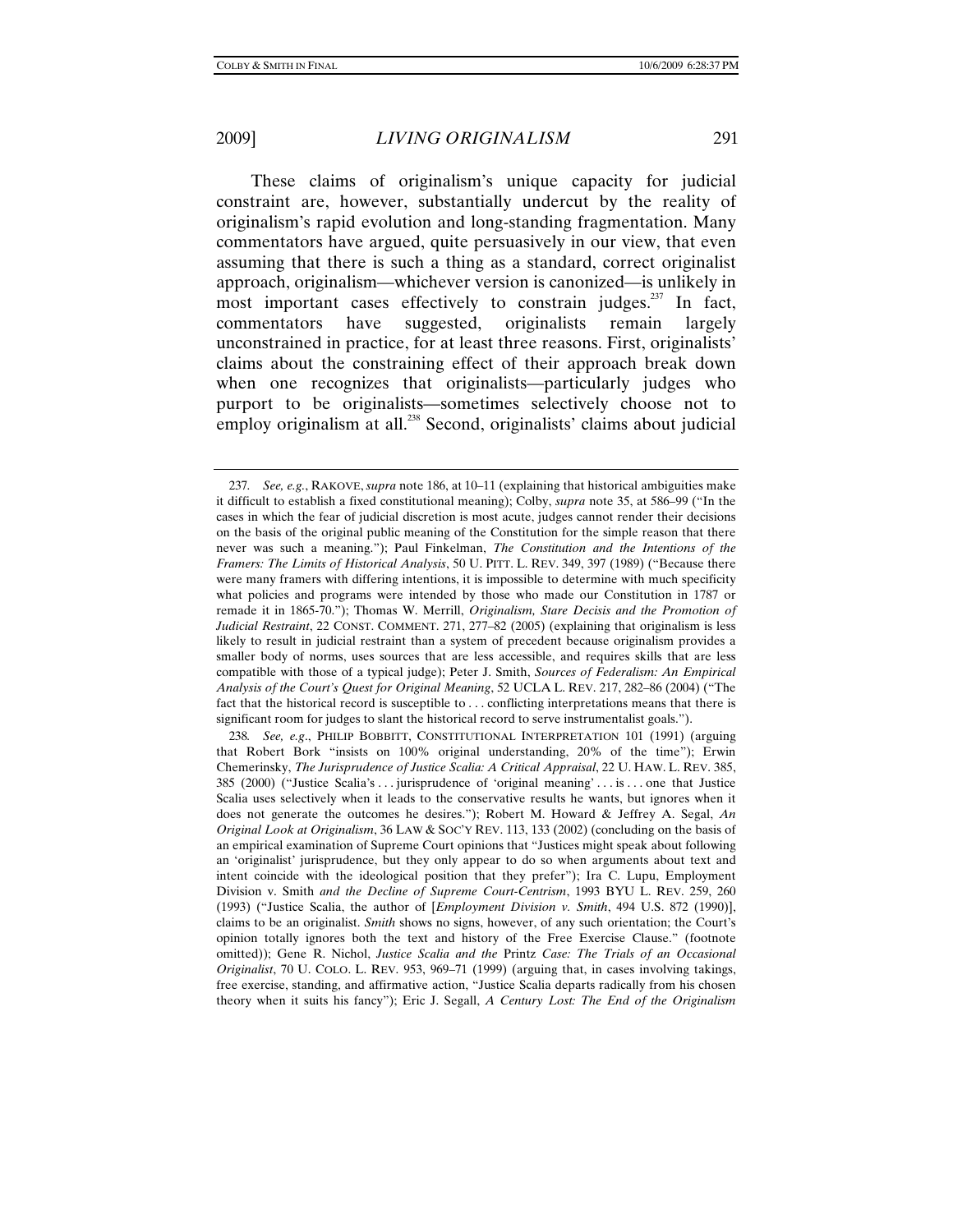constraint are overblown because, when they do choose to employ any particular form of originalism, originalists can, whether consciously or subconsciously, pick and choose among the various and often conflicting sources of original meaning (or understanding or intent) to produce the substantive results with which they personally agree.<sup>239</sup> Third, originalism often fails to constrain judges because the process of applying the original meaning (or understanding or intent) to the particular problem at hand still leaves room for substantial discretion on the part of the judge to follow her personal preferences—especially when that meaning (or understanding or intent) is articulated at a broad level of generality.<sup>240</sup>

We do not seek to diminish these critiques, which we find quite convincing. Instead, we seek to add another reason to suspect that originalism is far from the constraining influence that its proponents claim. The judicial-constraint defense of originalism turns on the premise that originalism "establishes *a* historical criterion that is conceptually quite separate from the preferences of the judge himself."<sup>241</sup> But in reality, there is a dizzying array of originalisms, each of which establishes a *different* "historical criterion." Accordingly, a judge who seeks to answer difficult questions of constitutional meaning by invoking originalism in fact has significant discretion to choose (consciously or subconsciously) the version of originalism that is most likely to produce results consistent with his own preferences.

Indeed, that is precisely what originalist judges have done. Even those self-professed originalists on the bench who have claimed to endorse one particular brand of originalism, to the exclusion of all

*Debate*, 15 CONST. COMMENT. 411, 427–28 (1998) (noting that Justice Scalia's "votes to overturn flag burning laws, hate speech laws, and affirmative action programs cannot be reconciled with a strictly originalist approach to constitutional interpretation").

<sup>239</sup>*. See, e.g.*, Suzanna Sherry, *The Indeterminacy of Historical Evidence*, 19 HARV. J.L. & PUB. POL'Y 437, 437–41 (1996); Smith, *supra* note 237, at 279–86 ("Faced with . . . indeterminacies [in historical materials], judges might be tempted—either consciously or subconsciously—to read the history in a manner that advances their own preferences."); *cf.*  Koppelman, *supra* note 62, at 749 ("Since the conclusions of historical scholarship shift over time and since the judges are not constrained by the fact that a conclusion reached by some scholar at some time has since been refuted, the consequence is to expand the field of judicial discretion by presenting judges with a broad menu of possible interpretations, each of which have [*sic*] sufficient originalist credentials to qualify for citation in the *U.S. Reports*.").

<sup>240</sup>*. See*, *e.g.*, Colby, *supra* note 35, at 600 ("[T]he higher the level of generality, the more indeterminate the . . . originalist inquiry will be, and thus the less capable orignalism will be of fulfilling its promise to constrain judicial discretion.").

 <sup>241.</sup> Scalia, *supra* note 2, at 864 (emphasis added).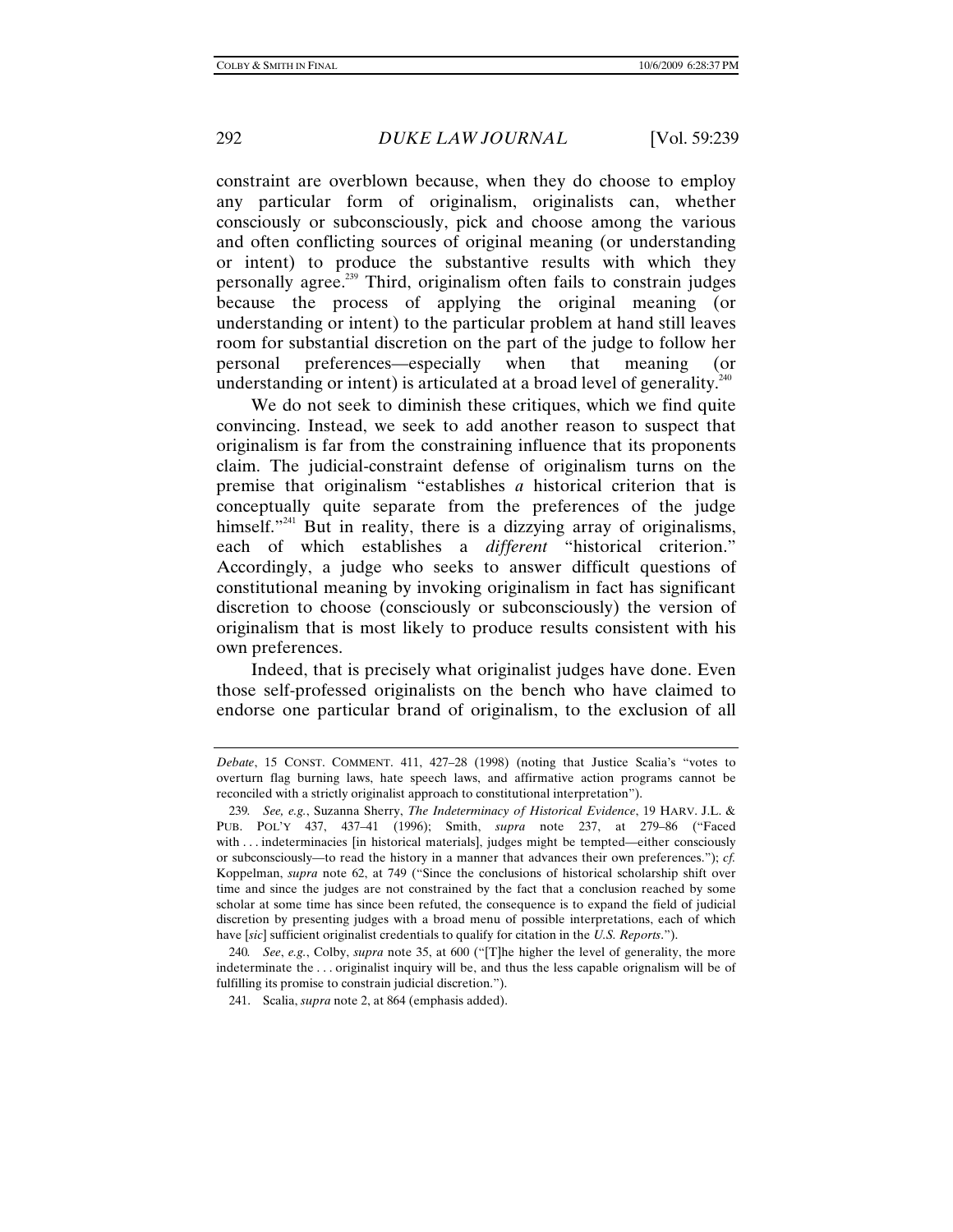others, have in fact bounced around among originalist theories from case to case, each time choosing the version of originalism that allows them to reach their desired results. This point can be illustrated by reference to the jurisprudence of the three most influential originalist judges: Justices Scalia and Thomas and Judge Bork.

We begin with Justice Scalia—the most outspoken and revered of originalist judges. Despite his strident claims to follow a consistent constitutional jurisprudence, Justice Scalia has in fact drifted among various versions of originalism. $^{242}$ 

Consider his approach to the Eleventh Amendment and the question of state sovereign immunity. The Court's recent decisions in this area are, of course, all but impossible to square with either the text of the Amendment<sup> $243$ </sup> or (most commentators have concluded) its history.<sup>244</sup> Justice Scalia has acknowledged that "[i]f this text were intended as a comprehensive description of state sovereign immunity in federal courts," then many of the Court's decisions in this area

 <sup>242.</sup> He has also sometimes abandoned originalism altogether. *See supra* note 238.

 <sup>243.</sup> The Eleventh Amendment provides: "The Judicial power of the United States shall not be construed to extend to any suit in law or equity, commenced or prosecuted against one of the United States by Citizens of another State, or by Citizens or Subjects of any Foreign State." U.S. CONST. amend. XI. The Court, however, has concluded that the states are protected from suits in federal court brought by their *own* citizens seeking to recover on claims arising under federal law, *see* Hans v. Louisiana, 134 U.S. 1 (1890), and, more recently, that states are even immune from private suits filed in *state* court, *see* Alden v. Maine, 527 U.S. 706 (1999). *See generally* John F. Manning, *The Eleventh Amendment and the Reading of Precise Constitutional Texts*, 113 YALE L.J. 1663 (2004); Lawrence C. Marshall, *Fighting the Words of the Eleventh Amendment*, 102 HARV. L. REV. 1342 (1989).

<sup>244</sup>*. See, e.g*., Martha A. Field, *The Eleventh Amendment and Other Sovereign Immunity Doctrines: Congressional Imposition of Suit upon the States*, 126 U. PA. L. REV. 1203, 1279–80 (1978) (explaining that, as indicated by historical materials, sovereign immunity survived as a common law doctrine but could be legislatively abrogated); William A. Fletcher, *A Historical Interpretation of the Eleventh Amendment: A Narrow Construction of an Affirmative Grant of Jurisdiction Rather than a Prohibition Against Jurisdiction*, 35 STAN. L. REV. 1033, 1130 (1983) ("[T]he adopters of the amendment originally had the more modest purpose of requiring that the state-citizen diversity clause of article III be construed to confer jurisdiction on the federal courts only when a state sued an out-of-state citizen."); John J. Gibbons, *The Eleventh Amendment and State Sovereign Immunity: A Reinterpretation*, 83 COLUM. L. REV. 1889, 2004 (1983) ("Neither federal question cases nor admiralty cases fit within [the Amendment's] language, within the intention of its framers, or within the interpretation that the Court consistently gave it prior to the constitutional crisis of 1877."); Vicki C. Jackson, *The Supreme Court, the Eleventh Amendment, and State Sovereign Immunity*, 98 YALE L.J. 1, 55 (1988) ("[T]he historic purpose of the Eleventh Amendment . . . suggests that the primary objective of the . . . Amendment was to ensure that the Constitution not be construed to permit an adjudication against a state, where suit was (1) based only on liabilities arising under state law, and (2) brought originally in a federal forum whose jurisdiction was not subject to legislative change or direction.").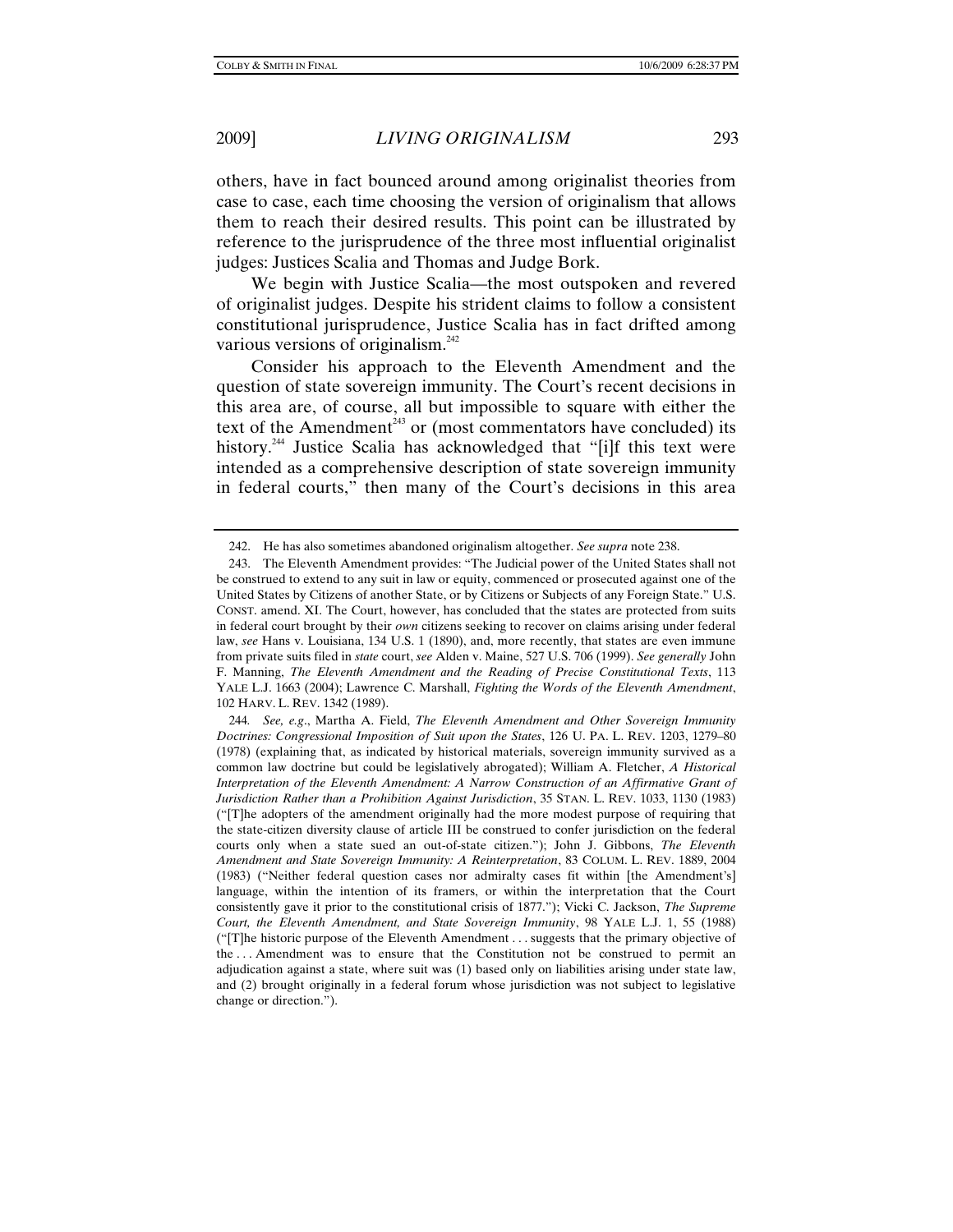would be "unquestionably" wrong.<sup>245</sup> But he nevertheless has endorsed the Court's decisions on the ground that an unwritten "assumption" of state sovereign immunity "was implicit in the Eleventh Amendment."<sup>246</sup> To be sure, that approach is not inexorably inconsistent with an originalist jurisprudence, which Justice Scalia claimed to have employed in reaching his conclusion.<sup>247</sup> It might well follow (assuming the correctness of the history upon which it is based) from an original intent or original understanding approach. But it certainly is in substantial tension with the particular version of original-meaning originalism that Justice Scalia generally professes to follow—a version that relies on *the primacy of constitutional text* in the quest for constitutional meaning, and that treats the objective, "original meaning of the text" as the touchstone of original meaning.<sup>248</sup> In the abstract (and in other contexts), Justice Scalia has insisted that, when it comes to constitutional interpretation, "[w]ords do have a limited range of meaning, and no interpretation that goes beyond" the "limited range of meaning" that words carry is "permissible."<sup>249</sup> Indeed, he has condemned interpretations that the constitutional "language will not bear."<sup>250</sup> Yet when it comes to interpreting the Eleventh Amendment, he reaches a result (one generally preferred by political conservatives<sup>251</sup>) that cannot be squared with, and is admittedly not limited by, the constitutional text.

Similarly, Justice Scalia has adamantly asserted that, because what should matter to originalists is the original objective meaning of

<sup>245</sup>*. See* Pennsylvania v. Union Gas Co., 491 U.S. 1, 31 (1989) (Scalia, J., concurring in part and dissenting in part).

<sup>246</sup>*. See id.* at 32–33.

<sup>247</sup>*. See id.* at 34.

 <sup>248.</sup> Scalia, *supra* note 3, at 38; *see also, e.g*., District of Columbia v. Heller, 128 S. Ct. 2783, 2788 (2008) (Scalia, J.) ("In interpreting this text, we are guided by the principle that '[t]he Constitution was written to be understood by the voters; its words and phrases were used in their normal and ordinary as distinguished from technical meaning.' Normal meaning may of course include an idiomatic meaning, but it excludes secret or technical meanings that would not have been known to ordinary citizens in the founding generation." (quoting United States v. Sprague, 282 U.S. 716, 731 (1931))).

 <sup>249.</sup> Scalia, *supra* note 3, at 24.

<sup>250</sup>*. Id.* at 37.

<sup>251</sup>*. See*, *e.g.*, Richard H. Fallon, Jr., *The "Conservative" Paths of the Rehnquist Court's Federalism Decisions*, 69 U. CHI. L. REV. 429, 484 (2002) ("[T]he Court's sovereign immunity decisions are part of a broader agenda for the protection of a conservative vision of constitutional federalism."); Michael E. Solimine, *Formalism, Pragmatism, and the Conservative Critique of the Eleventh Amendment*, 101 MICH. L. REV. 1463, 1464 (2003) ("[M]any conservatives cheer on — or do not criticize — the Rehnquist Court's Eleventh Amendment jurisprudence, perhaps because it resonates with a pro-federalism policy agenda.").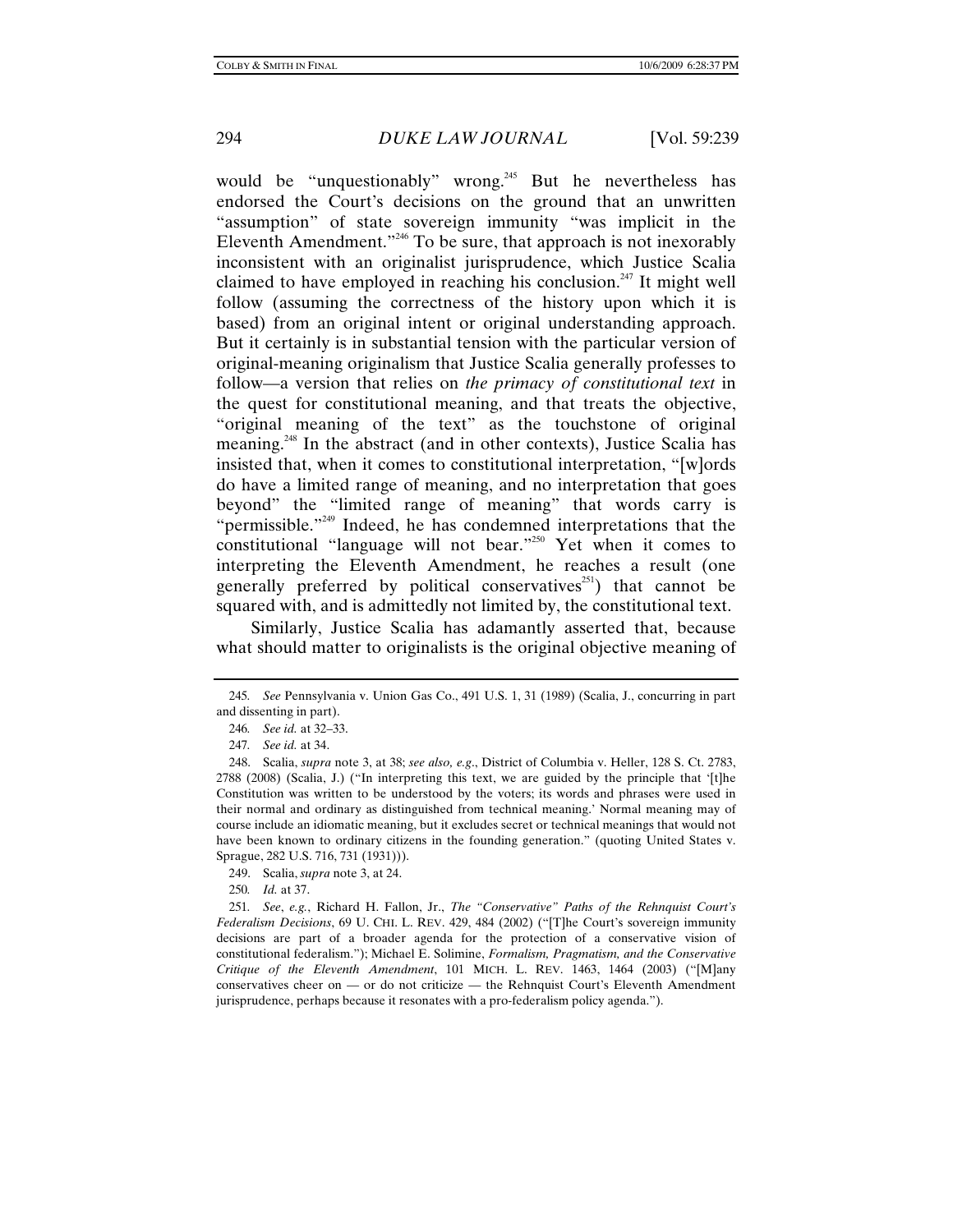the text, rather than the subjective understandings of the Framers, historical sources such as *The Federalist* should be used to determine the common, objective meaning of the words used in the Constitution, not to ascertain the actual, subjective understanding of the Framers.<sup>252</sup> But he has not always been faithful to that assertion. In *Printz v. United States*,<sup>253</sup> for example,<sup>254</sup> Justice Scalia's opinion for the Court concluded that the federal government lacks authority to compel state officials to implement federal law, even though he found "no constitutional text speaking to this precise question,"<sup>255</sup> and even though the most relevant constitutional text—the Commerce Clause, the Necessary and Proper Clause, and the Supremacy Clause (and even perhaps the truistic Tenth Amendment)—appeared to cut against his conclusion.256 Justice Scalia's opinion relied heavily on *The Federalist* not to determine the original meaning of the text, which he concluded was all but irrelevant, but rather to ascertain "the historical understanding and practice" of the Framers.<sup>257</sup> Indeed, Justice Scalia was so focused on the actual understandings of the Framers that he went as far as to discount almost entirely the views that one Framer expressed in *The Federalist*—concluding that Hamilton was too nationalistic to be trusted—and to rely instead on another Framer's— Madison's—particular understanding of the Constitution.<sup>258</sup>

Moreover, in his academic writing, Justice Scalia has claimed to reject the original-expected-application approach to originalism—the notion that the Constitution must be interpreted to reflect the actual expectations of the Framing generation as to how it would apply to particular practices. In a response to Ronald Dworkin, Justice Scalia explained that he follows what Dworkin calls "semantic intention"

<sup>252</sup>*. See* Scalia, *supra* note 3, at 38.

 <sup>253.</sup> Printz v. United States, 521 U.S. 898 (1997).

 <sup>254.</sup> For additional examples, see Melvyn R. Durchslag, *The Supreme Court and the Federalist Papers: Is There Less Here than Meets the Eye?*, 14 WM. & MARY BILL RTS. J. 243, 298 (2005). One such case is *United States v. Hatter*, 532 U.S. 557 (2001), in which Justice Scalia cited *The Federalist* to determine what "the Framers . . . had . . . in mind" and what they "believed" about the meaning of the Constitution. *Id.* at 583–84 (Scalia, J., concurring in part and dissenting in part).

<sup>255</sup>*. Printz*, 521 U.S. at 905.

<sup>256</sup>*. See* William N. Eskridge, Jr., *Should the Supreme Court Read* The Federalist *but Not Statutory Legislative History?*, 66 GEO. WASH. L. REV. 1301, 1307 (1998).

<sup>257</sup>*. Printz*, 521 U.S. at 905; *see also* Eskridge, *supra* note 256, at 1305 ("To determine the historical understanding and practice, Scalia relied strongly on *The Federalist*.").

 <sup>258.</sup> Eskridge, *supra* note 256, at 1307 & n.38. William Eskridge explains that Justice Scalia was using *The Federalist* to establish that the Constitution "as specifically understood by at least one framer" dictated the Court's conclusion. *Id.*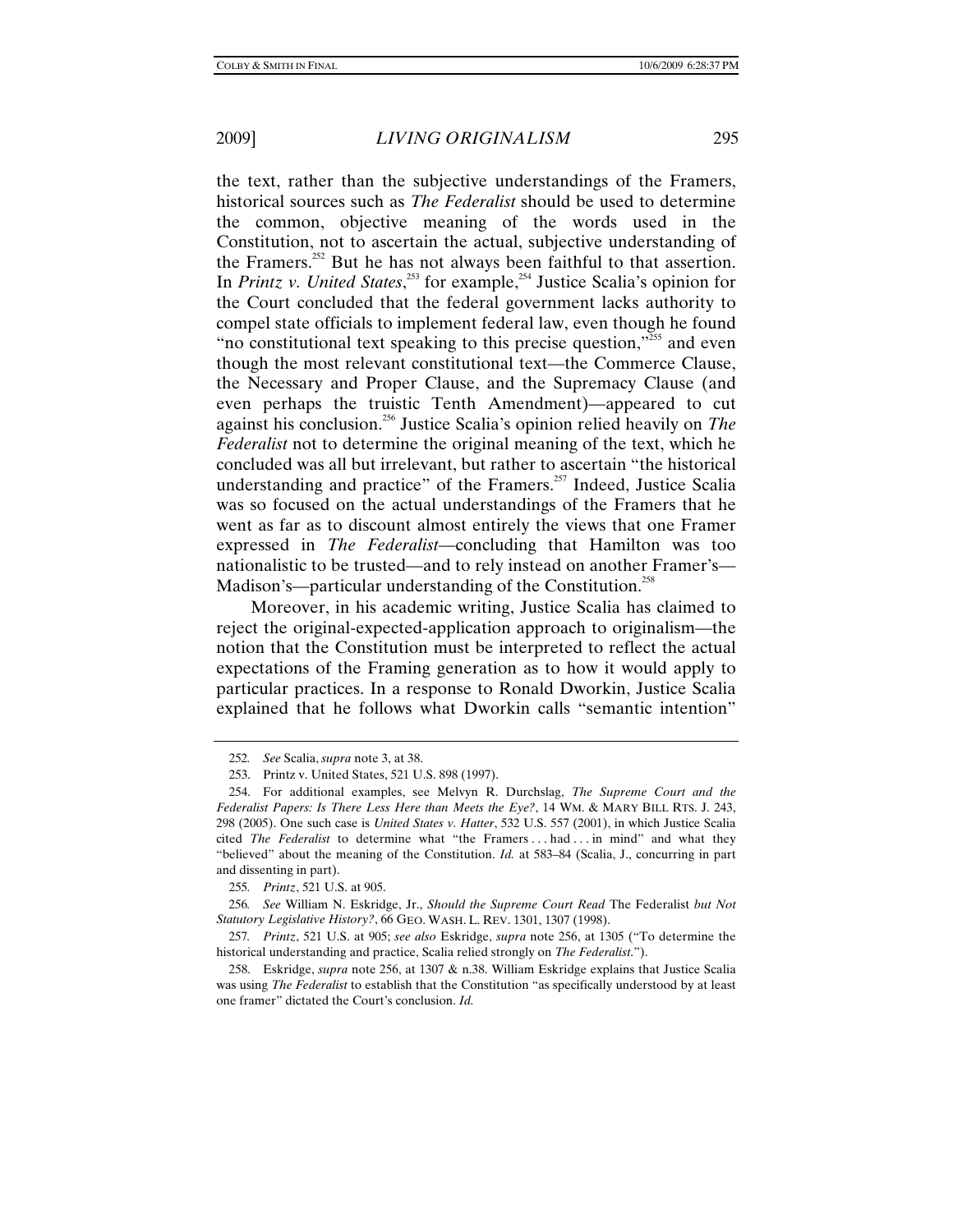(and what Justice Scalia would call "semantic import"—that is, "what the text would reasonably be understood to mean") and not the "concrete expectations of the lawgivers."<sup>259</sup> Although he suggested that sometimes an original-expected-application approach will yield the same result as an original-objective-meaning approach, he concluded that only the latter approach is the proper one.<sup>260</sup> On the bench, Justice Scalia has indeed sometimes rejected an expectations approach. $^{261}$ 

But at other times, he has in fact employed such an approach both in his academic writing and in his decisionmaking on the bench. To take the most familiar example, Justice Scalia has argued that capital punishment cannot violate the Eighth Amendment's prohibition on cruel and unusual punishment because its wide use at the time of the Framing indicates that the Framers did not expect or understand the Eighth Amendment to prohibit it.<sup>262</sup> He has also employed original-expected-application originalism, in the version that Andrew Koppelman has labeled "I Have No Idea Originalism, $\frac{1}{263}$  in the many cases in which he has sought to determine the constitutionality of a particular practice by asking whether the Framing generation engaged in the practice shortly after ratification, on the theory that this practice demonstrates authoritatively that the Framing generation did not seek to prohibit the particular practice. For instance, he used this approach in concluding that the Establishment Clause allows government-sanctioned displays of religion, $264$  and he used the converse approach—treating the absence of a particular form of practice as strong evidence that the Framing generation believed that the Constitution prohibited the particular

<sup>259</sup>*. See* Scalia, *supra* note 106, at 144.

<sup>260</sup>*. See id.*

<sup>261</sup>*. See, e.g.*, Kyllo v. United States, 533 U.S. 27, 33–34 (2001) ("It would be foolish to contend that the degree of privacy secured to citizens by the Fourth Amendment has been entirely unaffected by the advance of technology."); Minnesota v. Dickerson, 508 U.S. 366, 379, 382 (1993) (Scalia, J., concurring) ("[E]ven if a 'frisk' prior to arrest would have been considered impermissible in 1791, perhaps . . . it is only since that time that concealed weapons capable of harming the interrogator quickly and from beyond arm's reach have become common—which might alter the judgment of what is 'reasonable' under the original standard.").

<sup>262</sup>*. See* Scalia, *supra* note 106, at 145–46 ("[I]t is entirely clear that capital punishment, which was widely in use in 1791, does not violate the abstract moral principle of the Eighth Amendment."); *see also* Aileen Kavanagh, *Original Intention, Enacted Text, and Constitutional Interpretation*, 47 AM. J. JURIS. 255, 279–82, 296–97 (2002).

<sup>263</sup>*. See supra* notes 62–63 and accompanying text.

<sup>264</sup>*. See* McCreary County v. ACLU, 545 U.S. 844, 885–905 (2005) (Scalia, J., dissenting).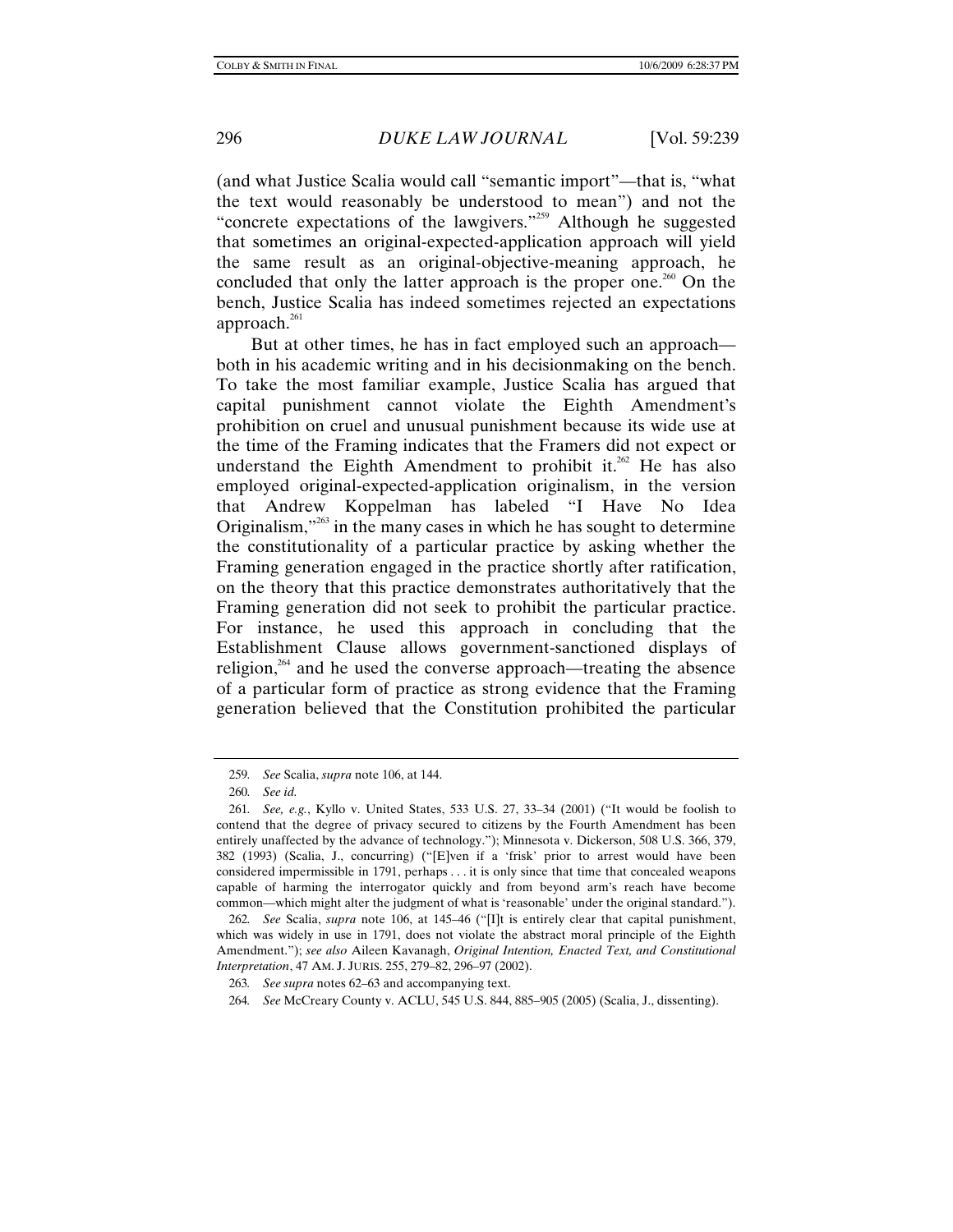practice—in concluding that the federal government lacks the authority to compel state executive officials to implement federal law.<sup>265</sup> In these instances, Justice Scalia does not seek to determine the original meaning of the Constitution. He instead places dispositive weight solely on the actual narrow expectations of the Framing generation. $266$ 

In sum, Justice Scalia might insist that original-meaning originalism is the only legitimate approach to constitutional interpretation, but his application of originalist methodology has not been a consistent story of fidelity to a particular version of originalobjective-meaning originalism. Rather, he has sometimes employed versions of originalism that he has otherwise criticized in order to reach results that appear to be consistent with his personal preferences, but not with the version of originalism that he generally endorses. This is not to say that Justice Scalia always, or even usually, departs from a strict adherence to his original-objective-meaning approach, but he has done so frequently enough that one must question whether originalism is quite the constraining tool that its proponents—principal among them Justice Scalia himself<sup>267</sup>—claim that it is.

And Justice Scalia is not the only originalist judge who has tended to drift among the various iterations of originalism. Robert Bork, the academic-originalist-turned-judge-turned-social-critic, has also done so. First, as we described above, Bork shifted from originalintent originalism to original-understanding originalism.<sup>268</sup> Of course, that move might simply reflect the same genuine intellectual evolution that characterized much of the originalist movement in the late 1980s and early 1990s. But Bork never actually expressly acknowledged the shift, instead simply declaring, as he had previously

<sup>265</sup>*. See* Printz v. United States, 521 U.S. 898, 905–10 (1997).

<sup>266</sup>*. See* Thomas B. Colby, *A Constitutional Hierarchy of Religions? Justice Scalia, the Ten Commandments, and the Future of the Establishment Clause*, 100 NW. U. L. REV. 1097, 1132–38 (2006) (arguing that it is virtually impossible to articulate an original objective meaning of the Establishment Clause that would account for Justice Scalia's theory of the extent of the government's power to endorse religion—a theory that is based entirely on his understanding of the expectations of the Framing generation and that eschews any effort to articulate the original meaning of the Clause); Koppelman, *supra* note 62, at 737–38 (arguing that Scalia's originalism "does not attempt to state the principle for which the disputed constitutional provision stands").

<sup>267</sup>*. See* Scalia, *supra* note 2, at 863 (arguing that originalism is "less likely to aggravate the most significant weakness of the system of judicial review and more likely to produce results acceptable to all").

<sup>268</sup>*. See supra* note 36 and accompanying text.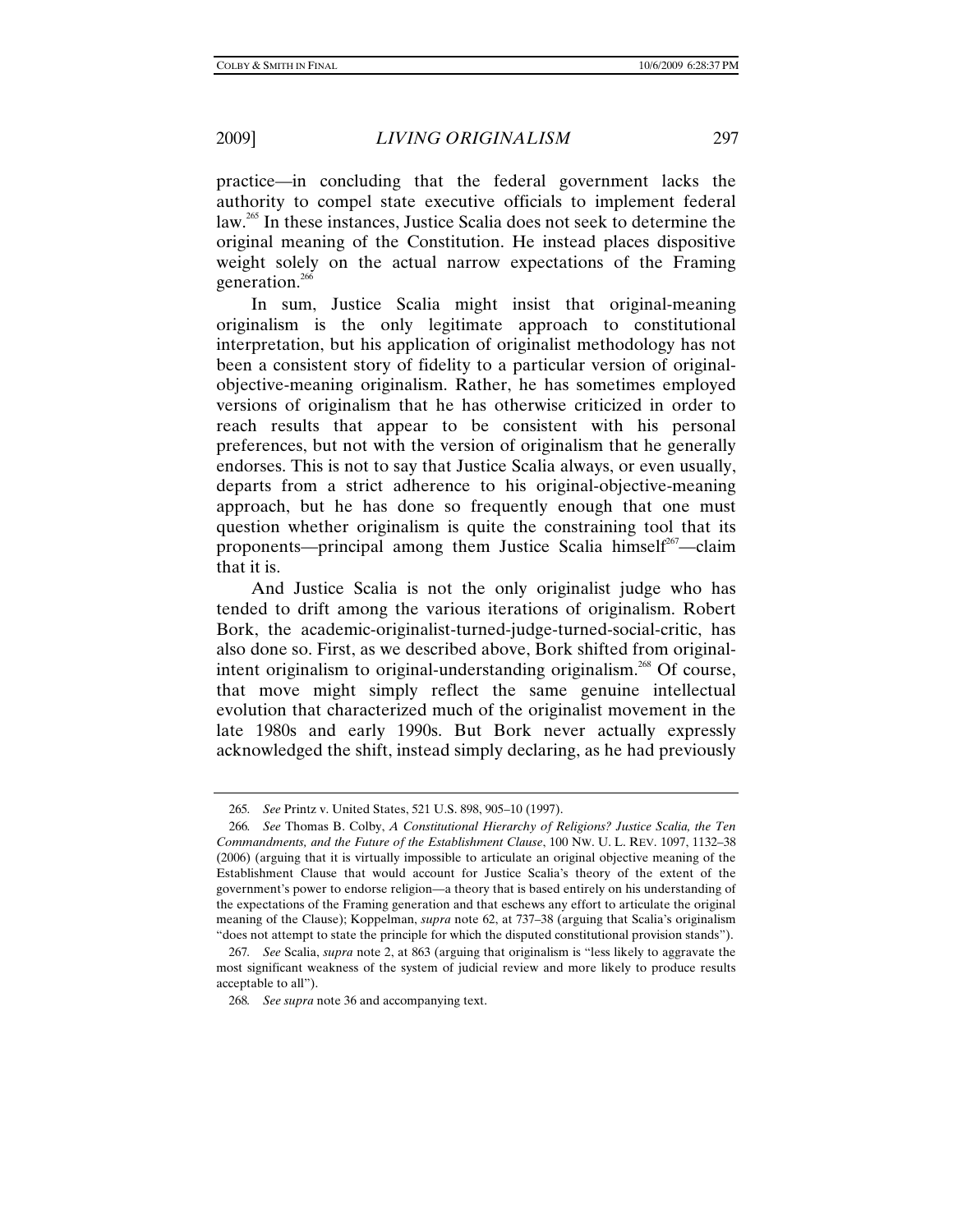for original-intent originalism, $269$  that only the approach that he eventually embraced was constitutionally legitimate.<sup>270</sup> Indeed, as James Boyle has noted, Bork simply lifted language from his earlier writing in support of original intent originalism and replaced all references to intent with references to "understanding," an approach that Boyle describes as "'search and replace' jurisprudence."<sup> $271$ </sup>

Second, even accepting that the shift to original understanding represented a genuine intellectual evolution, Bork has varied the level of generality at which he seeks the original understanding, depending upon the question at issue. When the question is whether the original understanding embraces a constitutional right to privacy—a question to which an affirmative response could validate the Court's decisions in *Griswold v. Connecticut<sup>272</sup>* and *Roe v. Wade*, among other cases that defy his policy preferences—Bork seeks the original understanding at a very high level of specificity.<sup>273</sup> He rejects *Griswold* and *Roe* on the ground that contraception is not "covered specifically or by obvious implication by any provision of the Constitution<sup> $274$ </sup> and "the right to abort, whatever one thinks of it, is not to be found in the Constitution."<sup>275</sup>

Bork disdains the historical evidence that John Hart Ely,  $276$ among others, has provided to substantiate the claim that the original understanding of the Ninth Amendment and the Privileges or Immunities Clause of the Fourteenth Amendment was that they protected unenumerated fundamental rights, $^{277}$  insisting instead on more specific evidence that the ratifiers sought to command judges to "abandon clause-bound interpretation" in order to "create

 <sup>269.</sup> Bork, *supra* note 30, at 823 (asserting that "original *intent* is the only legitimate basis for constitutional decisionmaking" (emphasis added)).

 <sup>270.</sup> BORK, *supra* note 11, at 143 (asserting that "only the approach of original *understanding* meets the criteria that any theory of constitutional adjudication must meet in order to possess democratic legitimacy" (emphasis added)). Bork claimed that his endorsement of original understanding was simply a clarification of his earlier work. *See id.* at 144.

 <sup>271.</sup> James Boyle, *A Process of Denial: Bork and Post-Modern Conservatism*, 3 YALE J.L. & HUMAN. 263, 283–90 (1991).

 <sup>272.</sup> Griswold v. Connecticut, 381 U.S. 479 (1965).

<sup>273</sup>*. Cf.* Glenn Harlan Reynolds, *Sex, Lies and Jurisprudence: Robert Bork,* Griswold *and the Philosophy of Original Understanding*, 24 GA. L. REV. 1045, 1082–85 (1990) (arguing that Bork's demand for such specificity for the right to privacy is actually inconsistent with the originalist methodology that he outlines in his book).

 <sup>274.</sup> BORK, *supra* note 11, at 258.

 <sup>275.</sup> *Id.* at 112; *see also id.* at 100, 113–16, 118–19, 257.

<sup>276</sup>*. See* JOHN HART ELY, DEMOCRACY AND DISTRUST 22–30, 34–41 (1980).

<sup>277</sup>*. See* BORK, *supra* note 11, at 166, 177–85 (questioning Ely's conclusions).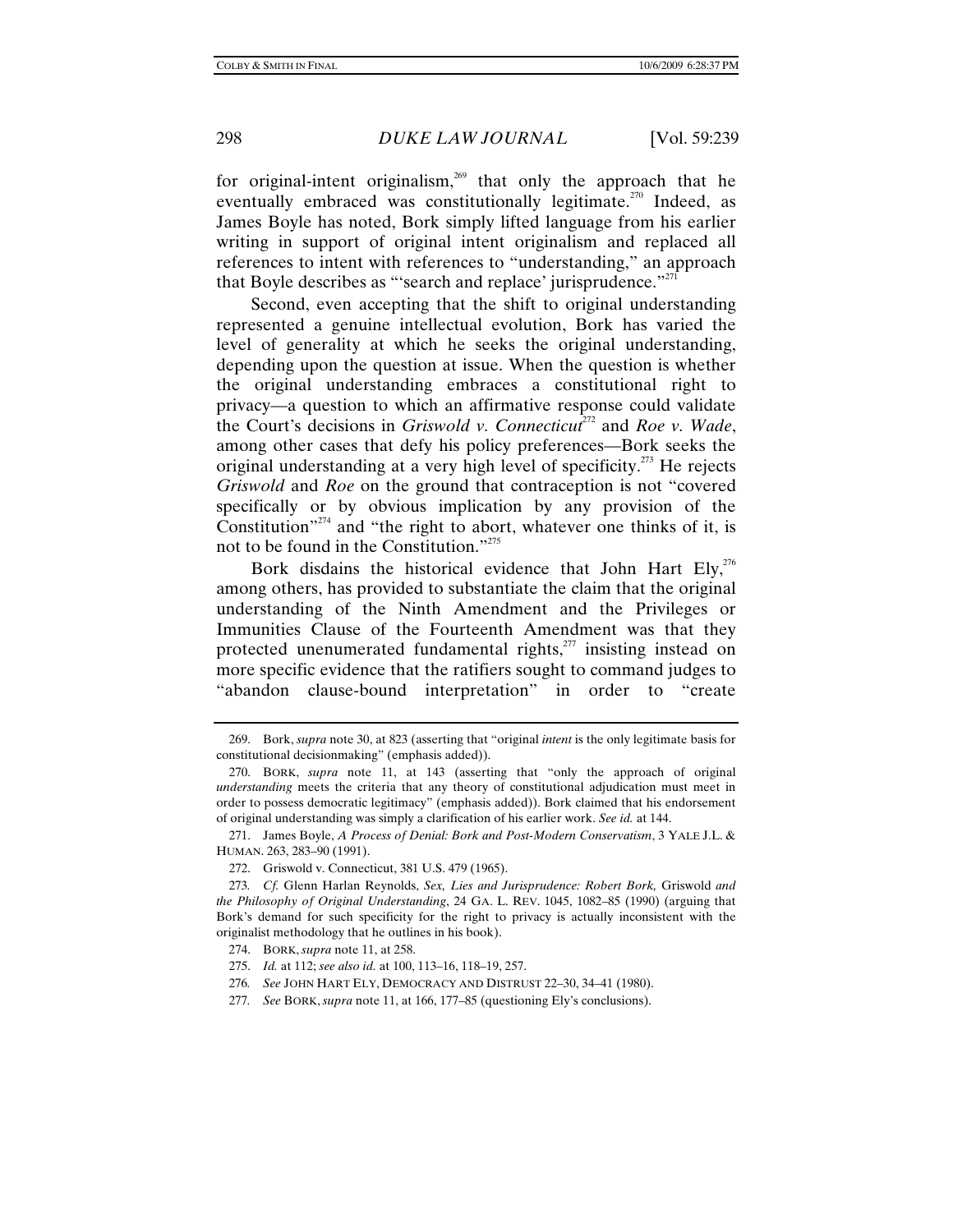unmentioned rights by an unspecified method."<sup>278</sup> Because such evidence is, not surprisingly, elusive, Bork concludes that the Constitution does not create a right to privacy.<sup> $279$ </sup>

But his approach is quite different when he seeks to discern the original understanding of the Equal Protection Clause, at least with respect to the question of racial segregation. As noted above, Bork argues that the Constitution is properly read to prohibit racial segregation because, notwithstanding the particular views of the ratifiers about segregation at the time, the "purpose that brought the fourteenth amendment into being" was "equality," and "equality and segregation were mutually inconsistent"—and this is the kicker even "though the ratifiers did not understand that."<sup>280</sup> Bork, of course, cannot be faulted for recognizing, as have many others, $281$  that originalism will fail to win adherents if it requires the politically unpalatable conclusion that *Brown* was wrongly decided.<sup>282</sup> But when he chooses to employ an extremely high-level-of-generality version of originalism in addressing the segregation question, he abandons the narrower originalism that he applies to the question whether there is

 280. BORK, *supra* note 11, at 82; *see also* Bork, *supra* note 173, at 14 ("[Although] the men who put the amendment in the Constitution intended that the Supreme Court should secure against government action some large measure of racial equality . . . . those same men were not agreed about what the concept of racial equality requires.").

<sup>278</sup>*. Id*. at 181–82.

<sup>279</sup>*. See* Dronenburg v. Zech, 741 F.2d 1388, 1391–97 & n.5 (D.C. Cir. 1984); BORK, *supra* note 11, at 118 (rejecting unenumerated rights because they are not specifically listed in the text of the Constitution); *cf.* Robert H. Bork, Commentary, *The Impossibility of Finding Welfare Rights in the Constitution*, 1979 WASH. U. L.Q. 695, 695–97 ("I represent that school of thought which insists that the judiciary invalidate the work of the political branches only in accordance with an inference whose underlying premise is fairly discoverable in the Constitution itself.").

 <sup>281.</sup> Because *Brown* occupies a position at the center of the untouchable canon of constitutional law, *see, e.g.*, Jack M. Balkin, *"Wrong the Day It Was Decided":* Lochner *and Constitutional Historicism*, 85 B.U. L. REV. 677, 681–82 (2005), as a practical matter, "[n]o constitutional theory is taken seriously unless it can accommodate the result in *Brown*." Michael J. Klarman, Brown *and* Lawrence *(and* Goodridge*)*, 104 MICH. L. REV. 431, 488 (2005); s*ee also*, *e.g.*, Cass R. Sunstein, *In Defense of Liberal Education*, 43 J. LEGAL EDUC. 22, 26 (1993) (arguing that "an approach to constitutional interpretation is unacceptable if it entails the incorrectness of *Brown*").

<sup>282</sup>*. See* BORK, *supra* note 11, at 77 ("*Brown* has become the high ground of constitutional theory. Theorists of all persuasions seek to capture it, because any theory that seeks acceptance must, as a matter of psychological fact, if not logical necessity, account for the result in *Brown*."); *see also* McConnell, *supra* note 204, at 952 ("The supposed inconsistency between *Brown* and the original meaning of the Fourteenth Amendment has assumed enormous importance in modern debate over constitutional theory. Such is the moral authority of *Brown* that if any particular theory does not produce the conclusion that *Brown* was correctly decided, the theory is seriously discredited.").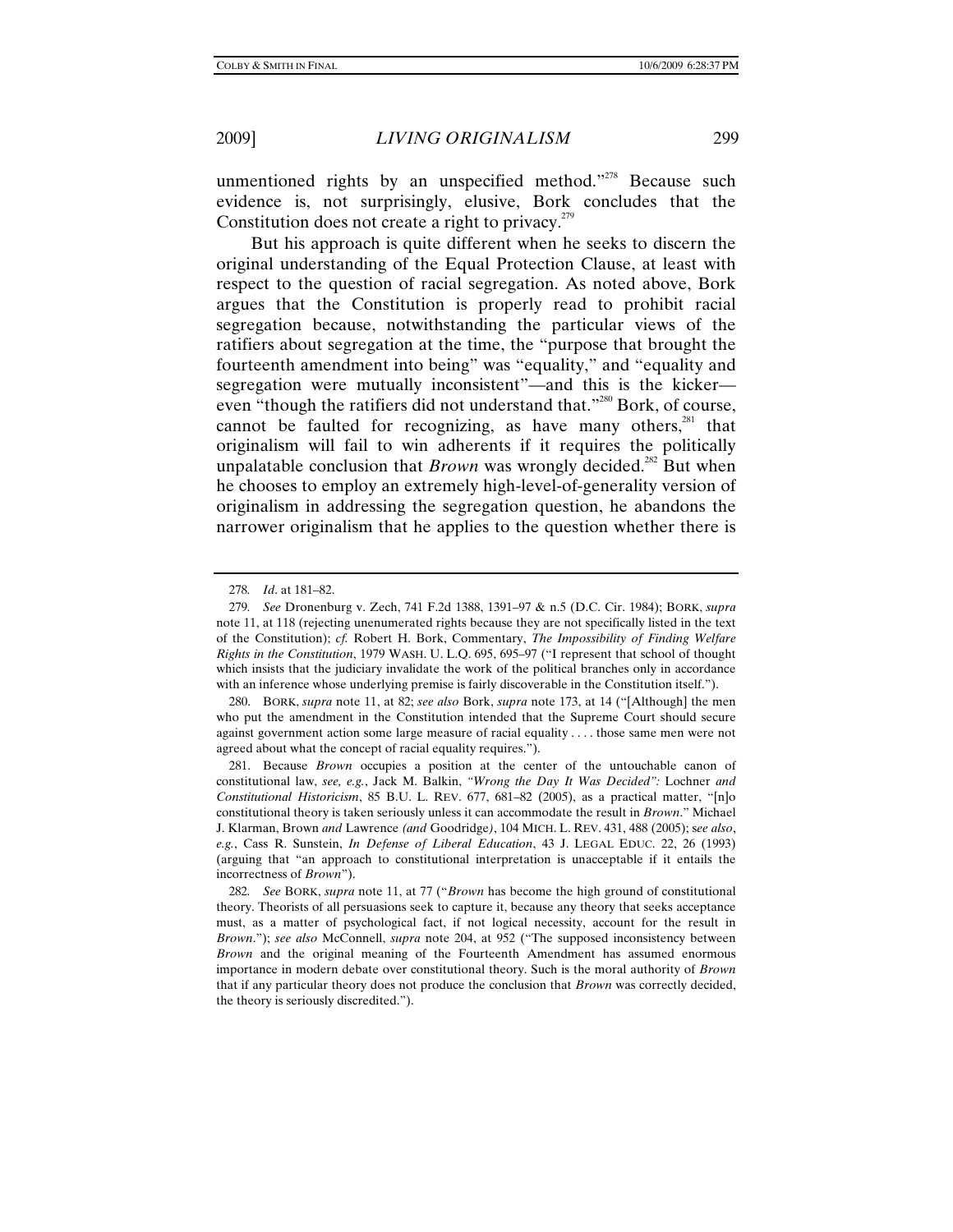a right to privacy.283 As Cass Sunstein has observed, Bork's typical approach is to seek to resolve specific questions according to the specific understanding or expectations of the Framers.<sup>284</sup> But when it comes to segregation, Bork abandons this approach in favor of one that entails taking "the Framers' understanding at a certain level of abstraction or generality" in order to reach results that may be inconsistent with the narrow expectations or understandings of the Framers, but nonetheless accord with the fundamental values underlying the Constitution.<sup>285</sup> This approach allows Bork to reach his desired result of upholding *Brown* while still claiming to be a faithful originalist.<sup>286</sup> To be sure, there have been other issues to which Bork has applied a higher-level-of-generality version of originalism. The most well known is the scope of the limitations that the First Amendment imposes on claims for libel.<sup>287</sup> But the flexibility that Bork has shown on that question merely confirms our broader point—that the wide range of competing versions of originalism enables self-professed originalists to reach, while applying ostensibly originalist methodology, virtually any result that they wish to reach.

Finally, consider Justice Thomas, who has long declared himself to be an originalist. But of which variety? Justice Thomas has at times

<sup>283</sup>*. See* David A.J. Richards, *Originalism Without Foundations*, 65 N.Y.U. L. REV. 1373, 1381–82 (1990) (reviewing BORK, *supra* note 11) (arguing that Bork's high-level-of-generality analysis of *Brown* is inconsistent with the very originalist methodology that he otherwise advocates); *see also supra* note 203.

<sup>284</sup>*. See* Cass R. Sunstein, *Five Theses on Originalism*, 19 HARV. J.L. & PUB. POL'Y 311, 312 (1995). Sunstein calls this approach "hard originalism." *But see* Reynolds, *supra* note 273, at 1070 n.90 ("[T]he question—even in Bork's formulation—is not how the Framers themselves would have decided such a question; Bork's theory is more sophisticated than that. Rather, the question is what principles we can draw from the Framers' understanding of what the Constitution was about so as to decide for ourselves whether the Constitution permits bans on contraception.").

 <sup>285.</sup> Sunstein, *supra* note 284, at 313. Sunstein calls this form of originalism "soft originalism."

<sup>286</sup>*. See* BORK, *supra* note 11, at 82 (arguing that it is possible to reconcile the result in *Brown* with the Framers' original understanding that segregation was not objectionable).

<sup>287</sup>*. See, e.g.*, Ollman v. Evans, 750 F.2d 970, 996 (D.C. Cir. 1984) (en banc) (Bork, J., concurring) ("We know very little of the precise intentions of the framers and ratifiers of the speech and press clauses of the first amendment. But we do know that they gave into our keeping the value of preserving free expression and, in particular, the preservation of political expression, which is commonly conceded to be the value at the core of those clauses. Perhaps the framers did not envision libel actions as a major threat to that freedom. . . . But if, over time, the libel action becomes a threat to the central meaning of the first amendment, why should not judges adapt their doctrines?"); Harrison, *supra* note 138, at 479–80 (noting that Bork's *Ollman* opinion employs a sort of "purposivism"—originalism that "tak[es] as normative the original purpose" of the First Amendment).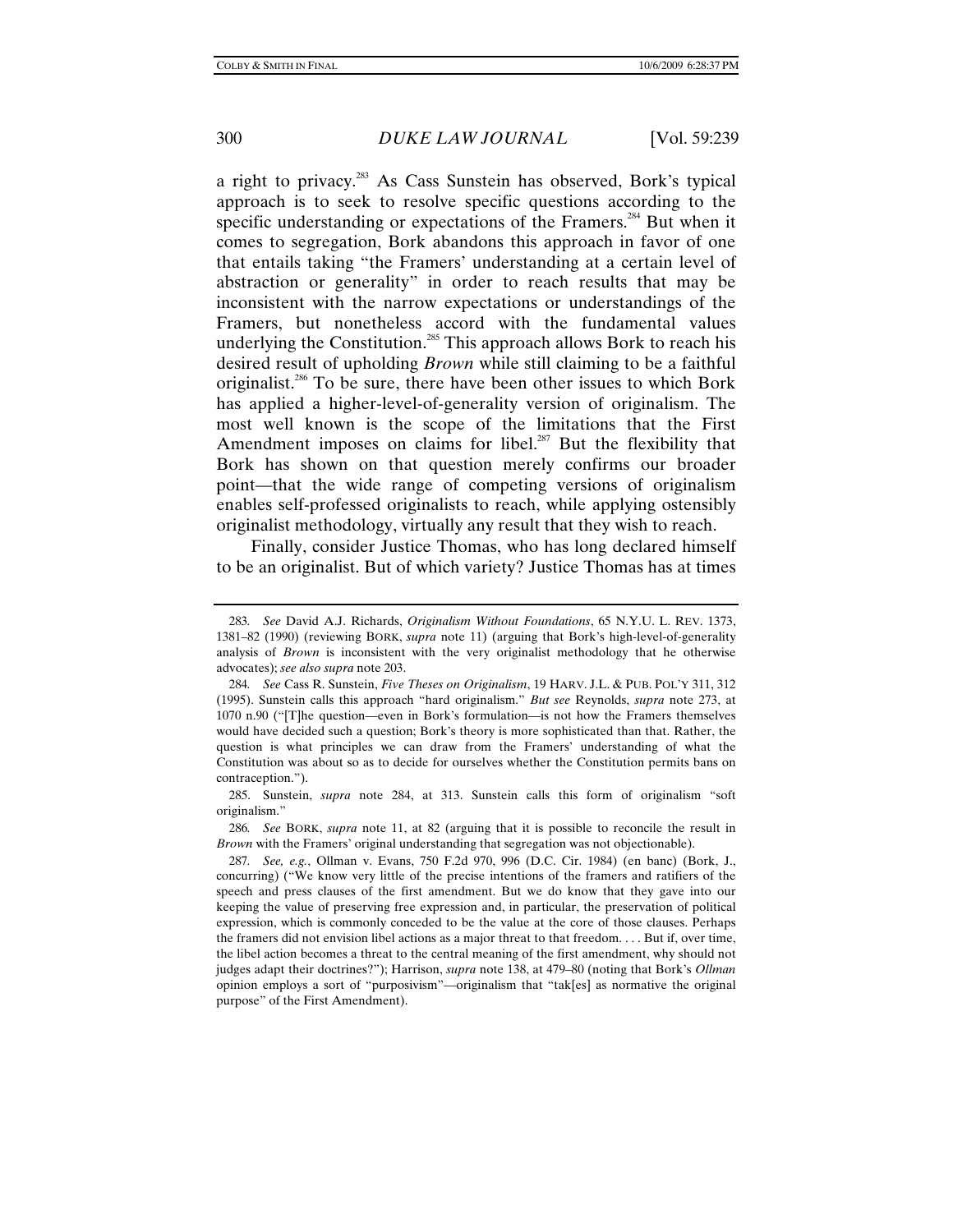explicitly sought the original intent of the Framers.<sup>288</sup> At other times, he has sought the original meaning of the Constitution,<sup>289</sup> which he equates with the original understanding of the Constitution's meaning<sup>290</sup>—in particular, with the understanding held by the Framers themselves.291 Thus, he often articulates the judge's task as discovering the Framers' understanding of the Constitution.<sup>292</sup> In truth, however,

289*. See, e.g.*, Rothgery v. Gillespie County, 128 S. Ct. 2578, 2595 (2008) (Thomas, J., dissenting) (rejecting the majority's holding because it "is not supported by the original meaning of the Sixth Amendment"); Apprendi v. New Jersey, 530 U.S. 466, 518 (2000) (Thomas, J., concurring) (seeking "the original meaning of the Fifth and Sixth Amendments").

290*. See, e.g.*, Kelo v. City of New London, 545 U.S. 469, 506 (2005) (Thomas, J., dissenting) ("Today's decision is simply the latest in a string of our cases construing the Public Use Clause to be a virtual nullity, without the slightest nod to its *original meaning*. In my view, the Public Use Clause, *originally understood*, is a meaningful limit on the government's eminent domain power. Our cases have strayed from the Clause's original meaning, and I would reconsider them." (emphases added)); Utah v. Evans, 536 U.S. 452, 490–91 (2002) (Thomas, J., concurring in part and dissenting in part) (equating original meaning with original understanding); *see also* Baze v. Rees, 128 S. Ct. 1520, 1556 (2008) (Thomas, J., concurring in the judgment) (rejecting the majority's holding because it "finds no support in the original understanding of the Cruel and Unusual Punishments Clause"); Morse v. Frederick, 551 U.S. 393, 420 (2007) (Thomas, J., concurring) ("The *Tinker* Court made little attempt to ground its holding in . . . the original understanding of the First Amendment."); Troxel v. Granville, 530 U.S. 57, 80 (2000) (Thomas, J., concurring in the judgment) (noting that neither party argued whether "our substantive due process cases were wrongly decided and . . . [whether] the original understanding of the Due Process Clause precludes judicial enforcement of unenumerated rights"); United States v. Morrison, 529 U.S. 598, 627 (2000) (Thomas, J., concurring) ("Until this Court replaces its existing Commerce Clause jurisprudence with a standard more consistent with the original understanding, we will continue to see Congress appropriating state police powers under the guise of regulating commerce."); Clarence Thomas, *Judging*, 45 U. KAN. L. REV. 1, 6 (1996) (arguing that "when interpreting the Constitution, judges should seek the original understanding of the provision's text").

291*. See, e.g*., Van Orden v. Perry, 545 U.S. 677, 693 (2005) (Thomas, J., concurring) ("[O]ur task would be far simpler if we returned to the original meaning of the word 'establishment' than it is under the various approaches this Court now uses. The Framers understood an establishment necessarily [to] involve actual legal coercion." (internal quotation marks omitted)); Saenz v. Roe, 526 U.S. 489, 528 (1999) (Thomas, J., dissenting) ("[W]e should endeavor to understand what the Framers of the Fourteenth Amendment thought that it meant.").

292*. See, e.g.*, Cent. Va. Cmty. Coll. v. Katz, 546 U.S. 356, 380 (2006) (Thomas, J., dissenting) ("The Framers understood [that] '[i]t is inherent in the nature of sovereignty not to be amenable to the suit of an individual without its consent.'" (quoting Hans v. Louisiana, 134

<sup>288</sup>*. See, e.g.*, Davis v. Washington, 547 U.S. 813, 836 (2006) (Thomas, J., concurring in the judgment in part and dissenting in part) (noting that "it is unlikely that the Framers intended the word 'witness' to be read so broadly as to include such statements"); Hamdi v. Rumsfeld, 542 U.S. 507, 580 (2004) (Thomas, J., dissenting) ("The Founders intended that the President have primary responsibility—along with the necessary power—to protect the national security and to conduct the Nation's foreign relations."); U.S. Term Limits, Inc. v. Thornton, 514 U.S. 779, 898 n.22 (1995) (Thomas, J., dissenting) (asking "whether the Framers intended to preclude *the people* of each State from supplementing the constitutional qualifications").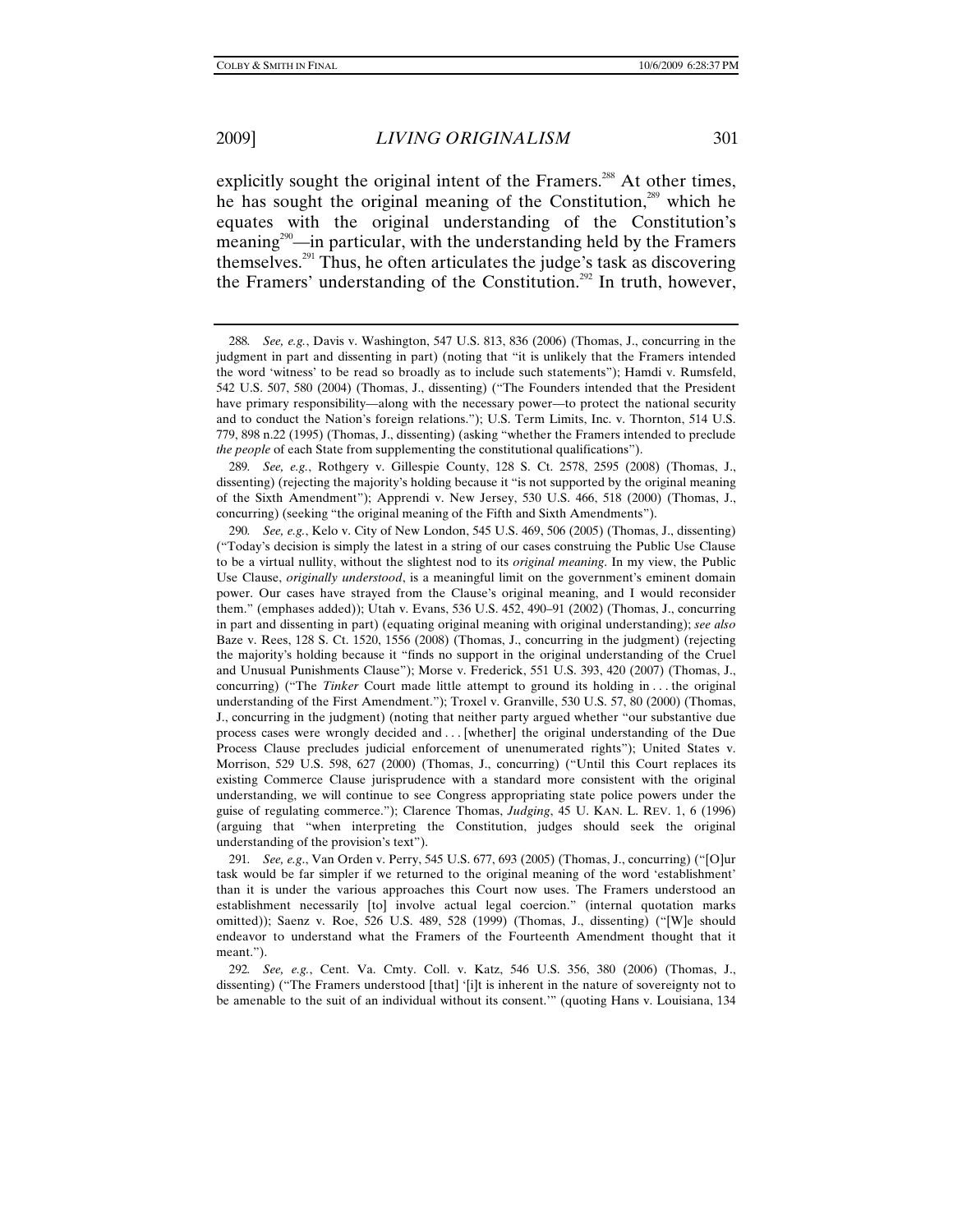he seems not to contemplate any distinction among original intent, original understanding, and original textual meaning. For instance, in *McIntyre v. Ohio Elections Commission*, 293 he articulates his constitutional jurisprudence as follows:

When interpreting the Free Speech and Press Clauses, we must be guided by their *original meaning*, for "[t]he Constitution is a written instrument. As such its meaning does not alter. That which it meant when adopted, it means now." We have long recognized that the meaning of the Constitution "must necessarily depend on the words of the constitution [and] the meaning and *intention* of the convention which framed and proposed it for adoption and ratification to the conventions . . . in the several states." We should seek the *original understanding* when we interpret the Speech and Press Clauses  $\ldots$ <sup>2</sup>

This conflation of distinct modes of originalism allows him to draw indiscriminately on sources that are of differing value to different versions of originalism—Anglo-American law and tradition, $^{295}$  the drafting history of the Constitution,<sup>296</sup> the ratification history,<sup>297</sup>

U.S. 1, 13 (1890))); *id.* at 385–86 (noting that the "practice of the early Congresses can provide valuable insight into the Framers' understanding of the Constitution"); Whitman v. Am. Trucking Ass'ns., 531 U.S. 457, 487 (2001) (Thomas, J., concurring) ("I would be willing to address the question whether our delegation jurisprudence has strayed too far from our Founders' understanding of separation of powers.").

 <sup>293.</sup> McIntyre v. Ohio Elections Comm'n, 514 U.S. 334 (1995).

<sup>294</sup>*. Id.* at 359 (Thomas, J., concurring in the judgment) (emphasis added) (citations omitted) (quoting South Carolina v. United States, 199 U.S. 437, 448 (1905); Rhode Island v. Massachusetts, 37 U.S. (12 Pet.) 657, 721 (1838)).

<sup>295</sup>*. See, e.g.*, Rothgery v. Gillespie, 128 S. Ct. 2578, 2596 (2008) (Thomas, J., dissenting) (relying on Blackstone); *Baze*, 128 S. Ct. at 1556 (Thomas, J., concurring in the judgment) (relying on "the historical practices that led the Framers to include [the Cruel and Unusual Punishments Clause] in the Bill of Rights"). This evidence is of greater import to versions of originalism that seek the underlying purpose than to those that seek the objective textual meaning.

<sup>296</sup>*. See, e.g.*, *Saenz*, 526 U.S. at 526 (Thomas, J., dissenting) (citing congressional debates over the Fourteenth Amendment); U.S. Term Limits v. Thornton, 514 U.S. 779, 876–77 (1995) (Thomas, J., dissenting) (citing cases that rely on drafting debates from the Constitutional Convention). This body of evidence is, of course, of central import to those who seek the original intent of the Framers. *See, e.g.*, BERGER, *supra* note 31, at 300–02 (relying on Convention debates). Proponents of the original-understanding version of originalism, by contrast, typically argue that it is inappropriate (and perhaps even illegitimate) to consider evidence from the Constitutional Convention in 1787 in seeking to discern the original understanding. Steven Calabresi and Saikrishna Prakash, for example, have argued that the original understanding approach's focus on the ratifiers' understanding of the text forecloses reference to a drafting history that had not been disclosed at the time of the ratification conventions, and thus was unknown to the ratifiers. *See* Calabresi & Prakash, *supra* note 159, at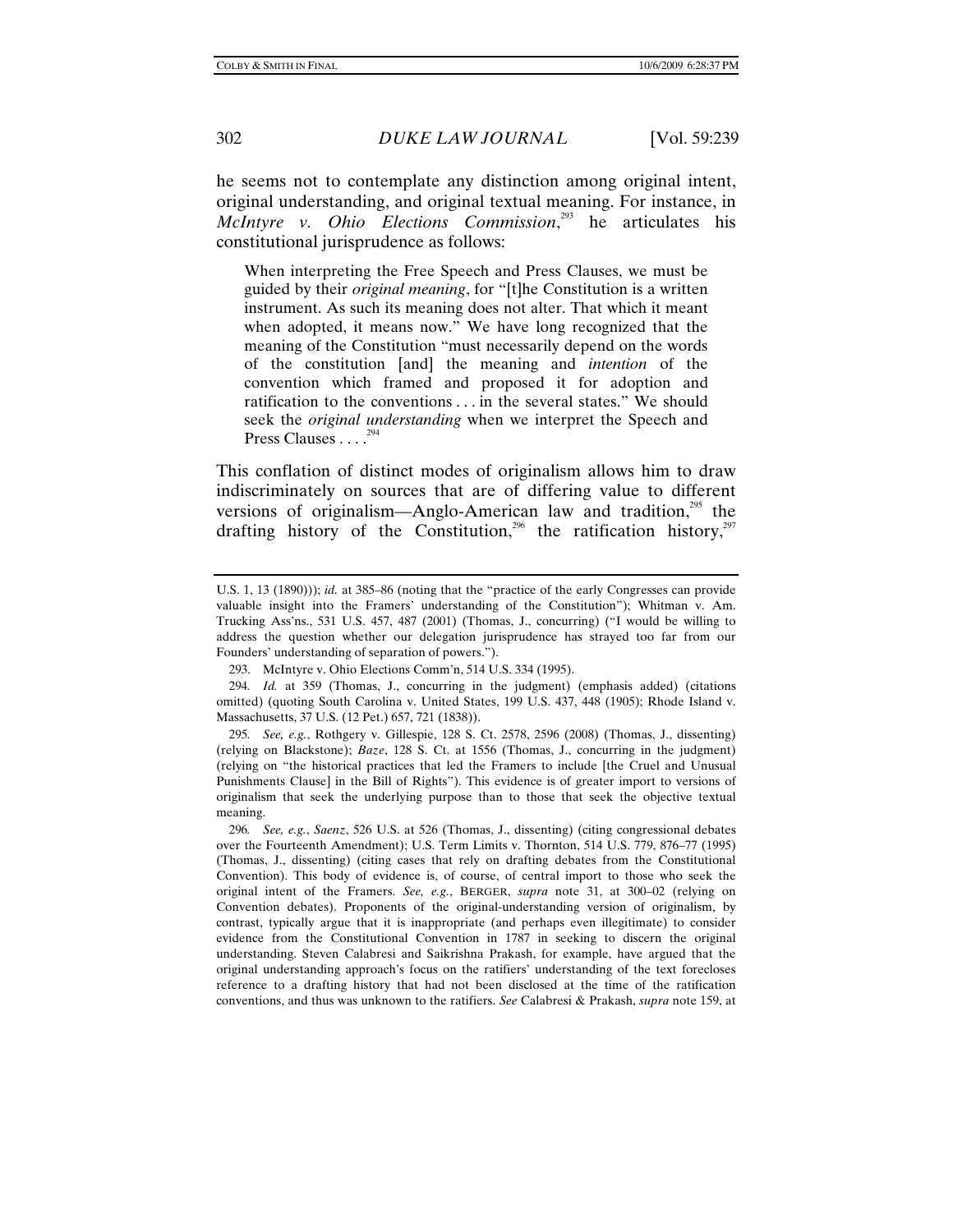postenactment behavior and statements of government officials,<sup>298</sup> and eighteenth-century dictionaries,<sup>299</sup> among other evidence<sup>300</sup> which of course broadens his ability to find evidence to support what may really be a subconsciously predetermined meaning that yields his preferred outcome.

Indeed, after a thorough study of Justice Thomas's jurisprudence, Scott Gerber has concluded that "Justice Thomas is a 'liberal originalist' on civil rights and a 'conservative originalist' on civil liberties and federalism."301 Gerber uses the term "liberal originalism" to refer to the notion that the Constitution should be interpreted at a higher level of generality to reflect the natural-law inspired political philosophy of the Declaration of Independence, and the term "conservative originalism" to refer to the notion that the Constitution should be interpreted in the same manner in which the

298*. See, e.g.*, Apprendi v. New Jersey, 530 U.S. 466, 502–03 (2000) (Thomas, J., concurring) (relying on cases decided shortly after the Framing). This evidence is of greatest value in the search for original expected application. *See supra* notes 57–63 and accompanying text.

<sup>576 (&</sup>quot;Since originalists maintain that it is the meaning of the text *to the ratifiers* that counts, they should give little weight to an antitextual argument derived from legislative history."); Steven G. Calabresi, *The Political Question of Presidential Succession*, 48 STAN. L. REV. 155, 161 n.37 (1995) ("There are very serious reasons to question whether *any* weight at all should be given . . . to Madison's secret legislative history from Philadelphia . . . ."). But, as Kesavan and Paulsen have explained, this evidence is often quite persuasive for original-public-meaning textualists, because, among other things, it can help to illustrate the way in which "informed eighteenth-century Americans understood and used the language of the Constitution." Kesavan & Paulsen, *supra* note 2, at 1187.

<sup>297</sup>*. See, e.g.*, Hamdi v. Rumsfeld, 542 U.S. 507, 580–81 (2004) (Thomas, J., dissenting) (relying on *The Federalist* to articulate the actual intentions and understandings of the Framers); *U.S. Term Limits*, 514 U.S. at 863 (Thomas, J., dissenting) (citing a speech made by John Jay at the New York ratifying convention). This evidence is more important to original understanding than it is to original intent or original objective textual meaning. *See supra* notes 44–70, 252 and accompanying text.

<sup>299</sup>*. See, e.g.*, Utah v. Evans, 536 U.S. 452, 492 (2002) (Thomas, J., concurring in part and dissenting in part) (relying on several dictionary definitions for support). Dictionaries are the bread and butter of original public meaning textualism. *See* Barnett, *supra* note 5, at 621 ("[It] can be very disappointing for critics of originalism—and especially for historians—when they read original meaning analysis. They expect to see a richly detailed legislative history only to find references to dictionaries . . . .").

<sup>300</sup>*. See, e.g.*, McIntyre v. Ohio Elections Comm'n, 514 U.S. 334, 360 (1995) (Thomas, J., concurring in the judgment) ("Unfortunately, we have no record of discussions of anonymous political expression either in the First Congress, which drafted the Bill of Rights, or in the state ratifying conventions. Thus, our analysis must focus on the practices and beliefs held by the Founders concerning anonymous political articles and pamphlets.").

 <sup>301.</sup> SCOTT DOUGLAS GERBER, FIRST PRINCIPLES: THE JURISPRUDENCE OF CLARENCE THOMAS 193 (1999).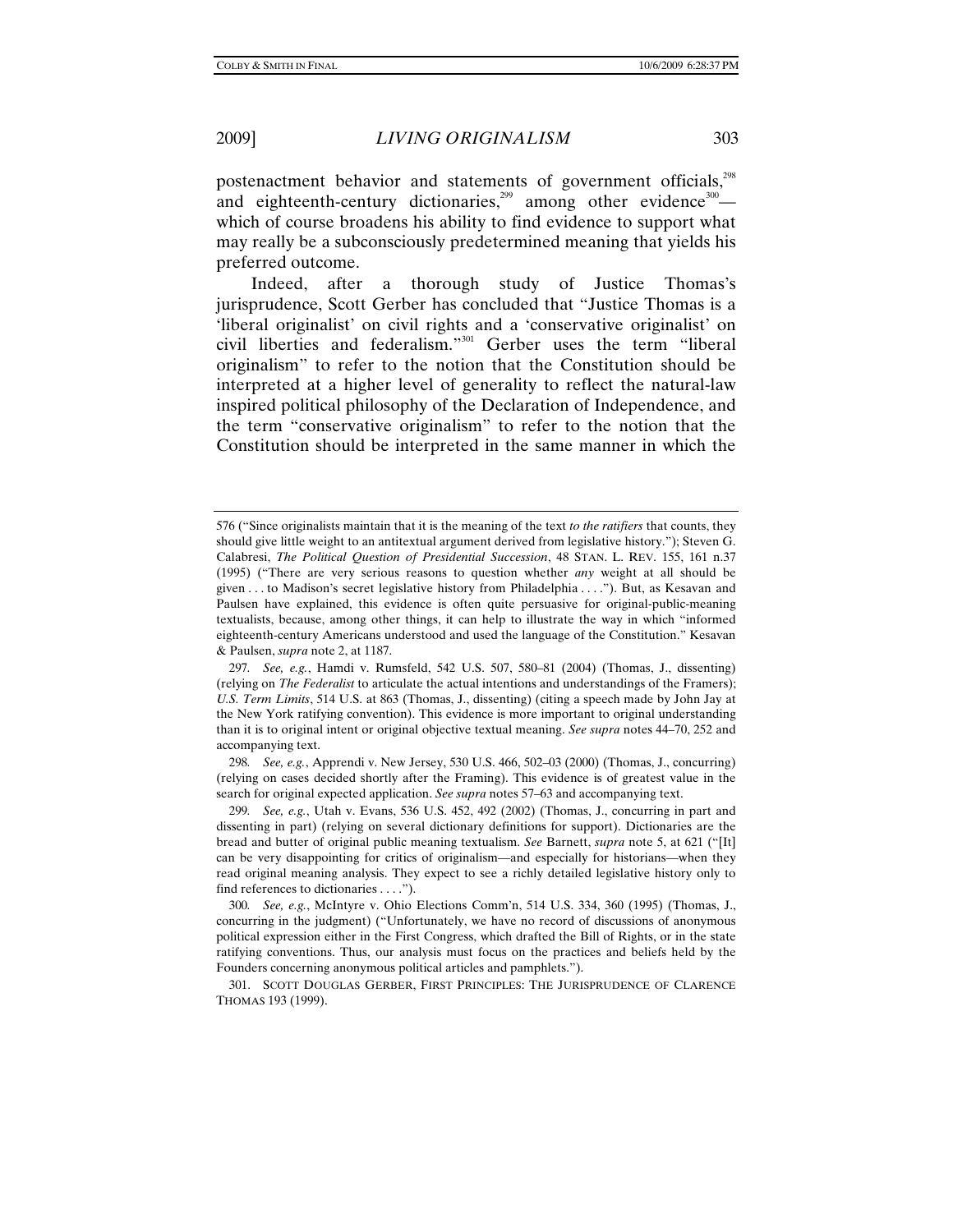Framers would have interpreted it.<sup>302</sup> Thus, explains Gerber, "Justice" Thomas appeals to the *ideal* of equality at the heart of the Declaration of Independence when he decides questions involving race, but to the Framers' *specific* intentions—as manifested in the text and historical context of the Constitution—when he decides questions involving civil liberties and federalism."<sup>303</sup> This allows him to reject segregation and affirmative action,<sup>304</sup> even though the framers of the Fourteenth Amendment likely would have accepted them,<sup>305</sup> while at the same time relying on the narrow understanding of the Framers to reach politically conservative results in cases involving other issues, such as the establishment of religion and abortion.<sup>306</sup> It appears that his strong personal feelings about race, shaped by his own life experience, $307$  have led him to adopt a different jurisprudence for race cases than for other constitutional cases.<sup>308</sup> But because both jurisprudences can lay claim to the originalist label, Justice Thomas can shift back and forth between them all the while insisting that "[s]trict adherence to [the originalist] approach is essential if we are to fulfill our constitutionally assigned role of giving full effect to the mandate of the Framers without infusing the constitutional fabric with our own political views."<sup>309</sup>

305*. See* Michael J. Klarman, Response, Brown*, Originalism, and Constitutional Theory: A Response to Professor McConnell*, 81 VA. L. REV. 1881, 1884–914 (1995) (arguing that the original understanding of the Fourteenth Amendment did not invalidate segregation); Rubenfeld, *supra* note 203, at 429–32 (1997) (arguing that race-conscious Reconstruction programs show that the framers of the Fourteenth Amendment did not understand it to preclude affirmative action); Eric Schnapper, *Affirmative Action and the Legislative History of the Fourteenth Amendment*, 71 VA. L. REV. 753, 754–83 (1985) (same).

306*. See* GERBER, *supra* note 301, at 193 (citing *Rosenberger v. University of Virginia*, 515 U.S. 819 (1995), as an example of Justice Thomas's position on the Establishment Clause); Book Note, *supra* note 304, at 1435–36 (citing *Stenberg v. Carhart*, 530 U.S. 914 (2000), as an example of Justice Thomas's position on abortion).

307*. See generally* CLARENCE THOMAS, MY GRANDFATHER'S SON: A MEMOIR (2007) (describing the role of race in his life).

308*. See* Book Note, *supra* note 304, at 1435 (arguing that "this framework appears resultsdriven, a sort of racial exception to his generally conservative originalism, seeming to reflect little more than Justice Thomas's policy preferences and his desire to remain true to his view of racial equality").

309. Lewis v. Casey, 518 U.S. 343, 367 (1996) (Thomas, J., concurring).

<sup>302</sup>*. Id.* at 47 n.\*.

<sup>303</sup>*. Id.* at 193.

<sup>304</sup>*. See id.* at 193–94 (citing *Adarand Construction, Inc. v. Peña*, 515 U.S. 200 (1995), as an example of Justice Thomas's position on affirmative action, and Justice Thomas's comments about *Brown v. Board of Education*, 347 U.S. 483 (1953), as an example of his position on segregation); Book Note, *Justice Thomas's Inconsistent Originalism*, 121 HARV. L. REV. 1431, 1435–36 (2008) (citing Grutter v. Bollinger, 539 U.S. 306 (2003)).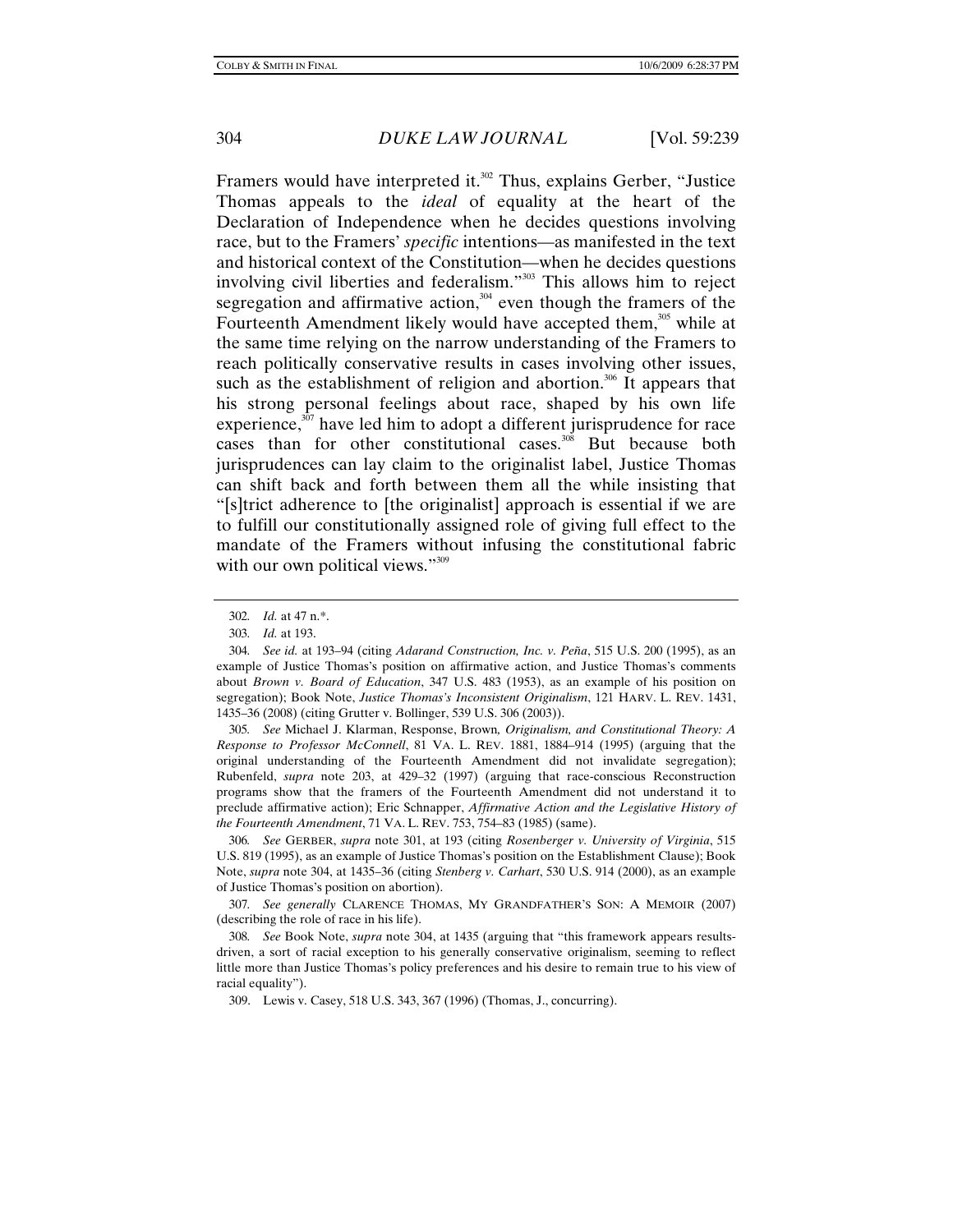We do not mean to suggest that these judges have consciously and consistently acted opportunistically in deploying different versions of originalism to different constitutional questions.<sup>310</sup> And, we suppose, it remains theoretically possible for a conscientious and principled judge to select one version of originalism and consistently apply it. But the fact that originalist judges can (and, it seems, do), even at the subconscious level, choose among these versions—and in doing so produce different results than they would have produced had they chosen a different version of originalism—suggests that originalists' claims that originalism is likely to be overwhelmingly better than its alternatives at constraining judicial discretion are substantially overblown.

#### **CONCLUSION**

Originalists' ubiquitous claim that they subscribe to a uniquely coherent theory has until now gone largely unchallenged. The reality, as we have explained, is substantially more complex. There are important differences among originalists about the proper way to interpret the Constitution—differences that undermine the rhetorical and normative claims that underlie much of the originalist enterprise.

 <sup>310.</sup> Our focus here is on judges, because it is their actions that originalists claim their approach can constrain. It is worth noting, however, that even academic originalists—who have the luxury of opining in the abstract, without having to issue opinions with the force of law have not always escaped the charge of employing inconsistent versions of originalism. For instance, Randy Barnett, who is a political libertarian, has claimed that originalism essentially yields the conclusion that the Constitution is a libertarian charter. *See* BARNETT, *supra* note 79, at 356. But, according to Steven Calabresi, he does so only by selectively varying the version of originalism that he employs in interpreting different constitutional provisions. *See* Calabresi, *supra* note 45, at 1083–88 (arguing that Barnett arrives at his libertarian originalism only by inconsistently employing a low-level-of-generality version of originalism in interpreting constitutional provisions granting powers to the federal government, and a high-level-ofgenerality originalism in interpreting constitutional provisions affording rights to individuals). Ironically (and perhaps tellingly), Calabresi himself has been criticized by other originalists for being imprecise and inconsistent in his articulation and application of originalism. *See* Kesavan & Paulsen, *supra* note 2, at 1142 & n.99 (noting that Calabresi and his coauthor Saikrishna Prakash are sometimes "a bit more imprecise in their description of originalism," insofar as they claim at different points in the same article to seek both the objective understanding of a hypothetical ratifier and the actual understandings of the actual ratifiers). *Compare* Calabresi & Lawson, *supra* note 64, at 1002–03 (employing an "originalist methodology that looks to the objective meaning of the Constitution that would have been held by a hypothetical reasonable observer in 1788"), *with* Calabresi, *supra* note 45, at 1081 ("[W]hat really matters in constitutional interpretation is . . . what the original language *actually meant* to those who used the terms in question." (emphasis added)).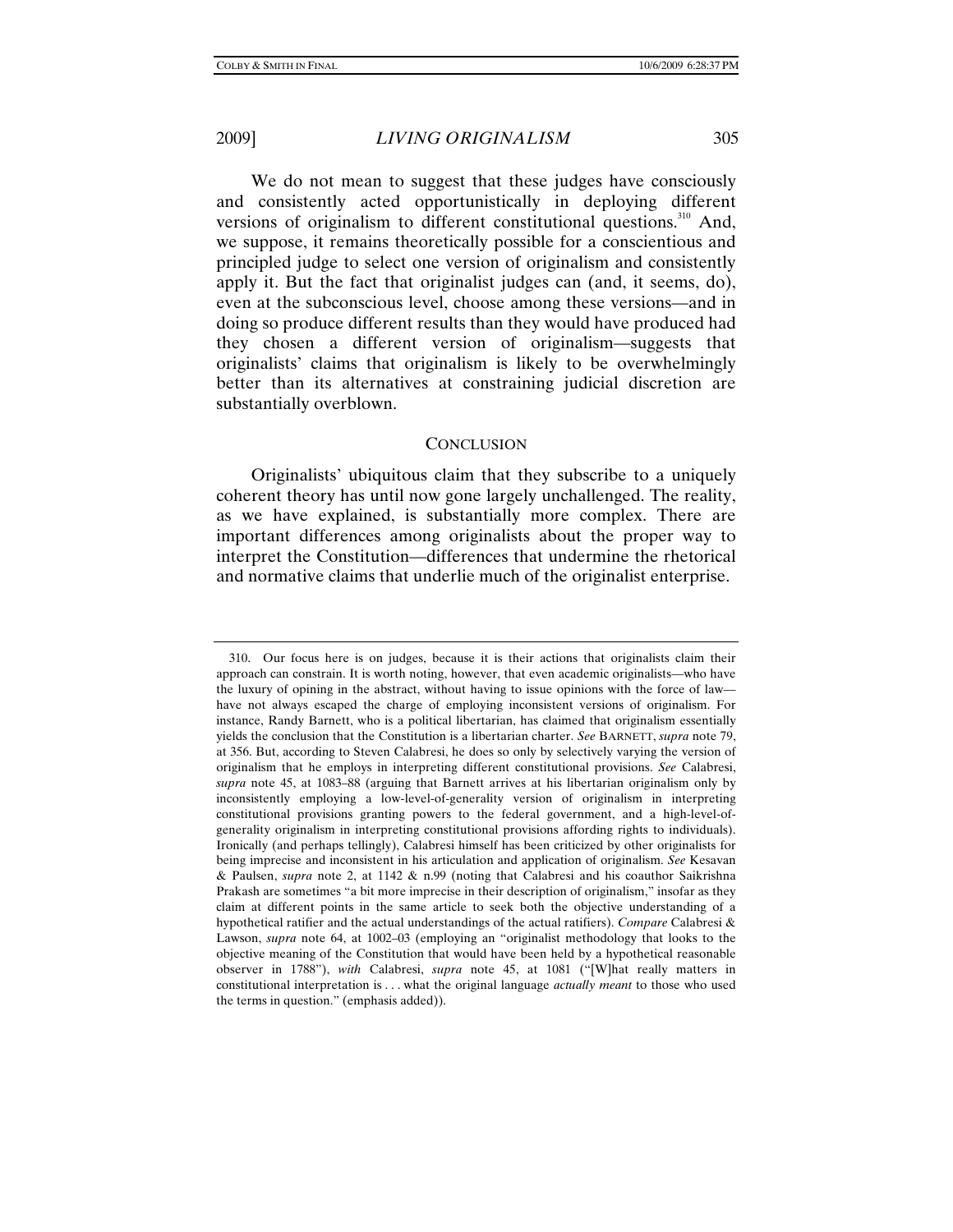We imagine that many committed originalists would respond to this Article by asserting, as has Justice Scalia, that originalism's normative claims still carry force because, although there are some differences among originalists about their methodology, originalism "by and large represents a coherent approach, or at least an agreedupon point of departure."<sup>311</sup> But this grossly understates the level of disagreement among originalists. As we have endeavored to show, originalism does not "by and large" represent a coherent approach. And because the shared principles that can be said to animate all of its various iterations are remarkably broad, it is an "agreed-upon point of departure" only in the way that Chicago's O'Hare Airport is a point of departure: because there are so many flights on so many airlines to so many different places, you can use it to get virtually anywhere you want to go.

Originalists thus find themselves in something of a bind. They can assert, as Lawrence Solum has suggested, $312$  that more than one, or perhaps even all, originalist theories are legitimate—that is to say, that the underlying principles shared by all originalist theories are essential to a legitimate constitutional theory, but that one can employ a number of distinct legitimate theories derived from those principles. But that assertion undercuts the core normative claims of many originalists that originalism is uniquely consistent with law and democracy and is uniquely capable of constraining judges.<sup>313</sup> If all that originalism entails is agreement on a point of departure that can still take judges wherever they want to go, then it surely fails to live up to its lofty claims and promises. One cannot take the position that multiple iterations of originalism are legitimate while simultaneously touting originalism's unique fidelity to law, democracy, and judicial constraint.

Alternatively, originalists can assert, as many of them explicitly have done, that only one particular brand of originalism is legitimate.

 <sup>311.</sup> Scalia, *supra* note 2, at 855.

<sup>312</sup>*. See* Lawrence B. Solum, *Colby and Smith on Originalism (and a Comment About the Meaning of Originalism)*, LEGAL THEORY BLOG, Feb. 15, 2008, http://lsolum.typepad. com/legaltheory/2008/02/thomas-colby-an.html (arguing that there is a core of originalist beliefs that tie all versions of originalism together); Lawrence B. Solum, *Incorporation and Originalist Theory* 1 (Ill. Pub. Law and Legal Theory Research Paper Series, Paper No. 08-16, 2009), *available at* http://ssrn.com/abstract=1346453 ("Originalism is best viewed as a family of theories that characteristically affirm . . . [t]he Fixation Thesis . . . [and] [t]he Contribution Thesis . . . .").

<sup>313</sup>*. See supra* Part III.B–C.